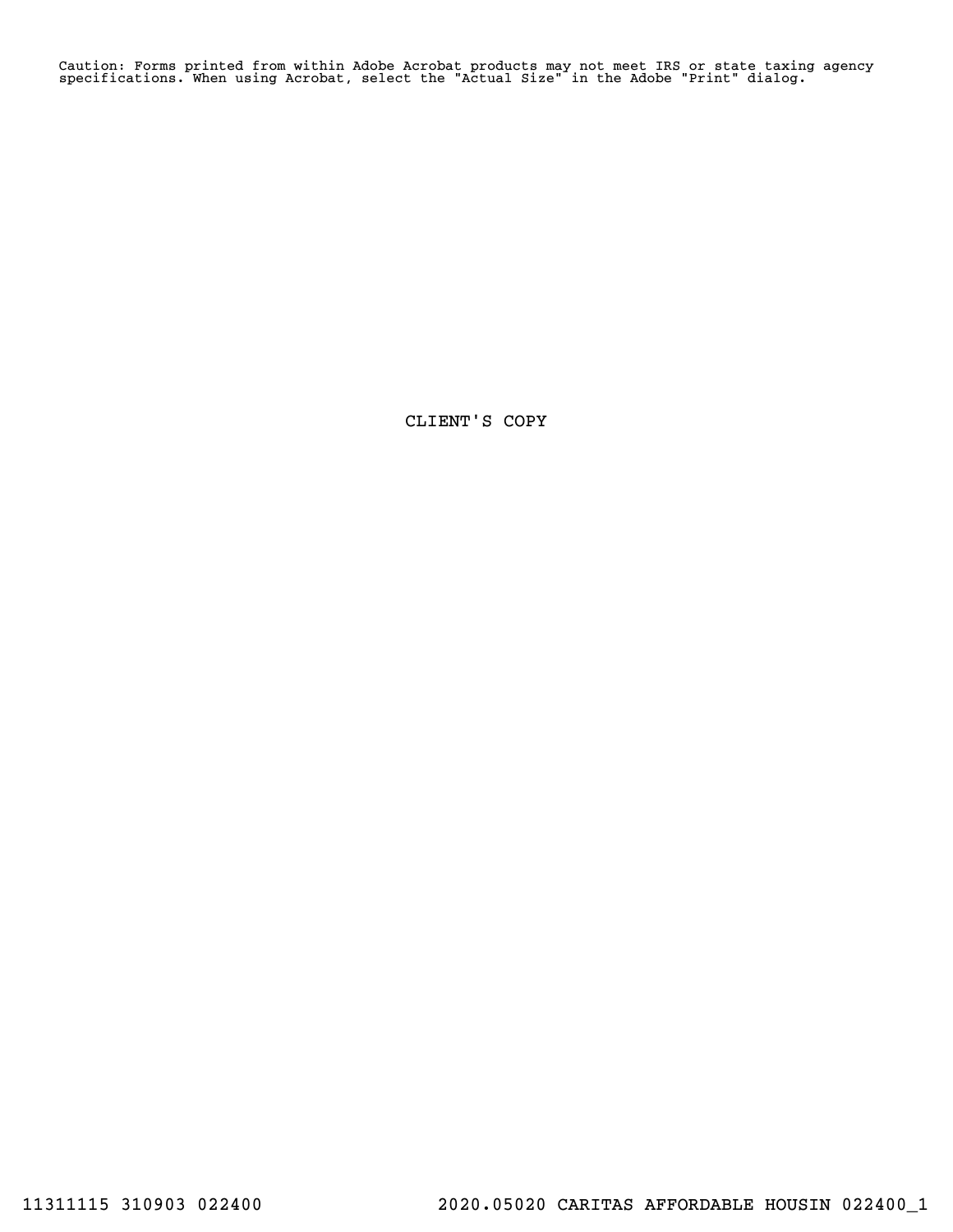

NOVEMBER 15, 2021

CARITAS AFFORDABLE HOUSING, INC. 3 PARK PLAZA NO. 1700 IRVINE, CA 92614

CARITAS AFFORDABLE HOUSING, INC.:

ENCLOSED ARE THE ORIGINAL AND ONE COPY OF THE 2020 EXEMPT ORGANIZATION RETURNS, AS FOLLOWS...

2020 FORM 990

2020 CALIFORNIA FORM 199

2020 CALIFORNIA FORM RRF-1

EACH ORIGINAL SHOULD BE DATED, SIGNED AND FILED IN ACCORDANCE WITH THE FILING INSTRUCTIONS. THE COPY SHOULD BE RETAINED FOR YOUR FILES.

VERY TRULY YOURS,

ROBERT R. REDWITZ, CPA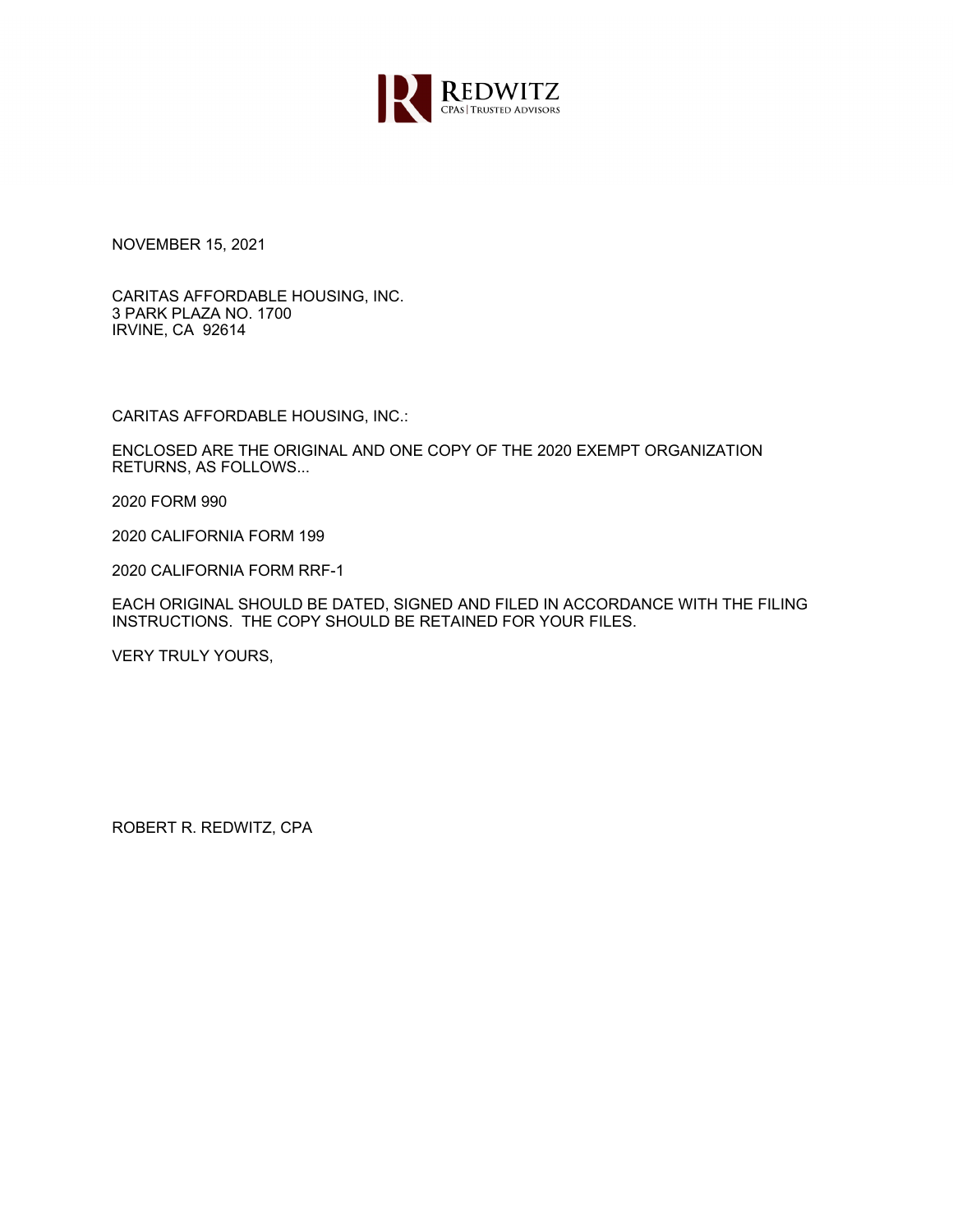# **TAX RETURN FILING INSTRUCTIONS**

FORM 990

# **FOR THE YEAR ENDING**

DECEMBER 31, 2020

# **PREPARED FOR:**

CARITAS AFFORDABLE HOUSING, INC. 3 PARK PLAZA NO. 1700 IRVINE, CA 92614

# **PREPARED BY:**

REDWITZ, INC 3 PARK PLAZA, SUITE 1700 IRVINE, CA 92614

# **AMOUNT DUE OR REFUND:**

NOT APPLICABLE

### **MAKE CHECK PAYABLE TO:**

NOT APPLICABLE

# **MAIL TAX RETURN AND CHECK (IF APPLICABLE) TO:**

NOT APPLICABLE

# **RETURN MUST BE MAILED ON OR BEFORE:**

NOT APPLICABLE

# **SPECIAL INSTRUCTIONS:**

THIS RETURN HAS BEEN PREPARED FOR ELECTRONIC FILING. IF YOU WISH TO HAVE IT TRANSMITTED ELECTRONICALLY TO THE IRS, PLEASE SIGN, DATE, AND RETURN FORM 8879-EO TO OUR OFFICE. WE WILL THEN SUBMIT THE ELECTRONIC RETURN TO THE IRS. DO NOT MAIL A PAPER COPY OF THE RETURN TO THE IRS. RETURN FORM 8879-EO TO US BY NOVEMBER 15, 2021.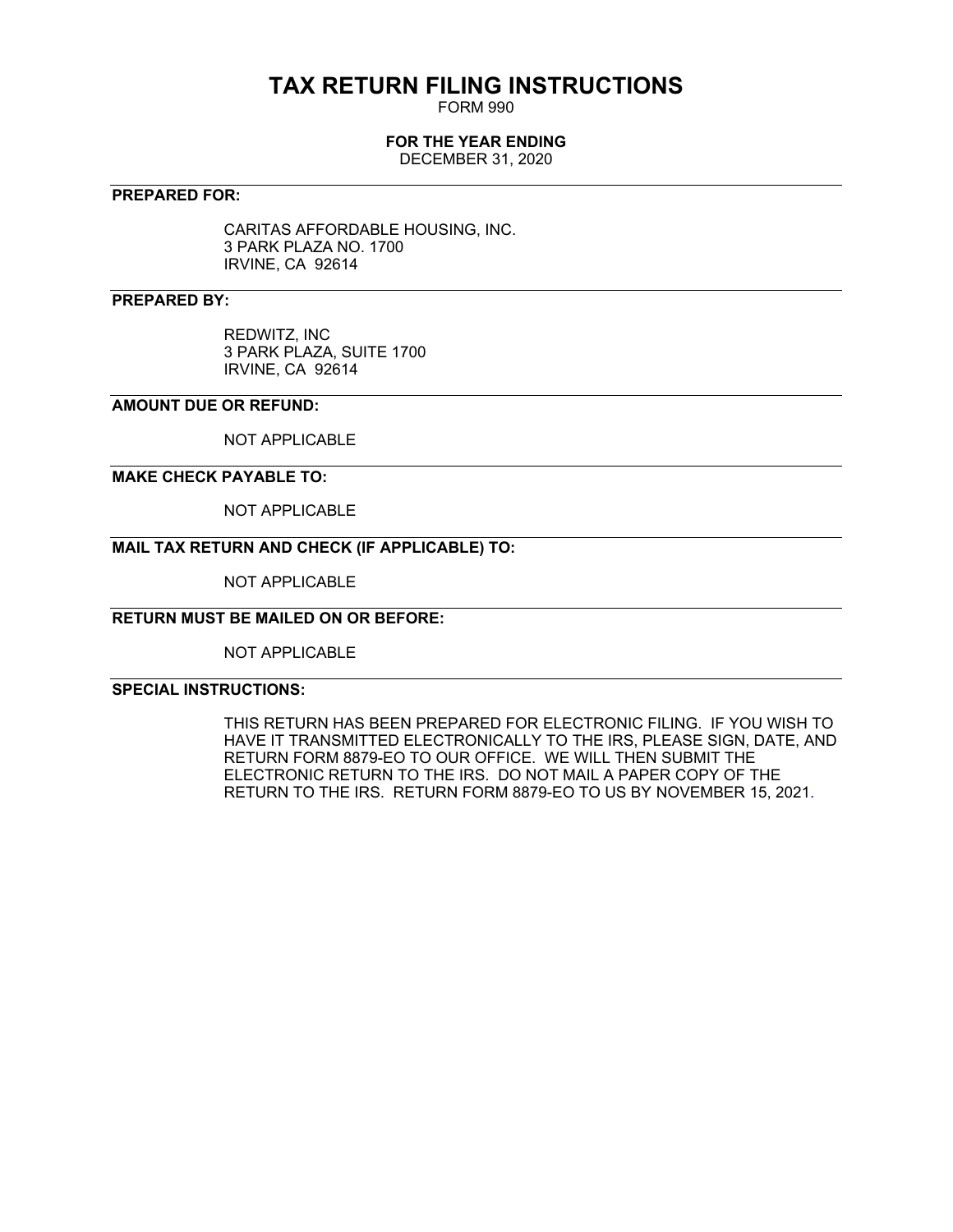| Form | 8879-1<br>F( |  |
|------|--------------|--|
|------|--------------|--|

# **IRS e-file Signature Authorization for an Exempt Organization**

Department of the Treasury

For calendar year 2020, or fiscal year beginning and the set of the set of the set of the set of the set of the set of the set of the set of the set of the set of the set of the set of the set of the set of the set of the

**| Do not send to the IRS. Keep for your records.**

**2020**

Internal Revenue Service **| Go to www.irs.gov/Form8879EO for the latest information.** Name of exempt organization or person subject to tax

**Taxpayer identification number**

CARITAS AFFORDABLE HOUSING, INC.  $\vert$  33-0829212

Name and title of officer or person subject to tax

ROBERT R. REDWITZ

Signature of officer or person subject to tax **Enter five numbers, but do not enter all zeros ERO firm name Do not enter all zeros** check the box on line **1a, 2a, 3a, 4a, 5a, 6a,** or **7a** below, and the amount on that line for the return being filed with this form was blank, then leave line **1b, 2b, 3b, 4b, 5b, 6b, or 7b,** whichever is applicable, blank (do not enter -0-). But, if you entered -0- on the return, then enter -0- on the applicable line below. **Do not** complete more than one line in Part I. **1a Form 990 | b Total revenue, 1b** check here if any (Form 990, Part VIII, column (A), line 12) ~~~~~~~ X 13,512,809. **2a Form 990-EZ** check here ▶ □ **3aForm 1120-POL** check here **4aForm 990-PF |** check here **5aForm 8868** check here **6aForm 990-T | <sup>b</sup> Total tax**  *Ta***Form 4720** check here  $\bullet$  **b Total tax 2b b Total revenue,**  if any (Form 990-EZ, line 9) ~~~~~~~~~~~~~~~ **3b b Total tax**  (Form 1120-POL, line 22) ~~~~~~~~~~~~~~~~~  $\blacktriangleright$   $\Box$  **b** Tax based on investment income (Form 990-PF, Part VI, line 5)  $\ldots$  4b **5b b Balance due**  ~~~~~~~~~~~~~~~~~~~ (Form 8868, line 3c) **6b** check here (Form 990-T, Part III, line 4) ~~~~~~~~~~~~~~~~~~ **7b||**to receive from the IRS **(a)** an acknowledgement of receipt or reason for rejection of the transmission, **(b)** the reason for any delay in processing the return or refund, and (**c)** the date of any refund. If applicable, I authorize the U.S. Treasury and its designated Financial **PIN: check one box only ERO's EFIN/PIN.** Enter your six-digit electronic filing identification that I am submitting this return in accordance with the requirements of Pub. 4163, Modernized e-File (MeF) Information for Authorized IRS <sub>e-file</sub> Providers for Business Returns. Date  $\blacktriangleright$  $ERO's$  signature  $\blacktriangleright$ **Part I** | Type of Return and Return Information (Whole Dollars Only) Check the box for the return for which you are using this Form 8879-EO and enter the applicable amount, if any, from the return. If you b Total tax (Form 4720, Part III, line 1) ... Under penalties of perjury, I declare that  $[\![\boldsymbol{\mathbf{X}}]\!]$  I am an officer of the above organization or  $[\![\;]\!]$  I am a person subject to tax with respect to (name of organization) **(a)** and that I have examined a copy (FIN) and that I have examined a copy of the 2020 electronic return and accompanying schedules and statements, and, to the best of my knowledge and belief, they are true, correct, and complete. I further declare that the amount in Part I above is the amount shown on the copy of the electronic return. I consent to allow my intermediate service provider, transmitter, or electronic return originator (ERO) to send the return to the IRS and Agent to initiate an electronic funds withdrawal (direct debit) entry to the financial institution account indicated in the tax preparation<br>software for payment of the federal taxes owed on this return, and the financial i a payment, I must contact the U.S. Treasury Financial Agent at 1-888-353-4537 no later than 2 business days prior to the payment (settlement) date. I also authorize the financial institutions involved in the processing of the electronic payment of taxes to receive<br>confidential information necessary to answer inquiries and resolve issues related to t identification number (PIN) as my signature for the electronic return and, if applicable, the consent to electronic funds withdrawal.  $\boxed{\textbf{X}}$  | authorize REDWITZ, INC  $\boxed{\textbf{X}}$  | authorize REDWITZ, INC as my signature on the tax year 2020 electronically filed return. If I have indicated within this return that a copy of the return is being filed with a state agency(ies) regulating charities as part of the IRS Fed/State program, I also authorize the aforementioned ERO to enter my PIN on the return's disclosure consent screen. As an officer or person subject to tax with respect to the organization, I will enter my PIN as my signature on the tax year 2020 electronically filed return. If I have indicated within this return that a copy of the return is being filed with a state agency(ies) regulating charities as part of the IRS Fed/State program, I will enter my PIN on the return's disclosure consent screen. **Part III Certification and Authentication** number (EFIN) followed by your five-digit self-selected PIN. I certify that the above numeric entry is my PIN, which is my signature on the 2020 electronically filed return indicated above. I confirm **Part II Declaration and Signature Authorization of Officer or Person Subject to Tax ERO Must Retain This Form - See Instructions Do Not Submit This Form to the IRS Unless Requested To Do So**  $\mathcal{L}^{\text{max}}$  $\mathcal{L}^{\text{max}}$  $\mathcal{L}^{\text{max}}$  $\mathcal{L}^{\text{max}}$  $\mathcal{L}^{\text{max}}$ CEO 33558795113 Date  $\triangleright$  11/15/21

**For Paperwork Reduction Act Notice, see instructions.** LHA

023051 11-03-20

Form (2020) **8879-EO**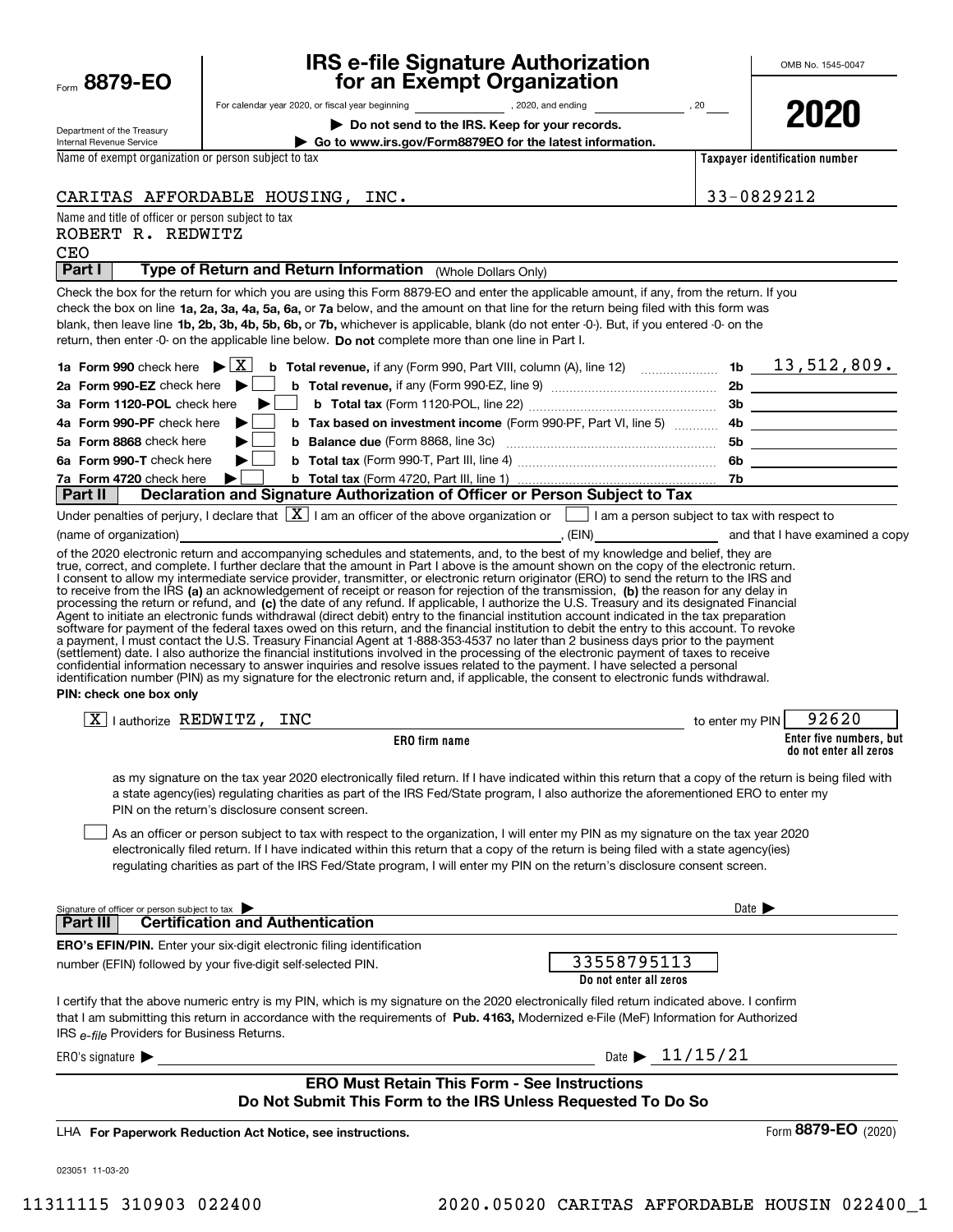(Rev. January 2020)

# **Application for Automatic Extension of Time To File an Exempt Organization Return**

Department of the Treasury Internal Revenue Service

**| File a separate application for each return.**

**| Go to www.irs.gov/Form8868 for the latest information.**

**Electronic filing (e-file).**  You can electronically file Form 8868 to request a 6-month automatic extension of time to file any of the filing of this form, visit www.irs.gov/e-file-providers/e-file-for-charities-and-non-profits. forms listed below with the exception of Form 8870, Information Return for Transfers Associated With Certain Personal Benefit Contracts, for which an extension request must be sent to the IRS in paper format (see instructions). For more details on the electronic

### **Automatic 6-Month Extension of Time.** Only submit original (no copies needed).

All corporations required to file an income tax return other than Form 990-T (including 1120-C filers), partnerships, REMICs, and trusts must use Form 7004 to request an extension of time to file income tax returns.

| Type or                                              | Name of exempt organization or other filer, see instructions.                                                                                                                                                                                                                                                                                                                                                                                                                                                                                                                                           |        |                                                                                                                                                                                                               |              |    | Taxpayer identification number (TIN) |
|------------------------------------------------------|---------------------------------------------------------------------------------------------------------------------------------------------------------------------------------------------------------------------------------------------------------------------------------------------------------------------------------------------------------------------------------------------------------------------------------------------------------------------------------------------------------------------------------------------------------------------------------------------------------|--------|---------------------------------------------------------------------------------------------------------------------------------------------------------------------------------------------------------------|--------------|----|--------------------------------------|
| print                                                | CARITAS AFFORDABLE HOUSING, INC.                                                                                                                                                                                                                                                                                                                                                                                                                                                                                                                                                                        |        |                                                                                                                                                                                                               |              |    | 33-0829212                           |
| File by the<br>due date for                          | Number, street, and room or suite no. If a P.O. box, see instructions.                                                                                                                                                                                                                                                                                                                                                                                                                                                                                                                                  |        |                                                                                                                                                                                                               |              |    |                                      |
| filing your<br>3 PARK PLAZA, NO. 1700<br>return. See |                                                                                                                                                                                                                                                                                                                                                                                                                                                                                                                                                                                                         |        |                                                                                                                                                                                                               |              |    |                                      |
| instructions.                                        | City, town or post office, state, and ZIP code. For a foreign address, see instructions.<br>IRVINE, CA 92614                                                                                                                                                                                                                                                                                                                                                                                                                                                                                            |        |                                                                                                                                                                                                               |              |    |                                      |
|                                                      | Enter the Return Code for the return that this application is for (file a separate application for each return)                                                                                                                                                                                                                                                                                                                                                                                                                                                                                         |        |                                                                                                                                                                                                               |              |    | $\mathbf 0$<br>1                     |
| <b>Application</b>                                   |                                                                                                                                                                                                                                                                                                                                                                                                                                                                                                                                                                                                         | Return | Application                                                                                                                                                                                                   |              |    | Return                               |
| Is For                                               |                                                                                                                                                                                                                                                                                                                                                                                                                                                                                                                                                                                                         | Code   | Is For                                                                                                                                                                                                        |              |    | Code                                 |
|                                                      | Form 990 or Form 990-EZ                                                                                                                                                                                                                                                                                                                                                                                                                                                                                                                                                                                 | 01     | Form 990-T (corporation)                                                                                                                                                                                      |              |    | 07                                   |
| Form 990-BL                                          |                                                                                                                                                                                                                                                                                                                                                                                                                                                                                                                                                                                                         | 02     | Form 1041-A                                                                                                                                                                                                   |              |    | 08                                   |
|                                                      | Form 4720 (individual)                                                                                                                                                                                                                                                                                                                                                                                                                                                                                                                                                                                  | 03     | Form 4720 (other than individual)                                                                                                                                                                             |              |    | 09                                   |
| Form 990-PF                                          |                                                                                                                                                                                                                                                                                                                                                                                                                                                                                                                                                                                                         | 04     | Form 5227                                                                                                                                                                                                     |              |    | 10                                   |
|                                                      | Form 990-T (sec. 401(a) or 408(a) trust)                                                                                                                                                                                                                                                                                                                                                                                                                                                                                                                                                                | 05     | Form 6069                                                                                                                                                                                                     |              |    | 11                                   |
|                                                      | Form 990-T (trust other than above)<br>JENNIFER RIVA, CPA                                                                                                                                                                                                                                                                                                                                                                                                                                                                                                                                               | 06     | Form 8870                                                                                                                                                                                                     |              |    | 12                                   |
| $box \blacktriangleright$<br>1<br>$\mathbf{2}$       | Telephone No. $\triangleright$ 949-727-0568<br>If this is for a Group Return, enter the organization's four digit Group Exemption Number (GEN) [16] If this is for the whole group, check this<br>. If it is for part of the group, check this box $\blacktriangleright$<br>I request an automatic 6-month extension of time until<br>the organization named above. The extension is for the organization's return for:<br>$\blacktriangleright$ $\boxed{\text{X}}$ calendar year 2020 or<br>If the tax year entered in line 1 is for less than 12 months, check reason:<br>Change in accounting period |        | Fax No. $\triangleright$ (949) 753-1535<br>and attach a list with the names and TINs of all members the extension is for.<br>NOVEMBER 15, 2021 , to file the exempt organization return for<br>Initial return | Final return |    |                                      |
| За                                                   | If this application is for Forms 990-BL, 990-PF, 990-T, 4720, or 6069, enter the tentative tax, less<br>any nonrefundable credits. See instructions.                                                                                                                                                                                                                                                                                                                                                                                                                                                    |        |                                                                                                                                                                                                               | За           | \$ | $0$ .                                |
| b                                                    | If this application is for Forms 990-PF, 990-T, 4720, or 6069, enter any refundable credits and                                                                                                                                                                                                                                                                                                                                                                                                                                                                                                         |        |                                                                                                                                                                                                               |              |    |                                      |
|                                                      | estimated tax payments made. Include any prior year overpayment allowed as a credit.                                                                                                                                                                                                                                                                                                                                                                                                                                                                                                                    |        |                                                                                                                                                                                                               | Зb           | \$ | 0.                                   |
| c                                                    | <b>Balance due.</b> Subtract line 3b from line 3a. Include your payment with this form, if required, by                                                                                                                                                                                                                                                                                                                                                                                                                                                                                                 |        |                                                                                                                                                                                                               |              |    |                                      |
|                                                      | using EFTPS (Electronic Federal Tax Payment System). See instructions.                                                                                                                                                                                                                                                                                                                                                                                                                                                                                                                                  |        |                                                                                                                                                                                                               | 3c           | \$ | 0.                                   |
| instructions.<br>LHA                                 | Caution: If you are going to make an electronic funds withdrawal (direct debit) with this Form 8868, see Form 8453-EO and Form 8879-EO for payment<br>For Privacy Act and Paperwork Reduction Act Notice, see instructions.                                                                                                                                                                                                                                                                                                                                                                             |        |                                                                                                                                                                                                               |              |    | Form 8868 (Rev. 1-2020)              |

023841 04-01-20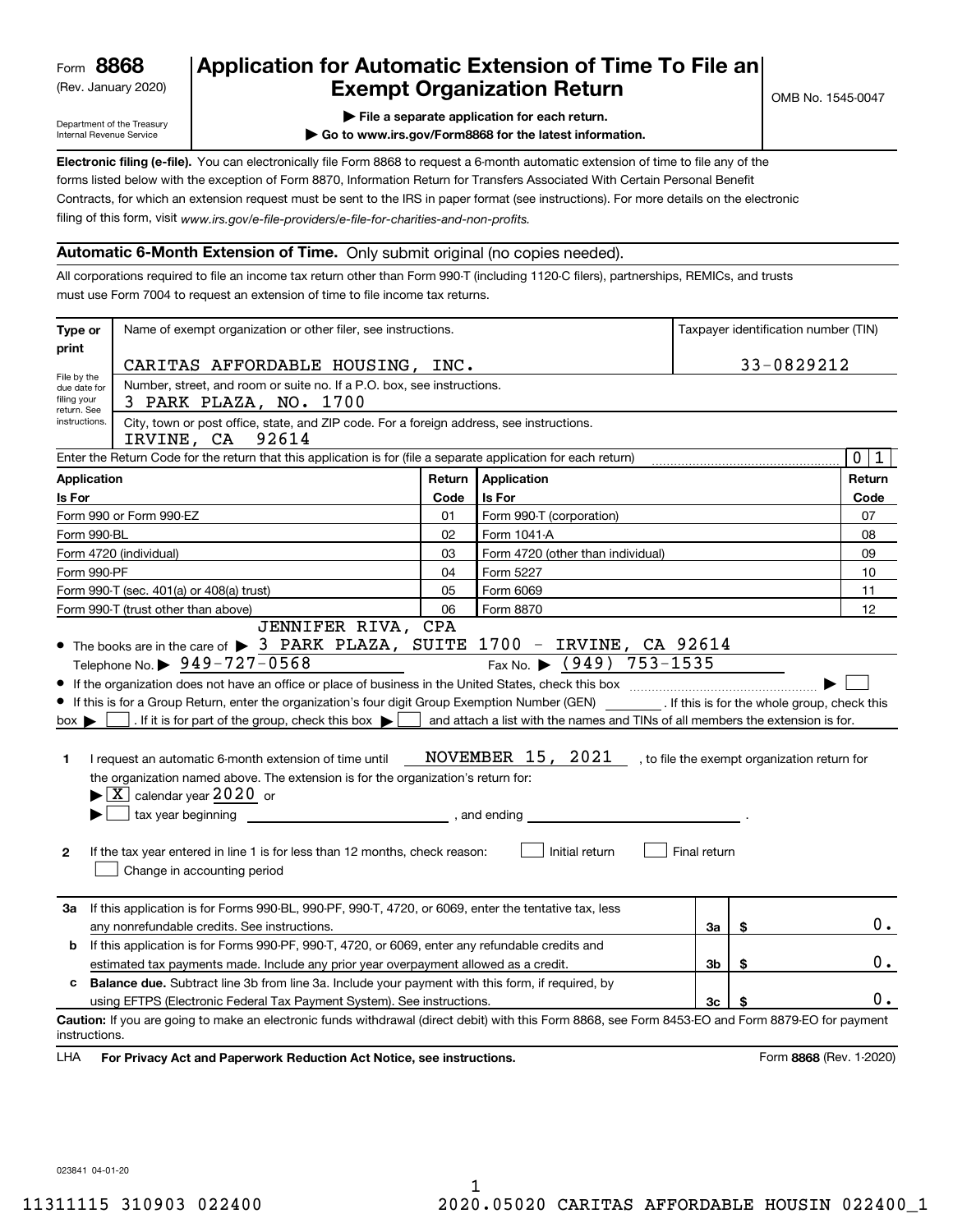| Form |  |
|------|--|

Department of the Treasury Internal Revenue Service

# **Return of Organization Exempt From Income Tax** EXTENDED TO NOVEMBER 15, 2021

**Under section 501(c), 527, or 4947(a)(1) of the Internal Revenue Code (except private foundations) 2020**

**| Do not enter social security numbers on this form as it may be made public.**

**| Go to www.irs.gov/Form990 for instructions and the latest information. Inspection**



|                         |                             | A For the 2020 calendar year, or tax year beginning                                                                                                 | and ending |                                                         |                                                           |
|-------------------------|-----------------------------|-----------------------------------------------------------------------------------------------------------------------------------------------------|------------|---------------------------------------------------------|-----------------------------------------------------------|
| В                       | Check if<br>applicable:     | C Name of organization                                                                                                                              |            | D Employer identification number                        |                                                           |
|                         | Address<br>change           | CARITAS AFFORDABLE HOUSING, INC.                                                                                                                    |            |                                                         |                                                           |
|                         | Name<br>change              | Doing business as                                                                                                                                   |            | 33-0829212                                              |                                                           |
|                         | Initial<br>return           | Number and street (or P.O. box if mail is not delivered to street address)                                                                          | Room/suite | E Telephone number                                      |                                                           |
|                         | Final<br>return/            | 3 PARK PLAZA                                                                                                                                        | 1700       | $949 - 727 - 0568$                                      |                                                           |
|                         | termin-<br>ated             | City or town, state or province, country, and ZIP or foreign postal code                                                                            |            | G Gross receipts \$                                     | 13,512,809.                                               |
|                         | Amended<br>return           | 92614<br>IRVINE, CA                                                                                                                                 |            | $H(a)$ is this a group return                           |                                                           |
|                         | Applica-<br>tion<br>pending | F Name and address of principal officer: ROBERT R REDWITZ                                                                                           |            | for subordinates?                                       | $\boxed{\phantom{1}}$ Yes $\boxed{\mathrm{X}}$ No         |
|                         |                             | PARK PLAZA, SUITE 1700, IRVINE, CA<br>3.                                                                                                            | 92614      | $H(b)$ Are all subordinates included? $\Box$ Yes $\Box$ | ∣No                                                       |
|                         |                             | Tax-exempt status: $\boxed{\mathbf{X}}$ 501(c)(3) $\boxed{\phantom{0}}$ 501(c)(<br>$\sqrt{\frac{1}{1}}$ (insert no.)<br>4947(a)(1) or               | 527        |                                                         | If "No," attach a list. See instructions                  |
|                         |                             | J Website: WWW.CARITASCORP.ORG                                                                                                                      |            | $H(c)$ Group exemption number $\blacktriangleright$     |                                                           |
|                         |                             | <b>K</b> Form of organization: $\boxed{\mathbf{X}}$ Corporation<br>Other $\blacktriangleright$<br>Trust<br>Association                              |            |                                                         | L Year of formation: $1998$ M State of legal domicile: CA |
|                         | Part I                      | <b>Summary</b>                                                                                                                                      |            |                                                         |                                                           |
|                         | 1.                          | Briefly describe the organization's mission or most significant activities: ASSIST LOCAL GOVERNMENTS BY                                             |            |                                                         |                                                           |
| Activities & Governance |                             | PROVIDING AFFORDABLE MOBILE HOME PARK LIVING.                                                                                                       |            |                                                         |                                                           |
|                         | 2                           | Check this box $\blacktriangleright$ $\blacksquare$ if the organization discontinued its operations or disposed of more than 25% of its net assets. |            |                                                         |                                                           |
|                         | 3                           | Number of voting members of the governing body (Part VI, line 1a)                                                                                   |            | 3<br>$\overline{\mathbf{4}}$                            | 7<br>$\overline{6}$                                       |
|                         | 4                           |                                                                                                                                                     |            |                                                         | 0                                                         |
|                         | 5                           |                                                                                                                                                     | 5          | $\overline{6}$                                          |                                                           |
|                         |                             |                                                                                                                                                     |            | 6                                                       | $\overline{0}$ .                                          |
|                         |                             | 7 a Total unrelated business revenue from Part VIII, column (C), line 12                                                                            |            | 7a<br>7 <sub>b</sub>                                    | $\overline{0}$ .                                          |
|                         |                             |                                                                                                                                                     |            | Prior Year                                              |                                                           |
|                         |                             |                                                                                                                                                     |            | 107,785.                                                | <b>Current Year</b><br>34,189.                            |
|                         | 8                           | Contributions and grants (Part VIII, line 1h)<br>Program service revenue (Part VIII, line 2g)                                                       |            | 12,919,903.                                             | 13,304,621.                                               |
| Revenue                 | 9<br>10                     |                                                                                                                                                     |            | 205,049.                                                | 173,999.                                                  |
|                         | 11                          | Other revenue (Part VIII, column (A), lines 5, 6d, 8c, 9c, 10c, and 11e)                                                                            |            | 0.                                                      | 0.                                                        |
|                         | 12                          | Total revenue - add lines 8 through 11 (must equal Part VIII, column (A), line 12)                                                                  |            | 13, 232, 737.                                           | 13,512,809.                                               |
|                         | 13                          | Grants and similar amounts paid (Part IX, column (A), lines 1-3)                                                                                    |            | 0.                                                      | 0.                                                        |
|                         | 14                          | Benefits paid to or for members (Part IX, column (A), line 4)                                                                                       |            | 0.                                                      | 0.                                                        |
|                         | 15                          | Salaries, other compensation, employee benefits (Part IX, column (A), lines 5-10)                                                                   |            | 1,171,865.                                              | 1,189,912.                                                |
| Expenses                |                             |                                                                                                                                                     |            | 0.                                                      | 0.                                                        |
|                         |                             | <b>b</b> Total fundraising expenses (Part IX, column (D), line 25)<br>$\blacktriangleright$                                                         | $0 \cdot$  |                                                         |                                                           |
|                         |                             |                                                                                                                                                     |            | 10,836,044.                                             | 11, 194, 504.                                             |
|                         | 18                          | Total expenses. Add lines 13-17 (must equal Part IX, column (A), line 25)                                                                           |            | 12,007,909.                                             | 12,384,416.                                               |
|                         | 19                          |                                                                                                                                                     |            | 1,224,828.                                              | 1,128,393.                                                |
| ងខ្ព                    |                             |                                                                                                                                                     |            | <b>Beginning of Current Year</b>                        | <b>End of Year</b>                                        |
| Assets                  |                             | 20 Total assets (Part X, line 16)                                                                                                                   |            | 84,001,296.                                             | 83,448,357.                                               |
|                         |                             | 21 Total liabilities (Part X, line 26)                                                                                                              |            | 90,062,479.                                             | 88, 381, 147.                                             |
|                         |                             |                                                                                                                                                     |            | $-6,061,183.$                                           | $-4,932,790.$                                             |
|                         |                             |                                                                                                                                                     |            |                                                         |                                                           |

**Part II Signature Block**

Under penalties of perjury, I declare that I have examined this return, including accompanying schedules and statements, and to the best of my knowledge and belief, it is true, correct, and complete. Declaration of preparer (other than officer) is based on all information of which preparer has any knowledge.

| Sign            | Signature of officer                                                                                         |                                                | Date                                       |  |  |  |  |  |
|-----------------|--------------------------------------------------------------------------------------------------------------|------------------------------------------------|--------------------------------------------|--|--|--|--|--|
| Here            | ROBERT R REDWITZ, C.E.O.                                                                                     |                                                |                                            |  |  |  |  |  |
|                 | Type or print name and title                                                                                 |                                                |                                            |  |  |  |  |  |
|                 | Print/Type preparer's name                                                                                   | Preparer's signature                           | Date<br><b>PTIN</b><br>Check               |  |  |  |  |  |
| Paid            | ROBERT R. REDWITZ, CPA                                                                                       | ROBERT R. REDWITZ, $C 11/15/21 $ self-employed | P01447663                                  |  |  |  |  |  |
| Preparer        | $\blacktriangleright$ REDWITZ, INC<br>Firm's name                                                            |                                                | $1$ Firm's EIN $\triangleright$ 33-0850406 |  |  |  |  |  |
| Use Only        | Firm's address 3 PARK PLAZA, SUITE 1700                                                                      |                                                |                                            |  |  |  |  |  |
|                 | Phone no. $949 - 753 - 1514$<br>IRVINE, CA 92614                                                             |                                                |                                            |  |  |  |  |  |
|                 | $\mathbf{X}$<br>No<br>Yes<br>May the IRS discuss this return with the preparer shown above? See instructions |                                                |                                            |  |  |  |  |  |
| 032001 12-23-20 | LHA For Paperwork Reduction Act Notice, see the separate instructions.                                       |                                                | Form 990 (2020)                            |  |  |  |  |  |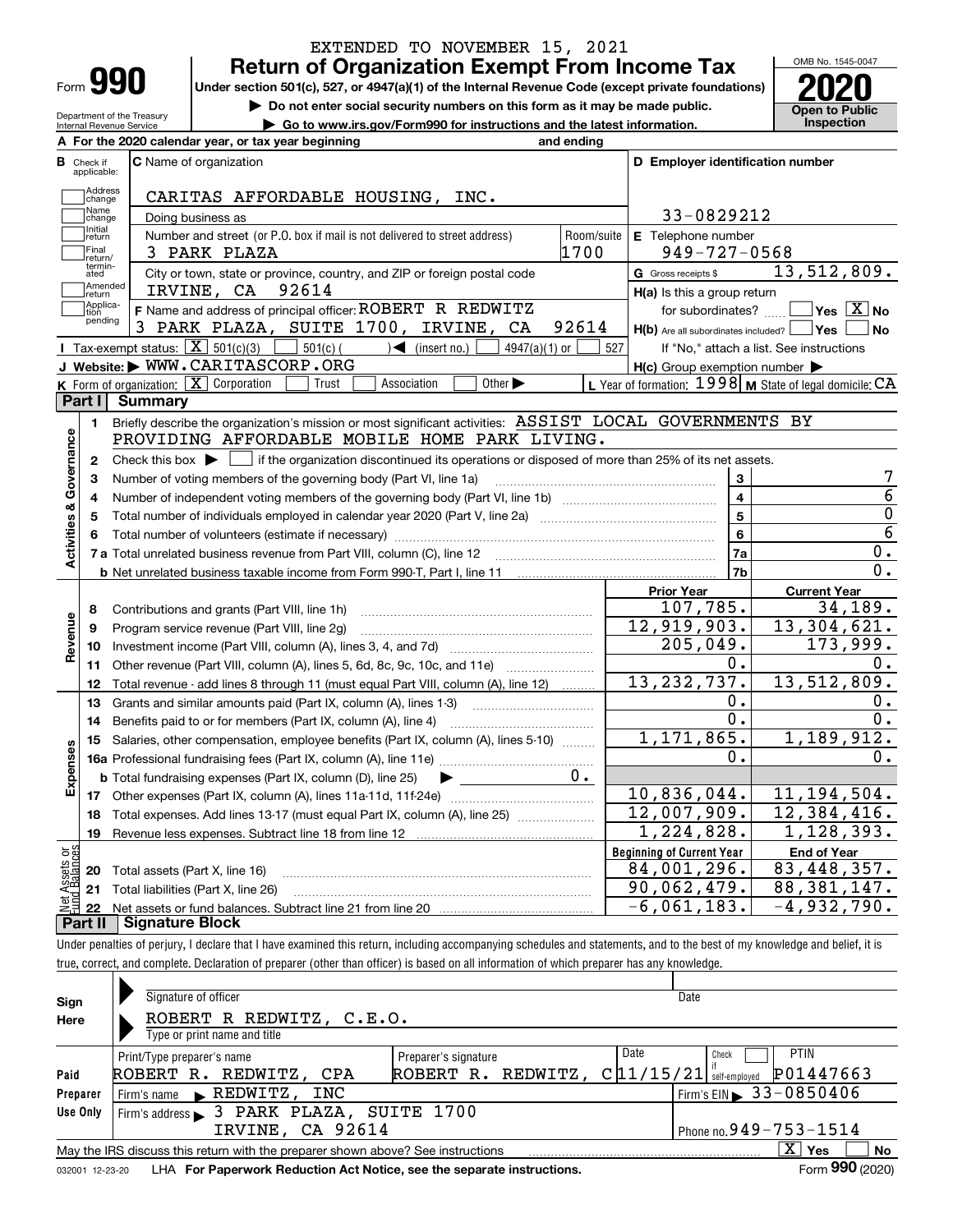|              | 33-0829212<br>CARITAS AFFORDABLE HOUSING, INC.<br>Page 2<br>Form 990 (2020)<br><b>Statement of Program Service Accomplishments</b><br>Part III                                             |
|--------------|--------------------------------------------------------------------------------------------------------------------------------------------------------------------------------------------|
|              |                                                                                                                                                                                            |
| 1            | $\overline{\mathbf{X}}$<br>Briefly describe the organization's mission:                                                                                                                    |
|              | CARITAS AFFORDABLE HOUSING, INC. IS A NONPROFIT ORGANIZATION WHOSE                                                                                                                         |
|              | GOAL IS TO PROVIDE AND MAINTAIN QUALITY, AFFORDABLE HOUSING THROUGH                                                                                                                        |
|              | THE ACQUISTION OF MOBILE HOME PARKS.<br>WITH THE INCREASING NUMBER OF<br>HOUSEHOLDS ON FIXED OR LIMITED INCOMES AND WITH THE SCARCITY OF                                                   |
| $\mathbf{2}$ | Did the organization undertake any significant program services during the year which were not listed on the                                                                               |
|              | Yes $\boxed{X}$ No<br>prior Form 990 or 990-EZ?                                                                                                                                            |
|              | If "Yes," describe these new services on Schedule O.                                                                                                                                       |
| 3            | $Yes \ \overline{X}$ No<br>Did the organization cease conducting, or make significant changes in how it conducts, any program services?<br>If "Yes," describe these changes on Schedule O. |
| 4            | Describe the organization's program service accomplishments for each of its three largest program services, as measured by expenses.                                                       |
|              | Section 501(c)(3) and 501(c)(4) organizations are required to report the amount of grants and allocations to others, the total expenses, and                                               |
|              | revenue, if any, for each program service reported.                                                                                                                                        |
| 4a l         | $\overline{12}$ , $105$ , $895$ . including grants of \$<br>13,304,621.<br>) (Revenue \$<br>(Code:<br>(Expenses \$                                                                         |
|              | EXEMPT PURPOSE ACHIEVEMENTS OF CARITAS AFFORDABLE HOUSING, INC. INCLUDE                                                                                                                    |
|              | THE OWNERSHIP AND OPERATION OF NINE AFFORDABLE HOUSING PROJECTS LOCATED                                                                                                                    |
|              | IN THE CALIFORNIA CITIES OF BREA, LANCASTER, ROHNERT PARK, VISTA, YUCCA                                                                                                                    |
|              | VALLEY AND NORTH LAKEPORT, WHICH HAVE AN UNFULFILLED STATUTORY                                                                                                                             |
|              | OBLIGATION TO PROVIDE AFFORDABLE HOUSING.<br>THERE ARE A TOTAL OF 100                                                                                                                      |
|              | MOBILE HOME SPACES AVAILABLE FOR RENT IN THE CITY OF BREA, 852 SPACES                                                                                                                      |
|              | AVAILABLE FOR RENT IN LANCASTER, 285 SPACES AVAILABLE FOR RENT IN                                                                                                                          |
|              | ROHNERT PARK, 266 SPACES AVAILABLE FOR RENT IN VISTA, 285 SPACES                                                                                                                           |
|              | AVAILABLE IN ROHNERT PARK, 164 SPACES AVAILABLE FOR RENT IN THE CITY OF                                                                                                                    |
|              | YUCCA VALLEY AND 67 SPACES AVAILABLE FOR RENT IN THE CITY OF NORTH                                                                                                                         |
|              | THE CORPORATION IS UNDER THE DIRECTION OF THE CARITAS<br>LAKEPORT.                                                                                                                         |
|              | CORPORATION, THE ASSISTANCE CORPORATION (AN EXEMPT ORGANIZATION).                                                                                                                          |
| 4b           | (Expenses \$<br>(Revenue \$<br>(Code:<br>including grants of $$$                                                                                                                           |
|              |                                                                                                                                                                                            |
|              |                                                                                                                                                                                            |
|              |                                                                                                                                                                                            |
|              |                                                                                                                                                                                            |
|              |                                                                                                                                                                                            |
|              |                                                                                                                                                                                            |
|              |                                                                                                                                                                                            |
|              |                                                                                                                                                                                            |
|              |                                                                                                                                                                                            |
|              |                                                                                                                                                                                            |
|              |                                                                                                                                                                                            |
| 4с           | $($ Revenue \$                                                                                                                                                                             |
|              |                                                                                                                                                                                            |
|              |                                                                                                                                                                                            |
|              |                                                                                                                                                                                            |
|              |                                                                                                                                                                                            |
|              |                                                                                                                                                                                            |
|              |                                                                                                                                                                                            |
|              |                                                                                                                                                                                            |
|              |                                                                                                                                                                                            |
|              |                                                                                                                                                                                            |
|              |                                                                                                                                                                                            |
|              |                                                                                                                                                                                            |
| 4d           | Other program services (Describe on Schedule O.)                                                                                                                                           |
|              | (Expenses \$<br>including grants of \$<br>Revenue \$                                                                                                                                       |
| 4e           | 12, 105, 895.<br>Total program service expenses                                                                                                                                            |
|              | Form 990 (2020)                                                                                                                                                                            |
|              | 032002 12-23-20                                                                                                                                                                            |

3 11311115 310903 022400 2020.05020 CARITAS AFFORDABLE HOUSIN 022400\_1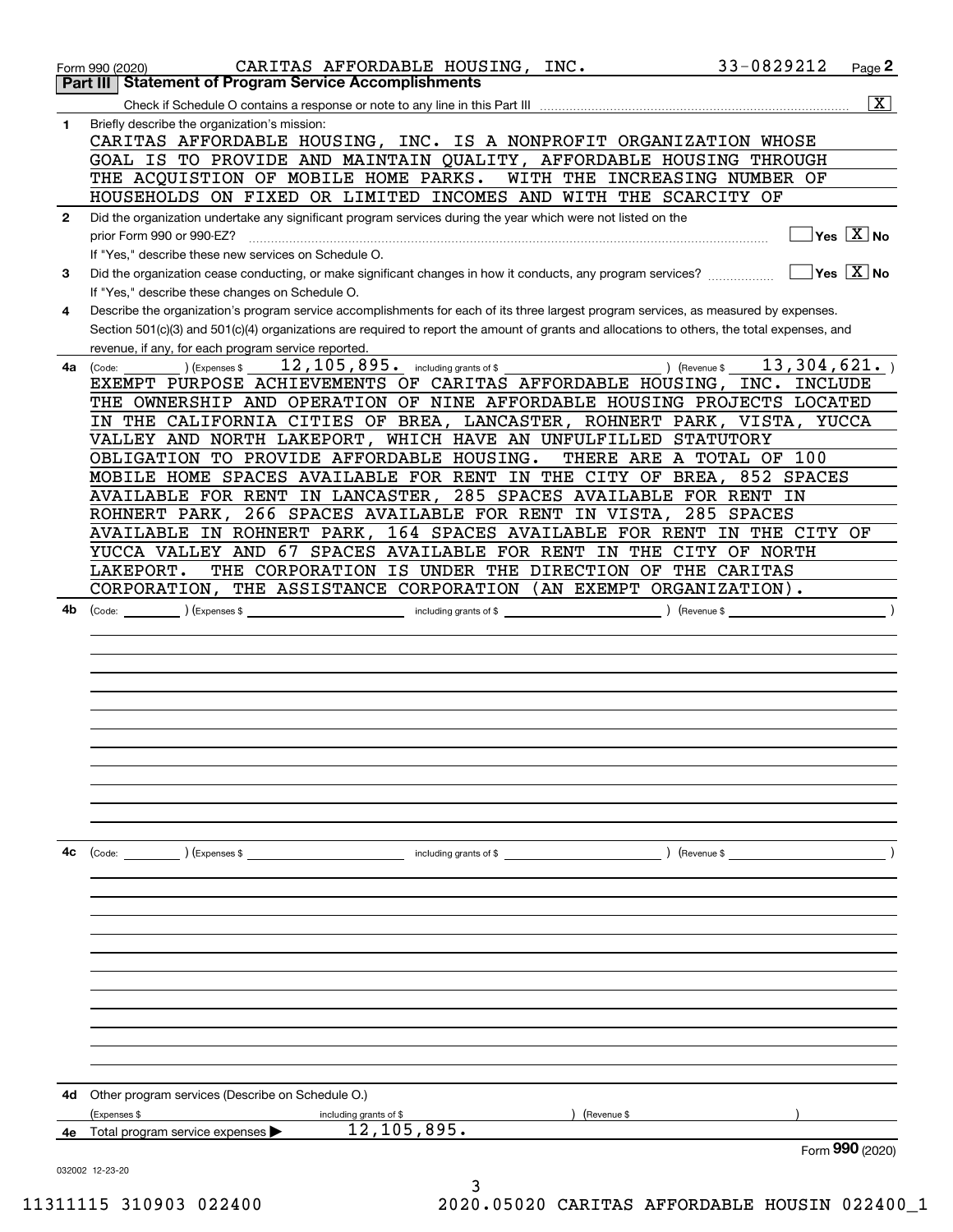|  | Form 990 (2020) |
|--|-----------------|

Form 990 (2020) CARITAS AFFORDABLE HOUSING,INC. 33-0829212 <sub>Page</sub> 3<br>**Part IV | Checklist of Required Schedules** 

|     |                                                                                                                                                                                                                                                   |                | Yes                   | No                      |
|-----|---------------------------------------------------------------------------------------------------------------------------------------------------------------------------------------------------------------------------------------------------|----------------|-----------------------|-------------------------|
| 1   | Is the organization described in section $501(c)(3)$ or $4947(a)(1)$ (other than a private foundation)?                                                                                                                                           |                |                       |                         |
|     |                                                                                                                                                                                                                                                   | 1.             | х                     |                         |
| 2   |                                                                                                                                                                                                                                                   | $\mathbf{2}$   | $\overline{\text{x}}$ |                         |
| 3   | Did the organization engage in direct or indirect political campaign activities on behalf of or in opposition to candidates for                                                                                                                   |                |                       |                         |
|     |                                                                                                                                                                                                                                                   | 3              |                       | x                       |
| 4   | Section 501(c)(3) organizations. Did the organization engage in lobbying activities, or have a section 501(h) election in effect                                                                                                                  |                |                       |                         |
|     |                                                                                                                                                                                                                                                   | 4              |                       | x                       |
| 5   | Is the organization a section 501(c)(4), 501(c)(5), or 501(c)(6) organization that receives membership dues, assessments, or                                                                                                                      |                |                       |                         |
|     |                                                                                                                                                                                                                                                   | 5              |                       | x                       |
| 6   | Did the organization maintain any donor advised funds or any similar funds or accounts for which donors have the right to                                                                                                                         |                |                       | x                       |
| 7   | provide advice on the distribution or investment of amounts in such funds or accounts? If "Yes," complete Schedule D, Part I                                                                                                                      | 6              |                       |                         |
|     | Did the organization receive or hold a conservation easement, including easements to preserve open space,                                                                                                                                         | $\overline{7}$ |                       | x                       |
| 8   | Did the organization maintain collections of works of art, historical treasures, or other similar assets? If "Yes," complete                                                                                                                      |                |                       |                         |
|     |                                                                                                                                                                                                                                                   | 8              |                       | x                       |
| 9   | Did the organization report an amount in Part X, line 21, for escrow or custodial account liability, serve as a custodian for                                                                                                                     |                |                       |                         |
|     | amounts not listed in Part X; or provide credit counseling, debt management, credit repair, or debt negotiation services?                                                                                                                         |                |                       |                         |
|     |                                                                                                                                                                                                                                                   | 9              |                       | x                       |
| 10  | Did the organization, directly or through a related organization, hold assets in donor-restricted endowments                                                                                                                                      |                |                       |                         |
|     |                                                                                                                                                                                                                                                   | 10             |                       | x                       |
| 11  | If the organization's answer to any of the following questions is "Yes," then complete Schedule D, Parts VI, VII, VIII, IX, or X                                                                                                                  |                |                       |                         |
|     | as applicable.                                                                                                                                                                                                                                    |                |                       |                         |
|     | a Did the organization report an amount for land, buildings, and equipment in Part X, line 10? If "Yes," complete Schedule D,                                                                                                                     |                |                       |                         |
|     |                                                                                                                                                                                                                                                   | 11a            | X                     |                         |
|     | <b>b</b> Did the organization report an amount for investments - other securities in Part X, line 12, that is 5% or more of its total                                                                                                             |                |                       |                         |
|     |                                                                                                                                                                                                                                                   | 11b            |                       | x                       |
|     | c Did the organization report an amount for investments - program related in Part X, line 13, that is 5% or more of its total                                                                                                                     |                |                       |                         |
|     |                                                                                                                                                                                                                                                   | 11c            |                       | x                       |
|     | d Did the organization report an amount for other assets in Part X, line 15, that is 5% or more of its total assets reported in                                                                                                                   |                |                       |                         |
|     |                                                                                                                                                                                                                                                   | 11d            | х<br>X                |                         |
|     |                                                                                                                                                                                                                                                   | <b>11e</b>     |                       |                         |
| f   | Did the organization's separate or consolidated financial statements for the tax year include a footnote that addresses<br>the organization's liability for uncertain tax positions under FIN 48 (ASC 740)? If "Yes," complete Schedule D, Part X | 11f            | X                     |                         |
|     | 12a Did the organization obtain separate, independent audited financial statements for the tax year? If "Yes," complete                                                                                                                           |                |                       |                         |
|     |                                                                                                                                                                                                                                                   | 12a            |                       | X                       |
|     | <b>b</b> Was the organization included in consolidated, independent audited financial statements for the tax year?                                                                                                                                |                |                       |                         |
|     | If "Yes," and if the organization answered "No" to line 12a, then completing Schedule D, Parts XI and XII is optional                                                                                                                             | 12b            | х                     |                         |
| 13  |                                                                                                                                                                                                                                                   | 13             |                       | $\mathbf{X}$            |
| 14a | Did the organization maintain an office, employees, or agents outside of the United States?                                                                                                                                                       | 14a            |                       | $\overline{\text{x}}$   |
| b   | Did the organization have aggregate revenues or expenses of more than \$10,000 from grantmaking, fundraising, business,                                                                                                                           |                |                       |                         |
|     | investment, and program service activities outside the United States, or aggregate foreign investments valued at \$100,000                                                                                                                        |                |                       |                         |
|     |                                                                                                                                                                                                                                                   | 14b            |                       | x                       |
| 15  | Did the organization report on Part IX, column (A), line 3, more than \$5,000 of grants or other assistance to or for any                                                                                                                         |                |                       |                         |
|     |                                                                                                                                                                                                                                                   | 15             |                       | x                       |
| 16  | Did the organization report on Part IX, column (A), line 3, more than \$5,000 of aggregate grants or other assistance to                                                                                                                          |                |                       |                         |
|     |                                                                                                                                                                                                                                                   | 16             |                       | x                       |
| 17  | Did the organization report a total of more than \$15,000 of expenses for professional fundraising services on Part IX,                                                                                                                           |                |                       |                         |
|     |                                                                                                                                                                                                                                                   | 17             |                       | X                       |
| 18  | Did the organization report more than \$15,000 total of fundraising event gross income and contributions on Part VIII, lines                                                                                                                      |                |                       |                         |
|     |                                                                                                                                                                                                                                                   | 18             |                       | x                       |
| 19  | Did the organization report more than \$15,000 of gross income from gaming activities on Part VIII, line 9a? If "Yes."                                                                                                                            |                |                       | $\overline{\mathbf{x}}$ |
| 20a |                                                                                                                                                                                                                                                   | 19<br>20a      |                       | $\overline{\mathbf{x}}$ |
| b   | If "Yes" to line 20a, did the organization attach a copy of its audited financial statements to this return?                                                                                                                                      | 20b            |                       |                         |
| 21  | Did the organization report more than \$5,000 of grants or other assistance to any domestic organization or                                                                                                                                       |                |                       |                         |
|     |                                                                                                                                                                                                                                                   | 21             |                       | x                       |
|     | 032003 12-23-20                                                                                                                                                                                                                                   |                |                       | Form 990 (2020)         |

032003 12-23-20

4 11311115 310903 022400 2020.05020 CARITAS AFFORDABLE HOUSIN 022400\_1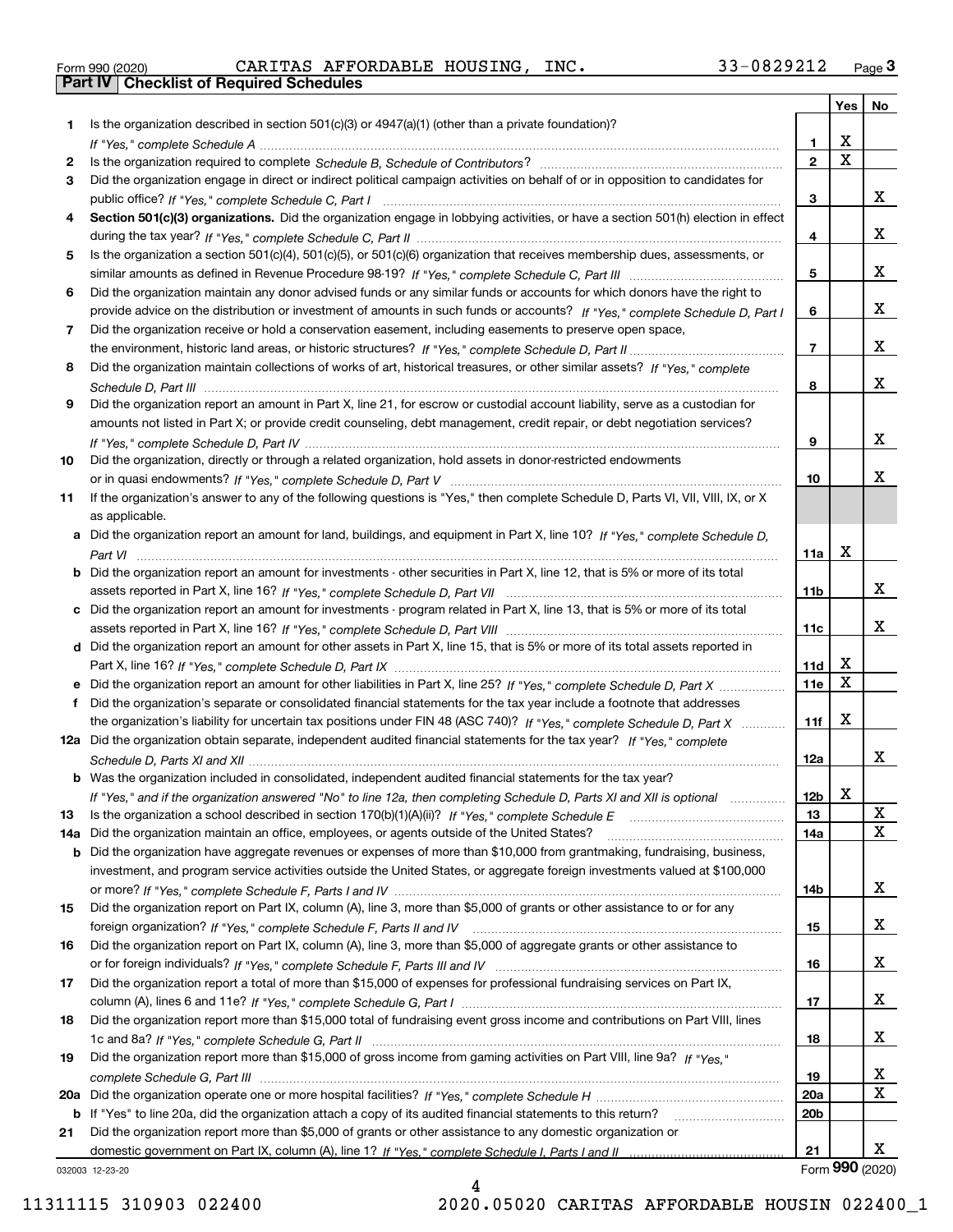|  | Form 990 (2020) |
|--|-----------------|
|  |                 |

*(continued)* Form 990 (2020) CARITAS AFFORDABLE HOUSING,INC. 33-0829212 <sub>Page</sub> 4<br>**Part IV | Checklist of Required Schedules** <sub>(continued)</sub>

|               |                                                                                                                                                                                             |                 | Yes | No                           |
|---------------|---------------------------------------------------------------------------------------------------------------------------------------------------------------------------------------------|-----------------|-----|------------------------------|
| 22            | Did the organization report more than \$5,000 of grants or other assistance to or for domestic individuals on                                                                               |                 |     |                              |
|               |                                                                                                                                                                                             | 22              |     | x                            |
| 23            | Did the organization answer "Yes" to Part VII, Section A, line 3, 4, or 5 about compensation of the organization's current                                                                  |                 |     |                              |
|               | and former officers, directors, trustees, key employees, and highest compensated employees? If "Yes," complete                                                                              |                 |     |                              |
|               |                                                                                                                                                                                             | 23              | х   |                              |
|               | 24a Did the organization have a tax-exempt bond issue with an outstanding principal amount of more than \$100,000 as of the                                                                 |                 |     |                              |
|               | last day of the year, that was issued after December 31, 2002? If "Yes," answer lines 24b through 24d and complete                                                                          |                 |     |                              |
|               |                                                                                                                                                                                             | 24a             | х   |                              |
|               | <b>b</b> Did the organization invest any proceeds of tax-exempt bonds beyond a temporary period exception?                                                                                  | 24b             |     | X                            |
|               | c Did the organization maintain an escrow account other than a refunding escrow at any time during the year to defease                                                                      |                 |     |                              |
|               |                                                                                                                                                                                             | 24c             |     | x                            |
|               |                                                                                                                                                                                             | 24d             |     | $\overline{\text{x}}$        |
|               | 25a Section 501(c)(3), 501(c)(4), and 501(c)(29) organizations. Did the organization engage in an excess benefit                                                                            |                 |     |                              |
|               | transaction with a disqualified person during the year? If "Yes," complete Schedule L, Part I manufaction with a disqualified person during the year? If "Yes," complete Schedule L, Part I | 25a             |     | X                            |
|               | b Is the organization aware that it engaged in an excess benefit transaction with a disqualified person in a prior year, and                                                                |                 |     |                              |
|               | that the transaction has not been reported on any of the organization's prior Forms 990 or 990-EZ? If "Yes," complete                                                                       |                 |     |                              |
|               | Schedule L, Part I                                                                                                                                                                          | 25 <sub>b</sub> |     | X                            |
| 26            | Did the organization report any amount on Part X, line 5 or 22, for receivables from or payables to any current                                                                             |                 |     |                              |
|               | or former officer, director, trustee, key employee, creator or founder, substantial contributor, or 35%                                                                                     |                 |     |                              |
|               | controlled entity or family member of any of these persons? If "Yes," complete Schedule L, Part II                                                                                          | 26              |     | x                            |
| 27            | Did the organization provide a grant or other assistance to any current or former officer, director, trustee, key employee,                                                                 |                 |     |                              |
|               | creator or founder, substantial contributor or employee thereof, a grant selection committee member, or to a 35% controlled                                                                 |                 |     |                              |
|               | entity (including an employee thereof) or family member of any of these persons? If "Yes," complete Schedule L, Part III                                                                    | 27              |     | х                            |
| 28            | Was the organization a party to a business transaction with one of the following parties (see Schedule L, Part IV                                                                           |                 |     |                              |
|               | instructions, for applicable filing thresholds, conditions, and exceptions):                                                                                                                |                 |     |                              |
|               | A current or former officer, director, trustee, key employee, creator or founder, or substantial contributor? If                                                                            |                 |     |                              |
| а             |                                                                                                                                                                                             | 28a             |     |                              |
|               |                                                                                                                                                                                             |                 |     | $\frac{X}{X}$                |
|               |                                                                                                                                                                                             | 28b             |     |                              |
|               | c A 35% controlled entity of one or more individuals and/or organizations described in lines 28a or 28b? If                                                                                 |                 | х   |                              |
|               |                                                                                                                                                                                             | 28c             |     | X                            |
| 29            |                                                                                                                                                                                             | 29              |     |                              |
| 30            | Did the organization receive contributions of art, historical treasures, or other similar assets, or qualified conservation                                                                 |                 |     |                              |
|               |                                                                                                                                                                                             | 30              |     | X<br>$\overline{\textbf{x}}$ |
| 31            | Did the organization liquidate, terminate, or dissolve and cease operations? If "Yes," complete Schedule N, Part I                                                                          | 31              |     |                              |
| 32            | Did the organization sell, exchange, dispose of, or transfer more than 25% of its net assets? If "Yes," complete                                                                            |                 |     |                              |
|               |                                                                                                                                                                                             | 32              |     | X                            |
| 33            | Did the organization own 100% of an entity disregarded as separate from the organization under Regulations                                                                                  |                 |     |                              |
|               |                                                                                                                                                                                             | 33              |     | x                            |
| 34            | Was the organization related to any tax-exempt or taxable entity? If "Yes," complete Schedule R, Part II, III, or IV, and                                                                   |                 |     |                              |
|               |                                                                                                                                                                                             | 34              | x   |                              |
|               | 35a Did the organization have a controlled entity within the meaning of section 512(b)(13)?                                                                                                 | <b>35a</b>      |     | X                            |
|               | b If "Yes" to line 35a, did the organization receive any payment from or engage in any transaction with a controlled entity                                                                 |                 |     |                              |
|               |                                                                                                                                                                                             | 35b             |     |                              |
| 36            | Section 501(c)(3) organizations. Did the organization make any transfers to an exempt non-charitable related organization?                                                                  |                 |     |                              |
|               |                                                                                                                                                                                             | 36              |     | x                            |
| 37            | Did the organization conduct more than 5% of its activities through an entity that is not a related organization                                                                            |                 |     |                              |
|               |                                                                                                                                                                                             | 37              |     | x                            |
| 38            | Did the organization complete Schedule O and provide explanations in Schedule O for Part VI, lines 11b and 19?                                                                              |                 |     |                              |
|               | Note: All Form 990 filers are required to complete Schedule O                                                                                                                               | 38              | x   |                              |
| <b>Part V</b> | <b>Statements Regarding Other IRS Filings and Tax Compliance</b>                                                                                                                            |                 |     |                              |
|               | Check if Schedule O contains a response or note to any line in this Part V                                                                                                                  |                 |     |                              |
|               |                                                                                                                                                                                             |                 | Yes | No                           |
|               | 40<br>1a                                                                                                                                                                                    |                 |     |                              |
| b             | 0<br>Enter the number of Forms W-2G included in line 1a. Enter -0- if not applicable<br>1b                                                                                                  |                 |     |                              |
| c             | Did the organization comply with backup withholding rules for reportable payments to vendors and reportable gaming                                                                          |                 |     |                              |
|               | (gambling) winnings to prize winners?                                                                                                                                                       | 1c              |     |                              |
|               | 032004 12-23-20                                                                                                                                                                             |                 |     | Form 990 (2020)              |
|               | 5                                                                                                                                                                                           |                 |     |                              |

11311115 310903 022400 2020.05020 CARITAS AFFORDABLE HOUSIN 022400\_1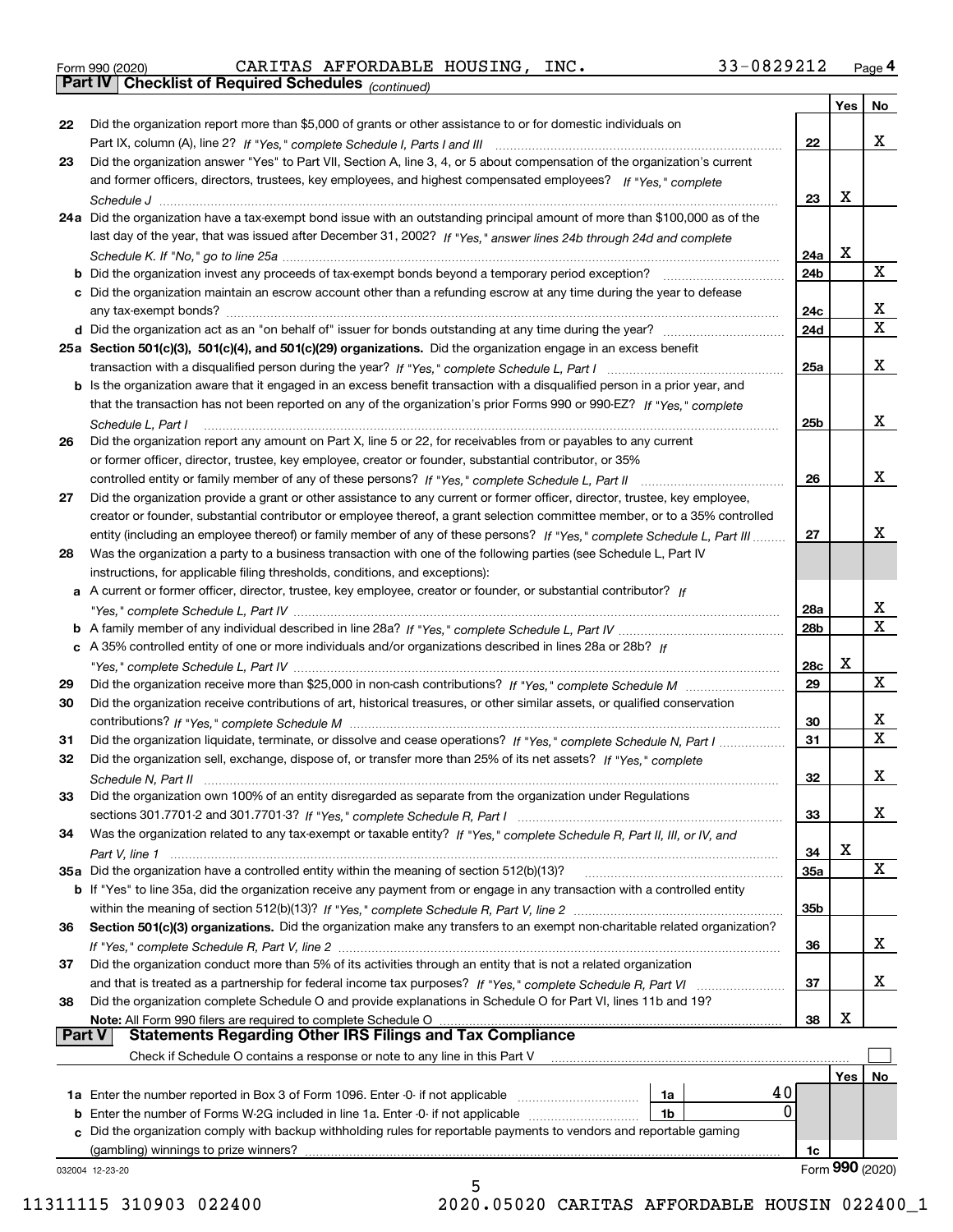| Form 990 (2020) |  | CARITAS AFFORDABLE HOUSING, INC.                                                               |  | 33-0829212 | Page $5$ |
|-----------------|--|------------------------------------------------------------------------------------------------|--|------------|----------|
|                 |  | <b>Part V</b> Statements Regarding Other IRS Filings and Tax Compliance <sub>(continued)</sub> |  |            |          |

| Part V | Statements Regarding Other IRS Fillings and Tax Compilance<br>(continued)                                                                                                                                                                  |                |     |             |  |  |  |
|--------|--------------------------------------------------------------------------------------------------------------------------------------------------------------------------------------------------------------------------------------------|----------------|-----|-------------|--|--|--|
|        |                                                                                                                                                                                                                                            |                | Yes | No          |  |  |  |
|        | 2a Enter the number of employees reported on Form W-3, Transmittal of Wage and Tax Statements,                                                                                                                                             |                |     |             |  |  |  |
|        | 0<br>filed for the calendar year ending with or within the year covered by this return <i>manumumumum</i><br>2a                                                                                                                            |                |     |             |  |  |  |
|        |                                                                                                                                                                                                                                            | 2b             |     |             |  |  |  |
|        |                                                                                                                                                                                                                                            |                |     |             |  |  |  |
|        | 3a Did the organization have unrelated business gross income of \$1,000 or more during the year?                                                                                                                                           | За             |     | x           |  |  |  |
|        |                                                                                                                                                                                                                                            |                |     |             |  |  |  |
|        | 4a At any time during the calendar year, did the organization have an interest in, or a signature or other authority over, a                                                                                                               |                |     |             |  |  |  |
|        |                                                                                                                                                                                                                                            | 4a             |     | x           |  |  |  |
|        | <b>b</b> If "Yes," enter the name of the foreign country                                                                                                                                                                                   |                |     |             |  |  |  |
|        | See instructions for filing requirements for FinCEN Form 114, Report of Foreign Bank and Financial Accounts (FBAR).                                                                                                                        |                |     |             |  |  |  |
|        | 5a Was the organization a party to a prohibited tax shelter transaction at any time during the tax year?                                                                                                                                   | 5a             |     | х           |  |  |  |
|        |                                                                                                                                                                                                                                            | 5 <sub>b</sub> |     | $\mathbf X$ |  |  |  |
| c      |                                                                                                                                                                                                                                            | 5 <sub>c</sub> |     |             |  |  |  |
|        | 6a Does the organization have annual gross receipts that are normally greater than \$100,000, and did the organization solicit                                                                                                             |                |     |             |  |  |  |
|        | any contributions that were not tax deductible as charitable contributions?                                                                                                                                                                | 6a             |     | x           |  |  |  |
|        | <b>b</b> If "Yes," did the organization include with every solicitation an express statement that such contributions or gifts                                                                                                              |                |     |             |  |  |  |
|        | were not tax deductible?                                                                                                                                                                                                                   | 6b             |     |             |  |  |  |
| 7      | Organizations that may receive deductible contributions under section 170(c).                                                                                                                                                              |                |     |             |  |  |  |
| а      | Did the organization receive a payment in excess of \$75 made partly as a contribution and partly for goods and services provided to the payor?                                                                                            | 7a             |     | х           |  |  |  |
|        | <b>b</b> If "Yes," did the organization notify the donor of the value of the goods or services provided?                                                                                                                                   | 7b             |     |             |  |  |  |
|        | c Did the organization sell, exchange, or otherwise dispose of tangible personal property for which it was required                                                                                                                        |                |     |             |  |  |  |
|        | to file Form 8282?                                                                                                                                                                                                                         | 7с             |     | x           |  |  |  |
|        | 7d<br>d If "Yes," indicate the number of Forms 8282 filed during the year                                                                                                                                                                  |                |     |             |  |  |  |
| е      | Did the organization receive any funds, directly or indirectly, to pay premiums on a personal benefit contract?                                                                                                                            | 7е             |     |             |  |  |  |
| f      | Did the organization, during the year, pay premiums, directly or indirectly, on a personal benefit contract?                                                                                                                               | 7f             |     |             |  |  |  |
| g      | If the organization received a contribution of qualified intellectual property, did the organization file Form 8899 as required?                                                                                                           | 7g             |     |             |  |  |  |
| h.     | If the organization received a contribution of cars, boats, airplanes, or other vehicles, did the organization file a Form 1098-C?<br>Sponsoring organizations maintaining donor advised funds. Did a donor advised fund maintained by the | 7h             |     |             |  |  |  |
| 8      | sponsoring organization have excess business holdings at any time during the year?                                                                                                                                                         | 8              |     |             |  |  |  |
| 9      | Sponsoring organizations maintaining donor advised funds.                                                                                                                                                                                  |                |     |             |  |  |  |
| а      | Did the sponsoring organization make any taxable distributions under section 4966?                                                                                                                                                         | 9а             |     |             |  |  |  |
|        | <b>b</b> Did the sponsoring organization make a distribution to a donor, donor advisor, or related person?                                                                                                                                 | 9b             |     |             |  |  |  |
| 10     | Section 501(c)(7) organizations. Enter:                                                                                                                                                                                                    |                |     |             |  |  |  |
| а      | 10a<br>Initiation fees and capital contributions included on Part VIII, line 12 <i>manorana controllering</i>                                                                                                                              |                |     |             |  |  |  |
|        | b Gross receipts, included on Form 990, Part VIII, line 12, for public use of club facilities<br>10b                                                                                                                                       |                |     |             |  |  |  |
| 11.    | Section 501(c)(12) organizations. Enter:                                                                                                                                                                                                   |                |     |             |  |  |  |
|        | 11a                                                                                                                                                                                                                                        |                |     |             |  |  |  |
|        | <b>b</b> Gross income from other sources (Do not net amounts due or paid to other sources against                                                                                                                                          |                |     |             |  |  |  |
|        | 11b                                                                                                                                                                                                                                        |                |     |             |  |  |  |
|        | 12a Section 4947(a)(1) non-exempt charitable trusts. Is the organization filing Form 990 in lieu of Form 1041?                                                                                                                             | 12a            |     |             |  |  |  |
|        | 12b<br><b>b</b> If "Yes," enter the amount of tax-exempt interest received or accrued during the year                                                                                                                                      |                |     |             |  |  |  |
| 13     | Section 501(c)(29) qualified nonprofit health insurance issuers.                                                                                                                                                                           |                |     |             |  |  |  |
|        | a Is the organization licensed to issue qualified health plans in more than one state?                                                                                                                                                     | 13а            |     |             |  |  |  |
|        | Note: See the instructions for additional information the organization must report on Schedule O.                                                                                                                                          |                |     |             |  |  |  |
|        | <b>b</b> Enter the amount of reserves the organization is required to maintain by the states in which the                                                                                                                                  |                |     |             |  |  |  |
|        | 13 <sub>b</sub>                                                                                                                                                                                                                            |                |     |             |  |  |  |
|        | 13 <sub>c</sub>                                                                                                                                                                                                                            |                |     |             |  |  |  |
|        | <b>14a</b> Did the organization receive any payments for indoor tanning services during the tax year?                                                                                                                                      | 14a            |     | x           |  |  |  |
|        |                                                                                                                                                                                                                                            | 14b            |     |             |  |  |  |
| 15     | Is the organization subject to the section 4960 tax on payment(s) of more than \$1,000,000 in remuneration or                                                                                                                              |                |     |             |  |  |  |
|        |                                                                                                                                                                                                                                            | 15             |     | х           |  |  |  |
|        | If "Yes," see instructions and file Form 4720, Schedule N.                                                                                                                                                                                 |                |     |             |  |  |  |
| 16     | Is the organization an educational institution subject to the section 4968 excise tax on net investment income?                                                                                                                            | 16             |     | х           |  |  |  |
|        | If "Yes," complete Form 4720, Schedule O.                                                                                                                                                                                                  |                |     |             |  |  |  |

Form (2020) **990**

032005 12-23-20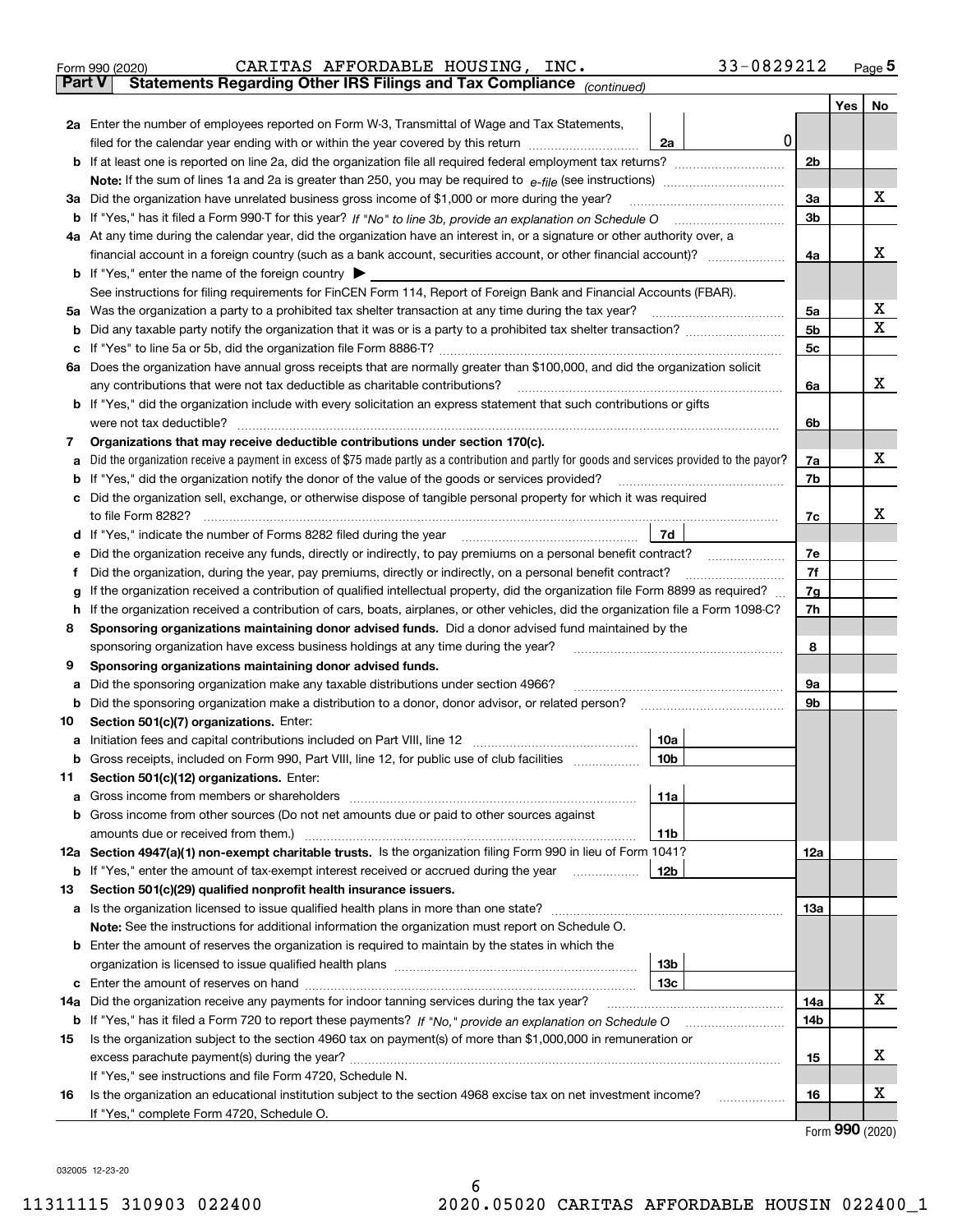|  | Form 990 (2020) |
|--|-----------------|
|  |                 |

CARITAS AFFORDABLE HOUSING, INC. 33-0829212

*For each "Yes" response to lines 2 through 7b below, and for a "No" response to line 8a, 8b, or 10b below, describe the circumstances, processes, or changes on Schedule O. See instructions.* Form 990 (2020) **CARITAS AFFORDABLE HOUSING, INC.** 33-0829212 Page 6<br>**Part VI Governance, Management, and Disclosure** For each "Yes" response to lines 2 through 7b below, and for a "No" response

|     | Check if Schedule O contains a response or note to any line in this Part VI                                                                                                                                                   |    |  |                 |             | $\overline{\mathbf{X}}$ |  |
|-----|-------------------------------------------------------------------------------------------------------------------------------------------------------------------------------------------------------------------------------|----|--|-----------------|-------------|-------------------------|--|
|     | <b>Section A. Governing Body and Management</b>                                                                                                                                                                               |    |  |                 |             |                         |  |
|     |                                                                                                                                                                                                                               |    |  |                 | Yes         | No                      |  |
|     | <b>1a</b> Enter the number of voting members of the governing body at the end of the tax year                                                                                                                                 | 1a |  |                 |             |                         |  |
|     | If there are material differences in voting rights among members of the governing body, or if the governing                                                                                                                   |    |  |                 |             |                         |  |
|     | body delegated broad authority to an executive committee or similar committee, explain on Schedule O.                                                                                                                         |    |  |                 |             |                         |  |
| b   | Enter the number of voting members included on line 1a, above, who are independent                                                                                                                                            | 1b |  | 6               |             |                         |  |
| 2   | Did any officer, director, trustee, or key employee have a family relationship or a business relationship with any other                                                                                                      |    |  |                 |             |                         |  |
|     | officer, director, trustee, or key employee?                                                                                                                                                                                  |    |  | $\mathbf{2}$    | X           |                         |  |
| 3   | Did the organization delegate control over management duties customarily performed by or under the direct supervision                                                                                                         |    |  |                 |             |                         |  |
|     | of officers, directors, trustees, or key employees to a management company or other person?                                                                                                                                   |    |  |                 |             |                         |  |
| 4   | Did the organization make any significant changes to its governing documents since the prior Form 990 was filed?                                                                                                              |    |  | 4               |             | X                       |  |
| 5   | Did the organization become aware during the year of a significant diversion of the organization's assets?                                                                                                                    |    |  | 5               |             | $\mathbf{x}$            |  |
| 6   | Did the organization have members or stockholders?                                                                                                                                                                            |    |  | 6               |             | X                       |  |
| 7a  | Did the organization have members, stockholders, or other persons who had the power to elect or appoint one or                                                                                                                |    |  |                 |             |                         |  |
|     | more members of the governing body?                                                                                                                                                                                           |    |  | 7a              |             | X                       |  |
|     | <b>b</b> Are any governance decisions of the organization reserved to (or subject to approval by) members, stockholders, or                                                                                                   |    |  |                 |             |                         |  |
|     | persons other than the governing body?                                                                                                                                                                                        |    |  | 7b              |             | x                       |  |
| 8   | Did the organization contemporaneously document the meetings held or written actions undertaken during the year by the following:                                                                                             |    |  |                 |             |                         |  |
| a   |                                                                                                                                                                                                                               |    |  | 8а              | X           |                         |  |
| b   |                                                                                                                                                                                                                               |    |  | 8b              | X           |                         |  |
| 9   | Is there any officer, director, trustee, or key employee listed in Part VII, Section A, who cannot be reached at the                                                                                                          |    |  |                 |             |                         |  |
|     |                                                                                                                                                                                                                               |    |  | 9               |             | x                       |  |
|     | Section B. Policies <sub>(This Section B requests information about policies not required by the Internal Revenue Code.)</sub>                                                                                                |    |  |                 |             |                         |  |
|     |                                                                                                                                                                                                                               |    |  |                 | Yes         | No                      |  |
|     |                                                                                                                                                                                                                               |    |  | 10a             |             | X                       |  |
|     |                                                                                                                                                                                                                               |    |  |                 |             |                         |  |
|     | <b>b</b> If "Yes," did the organization have written policies and procedures governing the activities of such chapters, affiliates,                                                                                           |    |  |                 |             |                         |  |
|     | and branches to ensure their operations are consistent with the organization's exempt purposes?                                                                                                                               |    |  | 10 <sub>b</sub> | $\mathbf X$ |                         |  |
|     | 11a Has the organization provided a complete copy of this Form 990 to all members of its governing body before filing the form?                                                                                               |    |  | 11a             |             |                         |  |
| b   | Describe in Schedule O the process, if any, used by the organization to review this Form 990.                                                                                                                                 |    |  |                 |             |                         |  |
| 12a |                                                                                                                                                                                                                               |    |  | 12a             | X           |                         |  |
| b   | Were officers, directors, or trustees, and key employees required to disclose annually interests that could give rise to conflicts?                                                                                           |    |  | 12 <sub>b</sub> | $\mathbf X$ |                         |  |
| с   | Did the organization regularly and consistently monitor and enforce compliance with the policy? If "Yes." describe                                                                                                            |    |  |                 |             |                         |  |
|     | in Schedule O how this was done measured and the control of the control of the state of the control of the cont                                                                                                               |    |  | 12c             | X           |                         |  |
| 13  | Did the organization have a written whistleblower policy?                                                                                                                                                                     |    |  | 13              | $\mathbf X$ |                         |  |
| 14  | Did the organization have a written document retention and destruction policy?                                                                                                                                                |    |  | 14              |             | х                       |  |
| 15  | Did the process for determining compensation of the following persons include a review and approval by independent                                                                                                            |    |  |                 |             |                         |  |
|     | persons, comparability data, and contemporaneous substantiation of the deliberation and decision?                                                                                                                             |    |  |                 |             |                         |  |
|     | The organization's CEO, Executive Director, or top management official manufactured contains and contained a support of the Director, or top management official manufactured and contain a support of the state of the state |    |  | 15a             | X           |                         |  |
| b   | Other officers or key employees of the organization                                                                                                                                                                           |    |  | 15b             |             | X                       |  |
|     | If "Yes" to line 15a or 15b, describe the process in Schedule O (see instructions).                                                                                                                                           |    |  |                 |             |                         |  |
|     | 16a Did the organization invest in, contribute assets to, or participate in a joint venture or similar arrangement with a                                                                                                     |    |  |                 |             |                         |  |
|     | taxable entity during the year?                                                                                                                                                                                               |    |  | 16a             |             | х                       |  |
|     | b If "Yes," did the organization follow a written policy or procedure requiring the organization to evaluate its participation                                                                                                |    |  |                 |             |                         |  |
|     | in joint venture arrangements under applicable federal tax law, and take steps to safeguard the organization's                                                                                                                |    |  |                 |             |                         |  |
|     | exempt status with respect to such arrangements?                                                                                                                                                                              |    |  | 16b             |             |                         |  |
|     | <b>Section C. Disclosure</b>                                                                                                                                                                                                  |    |  |                 |             |                         |  |
| 17  | List the states with which a copy of this Form 990 is required to be filed $\blacktriangleright$ CA                                                                                                                           |    |  |                 |             |                         |  |
| 18  | Section 6104 requires an organization to make its Forms 1023 (1024 or 1024-A, if applicable), 990, and 990-T (Section 501(c)(3)s only) available                                                                              |    |  |                 |             |                         |  |
|     | for public inspection. Indicate how you made these available. Check all that apply.                                                                                                                                           |    |  |                 |             |                         |  |
|     | $X$ Own website<br>$X$ Upon request<br>Another's website<br>Other (explain on Schedule O)                                                                                                                                     |    |  |                 |             |                         |  |
| 19  | Describe on Schedule O whether (and if so, how) the organization made its governing documents, conflict of interest policy, and financial                                                                                     |    |  |                 |             |                         |  |
|     | statements available to the public during the tax year.                                                                                                                                                                       |    |  |                 |             |                         |  |
| 20  | State the name, address, and telephone number of the person who possesses the organization's books and records                                                                                                                |    |  |                 |             |                         |  |
|     | JENNIFER RIVA, CPA - 949-727-0568                                                                                                                                                                                             |    |  |                 |             |                         |  |
|     | 92614<br>PARK PLAZA, SUITE 1700, IRVINE,<br>CA                                                                                                                                                                                |    |  |                 |             |                         |  |
|     | 032006 12-23-20                                                                                                                                                                                                               |    |  |                 |             | Form 990 (2020)         |  |
|     | 7                                                                                                                                                                                                                             |    |  |                 |             |                         |  |
|     |                                                                                                                                                                                                                               |    |  |                 |             |                         |  |

11311115 310903 022400 2020.05020 CARITAS AFFORDABLE HOUSIN 022400\_1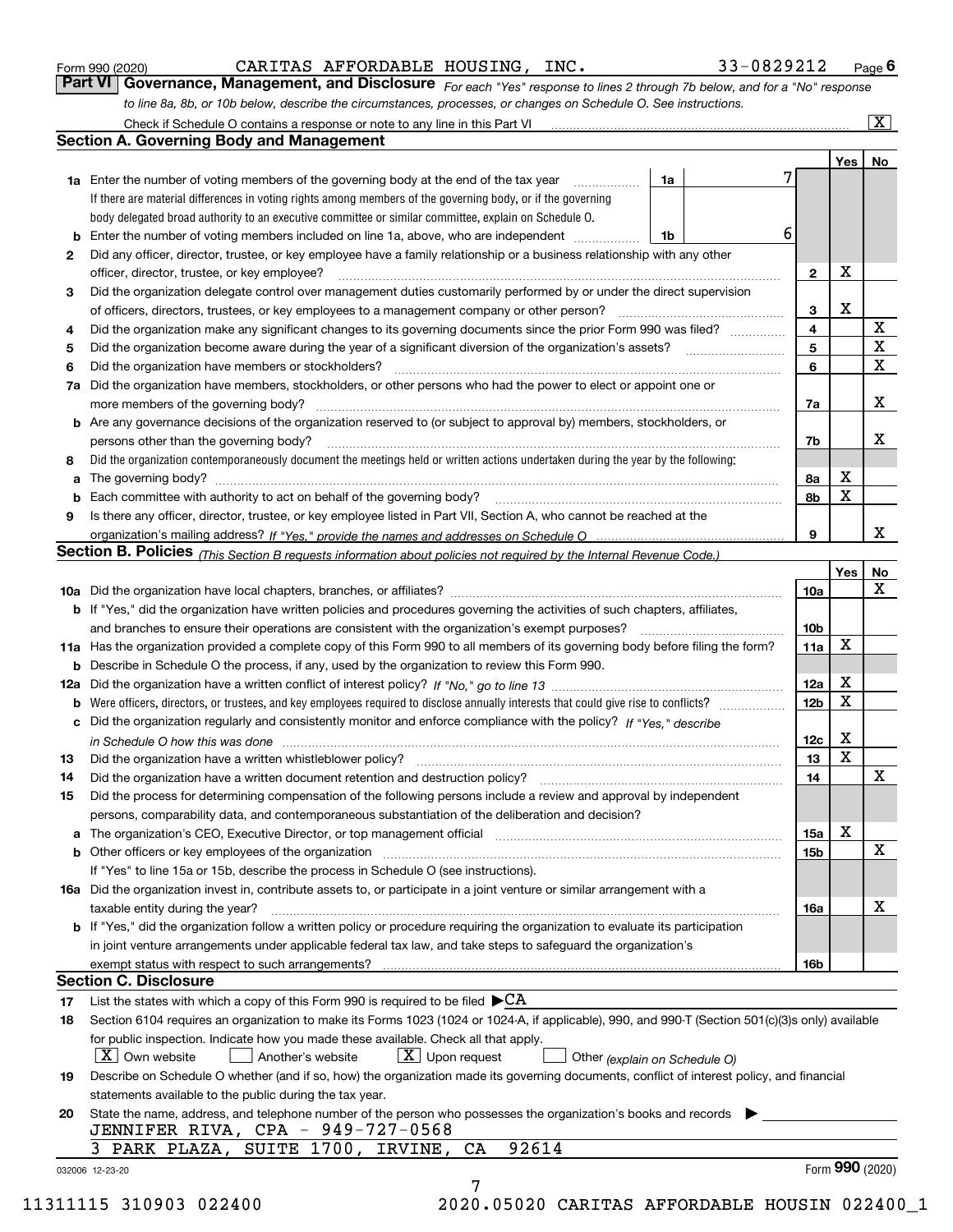$\mathcal{L}^{\text{max}}$ 

**7Part VII Compensation of Officers, Directors, Trustees, Key Employees, Highest Compensated Employees, and Independent Contractors**

Check if Schedule O contains a response or note to any line in this Part VII

**Section A. Officers, Directors, Trustees, Key Employees, and Highest Compensated Employees**

**1a**  Complete this table for all persons required to be listed. Report compensation for the calendar year ending with or within the organization's tax year. **•** List all of the organization's current officers, directors, trustees (whether individuals or organizations), regardless of amount of compensation.

Enter -0- in columns (D), (E), and (F) if no compensation was paid.

 $\bullet$  List all of the organization's  $\,$ current key employees, if any. See instructions for definition of "key employee."

**•** List the organization's five current highest compensated employees (other than an officer, director, trustee, or key employee) who received reportable compensation (Box 5 of Form W-2 and/or Box 7 of Form 1099-MISC) of more than \$100,000 from the organization and any related organizations.

**•** List all of the organization's former officers, key employees, and highest compensated employees who received more than \$100,000 of reportable compensation from the organization and any related organizations.

**former directors or trustees**  ¥ List all of the organization's that received, in the capacity as a former director or trustee of the organization, more than \$10,000 of reportable compensation from the organization and any related organizations.

See instructions for the order in which to list the persons above.

Check this box if neither the organization nor any related organization compensated any current officer, director, or trustee.  $\mathcal{L}^{\text{max}}$ 

| (A)                        | (B)                    | (C)                                     |                                 | (D)        | (E)          | (F)                               |           |                 |                 |                             |
|----------------------------|------------------------|-----------------------------------------|---------------------------------|------------|--------------|-----------------------------------|-----------|-----------------|-----------------|-----------------------------|
| Name and title             | Average                | Position<br>(do not check more than one |                                 | Reportable | Reportable   | Estimated                         |           |                 |                 |                             |
|                            | hours per              |                                         | box, unless person is both an   |            | compensation | compensation                      | amount of |                 |                 |                             |
|                            | week                   |                                         | officer and a director/trustee) |            | from         | from related                      | other     |                 |                 |                             |
|                            | (list any              |                                         |                                 |            |              |                                   |           | the             | organizations   | compensation                |
|                            | hours for              |                                         |                                 |            |              |                                   |           | organization    | (W-2/1099-MISC) | from the                    |
|                            | related                |                                         |                                 |            |              |                                   |           | (W-2/1099-MISC) |                 | organization<br>and related |
|                            | organizations<br>below |                                         |                                 |            |              |                                   |           |                 |                 | organizations               |
|                            | line)                  | Individual trustee or director          | Institutional trustee           | Officer    | Key employee | Highest compensated<br>  employee | Former    |                 |                 |                             |
| THERESE BEJOTTE<br>(1)     | 40.00                  |                                         |                                 |            |              |                                   |           |                 |                 |                             |
| CHIEF OPERATING OFFICER    |                        |                                         |                                 | X          |              |                                   |           | 0.              | 204,102.        | 1,448.                      |
| JOHN WOOLLEY<br>(2)        | 40.00                  |                                         |                                 |            |              |                                   |           |                 |                 |                             |
| CHIEF INVESTMENT OFFICER   |                        |                                         |                                 | X          |              |                                   |           | $0$ .           | 172,683.        | 0.                          |
| PENNY SERNA<br>(3)         | 40.00                  |                                         |                                 |            |              |                                   |           |                 |                 |                             |
| CHIEF FINANCIAL OFFICER    |                        |                                         |                                 | X          |              |                                   |           | 0.              | 148,608.        | 1,463.                      |
| THOMAS MAURO<br>(4)        | 40.00                  |                                         |                                 |            |              |                                   |           |                 |                 |                             |
| CHIEF MISSION OFFICER      |                        |                                         |                                 | X          |              |                                   |           | 0.              | 142,916.        | 1,754.                      |
| CAROL MCDERMOTT<br>(5)     | 0.00                   |                                         |                                 |            |              |                                   |           |                 |                 |                             |
| <b>BOARD MEMBER</b>        |                        | $\mathbf X$                             |                                 |            |              |                                   |           | 0.              | 0.              | $0_{\cdot}$                 |
| ROBERT THIERGARTNER<br>(6) | 0.00                   |                                         |                                 |            |              |                                   |           |                 |                 |                             |
| <b>BOARD MEMBER</b>        |                        | $\mathbf X$                             |                                 |            |              |                                   |           | 0.              | 0.              | $0_{.}$                     |
| TOM REDWITZ<br>(7)         | 0.00                   |                                         |                                 |            |              |                                   |           |                 |                 |                             |
| <b>BOARD MEMBER</b>        |                        | $\mathbf x$                             |                                 |            |              |                                   |           | $0$ .           | $0$ .           | $\mathbf 0$ .               |
| CHRISTINE DUNFEY<br>(8)    | 0.00                   |                                         |                                 |            |              |                                   |           |                 |                 |                             |
| BOARD MEMBER               |                        | $\overline{\textbf{X}}$                 |                                 |            |              |                                   |           | 0.              | 0.              | $\mathbf 0$ .               |
| CHARLES E. PACKARD<br>(9)  | 0.00                   |                                         |                                 |            |              |                                   |           |                 |                 |                             |
| <b>BOARD MEMBER</b>        |                        | $\mathbf X$                             |                                 |            |              |                                   |           | 0.              | 0.              | $0_{.}$                     |
| (10) TIM CANNON            | 0.00                   |                                         |                                 |            |              |                                   |           |                 |                 |                             |
| <b>BOARD MEMBER</b>        |                        | $\mathbf x$                             |                                 |            |              |                                   |           | 0.              | 0.              | $0_{.}$                     |
| (12) ROBERT R REDWITZ      | 8.00                   |                                         |                                 |            |              |                                   |           |                 |                 |                             |
| CEO & CHAIRMAN OF BOARD    |                        | $\mathbf X$                             |                                 | X          |              |                                   |           | 0.              | 0.              | $0_{.}$                     |
| (13) JENNIFER E RIVA       | 2.00                   |                                         |                                 |            |              |                                   |           |                 |                 |                             |
| VP OF FINANCE              |                        |                                         |                                 | X          |              |                                   |           | 0.              | 0.              | $\mathbf 0$ .               |
|                            |                        |                                         |                                 |            |              |                                   |           |                 |                 |                             |
|                            |                        |                                         |                                 |            |              |                                   |           |                 |                 |                             |
|                            |                        |                                         |                                 |            |              |                                   |           |                 |                 |                             |
|                            |                        |                                         |                                 |            |              |                                   |           |                 |                 |                             |
|                            |                        |                                         |                                 |            |              |                                   |           |                 |                 |                             |
|                            |                        |                                         |                                 |            |              |                                   |           |                 |                 |                             |
|                            |                        |                                         |                                 |            |              |                                   |           |                 |                 |                             |
|                            |                        |                                         |                                 |            |              |                                   |           |                 |                 |                             |
|                            |                        |                                         |                                 |            |              |                                   |           |                 |                 |                             |
|                            |                        |                                         |                                 |            |              |                                   |           |                 |                 | <b>non</b>                  |

032007 12-23-20

Form (2020) **990**

8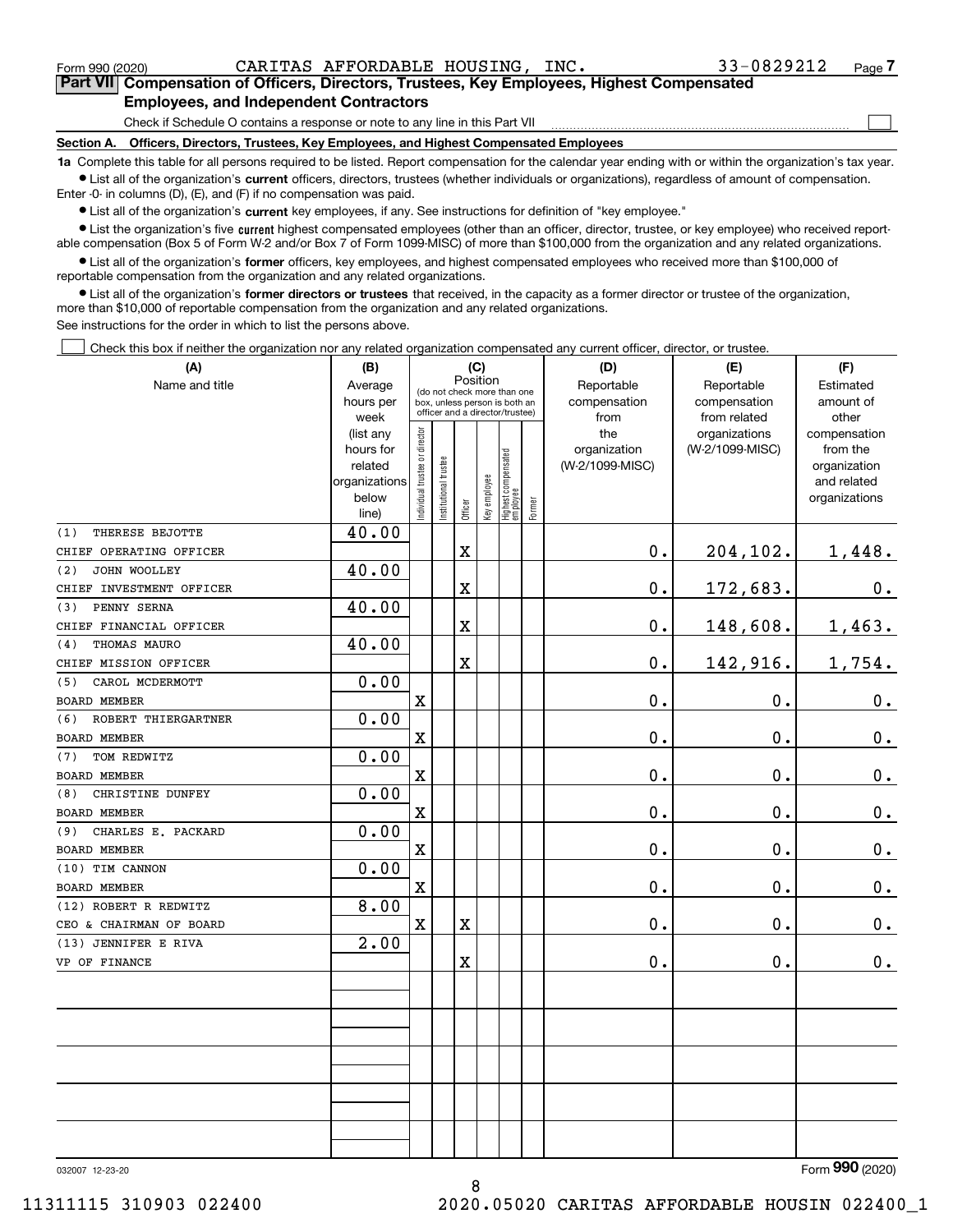| Form 990 (2020)                            | CARITAS AFFORDABLE HOUSING, INC.                                                                                                        |                      |                                |                           |                    |                     |                                                                  |          |                             | 33-0829212                   |                  |     |                    | Page 8 |
|--------------------------------------------|-----------------------------------------------------------------------------------------------------------------------------------------|----------------------|--------------------------------|---------------------------|--------------------|---------------------|------------------------------------------------------------------|----------|-----------------------------|------------------------------|------------------|-----|--------------------|--------|
| <b>Part VII</b>                            | Section A. Officers, Directors, Trustees, Key Employees, and Highest Compensated Employees (continued)                                  |                      |                                |                           |                    |                     |                                                                  |          |                             |                              |                  |     |                    |        |
|                                            | (A)                                                                                                                                     | (B)                  |                                |                           | (C)<br>Position    |                     |                                                                  |          | (D)                         | (E)                          |                  |     | (F)                |        |
|                                            | Name and title                                                                                                                          | Average<br>hours per |                                |                           |                    |                     | (do not check more than one                                      |          | Reportable                  | Reportable                   |                  |     | Estimated          |        |
|                                            |                                                                                                                                         | week                 |                                |                           |                    |                     | box, unless person is both an<br>officer and a director/trustee) |          | compensation<br>from        | compensation<br>from related |                  |     | amount of<br>other |        |
|                                            |                                                                                                                                         | (list any            |                                |                           |                    |                     |                                                                  |          | the                         | organizations                |                  |     | compensation       |        |
|                                            |                                                                                                                                         | hours for            |                                |                           |                    |                     |                                                                  |          | organization                | (W-2/1099-MISC)              |                  |     | from the           |        |
|                                            |                                                                                                                                         | related              |                                |                           |                    |                     |                                                                  |          | (W-2/1099-MISC)             |                              |                  |     | organization       |        |
|                                            |                                                                                                                                         | organizations        |                                |                           |                    |                     |                                                                  |          |                             |                              |                  |     | and related        |        |
|                                            |                                                                                                                                         | below                | Individual trustee or director | In stitutional trustee    | Officer            | key employee        | Highest compensated<br>employee                                  | Former   |                             |                              |                  |     | organizations      |        |
|                                            |                                                                                                                                         | line)                |                                |                           |                    |                     |                                                                  |          |                             |                              |                  |     |                    |        |
|                                            |                                                                                                                                         |                      |                                |                           |                    |                     |                                                                  |          |                             |                              |                  |     |                    |        |
|                                            |                                                                                                                                         |                      |                                |                           |                    |                     |                                                                  |          |                             |                              |                  |     |                    |        |
|                                            |                                                                                                                                         |                      |                                |                           |                    |                     |                                                                  |          |                             |                              |                  |     |                    |        |
|                                            |                                                                                                                                         |                      |                                |                           |                    |                     |                                                                  |          |                             |                              |                  |     |                    |        |
|                                            |                                                                                                                                         |                      |                                |                           |                    |                     |                                                                  |          |                             |                              |                  |     |                    |        |
|                                            |                                                                                                                                         |                      |                                |                           |                    |                     |                                                                  |          |                             |                              |                  |     |                    |        |
|                                            |                                                                                                                                         |                      |                                |                           |                    |                     |                                                                  |          |                             |                              |                  |     |                    |        |
|                                            |                                                                                                                                         |                      |                                |                           |                    |                     |                                                                  |          |                             |                              |                  |     |                    |        |
|                                            |                                                                                                                                         |                      |                                |                           |                    |                     |                                                                  |          |                             |                              |                  |     |                    |        |
|                                            |                                                                                                                                         |                      |                                |                           |                    |                     |                                                                  |          |                             |                              |                  |     |                    |        |
|                                            |                                                                                                                                         |                      |                                |                           |                    |                     |                                                                  |          |                             |                              |                  |     |                    |        |
|                                            |                                                                                                                                         |                      |                                |                           |                    |                     |                                                                  |          |                             |                              |                  |     |                    |        |
| 1b Subtotal                                |                                                                                                                                         |                      |                                |                           |                    |                     |                                                                  |          | 0.                          | 668, 309.                    |                  |     | 4,665.             |        |
|                                            | c Total from continuation sheets to Part VII, Section A                                                                                 |                      |                                |                           |                    |                     |                                                                  |          | $\overline{0}$ .            |                              | $\overline{0}$ . |     |                    | 0.     |
|                                            |                                                                                                                                         |                      |                                |                           |                    |                     |                                                                  |          | $\overline{\mathfrak{o}}$ . | 668, 309.                    |                  |     | 4,665.             |        |
| 2                                          | Total number of individuals (including but not limited to those listed above) who received more than \$100,000 of reportable            |                      |                                |                           |                    |                     |                                                                  |          |                             |                              |                  |     |                    |        |
|                                            | compensation from the organization                                                                                                      |                      |                                |                           |                    |                     |                                                                  |          |                             |                              |                  |     |                    | 0      |
|                                            |                                                                                                                                         |                      |                                |                           |                    |                     |                                                                  |          |                             |                              |                  |     | Yes                | No     |
| з                                          | Did the organization list any former officer, director, trustee, key employee, or highest compensated employee on                       |                      |                                |                           |                    |                     |                                                                  |          |                             |                              |                  |     |                    |        |
|                                            | line 1a? If "Yes," complete Schedule J for such individual manufactured contained and the Yes," complete Schedule J for such individual |                      |                                |                           |                    |                     |                                                                  |          |                             |                              |                  | 3   |                    | х      |
| 4                                          | For any individual listed on line 1a, is the sum of reportable compensation and other compensation from the organization                |                      |                                |                           |                    |                     |                                                                  |          |                             |                              |                  |     |                    |        |
|                                            |                                                                                                                                         |                      |                                |                           |                    |                     |                                                                  |          |                             |                              |                  | 4   | X                  |        |
| 5                                          | Did any person listed on line 1a receive or accrue compensation from any unrelated organization or individual for services              |                      |                                |                           |                    |                     |                                                                  |          |                             |                              |                  |     | X                  |        |
|                                            | <b>Section B. Independent Contractors</b>                                                                                               |                      |                                |                           |                    |                     |                                                                  |          |                             |                              |                  | 5   |                    |        |
| 1                                          | Complete this table for your five highest compensated independent contractors that received more than \$100,000 of compensation from    |                      |                                |                           |                    |                     |                                                                  |          |                             |                              |                  |     |                    |        |
|                                            | the organization. Report compensation for the calendar year ending with or within the organization's tax year.                          |                      |                                |                           |                    |                     |                                                                  |          |                             |                              |                  |     |                    |        |
|                                            | (A)                                                                                                                                     |                      |                                |                           |                    |                     |                                                                  |          | (B)                         |                              |                  | (C) |                    |        |
|                                            | Name and business address                                                                                                               |                      |                                |                           |                    |                     |                                                                  |          | Description of services     |                              |                  |     | Compensation       |        |
|                                            | BIRTCHER ANDERSON REALTY MANAGEMENT, 31920<br>DEL OBISPO ROAD #260, SAN JUAN CAPISTRANO,                                                |                      |                                |                           |                    | PROPERTY MANAGEMENT |                                                                  |          |                             | 465,450.                     |                  |     |                    |        |
| JB BOSTICK CO. INC.                        |                                                                                                                                         |                      |                                | <b>ASPHALT AND PAVING</b> |                    |                     |                                                                  |          |                             |                              |                  |     |                    |        |
| 2870 E LA CRESTA AVENUE, ANAHEIM, CA 92806 |                                                                                                                                         |                      |                                | SERVICES                  |                    |                     |                                                                  | 272,895. |                             |                              |                  |     |                    |        |
| WEST YOST ASSOCIATES, 2020 RESEARCH PARK   |                                                                                                                                         |                      |                                |                           |                    |                     |                                                                  |          |                             |                              |                  |     |                    |        |
| DR SUITE 100, DAVIS, CA 95618              |                                                                                                                                         |                      |                                |                           | SEWER CONSTRUCTION |                     |                                                                  |          | 123,758.                    |                              |                  |     |                    |        |
|                                            |                                                                                                                                         |                      |                                |                           |                    |                     |                                                                  |          |                             |                              |                  |     |                    |        |
|                                            |                                                                                                                                         |                      |                                |                           |                    |                     |                                                                  |          |                             |                              |                  |     |                    |        |
|                                            |                                                                                                                                         |                      |                                |                           |                    |                     |                                                                  |          |                             |                              |                  |     |                    |        |
| $\mathbf{2}$                               | Total number of independent contractors (including but not limited to those listed above) who received more than                        |                      |                                |                           |                    |                     |                                                                  |          |                             |                              |                  |     |                    |        |
|                                            | \$100,000 of compensation from the organization                                                                                         |                      |                                |                           |                    | 3                   |                                                                  |          |                             |                              |                  |     | Form 990 (2020)    |        |

032008 12-23-20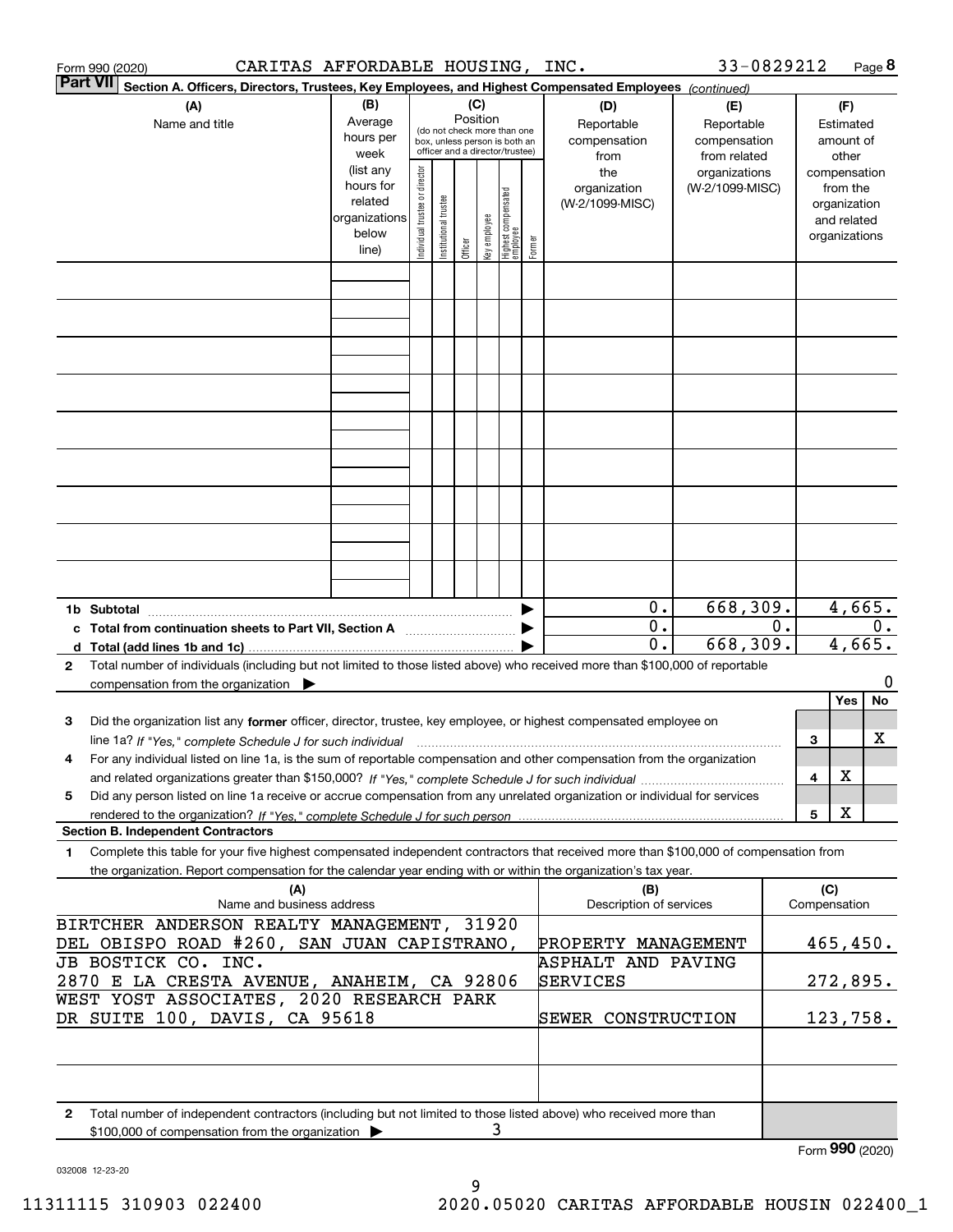|                                               | <b>Part VIII</b> | <b>Statement of Revenue</b>                                                   |                    |                      |                      |                                              |                                                 |                                                                 |
|-----------------------------------------------|------------------|-------------------------------------------------------------------------------|--------------------|----------------------|----------------------|----------------------------------------------|-------------------------------------------------|-----------------------------------------------------------------|
|                                               |                  | Check if Schedule O contains a response or note to any line in this Part VIII |                    |                      |                      |                                              |                                                 |                                                                 |
|                                               |                  |                                                                               |                    |                      | (A)<br>Total revenue | (B)<br>Related or exempt<br>function revenue | $\overline{C}$<br>Unrelated<br>business revenue | (D)<br>Revenue excluded<br>from tax under<br>sections 512 - 514 |
|                                               |                  | <b>1 a</b> Federated campaigns                                                | 1a<br>.            |                      |                      |                                              |                                                 |                                                                 |
| i, Grants<br>Imounts                          |                  | <b>b</b> Membership dues                                                      | 1 <sub>b</sub>     |                      |                      |                                              |                                                 |                                                                 |
|                                               | c                | Fundraising events                                                            | 1 <sub>c</sub>     |                      |                      |                                              |                                                 |                                                                 |
|                                               |                  | d Related organizations                                                       | 1 <sub>d</sub>     |                      |                      |                                              |                                                 |                                                                 |
|                                               | е                | Government grants (contributions)                                             | 1e                 |                      |                      |                                              |                                                 |                                                                 |
|                                               | f                | All other contributions, gifts, grants, and                                   |                    |                      |                      |                                              |                                                 |                                                                 |
|                                               |                  | similar amounts not included above                                            | 1f                 | 34,189.              |                      |                                              |                                                 |                                                                 |
| Contributions, Gifts,<br>and Other Similar Ar |                  | Noncash contributions included in lines 1a-1f                                 | $1g$ $\frac{1}{3}$ |                      |                      |                                              |                                                 |                                                                 |
|                                               |                  |                                                                               |                    |                      | 34,189.              |                                              |                                                 |                                                                 |
|                                               |                  |                                                                               |                    | <b>Business Code</b> |                      |                                              |                                                 |                                                                 |
|                                               | 2a               | RENTS<br>UTILITIES, LAUNDRY ETC                                               |                    | 531310<br>531390     | 10,779,016.          | 10,779,016.<br>2,517,813.                    |                                                 |                                                                 |
|                                               | b<br>C.          | MOBILE HOME SALES                                                             |                    | 531390               | 2,517,813.<br>7,792. | 7,792.                                       |                                                 |                                                                 |
|                                               | d                |                                                                               |                    |                      |                      |                                              |                                                 |                                                                 |
| Program Service<br>Revenue                    | e                |                                                                               |                    |                      |                      |                                              |                                                 |                                                                 |
|                                               | f                | All other program service revenue                                             |                    |                      |                      |                                              |                                                 |                                                                 |
|                                               | q                |                                                                               |                    | ▶                    | 13, 304, 621.        |                                              |                                                 |                                                                 |
|                                               | 3                | Investment income (including dividends, interest, and                         |                    |                      |                      |                                              |                                                 |                                                                 |
|                                               |                  |                                                                               |                    |                      | 173,999.             |                                              |                                                 | 173,999.                                                        |
|                                               | 4                | Income from investment of tax-exempt bond proceeds                            |                    |                      |                      |                                              |                                                 |                                                                 |
|                                               | 5                |                                                                               |                    |                      |                      |                                              |                                                 |                                                                 |
|                                               |                  |                                                                               | (i) Real           | (ii) Personal        |                      |                                              |                                                 |                                                                 |
|                                               | 6а               | Gross rents<br>6a<br>.                                                        |                    |                      |                      |                                              |                                                 |                                                                 |
|                                               | b                | 6 <sub>b</sub><br>Less: rental expenses                                       |                    |                      |                      |                                              |                                                 |                                                                 |
|                                               | c                | Rental income or (loss)<br>6с                                                 |                    |                      |                      |                                              |                                                 |                                                                 |
|                                               |                  | d Net rental income or (loss)                                                 | (i) Securities     | (ii) Other           |                      |                                              |                                                 |                                                                 |
|                                               |                  | 7 a Gross amount from sales of                                                |                    |                      |                      |                                              |                                                 |                                                                 |
|                                               |                  | assets other than inventory<br>7a<br><b>b</b> Less: cost or other basis       |                    |                      |                      |                                              |                                                 |                                                                 |
|                                               |                  | 7b<br>and sales expenses                                                      |                    |                      |                      |                                              |                                                 |                                                                 |
| Revenue                                       |                  | 7c<br>c Gain or (loss)                                                        |                    |                      |                      |                                              |                                                 |                                                                 |
|                                               |                  |                                                                               |                    |                      |                      |                                              |                                                 |                                                                 |
|                                               |                  | 8 a Gross income from fundraising events (not                                 |                    |                      |                      |                                              |                                                 |                                                                 |
| Othe                                          |                  | including \$<br><u>of</u> of                                                  |                    |                      |                      |                                              |                                                 |                                                                 |
|                                               |                  | contributions reported on line 1c). See                                       |                    |                      |                      |                                              |                                                 |                                                                 |
|                                               |                  |                                                                               |                    | 8a                   |                      |                                              |                                                 |                                                                 |
|                                               |                  |                                                                               |                    | 8b                   |                      |                                              |                                                 |                                                                 |
|                                               |                  | c Net income or (loss) from fundraising events                                |                    |                      |                      |                                              |                                                 |                                                                 |
|                                               |                  | 9 a Gross income from gaming activities. See                                  |                    |                      |                      |                                              |                                                 |                                                                 |
|                                               |                  |                                                                               |                    | 9a                   |                      |                                              |                                                 |                                                                 |
|                                               |                  | <b>b</b> Less: direct expenses <b>manually</b>                                |                    | 9 <sub>b</sub>       |                      |                                              |                                                 |                                                                 |
|                                               |                  | c Net income or (loss) from gaming activities _______________                 |                    |                      |                      |                                              |                                                 |                                                                 |
|                                               |                  | 10 a Gross sales of inventory, less returns                                   |                    |                      |                      |                                              |                                                 |                                                                 |
|                                               |                  | <b>b</b> Less: cost of goods sold                                             |                    | 10a<br>10bl          |                      |                                              |                                                 |                                                                 |
|                                               |                  | c Net income or (loss) from sales of inventory                                |                    |                      |                      |                                              |                                                 |                                                                 |
|                                               |                  |                                                                               |                    | <b>Business Code</b> |                      |                                              |                                                 |                                                                 |
|                                               | 11 a             | <u> 1989 - Johann Barbara, martxa alemaniar a</u>                             |                    |                      |                      |                                              |                                                 |                                                                 |
| evenue                                        | b                |                                                                               |                    |                      |                      |                                              |                                                 |                                                                 |
|                                               | с                |                                                                               |                    |                      |                      |                                              |                                                 |                                                                 |
| Miscellaneous                                 |                  |                                                                               |                    |                      |                      |                                              |                                                 |                                                                 |
|                                               |                  |                                                                               |                    | ▶                    |                      |                                              |                                                 |                                                                 |
|                                               | 12               |                                                                               |                    |                      | 13,512,809.          | 13, 304, 621.                                | 0.                                              | 173,999.                                                        |
|                                               | 032009 12-23-20  |                                                                               |                    |                      |                      |                                              |                                                 | Form 990 (2020)                                                 |

Form 990 (2020) CARITAS AFFORDABLE HOUSING, INC. 33-0829212 Page

**9**

33-0829212

10 11311115 310903 022400 2020.05020 CARITAS AFFORDABLE HOUSIN 022400\_1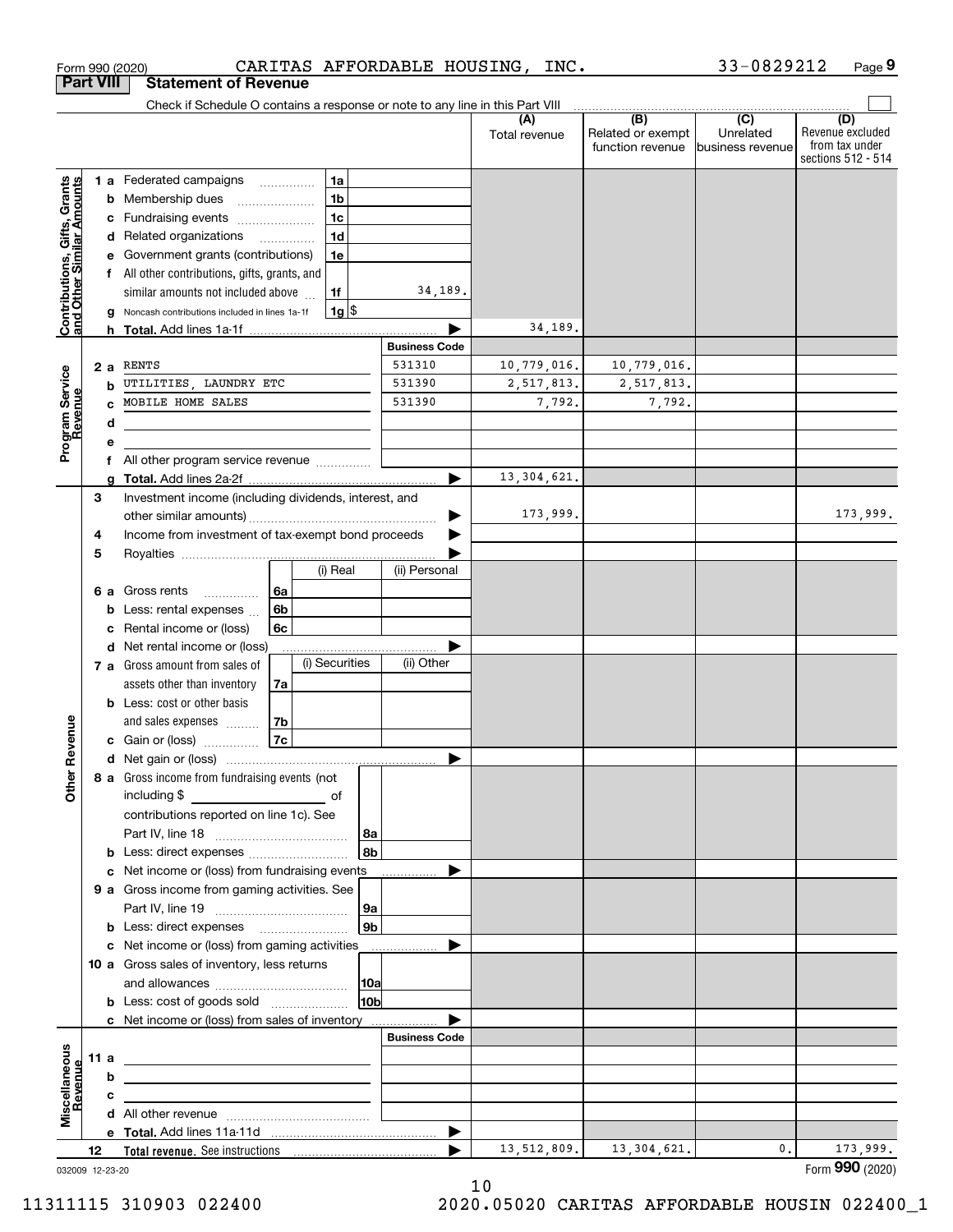Form 990 (2020) Page **Part IX Statement of Functional Expenses** CARITAS AFFORDABLE HOUSING, INC. 33-0829212

*Section 501(c)(3) and 501(c)(4) organizations must complete all columns. All other organizations must complete column (A).*

|              | Do not include amounts reported on lines 6b,<br>7b, 8b, 9b, and 10b of Part VIII.                              | (A)<br>Total expenses  | (B)<br>Program service<br>expenses | $\overline{C}$<br>Management and<br>general expenses | (D)<br>Fundraising<br>expenses |
|--------------|----------------------------------------------------------------------------------------------------------------|------------------------|------------------------------------|------------------------------------------------------|--------------------------------|
| 1.           | Grants and other assistance to domestic organizations                                                          |                        |                                    |                                                      |                                |
|              | and domestic governments. See Part IV, line 21                                                                 |                        |                                    |                                                      |                                |
| $\mathbf{2}$ | Grants and other assistance to domestic                                                                        |                        |                                    |                                                      |                                |
|              | individuals. See Part IV, line 22                                                                              |                        |                                    |                                                      |                                |
| З.           | Grants and other assistance to foreign                                                                         |                        |                                    |                                                      |                                |
|              | organizations, foreign governments, and foreign                                                                |                        |                                    |                                                      |                                |
|              | individuals. See Part IV, lines 15 and 16                                                                      |                        |                                    |                                                      |                                |
| 4            | Benefits paid to or for members                                                                                |                        |                                    |                                                      |                                |
| 5            | Compensation of current officers, directors,                                                                   |                        |                                    |                                                      |                                |
|              |                                                                                                                |                        |                                    |                                                      |                                |
| 6            | Compensation not included above to disqualified                                                                |                        |                                    |                                                      |                                |
|              | persons (as defined under section 4958(f)(1)) and                                                              |                        |                                    |                                                      |                                |
|              | persons described in section 4958(c)(3)(B)                                                                     |                        |                                    |                                                      |                                |
| 7            |                                                                                                                | 787,688.               | 787,688.                           |                                                      |                                |
| 8            | Pension plan accruals and contributions (include                                                               |                        |                                    |                                                      |                                |
|              | section 401(k) and 403(b) employer contributions)                                                              |                        |                                    |                                                      |                                |
| 9            |                                                                                                                | $\overline{267,930}$ . | 267,930.                           |                                                      |                                |
| 10           |                                                                                                                | 134, 294.              | 134, 294.                          |                                                      |                                |
| 11           | Fees for services (nonemployees):                                                                              |                        |                                    |                                                      |                                |
| a            |                                                                                                                | 715,450.               | 436,929.                           | 278,521.                                             |                                |
| b            |                                                                                                                | 36,386.                | 36,386.                            |                                                      |                                |
| c            |                                                                                                                | 223,906.               | $\overline{223,906}$ .             |                                                      |                                |
| d            |                                                                                                                |                        |                                    |                                                      |                                |
| е            | Professional fundraising services. See Part IV, line 17                                                        |                        |                                    |                                                      |                                |
| f            | Investment management fees                                                                                     |                        |                                    |                                                      |                                |
| g            | Other. (If line 11g amount exceeds 10% of line 25,                                                             |                        |                                    |                                                      |                                |
|              | column (A) amount, list line 11g expenses on Sch 0.)                                                           |                        |                                    |                                                      |                                |
| 12           |                                                                                                                | 39,472.                | 39,472.                            |                                                      |                                |
| 13           |                                                                                                                | 57,496.                | 57,496.                            |                                                      |                                |
| 14           |                                                                                                                | 39,050.                | 39,050.                            |                                                      |                                |
| 15           |                                                                                                                |                        |                                    |                                                      |                                |
| 16           |                                                                                                                | 8, 142, 541.           | 8, 142, 541.                       |                                                      |                                |
| 17           | Travel                                                                                                         | $\overline{2,410}$ .   | $\overline{2,410}$ .               |                                                      |                                |
| 18           | Payments of travel or entertainment expenses                                                                   |                        |                                    |                                                      |                                |
|              | for any federal, state, or local public officials                                                              |                        |                                    |                                                      |                                |
| 19           | Conferences, conventions, and meetings                                                                         | 4,685.                 | 4,685.                             |                                                      |                                |
| 20           | Interest                                                                                                       |                        |                                    |                                                      |                                |
| 21           |                                                                                                                |                        |                                    |                                                      |                                |
| 22           | Depreciation, depletion, and amortization                                                                      | 1,485,166.             | 1,485,166.                         |                                                      |                                |
| 23           | Insurance                                                                                                      |                        |                                    |                                                      |                                |
| 24           | Other expenses. Itemize expenses not covered<br>above (List miscellaneous expenses on line 24e. If             |                        |                                    |                                                      |                                |
|              | line 24e amount exceeds 10% of line 25, column (A)                                                             |                        |                                    |                                                      |                                |
|              | amount, list line 24e expenses on Schedule O.)<br>a OUTSIDE SERVICES                                           | 153,076.               | 153,076.                           |                                                      |                                |
|              | <b>BOND SERVICE FEES</b>                                                                                       | 100, 725.              | 100, 725.                          |                                                      |                                |
| b            | LICENSES & FEES                                                                                                | 99,291.                | 99,291.                            |                                                      |                                |
| c.           | DISPOSAL OF ASSETS                                                                                             | 41,653.                | 41,653.                            |                                                      |                                |
| d            |                                                                                                                | 53,197.                | 53, 197.                           |                                                      |                                |
|              | e All other expenses                                                                                           | 12,384,416.            | 12, 105, 895.                      | 278,521.                                             | $\overline{0}$ .               |
| 25<br>26     | Total functional expenses. Add lines 1 through 24e<br>Joint costs. Complete this line only if the organization |                        |                                    |                                                      |                                |
|              | reported in column (B) joint costs from a combined                                                             |                        |                                    |                                                      |                                |
|              | educational campaign and fundraising solicitation.                                                             |                        |                                    |                                                      |                                |
|              | Check here $\blacktriangleright$<br>if following SOP 98-2 (ASC 958-720)                                        |                        |                                    |                                                      |                                |
|              |                                                                                                                |                        |                                    |                                                      |                                |

11

032010 12-23-20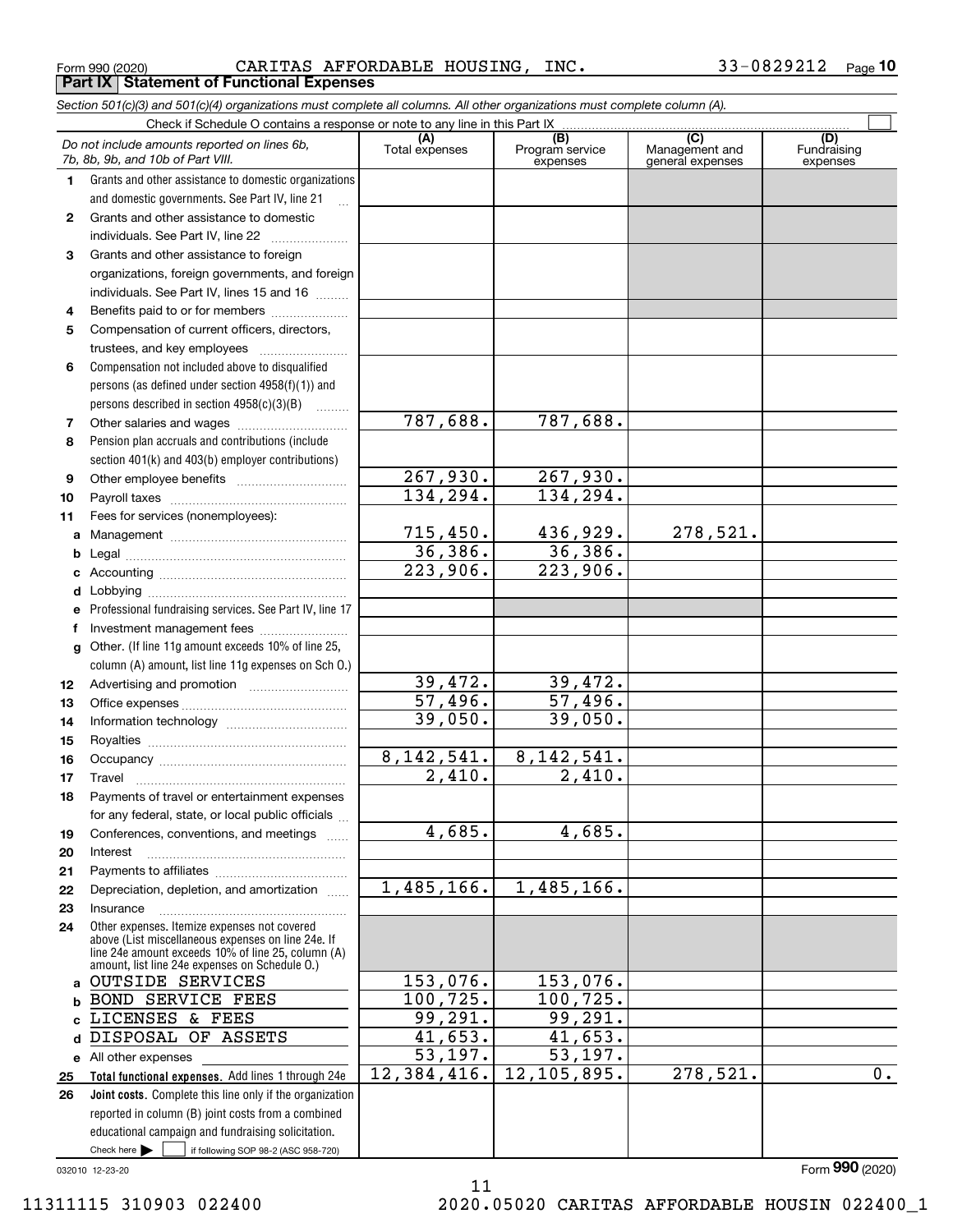|                             |    |                                                                                           |            |          | (A)<br>Beginning of year |                         | (B)<br>End of year               |
|-----------------------------|----|-------------------------------------------------------------------------------------------|------------|----------|--------------------------|-------------------------|----------------------------------|
|                             | 1  |                                                                                           |            |          | 427,172.                 | $\mathbf{1}$            | $\overline{291,285}$ .           |
|                             | 2  |                                                                                           |            |          |                          | $\mathbf{2}$            |                                  |
|                             | з  |                                                                                           |            |          |                          | 3                       |                                  |
|                             | 4  |                                                                                           |            |          | 17,104.                  | $\overline{\mathbf{4}}$ | $\overline{57,112.}$             |
|                             | 5  | Loans and other receivables from any current or former officer, director,                 |            |          |                          |                         |                                  |
|                             |    | trustee, key employee, creator or founder, substantial contributor, or 35%                |            |          |                          |                         |                                  |
|                             |    | controlled entity or family member of any of these persons                                |            |          |                          | 5                       |                                  |
|                             | 6  | Loans and other receivables from other disqualified persons (as defined                   |            |          |                          |                         |                                  |
|                             |    | under section 4958(f)(1)), and persons described in section 4958(c)(3)(B)                 |            |          |                          | 6                       |                                  |
|                             | 7  |                                                                                           |            | $\ldots$ | 238,809.                 | $\overline{7}$          | 150,662.                         |
| Assets                      | 8  |                                                                                           |            |          | 118,502.                 | 8                       | 145,074.                         |
|                             | 9  | Prepaid expenses and deferred charges                                                     |            |          | 42,371.                  | $\boldsymbol{9}$        | 41,894.                          |
|                             |    | 10a Land, buildings, and equipment: cost or other                                         |            |          |                          |                         |                                  |
|                             |    |                                                                                           |            |          |                          |                         |                                  |
|                             |    | <b>b</b> Less: accumulated depreciation                                                   |            |          | 62,819,429.              | 10 <sub>c</sub>         | 62,388,568.                      |
|                             | 11 |                                                                                           |            |          |                          | 11                      |                                  |
|                             | 12 |                                                                                           |            |          |                          | 12                      |                                  |
|                             | 13 |                                                                                           |            |          |                          | 13                      |                                  |
|                             | 14 |                                                                                           |            |          | 1,760,582.               | 14                      | 1,697,836.                       |
|                             | 15 |                                                                                           |            |          | 18,577,327.              | 15                      | 18,675,926.                      |
|                             | 16 |                                                                                           |            |          | 84,001,296.              | 16                      | 83, 448, 357.                    |
|                             | 17 |                                                                                           |            |          | 2,086,514.               | 17                      | 1,836,807.                       |
|                             | 18 |                                                                                           |            |          |                          | 18                      |                                  |
|                             | 19 |                                                                                           |            |          |                          | 19                      |                                  |
|                             | 20 |                                                                                           |            |          | 84, 301, 467.            | 20                      | 82,975,000.                      |
|                             | 21 | Escrow or custodial account liability. Complete Part IV of Schedule D                     |            |          |                          | 21                      |                                  |
|                             | 22 | Loans and other payables to any current or former officer, director,                      |            |          |                          |                         |                                  |
| Liabilities                 |    | trustee, key employee, creator or founder, substantial contributor, or 35%                |            |          |                          |                         |                                  |
|                             |    | controlled entity or family member of any of these persons                                |            |          |                          | 22                      |                                  |
|                             | 23 | Secured mortgages and notes payable to unrelated third parties                            |            |          |                          | 23                      |                                  |
|                             | 24 | Unsecured notes and loans payable to unrelated third parties                              |            |          |                          | 24                      |                                  |
|                             | 25 | Other liabilities (including federal income tax, payables to related third                |            |          |                          |                         |                                  |
|                             |    | parties, and other liabilities not included on lines 17-24). Complete Part X              |            |          |                          |                         |                                  |
|                             |    | of Schedule D                                                                             |            |          | 3,674,498.               | 25                      | 3,569,340.                       |
|                             | 26 |                                                                                           |            |          | 90,062,479.              | 26                      | 88,381,147.                      |
|                             |    | Organizations that follow FASB ASC 958, check here $\blacktriangleright \boxed{\text{X}}$ |            |          |                          |                         |                                  |
|                             |    | and complete lines 27, 28, 32, and 33.                                                    |            |          |                          |                         |                                  |
|                             | 27 | Net assets without donor restrictions                                                     |            |          | $-7, 293, 588.$          | 27                      | $-6, 132, 790.$                  |
|                             | 28 |                                                                                           | 1,232,405. | 28       | 1,200,000.               |                         |                                  |
|                             |    | Organizations that do not follow FASB ASC 958, check here $\blacktriangleright$           |            |          |                          |                         |                                  |
|                             |    | and complete lines 29 through 33.                                                         |            |          |                          |                         |                                  |
|                             | 29 |                                                                                           |            |          | 29                       |                         |                                  |
|                             | 30 | Paid-in or capital surplus, or land, building, or equipment fund                          |            |          |                          | 30                      |                                  |
| Net Assets or Fund Balances | 31 | Retained earnings, endowment, accumulated income, or other funds                          |            |          |                          | 31                      |                                  |
|                             | 32 | Total net assets or fund balances                                                         |            |          | $-6,061,183.$            | 32                      | $-4,932,790.$                    |
|                             | 33 | Total liabilities and net assets/fund balances                                            |            |          | 84,001,296.              | 33                      | 83, 448, 357.<br>Form 990 (2020) |

Form 990 (2020) CARITAS AFFORDABLE HOUSING, INC.  $33-0829212$   $_{\rm Page}$ 

Check if Schedule O contains a response or note to any line in this Part X

**11**

 $\mathcal{L}^{\text{max}}$ 

**Part X Balance Sheet**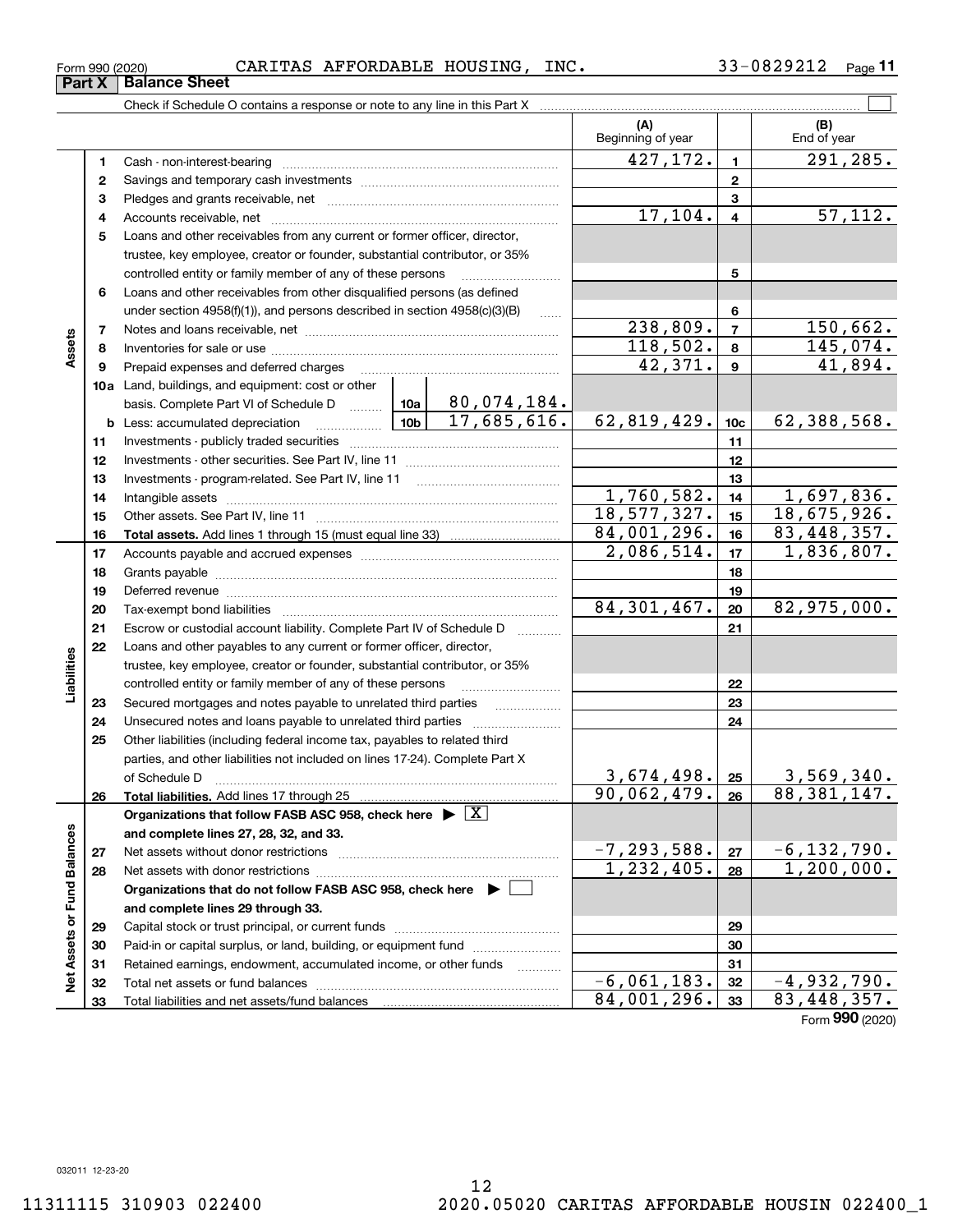|    | CARITAS AFFORDABLE HOUSING, INC.<br>Form 990 (2020)                                                                             |                | 33-0829212     |            | $P_{aqe}$ 12 |  |  |  |  |
|----|---------------------------------------------------------------------------------------------------------------------------------|----------------|----------------|------------|--------------|--|--|--|--|
|    | Part XI   Reconciliation of Net Assets                                                                                          |                |                |            |              |  |  |  |  |
|    |                                                                                                                                 |                |                |            |              |  |  |  |  |
|    |                                                                                                                                 |                |                |            |              |  |  |  |  |
| 1  | Total revenue (must equal Part VIII, column (A), line 12)                                                                       | $\mathbf{1}$   | 13,512,809.    |            |              |  |  |  |  |
| 2  | 12,384,416.<br>$\mathbf{2}$<br>Total expenses (must equal Part IX, column (A), line 25)                                         |                |                |            |              |  |  |  |  |
| з  | 1,128,393.<br>3<br>Revenue less expenses. Subtract line 2 from line 1                                                           |                |                |            |              |  |  |  |  |
| 4  |                                                                                                                                 | $\overline{4}$ | $-6,061,183.$  |            |              |  |  |  |  |
| 5  | Net unrealized gains (losses) on investments                                                                                    | 5              |                |            |              |  |  |  |  |
| 6  |                                                                                                                                 | 6              |                |            |              |  |  |  |  |
| 7  | Investment expenses www.communication.com/www.communication.com/www.communication.com/www.communication.com                     | $\overline{7}$ |                |            |              |  |  |  |  |
| 8  | Prior period adjustments                                                                                                        | 8              |                |            |              |  |  |  |  |
| 9  | Other changes in net assets or fund balances (explain on Schedule O)                                                            | 9              |                |            | 0.           |  |  |  |  |
| 10 | Net assets or fund balances at end of year. Combine lines 3 through 9 (must equal Part X, line 32,                              |                |                |            |              |  |  |  |  |
|    | $-4,932,790.$<br>10                                                                                                             |                |                |            |              |  |  |  |  |
|    | Part XII Financial Statements and Reporting                                                                                     |                |                |            |              |  |  |  |  |
|    |                                                                                                                                 |                |                |            |              |  |  |  |  |
|    |                                                                                                                                 |                |                | Yes        | No           |  |  |  |  |
| 1  | $\boxed{\mathbf{X}}$ Accrual<br>Accounting method used to prepare the Form 990: <u>I</u> Cash<br>Other                          |                |                |            |              |  |  |  |  |
|    | If the organization changed its method of accounting from a prior year or checked "Other," explain in Schedule O.               |                |                |            |              |  |  |  |  |
|    | 2a Were the organization's financial statements compiled or reviewed by an independent accountant?                              |                | 2a             |            | x            |  |  |  |  |
|    | If "Yes," check a box below to indicate whether the financial statements for the year were compiled or reviewed on a            |                |                |            |              |  |  |  |  |
|    | separate basis, consolidated basis, or both:                                                                                    |                |                |            |              |  |  |  |  |
|    | Separate basis<br><b>Consolidated basis</b><br>Both consolidated and separate basis                                             |                |                |            |              |  |  |  |  |
|    | <b>b</b> Were the organization's financial statements audited by an independent accountant?                                     |                | 2 <sub>b</sub> | Х          |              |  |  |  |  |
|    | If "Yes," check a box below to indicate whether the financial statements for the year were audited on a separate basis,         |                |                |            |              |  |  |  |  |
|    | consolidated basis, or both:                                                                                                    |                |                |            |              |  |  |  |  |
|    | $\overline{X}$ Consolidated basis<br>Separate basis<br>Both consolidated and separate basis                                     |                |                |            |              |  |  |  |  |
|    | c If "Yes" to line 2a or 2b, does the organization have a committee that assumes responsibility for oversight of the audit,     |                |                | x          |              |  |  |  |  |
|    | 2c                                                                                                                              |                |                |            |              |  |  |  |  |
|    | If the organization changed either its oversight process or selection process during the tax year, explain on Schedule O.       |                |                |            |              |  |  |  |  |
|    | 3a As a result of a federal award, was the organization required to undergo an audit or audits as set forth in the Single Audit |                |                |            |              |  |  |  |  |
|    |                                                                                                                                 |                | Зa             |            | х            |  |  |  |  |
| b  | If "Yes," did the organization undergo the required audit or audits? If the organization did not undergo the required audit     |                |                |            |              |  |  |  |  |
|    |                                                                                                                                 |                | 3b             | <u>nnn</u> |              |  |  |  |  |

Form (2020) **990**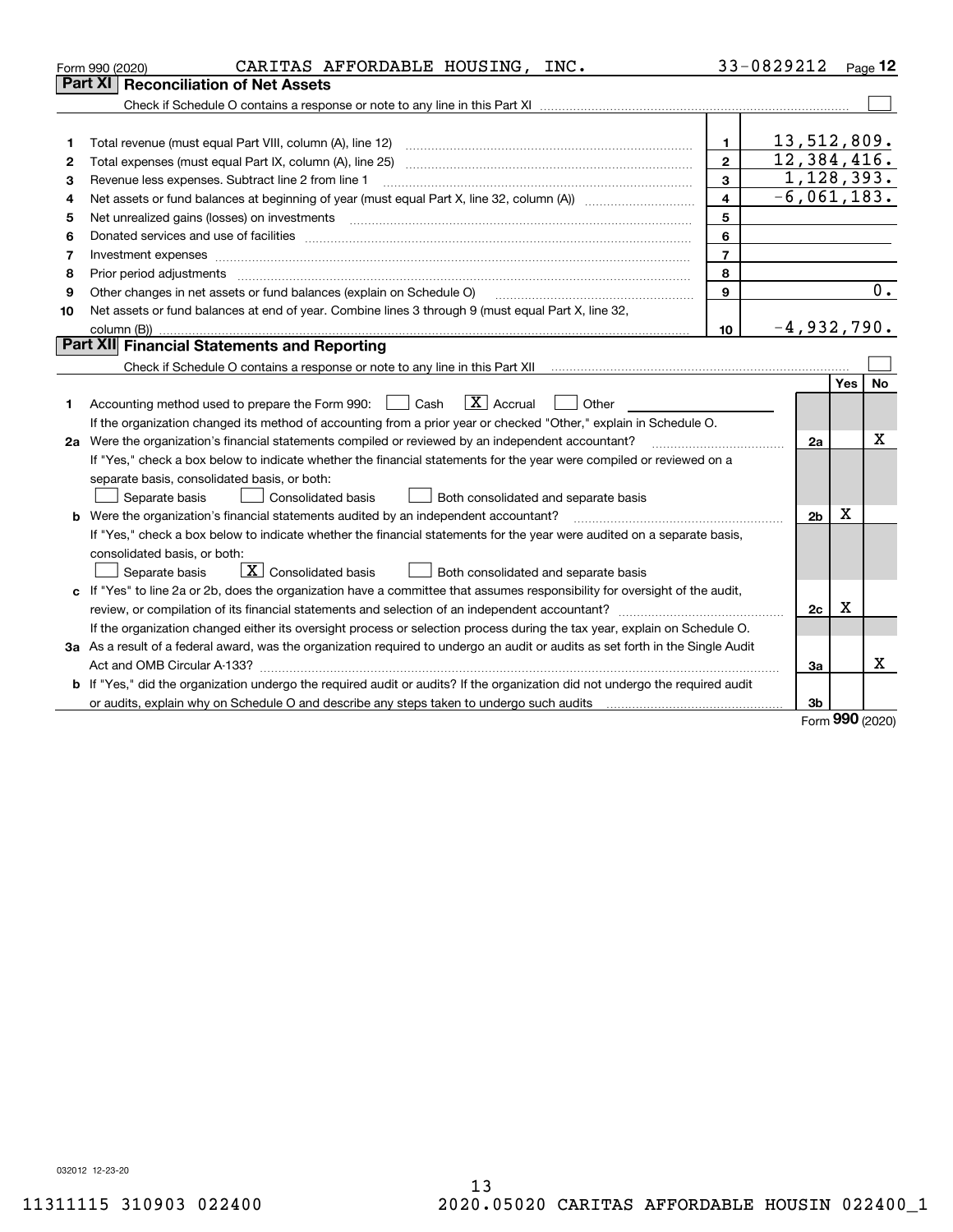| <b>SCHEDULE A</b> |
|-------------------|
|-------------------|

Department of the Treasury Internal Revenue Service

**(Form 990 or 990-EZ)**

# **Public Charity Status and Public Support**

**Complete if the organization is a section 501(c)(3) organization or a section 4947(a)(1) nonexempt charitable trust. | Attach to Form 990 or Form 990-EZ.** 

| <b>P</b> AUGUI IV I VIIII 330 VI I VIIII 330-LL.                         |  |
|--------------------------------------------------------------------------|--|
| ► Go to www.irs.gov/Form990 for instructions and the latest information. |  |
|                                                                          |  |

| OMB No. 1545-0047                   |
|-------------------------------------|
| 2020                                |
| <b>Open to Public</b><br>Inspection |

|  | Name of the organization |
|--|--------------------------|
|--|--------------------------|

|              |                    | Name of the organization                                                                                                                                                                                             |          |                                                       |                             |                                 |                            |  | <b>Employer identification number</b> |
|--------------|--------------------|----------------------------------------------------------------------------------------------------------------------------------------------------------------------------------------------------------------------|----------|-------------------------------------------------------|-----------------------------|---------------------------------|----------------------------|--|---------------------------------------|
|              |                    |                                                                                                                                                                                                                      |          | CARITAS AFFORDABLE HOUSING, INC.                      |                             |                                 |                            |  | 33-0829212                            |
| Part I       |                    | Reason for Public Charity Status. (All organizations must complete this part.) See instructions.                                                                                                                     |          |                                                       |                             |                                 |                            |  |                                       |
|              |                    | The organization is not a private foundation because it is: (For lines 1 through 12, check only one box.)                                                                                                            |          |                                                       |                             |                                 |                            |  |                                       |
| 1.           |                    | A church, convention of churches, or association of churches described in section 170(b)(1)(A)(i).                                                                                                                   |          |                                                       |                             |                                 |                            |  |                                       |
| 2            |                    | A school described in section 170(b)(1)(A)(ii). (Attach Schedule E (Form 990 or 990-EZ).)                                                                                                                            |          |                                                       |                             |                                 |                            |  |                                       |
| 3            |                    | A hospital or a cooperative hospital service organization described in section $170(b)(1)(A)(iii)$ .                                                                                                                 |          |                                                       |                             |                                 |                            |  |                                       |
| 4            |                    | A medical research organization operated in conjunction with a hospital described in section 170(b)(1)(A)(iii). Enter the hospital's name,                                                                           |          |                                                       |                             |                                 |                            |  |                                       |
|              |                    | city, and state:                                                                                                                                                                                                     |          |                                                       |                             |                                 |                            |  |                                       |
| 5            |                    | An organization operated for the benefit of a college or university owned or operated by a governmental unit described in                                                                                            |          |                                                       |                             |                                 |                            |  |                                       |
|              |                    | section 170(b)(1)(A)(iv). (Complete Part II.)                                                                                                                                                                        |          |                                                       |                             |                                 |                            |  |                                       |
| 6            |                    | A federal, state, or local government or governmental unit described in section 170(b)(1)(A)(v).                                                                                                                     |          |                                                       |                             |                                 |                            |  |                                       |
| 7            |                    | An organization that normally receives a substantial part of its support from a governmental unit or from the general public described in                                                                            |          |                                                       |                             |                                 |                            |  |                                       |
| 8            |                    | section 170(b)(1)(A)(vi). (Complete Part II.)<br>A community trust described in section 170(b)(1)(A)(vi). (Complete Part II.)                                                                                        |          |                                                       |                             |                                 |                            |  |                                       |
| 9            |                    | An agricultural research organization described in section 170(b)(1)(A)(ix) operated in conjunction with a land-grant college                                                                                        |          |                                                       |                             |                                 |                            |  |                                       |
|              |                    | or university or a non-land-grant college of agriculture (see instructions). Enter the name, city, and state of the college or                                                                                       |          |                                                       |                             |                                 |                            |  |                                       |
|              |                    | university:                                                                                                                                                                                                          |          |                                                       |                             |                                 |                            |  |                                       |
| 10           | $\boxed{\text{X}}$ | An organization that normally receives (1) more than 33 1/3% of its support from contributions, membership fees, and gross receipts from                                                                             |          |                                                       |                             |                                 |                            |  |                                       |
|              |                    | activities related to its exempt functions, subject to certain exceptions; and (2) no more than 33 1/3% of its support from gross investment                                                                         |          |                                                       |                             |                                 |                            |  |                                       |
|              |                    | income and unrelated business taxable income (less section 511 tax) from businesses acquired by the organization after June 30, 1975.                                                                                |          |                                                       |                             |                                 |                            |  |                                       |
|              |                    | See section 509(a)(2). (Complete Part III.)                                                                                                                                                                          |          |                                                       |                             |                                 |                            |  |                                       |
| 11           |                    | An organization organized and operated exclusively to test for public safety. See section 509(a)(4).                                                                                                                 |          |                                                       |                             |                                 |                            |  |                                       |
| 12           |                    | An organization organized and operated exclusively for the benefit of, to perform the functions of, or to carry out the purposes of one or                                                                           |          |                                                       |                             |                                 |                            |  |                                       |
|              |                    | more publicly supported organizations described in section 509(a)(1) or section 509(a)(2). See section 509(a)(3). Check the box in                                                                                   |          |                                                       |                             |                                 |                            |  |                                       |
|              |                    | lines 12a through 12d that describes the type of supporting organization and complete lines 12e, 12f, and 12g.                                                                                                       |          |                                                       |                             |                                 |                            |  |                                       |
| а            |                    | Type I. A supporting organization operated, supervised, or controlled by its supported organization(s), typically by giving                                                                                          |          |                                                       |                             |                                 |                            |  |                                       |
|              |                    | the supported organization(s) the power to regularly appoint or elect a majority of the directors or trustees of the supporting                                                                                      |          |                                                       |                             |                                 |                            |  |                                       |
|              |                    | organization. You must complete Part IV, Sections A and B.                                                                                                                                                           |          |                                                       |                             |                                 |                            |  |                                       |
| b            |                    | Type II. A supporting organization supervised or controlled in connection with its supported organization(s), by having                                                                                              |          |                                                       |                             |                                 |                            |  |                                       |
|              |                    | control or management of the supporting organization vested in the same persons that control or manage the supported                                                                                                 |          |                                                       |                             |                                 |                            |  |                                       |
|              |                    | organization(s). You must complete Part IV, Sections A and C.                                                                                                                                                        |          |                                                       |                             |                                 |                            |  |                                       |
| с            |                    | Type III functionally integrated. A supporting organization operated in connection with, and functionally integrated with,                                                                                           |          |                                                       |                             |                                 |                            |  |                                       |
|              |                    | its supported organization(s) (see instructions). You must complete Part IV, Sections A, D, and E.                                                                                                                   |          |                                                       |                             |                                 |                            |  |                                       |
| d            |                    | Type III non-functionally integrated. A supporting organization operated in connection with its supported organization(s)                                                                                            |          |                                                       |                             |                                 |                            |  |                                       |
|              |                    | that is not functionally integrated. The organization generally must satisfy a distribution requirement and an attentiveness                                                                                         |          |                                                       |                             |                                 |                            |  |                                       |
|              |                    | requirement (see instructions). You must complete Part IV, Sections A and D, and Part V.                                                                                                                             |          |                                                       |                             |                                 |                            |  |                                       |
|              |                    | Check this box if the organization received a written determination from the IRS that it is a Type I, Type II, Type III<br>functionally integrated, or Type III non-functionally integrated supporting organization. |          |                                                       |                             |                                 |                            |  |                                       |
|              |                    | f Enter the number of supported organizations                                                                                                                                                                        |          |                                                       |                             |                                 |                            |  |                                       |
|              |                    | g Provide the following information about the supported organization(s).                                                                                                                                             |          |                                                       |                             |                                 |                            |  |                                       |
|              |                    | (i) Name of supported                                                                                                                                                                                                | (ii) EIN | (iii) Type of organization                            | in your governing document? | (iv) Is the organization listed | (v) Amount of monetary     |  | (vi) Amount of other                  |
|              |                    | organization                                                                                                                                                                                                         |          | (described on lines 1-10<br>above (see instructions)) | Yes                         | No                              | support (see instructions) |  | support (see instructions)            |
|              |                    |                                                                                                                                                                                                                      |          |                                                       |                             |                                 |                            |  |                                       |
|              |                    |                                                                                                                                                                                                                      |          |                                                       |                             |                                 |                            |  |                                       |
|              |                    |                                                                                                                                                                                                                      |          |                                                       |                             |                                 |                            |  |                                       |
|              |                    |                                                                                                                                                                                                                      |          |                                                       |                             |                                 |                            |  |                                       |
|              |                    |                                                                                                                                                                                                                      |          |                                                       |                             |                                 |                            |  |                                       |
|              |                    |                                                                                                                                                                                                                      |          |                                                       |                             |                                 |                            |  |                                       |
|              |                    |                                                                                                                                                                                                                      |          |                                                       |                             |                                 |                            |  |                                       |
|              |                    |                                                                                                                                                                                                                      |          |                                                       |                             |                                 |                            |  |                                       |
|              |                    |                                                                                                                                                                                                                      |          |                                                       |                             |                                 |                            |  |                                       |
|              |                    |                                                                                                                                                                                                                      |          |                                                       |                             |                                 |                            |  |                                       |
| <b>Total</b> |                    |                                                                                                                                                                                                                      |          |                                                       |                             |                                 |                            |  |                                       |

LHA For Paperwork Reduction Act Notice, see the Instructions for Form 990 or 990-EZ. <sub>032021</sub> o1-25-21 Schedule A (Form 990 or 990-EZ) 2020 14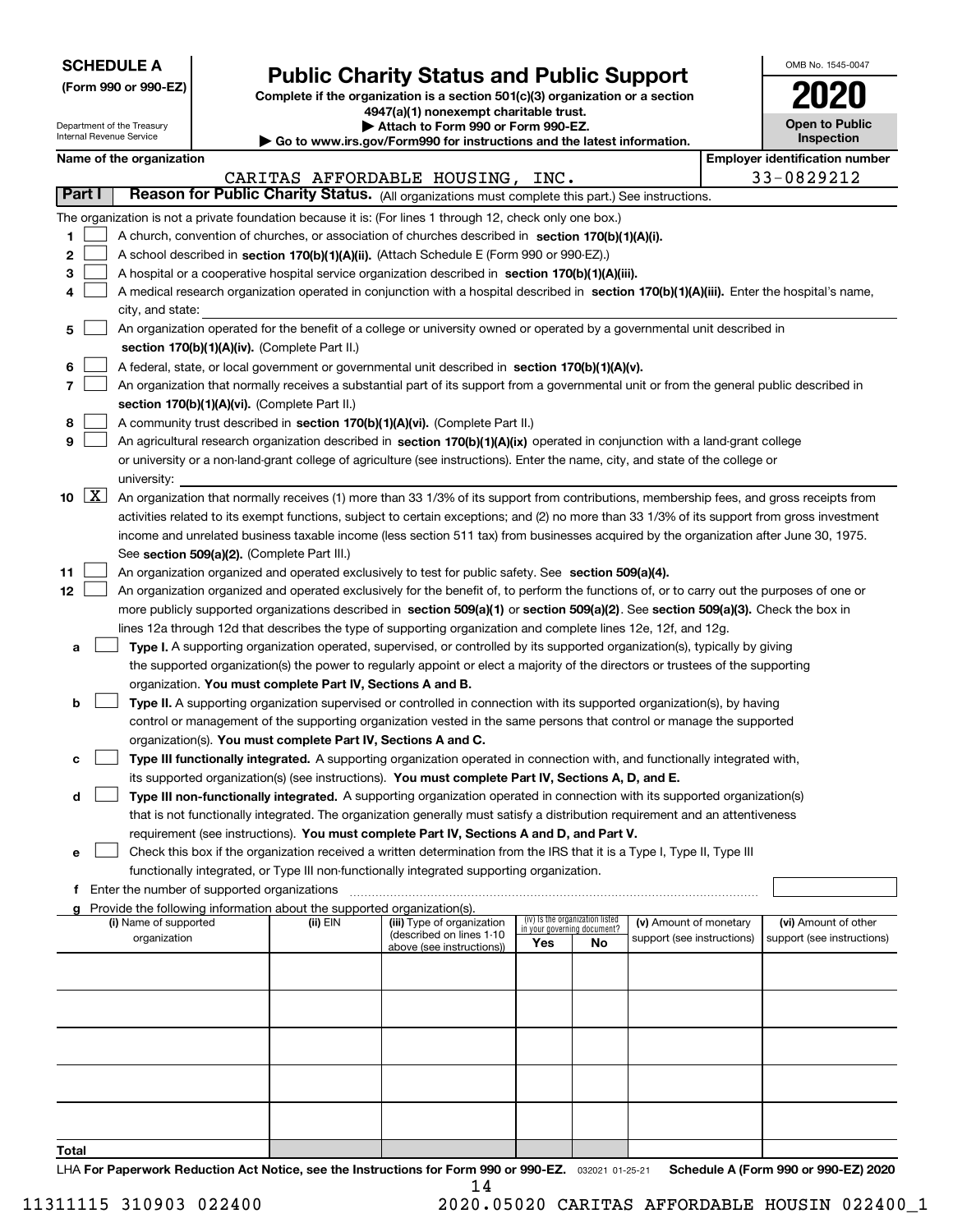#### Schedule A (Form 990 or 990-EZ) 2020 CARITAS AFFORDABLE HOUSING,INC。 33-0829212 Page **Part II Support Schedule for Organizations Described in Sections 170(b)(1)(A)(iv) and 170(b)(1)(A)(vi)** CARITAS AFFORDABLE HOUSING, INC. 33-0829212

|  |  |  |  |  |  |  | 33-0829212 Page 2 |
|--|--|--|--|--|--|--|-------------------|
|--|--|--|--|--|--|--|-------------------|

(Complete only if you checked the box on line 5, 7, or 8 of Part I or if the organization failed to qualify under Part III. If the organization fails to qualify under the tests listed below, please complete Part III.)

|    | <b>Section A. Public Support</b>                                                                                                               |          |            |            |            |          |           |
|----|------------------------------------------------------------------------------------------------------------------------------------------------|----------|------------|------------|------------|----------|-----------|
|    | Calendar year (or fiscal year beginning in) $\blacktriangleright$                                                                              | (a) 2016 | $(b)$ 2017 | $(c)$ 2018 | $(d)$ 2019 | (e) 2020 | (f) Total |
|    | <b>1</b> Gifts, grants, contributions, and                                                                                                     |          |            |            |            |          |           |
|    | membership fees received. (Do not                                                                                                              |          |            |            |            |          |           |
|    | include any "unusual grants.")                                                                                                                 |          |            |            |            |          |           |
|    | 2 Tax revenues levied for the organ-                                                                                                           |          |            |            |            |          |           |
|    | ization's benefit and either paid to                                                                                                           |          |            |            |            |          |           |
|    | or expended on its behalf                                                                                                                      |          |            |            |            |          |           |
|    | 3 The value of services or facilities                                                                                                          |          |            |            |            |          |           |
|    | furnished by a governmental unit to                                                                                                            |          |            |            |            |          |           |
|    | the organization without charge                                                                                                                |          |            |            |            |          |           |
|    | 4 Total. Add lines 1 through 3                                                                                                                 |          |            |            |            |          |           |
| 5. | The portion of total contributions                                                                                                             |          |            |            |            |          |           |
|    | by each person (other than a                                                                                                                   |          |            |            |            |          |           |
|    | governmental unit or publicly                                                                                                                  |          |            |            |            |          |           |
|    | supported organization) included                                                                                                               |          |            |            |            |          |           |
|    | on line 1 that exceeds 2% of the                                                                                                               |          |            |            |            |          |           |
|    | amount shown on line 11,                                                                                                                       |          |            |            |            |          |           |
|    | column (f)                                                                                                                                     |          |            |            |            |          |           |
|    | 6 Public support. Subtract line 5 from line 4.                                                                                                 |          |            |            |            |          |           |
|    | <b>Section B. Total Support</b>                                                                                                                |          |            |            |            |          |           |
|    | Calendar year (or fiscal year beginning in) $\blacktriangleright$                                                                              | (a) 2016 | (b) 2017   | $(c)$ 2018 | $(d)$ 2019 | (e) 2020 | (f) Total |
|    | 7 Amounts from line 4                                                                                                                          |          |            |            |            |          |           |
|    | 8 Gross income from interest,                                                                                                                  |          |            |            |            |          |           |
|    | dividends, payments received on                                                                                                                |          |            |            |            |          |           |
|    | securities loans, rents, royalties,                                                                                                            |          |            |            |            |          |           |
|    | and income from similar sources                                                                                                                |          |            |            |            |          |           |
| 9. | Net income from unrelated business                                                                                                             |          |            |            |            |          |           |
|    | activities, whether or not the                                                                                                                 |          |            |            |            |          |           |
|    | business is regularly carried on                                                                                                               |          |            |            |            |          |           |
|    | <b>10</b> Other income. Do not include gain                                                                                                    |          |            |            |            |          |           |
|    | or loss from the sale of capital                                                                                                               |          |            |            |            |          |           |
|    | assets (Explain in Part VI.)                                                                                                                   |          |            |            |            |          |           |
|    | 11 Total support. Add lines 7 through 10                                                                                                       |          |            |            |            |          |           |
|    | <b>12</b> Gross receipts from related activities, etc. (see instructions)                                                                      |          |            |            |            | 12       |           |
|    | 13 First 5 years. If the Form 990 is for the organization's first, second, third, fourth, or fifth tax year as a section 501(c)(3)             |          |            |            |            |          |           |
|    |                                                                                                                                                |          |            |            |            |          |           |
|    | <b>Section C. Computation of Public Support Percentage</b>                                                                                     |          |            |            |            |          |           |
|    | 14 Public support percentage for 2020 (line 6, column (f), divided by line 11, column (f) <i>manumumumumum</i>                                 |          |            |            |            | 14       | %         |
|    |                                                                                                                                                |          |            |            |            | 15       | %         |
|    | 16a 33 1/3% support test - 2020. If the organization did not check the box on line 13, and line 14 is 33 1/3% or more, check this box and      |          |            |            |            |          |           |
|    | stop here. The organization qualifies as a publicly supported organization                                                                     |          |            |            |            |          | ▔▁▏       |
|    | b 33 1/3% support test - 2019. If the organization did not check a box on line 13 or 16a, and line 15 is 33 1/3% or more, check this box       |          |            |            |            |          |           |
|    | and stop here. The organization qualifies as a publicly supported organization                                                                 |          |            |            |            |          |           |
|    | 17a 10% -facts-and-circumstances test - 2020. If the organization did not check a box on line 13, 16a, or 16b, and line 14 is 10% or more,     |          |            |            |            |          |           |
|    | and if the organization meets the facts-and-circumstances test, check this box and stop here. Explain in Part VI how the organization          |          |            |            |            |          |           |
|    | meets the facts-and-circumstances test. The organization qualifies as a publicly supported organization                                        |          |            |            |            |          |           |
|    | <b>b 10% -facts-and-circumstances test - 2019.</b> If the organization did not check a box on line 13, 16a, 16b, or 17a, and line 15 is 10% or |          |            |            |            |          |           |
|    | more, and if the organization meets the facts-and-circumstances test, check this box and stop here. Explain in Part VI how the                 |          |            |            |            |          |           |
|    | organization meets the facts-and-circumstances test. The organization qualifies as a publicly supported organization                           |          |            |            |            |          |           |
| 18 | Private foundation. If the organization did not check a box on line 13, 16a, 16b, 17a, or 17b, check this box and see instructions             |          |            |            |            |          |           |

**Schedule A (Form 990 or 990-EZ) 2020**

032022 01-25-21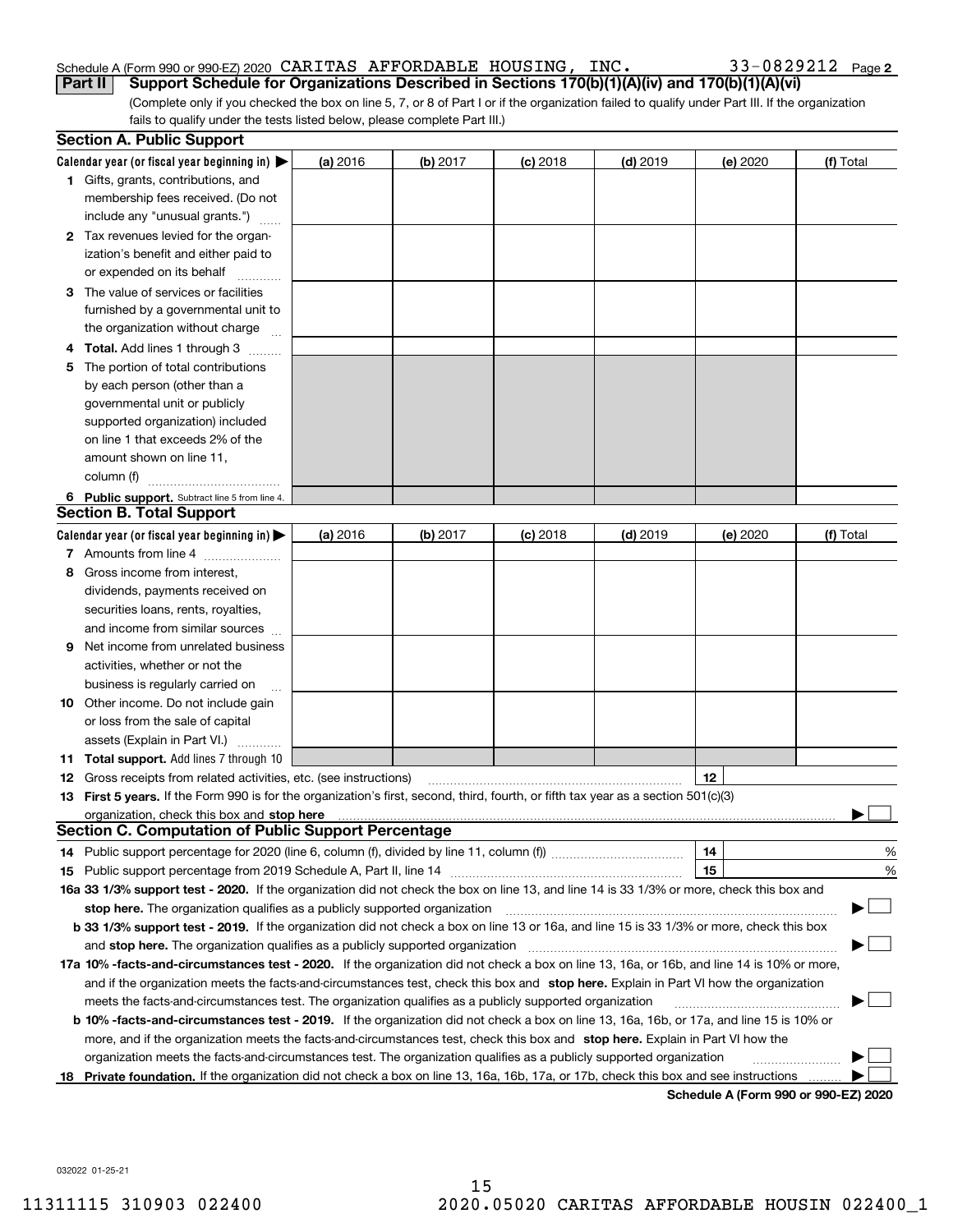#### Schedule A (Form 990 or 990-EZ) 2020 Page CARITAS AFFORDABLE HOUSING, INC. 33-0829212 **Part III Support Schedule for Organizations Described in Section 509(a)(2)**

(Complete only if you checked the box on line 10 of Part I or if the organization failed to qualify under Part II. If the organization fails to qualify under the tests listed below, please complete Part II.)

|     | <b>Section A. Public Support</b>                                                                                                                                                                                                   |          |                      |            |            |                                                        |                                         |  |
|-----|------------------------------------------------------------------------------------------------------------------------------------------------------------------------------------------------------------------------------------|----------|----------------------|------------|------------|--------------------------------------------------------|-----------------------------------------|--|
|     | Calendar year (or fiscal year beginning in)                                                                                                                                                                                        | (a) 2016 | (b) 2017             | $(c)$ 2018 | $(d)$ 2019 | (e) 2020                                               | (f) Total                               |  |
|     | 1 Gifts, grants, contributions, and                                                                                                                                                                                                |          |                      |            |            |                                                        |                                         |  |
|     | membership fees received. (Do not                                                                                                                                                                                                  |          |                      |            |            |                                                        |                                         |  |
|     | include any "unusual grants.")                                                                                                                                                                                                     | 18,607.  | 4,540.               | 43,342.    | 107,785.   | 34,189.                                                | 208, 463.                               |  |
|     | 2 Gross receipts from admissions,<br>merchandise sold or services per-<br>formed, or facilities furnished in<br>any activity that is related to the<br>organization's tax-exempt purpose                                           |          |                      |            |            | 12072417.12369573.12707531.12909903.13304621.63364045. |                                         |  |
|     | 3 Gross receipts from activities that<br>are not an unrelated trade or bus-<br>iness under section 513                                                                                                                             |          |                      |            |            |                                                        |                                         |  |
|     | 4 Tax revenues levied for the organ-                                                                                                                                                                                               |          |                      |            |            |                                                        |                                         |  |
|     | ization's benefit and either paid to<br>or expended on its behalf                                                                                                                                                                  |          |                      |            |            |                                                        |                                         |  |
|     | 5 The value of services or facilities                                                                                                                                                                                              |          |                      |            |            |                                                        |                                         |  |
|     | furnished by a governmental unit to<br>the organization without charge                                                                                                                                                             |          |                      |            |            |                                                        |                                         |  |
|     | 6 Total. Add lines 1 through 5                                                                                                                                                                                                     |          |                      |            |            | 12091024.12374113.12750873.13017688.13338810.63572508. |                                         |  |
|     | 7a Amounts included on lines 1, 2, and                                                                                                                                                                                             |          |                      |            |            |                                                        |                                         |  |
|     | 3 received from disqualified persons                                                                                                                                                                                               |          |                      |            |            |                                                        | $0$ .                                   |  |
|     | <b>b</b> Amounts included on lines 2 and 3 received<br>from other than disqualified persons that<br>exceed the greater of \$5,000 or 1% of the                                                                                     |          |                      |            |            |                                                        | $0$ .                                   |  |
|     | amount on line 13 for the year<br>c Add lines 7a and 7b                                                                                                                                                                            |          |                      |            |            |                                                        | 0.                                      |  |
|     |                                                                                                                                                                                                                                    |          |                      |            |            |                                                        | 63572508.                               |  |
|     | 8 Public support. (Subtract line 7c from line 6.)<br>Section B. Total Support                                                                                                                                                      |          |                      |            |            |                                                        |                                         |  |
|     | Calendar year (or fiscal year beginning in)                                                                                                                                                                                        | (a) 2016 | (b) 2017             | $(c)$ 2018 | $(d)$ 2019 | (e) 2020                                               | (f) Total                               |  |
|     | <b>9</b> Amounts from line 6                                                                                                                                                                                                       |          |                      |            |            | 12091024.12374113.12750873.13017688.13338810.63572508. |                                         |  |
|     | 10a Gross income from interest,<br>dividends, payments received on<br>securities loans, rents, royalties,<br>and income from similar sources                                                                                       |          | $170, 920.$ 176,653. | 198,489.   |            | $205, 049.$ 173, 999.                                  | 925, 110.                               |  |
|     | <b>b</b> Unrelated business taxable income                                                                                                                                                                                         |          |                      |            |            |                                                        |                                         |  |
|     | (less section 511 taxes) from businesses                                                                                                                                                                                           |          |                      |            |            |                                                        |                                         |  |
|     | acquired after June 30, 1975                                                                                                                                                                                                       |          |                      |            |            |                                                        |                                         |  |
|     | c Add lines 10a and 10b                                                                                                                                                                                                            | 170,920. | 176,653.             | 198,489.   | 205,049.   | 173,999.                                               | 925, 110.                               |  |
|     | <b>11</b> Net income from unrelated business<br>activities not included in line 10b,<br>whether or not the business is<br>regularly carried on                                                                                     |          |                      |            |            |                                                        |                                         |  |
|     | <b>12</b> Other income. Do not include gain<br>or loss from the sale of capital<br>assets (Explain in Part VI.)                                                                                                                    |          |                      |            |            |                                                        |                                         |  |
|     | 13 Total support. (Add lines 9, 10c, 11, and 12.) $12261944.12550766.12949362.13222737.13512809.64497618.$                                                                                                                         |          |                      |            |            |                                                        |                                         |  |
|     | 14 First 5 years. If the Form 990 is for the organization's first, second, third, fourth, or fifth tax year as a section 501(c)(3) organization,                                                                                   |          |                      |            |            |                                                        |                                         |  |
|     | check this box and <b>stop here</b> enconvenience and announced contract the state of the contract of the state of the contract of the contract of the contract of the contract of the contract of the contract of the contract of |          |                      |            |            |                                                        |                                         |  |
|     | <b>Section C. Computation of Public Support Percentage</b>                                                                                                                                                                         |          |                      |            |            |                                                        |                                         |  |
|     | 15 Public support percentage for 2020 (line 8, column (f), divided by line 13, column (f))                                                                                                                                         |          |                      |            |            | 15                                                     | 98.57<br>%                              |  |
| 16. | Public support percentage from 2019 Schedule A, Part III, line 15                                                                                                                                                                  |          |                      |            |            | 16                                                     | 98.47<br>%                              |  |
|     | <b>Section D. Computation of Investment Income Percentage</b>                                                                                                                                                                      |          |                      |            |            |                                                        |                                         |  |
|     | 17 Investment income percentage for 2020 (line 10c, column (f), divided by line 13, column (f))                                                                                                                                    |          |                      |            |            | 17                                                     | 1.43<br>$\%$                            |  |
|     | 18 Investment income percentage from 2019 Schedule A, Part III, line 17                                                                                                                                                            |          |                      |            |            | 18                                                     | 1.53<br>%                               |  |
|     | 19a 33 1/3% support tests - 2020. If the organization did not check the box on line 14, and line 15 is more than 33 1/3%, and line 17 is not                                                                                       |          |                      |            |            |                                                        |                                         |  |
|     | more than 33 1/3%, check this box and stop here. The organization qualifies as a publicly supported organization                                                                                                                   |          |                      |            |            |                                                        | $\blacktriangleright$ $\vert$ X $\vert$ |  |
|     | b 33 1/3% support tests - 2019. If the organization did not check a box on line 14 or line 19a, and line 16 is more than 33 1/3%, and                                                                                              |          |                      |            |            |                                                        |                                         |  |
|     | line 18 is not more than 33 1/3%, check this box and stop here. The organization qualifies as a publicly supported organization                                                                                                    |          |                      |            |            |                                                        |                                         |  |
| 20  | Private foundation. If the organization did not check a box on line 14, 19a, or 19b, check this box and see instructions                                                                                                           |          |                      |            |            |                                                        |                                         |  |
|     | 032023 01-25-21                                                                                                                                                                                                                    |          |                      |            |            |                                                        | Schedule A (Form 990 or 990-EZ) 2020    |  |

<sup>16</sup> 11311115 310903 022400 2020.05020 CARITAS AFFORDABLE HOUSIN 022400\_1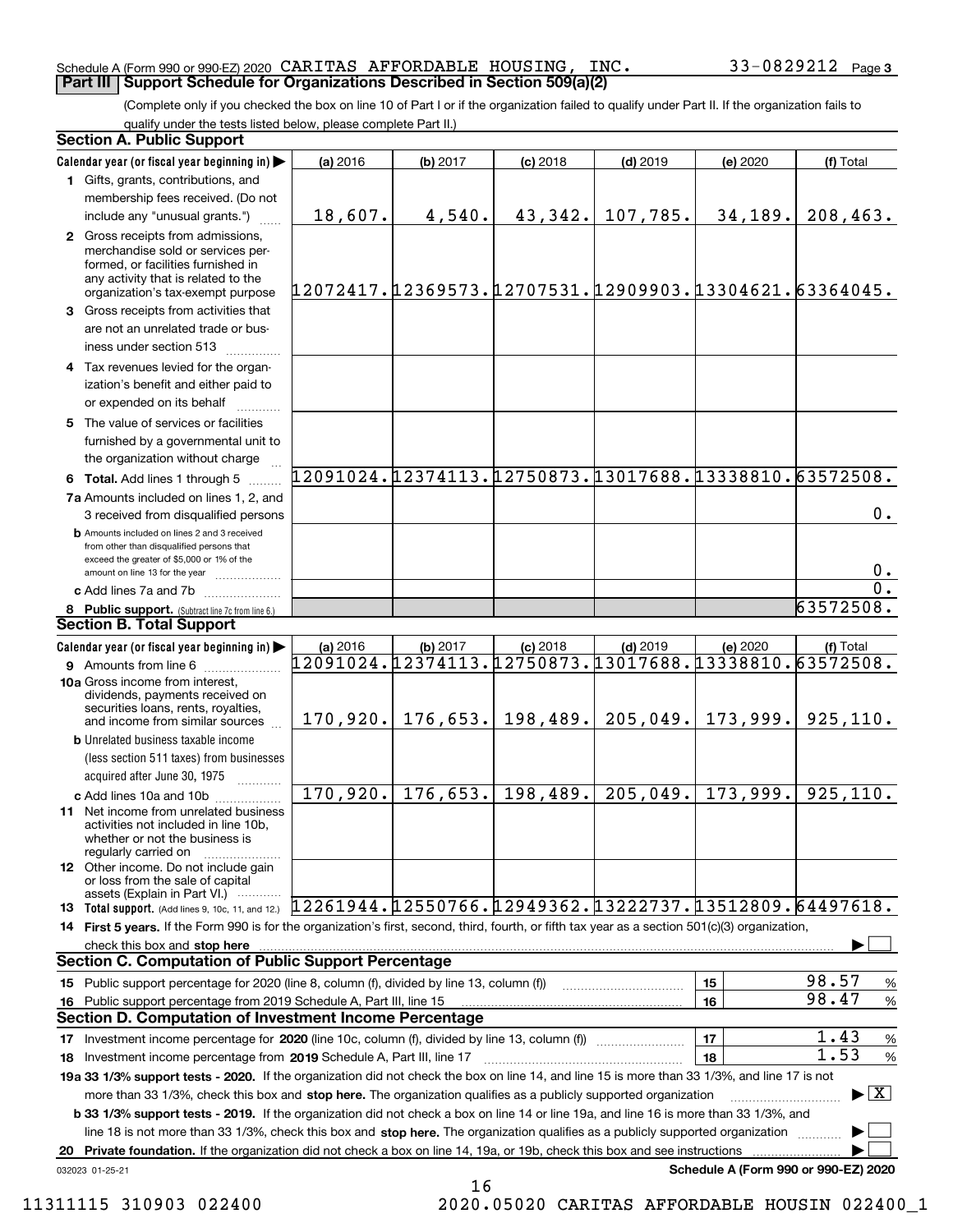## Schedule A (Form 990 or 990-EZ) 2020 Page CARITAS AFFORDABLE HOUSING, INC. 33-0829212

## 33-0829212 Page 4

**1**

**YesNo**

# **Part IV Supporting Organizations**

(Complete only if you checked a box in line 12 on Part I. If you checked box 12a, Part I, complete Sections A and B. If you checked box 12b, Part I, complete Sections A and C. If you checked box 12c, Part I, complete Sections A, D, and E. If you checked box 12d, Part I, complete Sections A and D, and complete Part V.)

# **Section A. All Supporting Organizations**

- **1** Are all of the organization's supported organizations listed by name in the organization's governing documents? If "No," describe in **Part VI** how the supported organizations are designated. If designated by *class or purpose, describe the designation. If historic and continuing relationship, explain.*
- **2** Did the organization have any supported organization that does not have an IRS determination of status under section 509(a)(1) or (2)? If "Yes," explain in Part VI how the organization determined that the supported *organization was described in section 509(a)(1) or (2).*
- **3a** Did the organization have a supported organization described in section 501(c)(4), (5), or (6)? If "Yes," answer *lines 3b and 3c below.*
- **b** Did the organization confirm that each supported organization qualified under section 501(c)(4), (5), or (6) and satisfied the public support tests under section 509(a)(2)? If "Yes," describe in **Part VI** when and how the *organization made the determination.*
- **c**Did the organization ensure that all support to such organizations was used exclusively for section 170(c)(2)(B) purposes? If "Yes," explain in **Part VI** what controls the organization put in place to ensure such use.
- **4a***If* Was any supported organization not organized in the United States ("foreign supported organization")? *"Yes," and if you checked box 12a or 12b in Part I, answer lines 4b and 4c below.*
- **b** Did the organization have ultimate control and discretion in deciding whether to make grants to the foreign supported organization? If "Yes," describe in **Part VI** how the organization had such control and discretion *despite being controlled or supervised by or in connection with its supported organizations.*
- **c** Did the organization support any foreign supported organization that does not have an IRS determination under sections 501(c)(3) and 509(a)(1) or (2)? If "Yes," explain in **Part VI** what controls the organization used *to ensure that all support to the foreign supported organization was used exclusively for section 170(c)(2)(B) purposes.*
- **5a** Did the organization add, substitute, or remove any supported organizations during the tax year? If "Yes," answer lines 5b and 5c below (if applicable). Also, provide detail in **Part VI,** including (i) the names and EIN *numbers of the supported organizations added, substituted, or removed; (ii) the reasons for each such action; (iii) the authority under the organization's organizing document authorizing such action; and (iv) how the action was accomplished (such as by amendment to the organizing document).*
- **b** Type I or Type II only. Was any added or substituted supported organization part of a class already designated in the organization's organizing document?
- **cSubstitutions only.**  Was the substitution the result of an event beyond the organization's control?
- **6** Did the organization provide support (whether in the form of grants or the provision of services or facilities) to **Part VI.** *If "Yes," provide detail in* support or benefit one or more of the filing organization's supported organizations? anyone other than (i) its supported organizations, (ii) individuals that are part of the charitable class benefited by one or more of its supported organizations, or (iii) other supporting organizations that also
- **7**Did the organization provide a grant, loan, compensation, or other similar payment to a substantial contributor *If "Yes," complete Part I of Schedule L (Form 990 or 990-EZ).* regard to a substantial contributor? (as defined in section 4958(c)(3)(C)), a family member of a substantial contributor, or a 35% controlled entity with
- **8** Did the organization make a loan to a disqualified person (as defined in section 4958) not described in line 7? *If "Yes," complete Part I of Schedule L (Form 990 or 990-EZ).*
- **9a** Was the organization controlled directly or indirectly at any time during the tax year by one or more in section 509(a)(1) or (2))? If "Yes," *provide detail in* <code>Part VI.</code> disqualified persons, as defined in section 4946 (other than foundation managers and organizations described
- **b** Did one or more disqualified persons (as defined in line 9a) hold a controlling interest in any entity in which the supporting organization had an interest? If "Yes," provide detail in P**art VI**.
- **c**Did a disqualified person (as defined in line 9a) have an ownership interest in, or derive any personal benefit from, assets in which the supporting organization also had an interest? If "Yes," provide detail in P**art VI.**
- **10a** Was the organization subject to the excess business holdings rules of section 4943 because of section supporting organizations)? If "Yes," answer line 10b below. 4943(f) (regarding certain Type II supporting organizations, and all Type III non-functionally integrated
- **b** Did the organization have any excess business holdings in the tax year? (Use Schedule C, Form 4720, to *determine whether the organization had excess business holdings.)*

032024 01-25-21



**Schedule A (Form 990 or 990-EZ) 2020**

11311115 310903 022400 2020.05020 CARITAS AFFORDABLE HOUSIN 022400\_1

17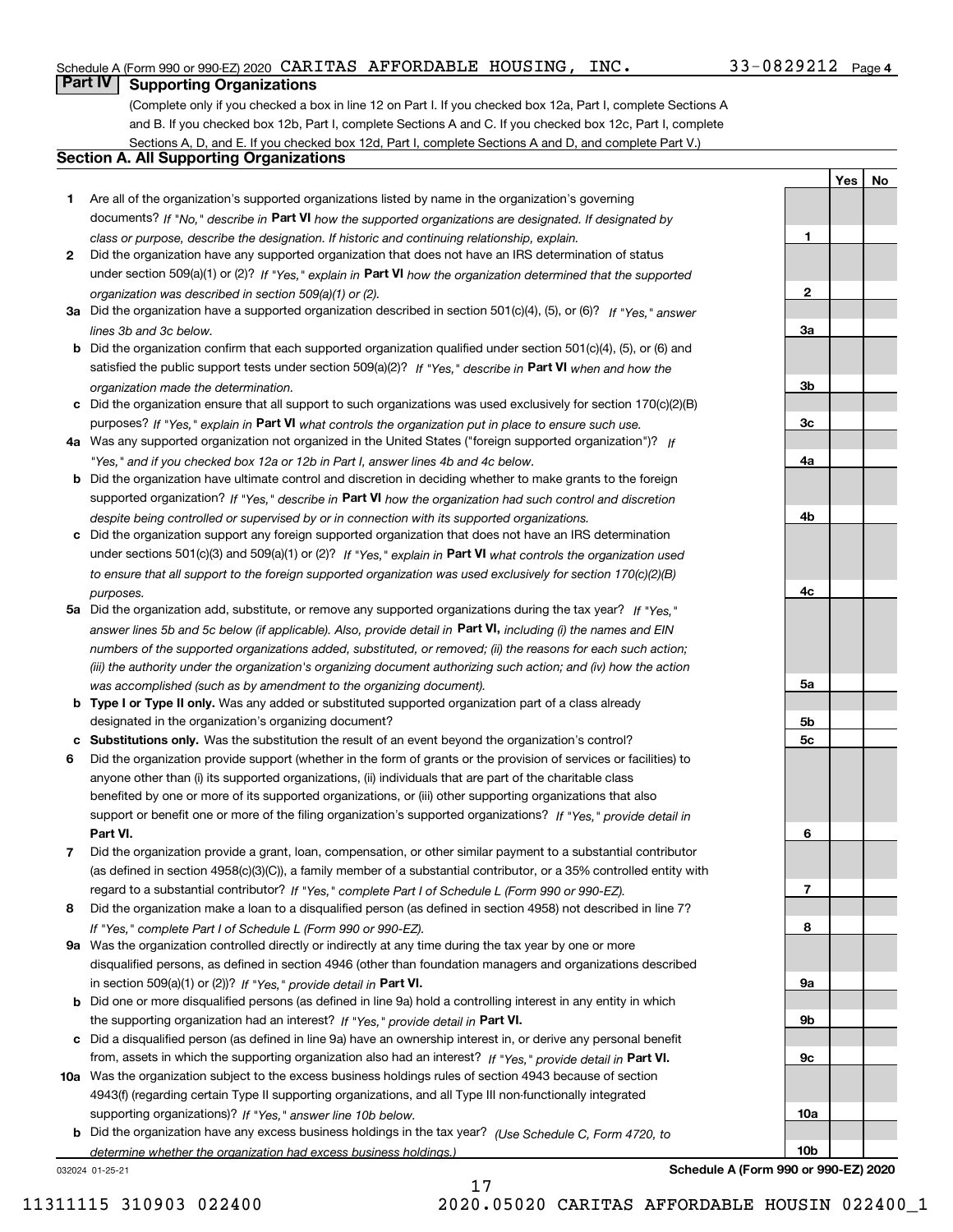## Schedule A (Form 990 or 990-EZ) 2020 Page CARITAS AFFORDABLE HOUSING, INC. 33-0829212 **Part IV Supporting Organizations** *(continued)*

|              |                                                                                                                                                                                                                                              |              | Yes   No |    |
|--------------|----------------------------------------------------------------------------------------------------------------------------------------------------------------------------------------------------------------------------------------------|--------------|----------|----|
| 11           | Has the organization accepted a gift or contribution from any of the following persons?                                                                                                                                                      |              |          |    |
|              | a A person who directly or indirectly controls, either alone or together with persons described in lines 11b and                                                                                                                             |              |          |    |
|              | 11c below, the governing body of a supported organization?                                                                                                                                                                                   | 11a          |          |    |
|              | <b>b</b> A family member of a person described in line 11a above?                                                                                                                                                                            | 11b          |          |    |
|              | c A 35% controlled entity of a person described in line 11a or 11b above? If "Yes" to line 11a, 11b, or 11c, provide                                                                                                                         |              |          |    |
|              | detail in Part VI.                                                                                                                                                                                                                           | 11c          |          |    |
|              | <b>Section B. Type I Supporting Organizations</b>                                                                                                                                                                                            |              |          |    |
|              |                                                                                                                                                                                                                                              |              | Yes      | No |
| 1.           | Did the governing body, members of the governing body, officers acting in their official capacity, or membership of one or                                                                                                                   |              |          |    |
|              | more supported organizations have the power to regularly appoint or elect at least a majority of the organization's officers,                                                                                                                |              |          |    |
|              | directors, or trustees at all times during the tax year? If "No," describe in Part VI how the supported organization(s)                                                                                                                      |              |          |    |
|              | effectively operated, supervised, or controlled the organization's activities. If the organization had more than one supported                                                                                                               |              |          |    |
|              | organization, describe how the powers to appoint and/or remove officers, directors, or trustees were allocated among the<br>supported organizations and what conditions or restrictions, if any, applied to such powers during the tax year. | 1            |          |    |
| $\mathbf{2}$ | Did the organization operate for the benefit of any supported organization other than the supported                                                                                                                                          |              |          |    |
|              | organization(s) that operated, supervised, or controlled the supporting organization? If "Yes," explain in                                                                                                                                   |              |          |    |
|              | Part VI how providing such benefit carried out the purposes of the supported organization(s) that operated,                                                                                                                                  |              |          |    |
|              | supervised, or controlled the supporting organization.                                                                                                                                                                                       | $\mathbf{2}$ |          |    |
|              | <b>Section C. Type II Supporting Organizations</b>                                                                                                                                                                                           |              |          |    |
|              |                                                                                                                                                                                                                                              |              | Yes      | No |
| 1.           | Were a majority of the organization's directors or trustees during the tax year also a majority of the directors                                                                                                                             |              |          |    |
|              | or trustees of each of the organization's supported organization(s)? If "No." describe in Part VI how control                                                                                                                                |              |          |    |
|              | or management of the supporting organization was vested in the same persons that controlled or managed                                                                                                                                       |              |          |    |
|              | the supported organization(s).                                                                                                                                                                                                               | 1            |          |    |
|              | <b>Section D. All Type III Supporting Organizations</b>                                                                                                                                                                                      |              |          |    |
|              |                                                                                                                                                                                                                                              |              | Yes      | No |
| 1            | Did the organization provide to each of its supported organizations, by the last day of the fifth month of the                                                                                                                               |              |          |    |
|              | organization's tax year, (i) a written notice describing the type and amount of support provided during the prior tax                                                                                                                        |              |          |    |
|              | year, (ii) a copy of the Form 990 that was most recently filed as of the date of notification, and (iii) copies of the                                                                                                                       |              |          |    |
|              | organization's governing documents in effect on the date of notification, to the extent not previously provided?                                                                                                                             | 1            |          |    |
| 2            | Were any of the organization's officers, directors, or trustees either (i) appointed or elected by the supported                                                                                                                             |              |          |    |
|              | organization(s) or (ii) serving on the governing body of a supported organization? If "No," explain in Part VI how                                                                                                                           |              |          |    |
|              | the organization maintained a close and continuous working relationship with the supported organization(s).                                                                                                                                  | $\mathbf{2}$ |          |    |
| 3            | By reason of the relationship described in line 2, above, did the organization's supported organizations have a                                                                                                                              |              |          |    |
|              | significant voice in the organization's investment policies and in directing the use of the organization's                                                                                                                                   |              |          |    |
|              | income or assets at all times during the tax year? If "Yes," describe in Part VI the role the organization's                                                                                                                                 |              |          |    |
|              | supported organizations played in this regard.                                                                                                                                                                                               | з            |          |    |
|              | Section E. Type III Functionally Integrated Supporting Organizations                                                                                                                                                                         |              |          |    |
| 1            | Check the box next to the method that the organization used to satisfy the Integral Part Test during the year (see instructions).                                                                                                            |              |          |    |
| a            | The organization satisfied the Activities Test. Complete line 2 below.                                                                                                                                                                       |              |          |    |
| b            | The organization is the parent of each of its supported organizations. Complete line 3 below.                                                                                                                                                |              |          |    |
| c            | The organization supported a governmental entity. Describe in Part VI how you supported a governmental entity (see instructions)                                                                                                             |              |          |    |
| 2            | Activities Test. Answer lines 2a and 2b below.                                                                                                                                                                                               |              | Yes      | No |
| a            | Did substantially all of the organization's activities during the tax year directly further the exempt purposes of                                                                                                                           |              |          |    |
|              | the supported organization(s) to which the organization was responsive? If "Yes." then in Part VI identify                                                                                                                                   |              |          |    |
|              | those supported organizations and explain how these activities directly furthered their exempt purposes,                                                                                                                                     |              |          |    |
|              | how the organization was responsive to those supported organizations, and how the organization determined                                                                                                                                    |              |          |    |
|              | that these activities constituted substantially all of its activities.                                                                                                                                                                       | 2a           |          |    |
|              | <b>b</b> Did the activities described in line 2a, above, constitute activities that, but for the organization's involvement,                                                                                                                 |              |          |    |
|              | one or more of the organization's supported organization(s) would have been engaged in? If "Yes," explain in                                                                                                                                 |              |          |    |
|              | Part VI the reasons for the organization's position that its supported organization(s) would have engaged in                                                                                                                                 |              |          |    |
|              | these activities but for the organization's involvement.                                                                                                                                                                                     | 2b           |          |    |
| 3            | Parent of Supported Organizations. Answer lines 3a and 3b below.                                                                                                                                                                             |              |          |    |
|              | a Did the organization have the power to regularly appoint or elect a majority of the officers, directors, or                                                                                                                                |              |          |    |
|              | trustees of each of the supported organizations? If "Yes" or "No" provide details in Part VI.                                                                                                                                                | За           |          |    |
|              | <b>b</b> Did the organization exercise a substantial degree of direction over the policies, programs, and activities of each                                                                                                                 |              |          |    |
|              | of its supported organizations? If "Yes." describe in Part VI the role played by the organization in this regard.                                                                                                                            | 3b           |          |    |

of its supported organizations? If "Yes," describe in Part VI the role played by the organization in this regard.

18

032025 01-25-21

**Schedule A (Form 990 or 990-EZ) 2020**

11311115 310903 022400 2020.05020 CARITAS AFFORDABLE HOUSIN 022400\_1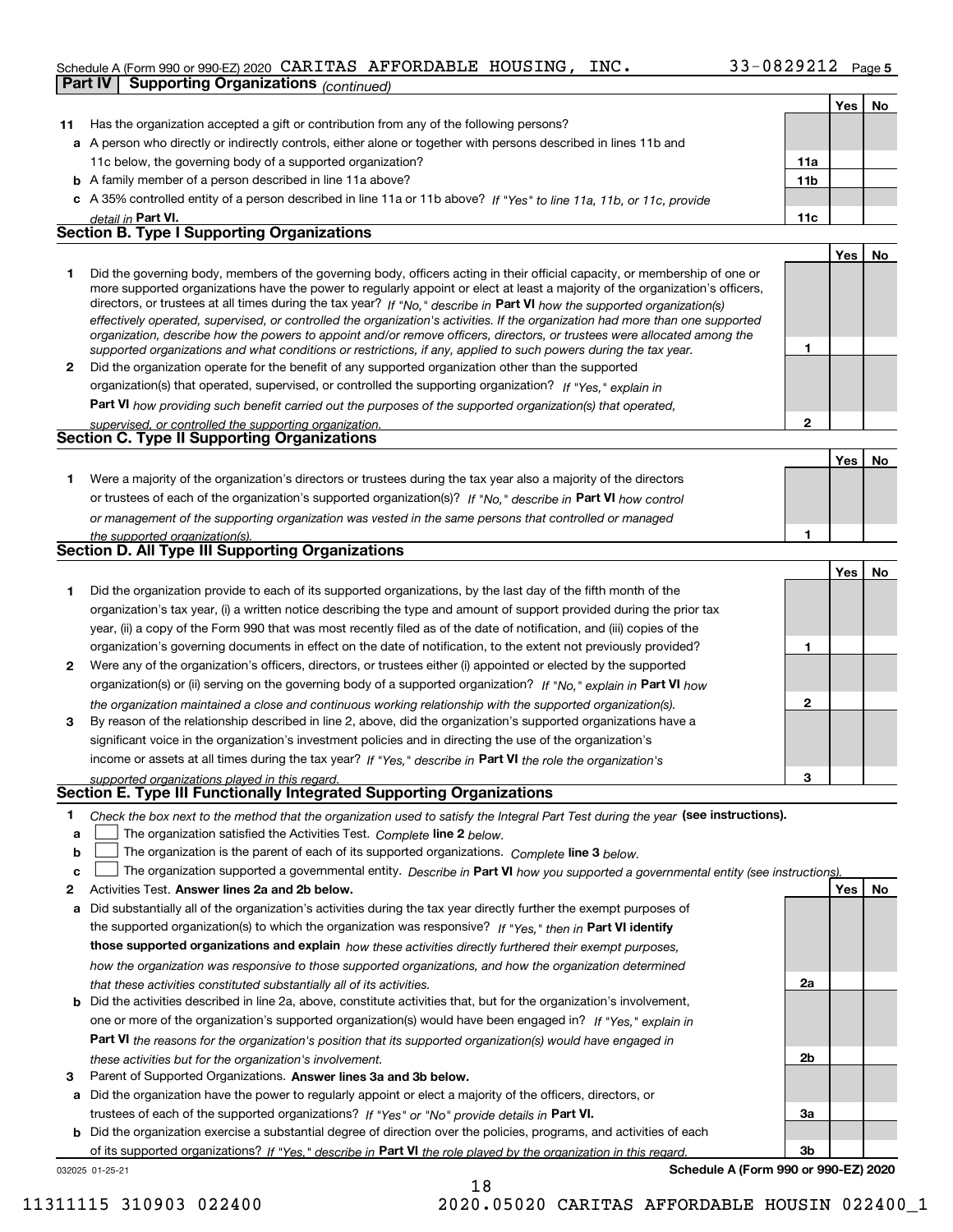| <b>Part V</b> | Schedule A (Form 990 or 990-EZ) 2020 CARITAS AFFORDABLE HOUSING, $INC$ .<br>Type III Non-Functionally Integrated 509(a)(3) Supporting Organizations                                                                                                           |                |                | 33-0829212 Page 6              |
|---------------|---------------------------------------------------------------------------------------------------------------------------------------------------------------------------------------------------------------------------------------------------------------|----------------|----------------|--------------------------------|
|               |                                                                                                                                                                                                                                                               |                |                |                                |
| 1             | Check here if the organization satisfied the Integral Part Test as a qualifying trust on Nov. 20, 1970 (explain in Part VI). See instructions.<br>All other Type III non-functionally integrated supporting organizations must complete Sections A through E. |                |                |                                |
|               | Section A - Adjusted Net Income                                                                                                                                                                                                                               |                | (A) Prior Year | (B) Current Year<br>(optional) |
| 1             | Net short-term capital gain                                                                                                                                                                                                                                   | 1              |                |                                |
| 2             | Recoveries of prior-year distributions                                                                                                                                                                                                                        | $\mathbf{2}$   |                |                                |
| З             | Other gross income (see instructions)                                                                                                                                                                                                                         | 3              |                |                                |
| 4             | Add lines 1 through 3.                                                                                                                                                                                                                                        | 4              |                |                                |
| 5             | Depreciation and depletion                                                                                                                                                                                                                                    | 5              |                |                                |
| 6             | Portion of operating expenses paid or incurred for production or                                                                                                                                                                                              |                |                |                                |
|               | collection of gross income or for management, conservation, or                                                                                                                                                                                                |                |                |                                |
|               | maintenance of property held for production of income (see instructions)                                                                                                                                                                                      | 6              |                |                                |
| 7             | Other expenses (see instructions)                                                                                                                                                                                                                             | $\overline{7}$ |                |                                |
| 8             | Adjusted Net Income (subtract lines 5, 6, and 7 from line 4)                                                                                                                                                                                                  | 8              |                |                                |
|               | <b>Section B - Minimum Asset Amount</b>                                                                                                                                                                                                                       |                | (A) Prior Year | (B) Current Year<br>(optional) |
| 1             | Aggregate fair market value of all non-exempt-use assets (see                                                                                                                                                                                                 |                |                |                                |
|               | instructions for short tax year or assets held for part of year):                                                                                                                                                                                             |                |                |                                |
|               | <b>a</b> Average monthly value of securities                                                                                                                                                                                                                  | 1a             |                |                                |
|               | <b>b</b> Average monthly cash balances                                                                                                                                                                                                                        | 1b             |                |                                |
|               | c Fair market value of other non-exempt-use assets                                                                                                                                                                                                            | 1c             |                |                                |
|               | d Total (add lines 1a, 1b, and 1c)                                                                                                                                                                                                                            | 1d             |                |                                |
|               | <b>e</b> Discount claimed for blockage or other factors                                                                                                                                                                                                       |                |                |                                |
|               | (explain in detail in Part VI):                                                                                                                                                                                                                               |                |                |                                |
| 2             | Acquisition indebtedness applicable to non-exempt-use assets                                                                                                                                                                                                  | $\mathbf{2}$   |                |                                |
| 3             | Subtract line 2 from line 1d.                                                                                                                                                                                                                                 | 3              |                |                                |
| 4             | Cash deemed held for exempt use. Enter 0.015 of line 3 (for greater amount,                                                                                                                                                                                   |                |                |                                |
|               | see instructions).                                                                                                                                                                                                                                            | 4              |                |                                |
| 5             | Net value of non-exempt-use assets (subtract line 4 from line 3)                                                                                                                                                                                              | 5              |                |                                |
| 6             | Multiply line 5 by 0.035.                                                                                                                                                                                                                                     | 6              |                |                                |
| 7             | Recoveries of prior-year distributions                                                                                                                                                                                                                        | $\overline{7}$ |                |                                |
| 8             | Minimum Asset Amount (add line 7 to line 6)                                                                                                                                                                                                                   | 8              |                |                                |
|               | <b>Section C - Distributable Amount</b>                                                                                                                                                                                                                       |                |                | <b>Current Year</b>            |
|               | Adjusted net income for prior year (from Section A, line 8, column A)                                                                                                                                                                                         | 1              |                |                                |
|               | Enter 0.85 of line 1.                                                                                                                                                                                                                                         | 2              |                |                                |
| 3.            | Minimum asset amount for prior year (from Section B, line 8, column A)                                                                                                                                                                                        | 3              |                |                                |
| 4             | Enter greater of line 2 or line 3.                                                                                                                                                                                                                            | 4              |                |                                |
| 5             | Income tax imposed in prior year                                                                                                                                                                                                                              | 5              |                |                                |
| 6             | <b>Distributable Amount.</b> Subtract line 5 from line 4, unless subject to                                                                                                                                                                                   |                |                |                                |
|               | emergency temporary reduction (see instructions).                                                                                                                                                                                                             | 6              |                |                                |
| 7             | Check here if the current year is the organization's first as a non-functionally integrated Type III supporting organization (see                                                                                                                             |                |                |                                |

instructions).

**Schedule A (Form 990 or 990-EZ) 2020**

032026 01-25-21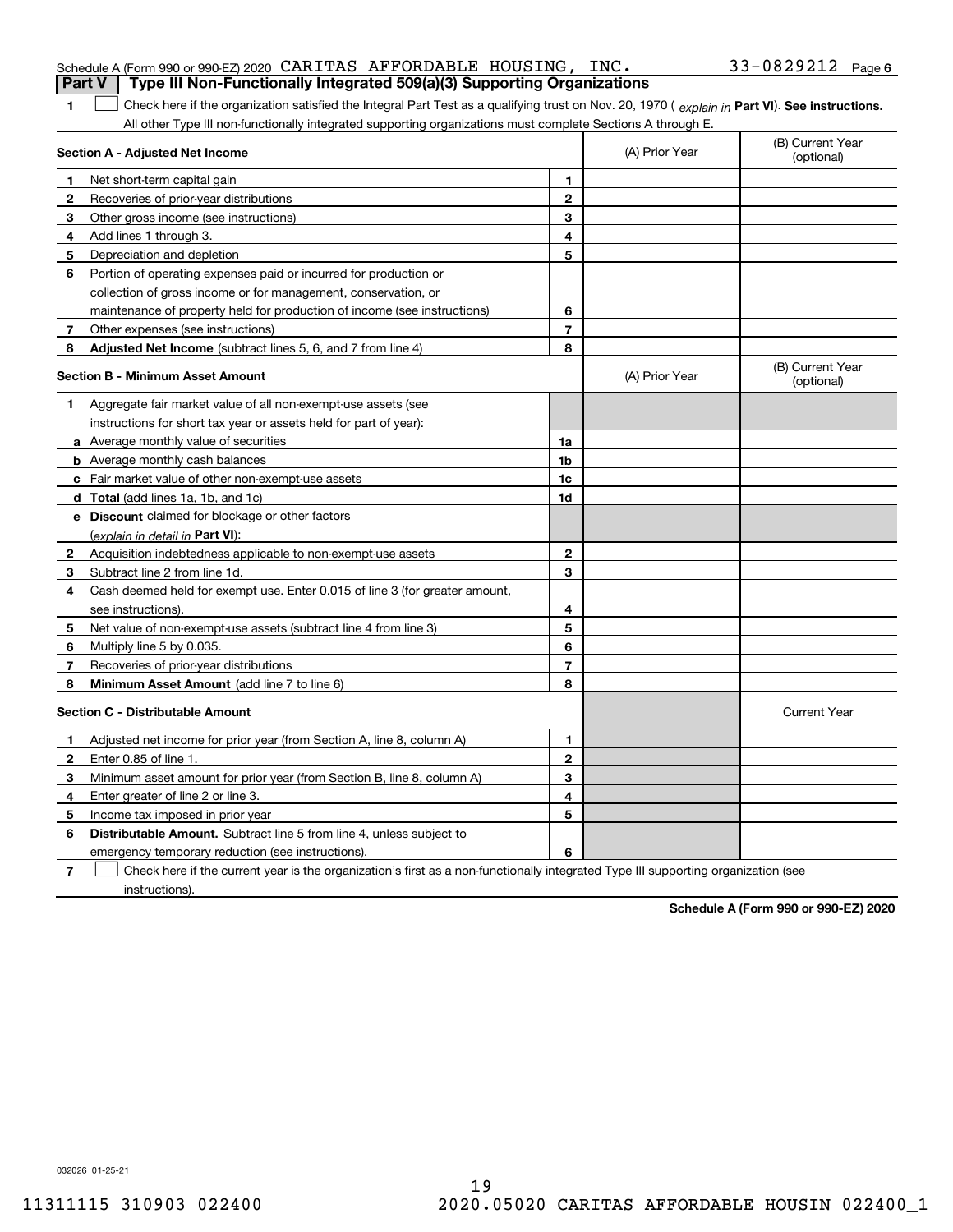# Schedule A (Form 990 or 990-EZ) 2020 Page CARITAS AFFORDABLE HOUSING, INC. 33-0829212

| Part V         | Type III Non-Functionally Integrated 509(a)(3) Supporting Organizations                    |                             | (continued)                           |    |                                         |
|----------------|--------------------------------------------------------------------------------------------|-----------------------------|---------------------------------------|----|-----------------------------------------|
|                | <b>Section D - Distributions</b>                                                           |                             |                                       |    | <b>Current Year</b>                     |
| 1.             | Amounts paid to supported organizations to accomplish exempt purposes                      |                             | 1                                     |    |                                         |
| 2              | Amounts paid to perform activity that directly furthers exempt purposes of supported       |                             |                                       |    |                                         |
|                | organizations, in excess of income from activity                                           |                             |                                       | 2  |                                         |
| 3              | Administrative expenses paid to accomplish exempt purposes of supported organizations      |                             |                                       | 3  |                                         |
| 4              | Amounts paid to acquire exempt-use assets                                                  |                             |                                       | 4  |                                         |
| 5              | Qualified set-aside amounts (prior IRS approval required - provide details in Part VI)     |                             |                                       | 5  |                                         |
| 6              | Other distributions ( <i>describe in</i> Part VI). See instructions.                       |                             |                                       | 6  |                                         |
| 7              | Total annual distributions. Add lines 1 through 6.                                         |                             |                                       | 7  |                                         |
| 8              | Distributions to attentive supported organizations to which the organization is responsive |                             |                                       |    |                                         |
|                | (provide details in Part VI). See instructions.                                            |                             |                                       | 8  |                                         |
| 9              | Distributable amount for 2020 from Section C, line 6                                       |                             |                                       | 9  |                                         |
| 10             | Line 8 amount divided by line 9 amount                                                     |                             |                                       | 10 |                                         |
|                |                                                                                            | (i)                         | (ii)                                  |    | (iii)                                   |
|                | <b>Section E - Distribution Allocations</b> (see instructions)                             | <b>Excess Distributions</b> | <b>Underdistributions</b><br>Pre-2020 |    | <b>Distributable</b><br>Amount for 2020 |
| 1              | Distributable amount for 2020 from Section C, line 6                                       |                             |                                       |    |                                         |
| 2              | Underdistributions, if any, for years prior to 2020 (reason-                               |                             |                                       |    |                                         |
|                | able cause required - explain in Part VI). See instructions.                               |                             |                                       |    |                                         |
| 3              | Excess distributions carryover, if any, to 2020                                            |                             |                                       |    |                                         |
|                | a From 2015                                                                                |                             |                                       |    |                                         |
|                | <b>b</b> From 2016                                                                         |                             |                                       |    |                                         |
|                | $c$ From 2017                                                                              |                             |                                       |    |                                         |
|                | <b>d</b> From 2018                                                                         |                             |                                       |    |                                         |
|                | e From 2019                                                                                |                             |                                       |    |                                         |
|                | f Total of lines 3a through 3e                                                             |                             |                                       |    |                                         |
|                | g Applied to underdistributions of prior years                                             |                             |                                       |    |                                         |
|                | <b>h</b> Applied to 2020 distributable amount                                              |                             |                                       |    |                                         |
|                | Carryover from 2015 not applied (see instructions)                                         |                             |                                       |    |                                         |
|                | Remainder. Subtract lines 3g, 3h, and 3i from line 3f.                                     |                             |                                       |    |                                         |
| 4              | Distributions for 2020 from Section D,                                                     |                             |                                       |    |                                         |
|                | line $7:$                                                                                  |                             |                                       |    |                                         |
|                | a Applied to underdistributions of prior years                                             |                             |                                       |    |                                         |
|                | <b>b</b> Applied to 2020 distributable amount                                              |                             |                                       |    |                                         |
|                | c Remainder. Subtract lines 4a and 4b from line 4.                                         |                             |                                       |    |                                         |
| 5              | Remaining underdistributions for years prior to 2020, if                                   |                             |                                       |    |                                         |
|                | any. Subtract lines 3g and 4a from line 2. For result greater                              |                             |                                       |    |                                         |
|                | than zero, explain in Part VI. See instructions.                                           |                             |                                       |    |                                         |
| 6              | Remaining underdistributions for 2020. Subtract lines 3h                                   |                             |                                       |    |                                         |
|                | and 4b from line 1. For result greater than zero, explain in                               |                             |                                       |    |                                         |
|                | Part VI. See instructions.                                                                 |                             |                                       |    |                                         |
| $\overline{7}$ | Excess distributions carryover to 2021. Add lines 3j                                       |                             |                                       |    |                                         |
|                | and 4c.                                                                                    |                             |                                       |    |                                         |
| 8              | Breakdown of line 7:                                                                       |                             |                                       |    |                                         |
|                | a Excess from 2016                                                                         |                             |                                       |    |                                         |
|                | <b>b</b> Excess from 2017                                                                  |                             |                                       |    |                                         |
|                | c Excess from 2018                                                                         |                             |                                       |    |                                         |
|                | d Excess from 2019                                                                         |                             |                                       |    |                                         |
|                | e Excess from 2020                                                                         |                             |                                       |    |                                         |
|                |                                                                                            |                             |                                       |    |                                         |

**Schedule A (Form 990 or 990-EZ) 2020**

032027 01-25-21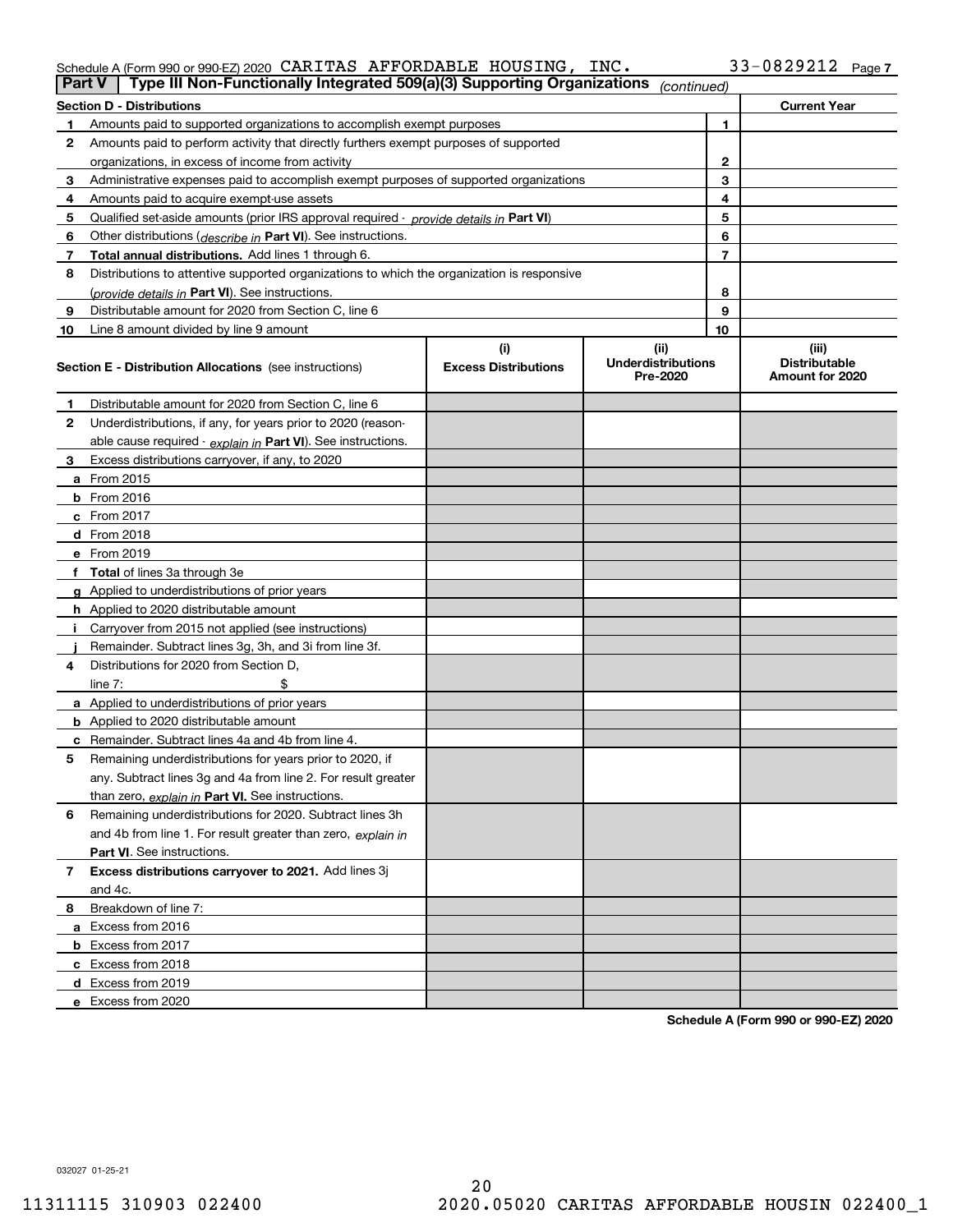|                 | Schedule A (Form 990 or 990-EZ) 2020 CARITAS AFFORDABLE HOUSING, INC.                                                                                                                                                                                                                                                                                                                                                                                                                                                                                                |    | $33 - 0829212$ Page 8                |  |
|-----------------|----------------------------------------------------------------------------------------------------------------------------------------------------------------------------------------------------------------------------------------------------------------------------------------------------------------------------------------------------------------------------------------------------------------------------------------------------------------------------------------------------------------------------------------------------------------------|----|--------------------------------------|--|
| <b>Part VI</b>  | Supplemental Information. Provide the explanations required by Part II, line 10; Part II, line 17a or 17b; Part III, line 12;<br>Part IV, Section A, lines 1, 2, 3b, 3c, 4b, 4c, 5a, 6, 9a, 9b, 9c, 11a, 11b, and 11c; Part IV, Section B, lines 1 and 2; Part IV, Section C,<br>line 1; Part IV, Section D, lines 2 and 3; Part IV, Section E, lines 1c, 2a, 2b, 3a, and 3b; Part V, line 1; Part V, Section B, line 1e; Part V,<br>Section D, lines 5, 6, and 8; and Part V, Section E, lines 2, 5, and 6. Also complete this part for any additional information. |    |                                      |  |
|                 | (See instructions.)                                                                                                                                                                                                                                                                                                                                                                                                                                                                                                                                                  |    |                                      |  |
|                 |                                                                                                                                                                                                                                                                                                                                                                                                                                                                                                                                                                      |    |                                      |  |
|                 |                                                                                                                                                                                                                                                                                                                                                                                                                                                                                                                                                                      |    |                                      |  |
|                 |                                                                                                                                                                                                                                                                                                                                                                                                                                                                                                                                                                      |    |                                      |  |
|                 |                                                                                                                                                                                                                                                                                                                                                                                                                                                                                                                                                                      |    |                                      |  |
|                 |                                                                                                                                                                                                                                                                                                                                                                                                                                                                                                                                                                      |    |                                      |  |
|                 |                                                                                                                                                                                                                                                                                                                                                                                                                                                                                                                                                                      |    |                                      |  |
|                 |                                                                                                                                                                                                                                                                                                                                                                                                                                                                                                                                                                      |    |                                      |  |
|                 |                                                                                                                                                                                                                                                                                                                                                                                                                                                                                                                                                                      |    |                                      |  |
|                 |                                                                                                                                                                                                                                                                                                                                                                                                                                                                                                                                                                      |    |                                      |  |
|                 |                                                                                                                                                                                                                                                                                                                                                                                                                                                                                                                                                                      |    |                                      |  |
|                 |                                                                                                                                                                                                                                                                                                                                                                                                                                                                                                                                                                      |    |                                      |  |
|                 |                                                                                                                                                                                                                                                                                                                                                                                                                                                                                                                                                                      |    |                                      |  |
|                 |                                                                                                                                                                                                                                                                                                                                                                                                                                                                                                                                                                      |    |                                      |  |
|                 |                                                                                                                                                                                                                                                                                                                                                                                                                                                                                                                                                                      |    |                                      |  |
|                 |                                                                                                                                                                                                                                                                                                                                                                                                                                                                                                                                                                      |    |                                      |  |
|                 |                                                                                                                                                                                                                                                                                                                                                                                                                                                                                                                                                                      |    |                                      |  |
|                 |                                                                                                                                                                                                                                                                                                                                                                                                                                                                                                                                                                      |    |                                      |  |
|                 |                                                                                                                                                                                                                                                                                                                                                                                                                                                                                                                                                                      |    |                                      |  |
|                 |                                                                                                                                                                                                                                                                                                                                                                                                                                                                                                                                                                      |    |                                      |  |
|                 |                                                                                                                                                                                                                                                                                                                                                                                                                                                                                                                                                                      |    |                                      |  |
|                 |                                                                                                                                                                                                                                                                                                                                                                                                                                                                                                                                                                      |    |                                      |  |
|                 |                                                                                                                                                                                                                                                                                                                                                                                                                                                                                                                                                                      |    |                                      |  |
|                 |                                                                                                                                                                                                                                                                                                                                                                                                                                                                                                                                                                      |    |                                      |  |
|                 |                                                                                                                                                                                                                                                                                                                                                                                                                                                                                                                                                                      |    |                                      |  |
|                 |                                                                                                                                                                                                                                                                                                                                                                                                                                                                                                                                                                      |    |                                      |  |
|                 |                                                                                                                                                                                                                                                                                                                                                                                                                                                                                                                                                                      |    |                                      |  |
|                 |                                                                                                                                                                                                                                                                                                                                                                                                                                                                                                                                                                      |    |                                      |  |
|                 |                                                                                                                                                                                                                                                                                                                                                                                                                                                                                                                                                                      |    |                                      |  |
|                 |                                                                                                                                                                                                                                                                                                                                                                                                                                                                                                                                                                      |    |                                      |  |
|                 |                                                                                                                                                                                                                                                                                                                                                                                                                                                                                                                                                                      |    |                                      |  |
|                 |                                                                                                                                                                                                                                                                                                                                                                                                                                                                                                                                                                      |    |                                      |  |
|                 |                                                                                                                                                                                                                                                                                                                                                                                                                                                                                                                                                                      |    |                                      |  |
|                 |                                                                                                                                                                                                                                                                                                                                                                                                                                                                                                                                                                      |    |                                      |  |
|                 |                                                                                                                                                                                                                                                                                                                                                                                                                                                                                                                                                                      |    |                                      |  |
| 032028 01-25-21 |                                                                                                                                                                                                                                                                                                                                                                                                                                                                                                                                                                      | 21 | Schedule A (Form 990 or 990-EZ) 2020 |  |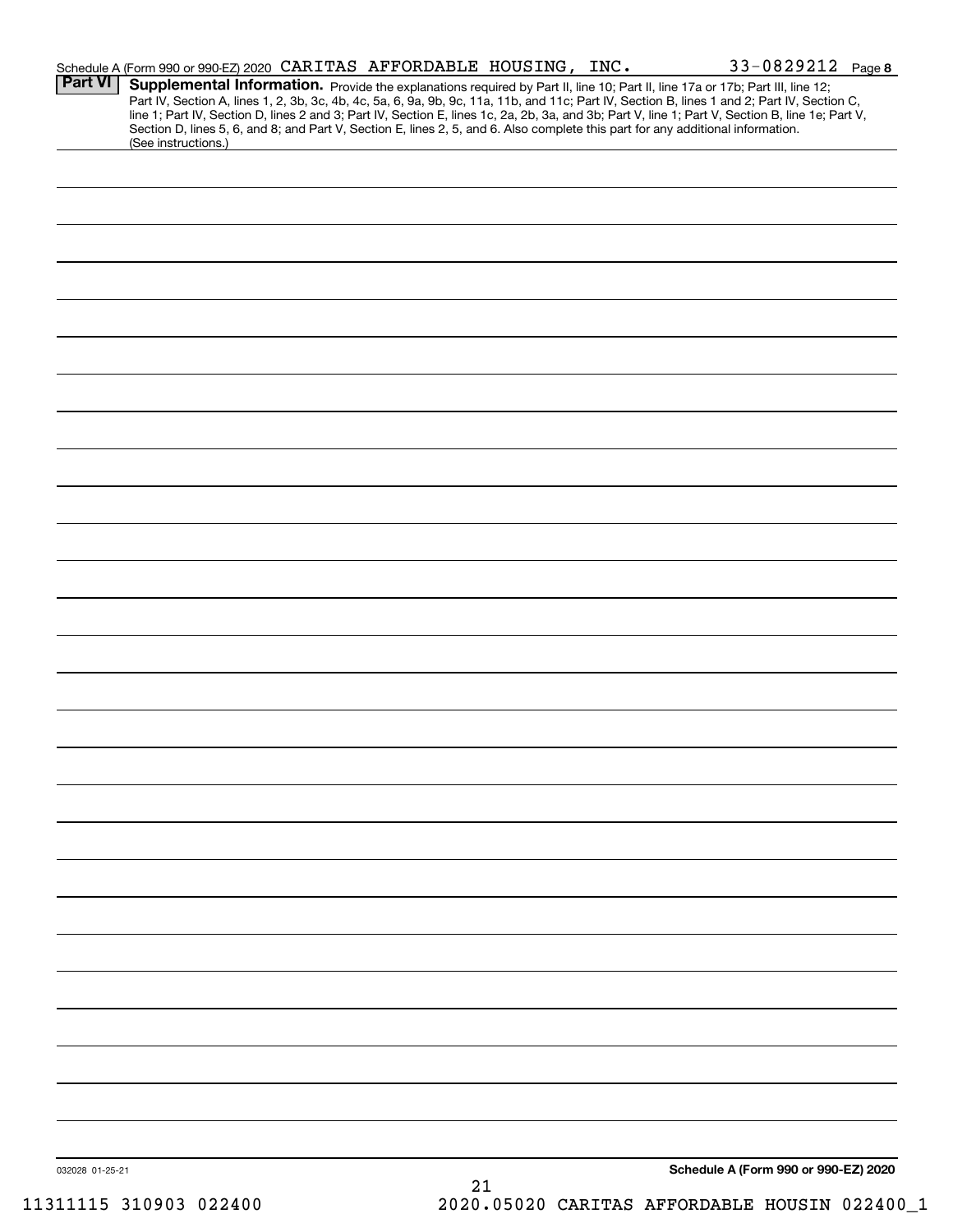Department of the Treasury Internal Revenue Service **(Form 990, 990-EZ, or 990-PF)**

Name of the organization

# **Schedule B Schedule of Contributors**

**| Attach to Form 990, Form 990-EZ, or Form 990-PF. | Go to www.irs.gov/Form990 for the latest information.** OMB No. 1545-0047

**2020**

**Employer identification number**

|                                | CARITAS AFFORDABLE HOUSING, INC.                                                   | 33-0829212 |
|--------------------------------|------------------------------------------------------------------------------------|------------|
| Organization type (check one): |                                                                                    |            |
| Filers of:                     | Section:                                                                           |            |
| Form 990 or 990-EZ             | $\underline{X}$ 501(c)( 3) (enter number) organization                             |            |
|                                | $4947(a)(1)$ nonexempt charitable trust <b>not</b> treated as a private foundation |            |
|                                | 527 political organization                                                         |            |
| Form 990-PF                    | 501(c)(3) exempt private foundation                                                |            |
|                                | 4947(a)(1) nonexempt charitable trust treated as a private foundation              |            |

501(c)(3) taxable private foundation  $\mathcal{L}^{\text{max}}$ 

Check if your organization is covered by the **General Rule** or a **Special Rule. Note:**  Only a section 501(c)(7), (8), or (10) organization can check boxes for both the General Rule and a Special Rule. See instructions.

#### **General Rule**

 $\boxed{\textbf{X}}$  For an organization filing Form 990, 990-EZ, or 990-PF that received, during the year, contributions totaling \$5,000 or more (in money or property) from any one contributor. Complete Parts I and II. See instructions for determining a contributor's total contributions.

#### **Special Rules**

| For an organization described in section 501(c)(3) filing Form 990 or 990-EZ that met the 33 1/3% support test of the regulations under               |
|-------------------------------------------------------------------------------------------------------------------------------------------------------|
| sections 509(a)(1) and 170(b)(1)(A)(vi), that checked Schedule A (Form 990 or 990-EZ), Part II, line 13, 16a, or 16b, and that received from          |
| any one contributor, during the year, total contributions of the greater of (1) \$5,000; or (2) 2% of the amount on (i) Form 990, Part VIII, line 1h; |
| or (ii) Form 990-EZ, line 1. Complete Parts I and II.                                                                                                 |

For an organization described in section 501(c)(7), (8), or (10) filing Form 990 or 990-EZ that received from any one contributor, during the year, total contributions of more than \$1,000 exclusively for religious, charitable, scientific, literary, or educational purposes, or for the prevention of cruelty to children or animals. Complete Parts I (entering "N/A" in column (b) instead of the contributor name and address), II, and III.  $\mathcal{L}^{\text{max}}$ 

purpose. Don't complete any of the parts unless the **General Rule** applies to this organization because it received *nonexclusively* year, contributions <sub>exclusively</sub> for religious, charitable, etc., purposes, but no such contributions totaled more than \$1,000. If this box is checked, enter here the total contributions that were received during the year for an  $\;$ exclusively religious, charitable, etc., For an organization described in section 501(c)(7), (8), or (10) filing Form 990 or 990-EZ that received from any one contributor, during the religious, charitable, etc., contributions totaling \$5,000 or more during the year  $\Box$ — $\Box$   $\Box$  $\mathcal{L}^{\text{max}}$ 

**Caution:**  An organization that isn't covered by the General Rule and/or the Special Rules doesn't file Schedule B (Form 990, 990-EZ, or 990-PF),  **must** but it answer "No" on Part IV, line 2, of its Form 990; or check the box on line H of its Form 990-EZ or on its Form 990-PF, Part I, line 2, to certify that it doesn't meet the filing requirements of Schedule B (Form 990, 990-EZ, or 990-PF).

**For Paperwork Reduction Act Notice, see the instructions for Form 990, 990-EZ, or 990-PF. Schedule B (Form 990, 990-EZ, or 990-PF) (2020)** LHA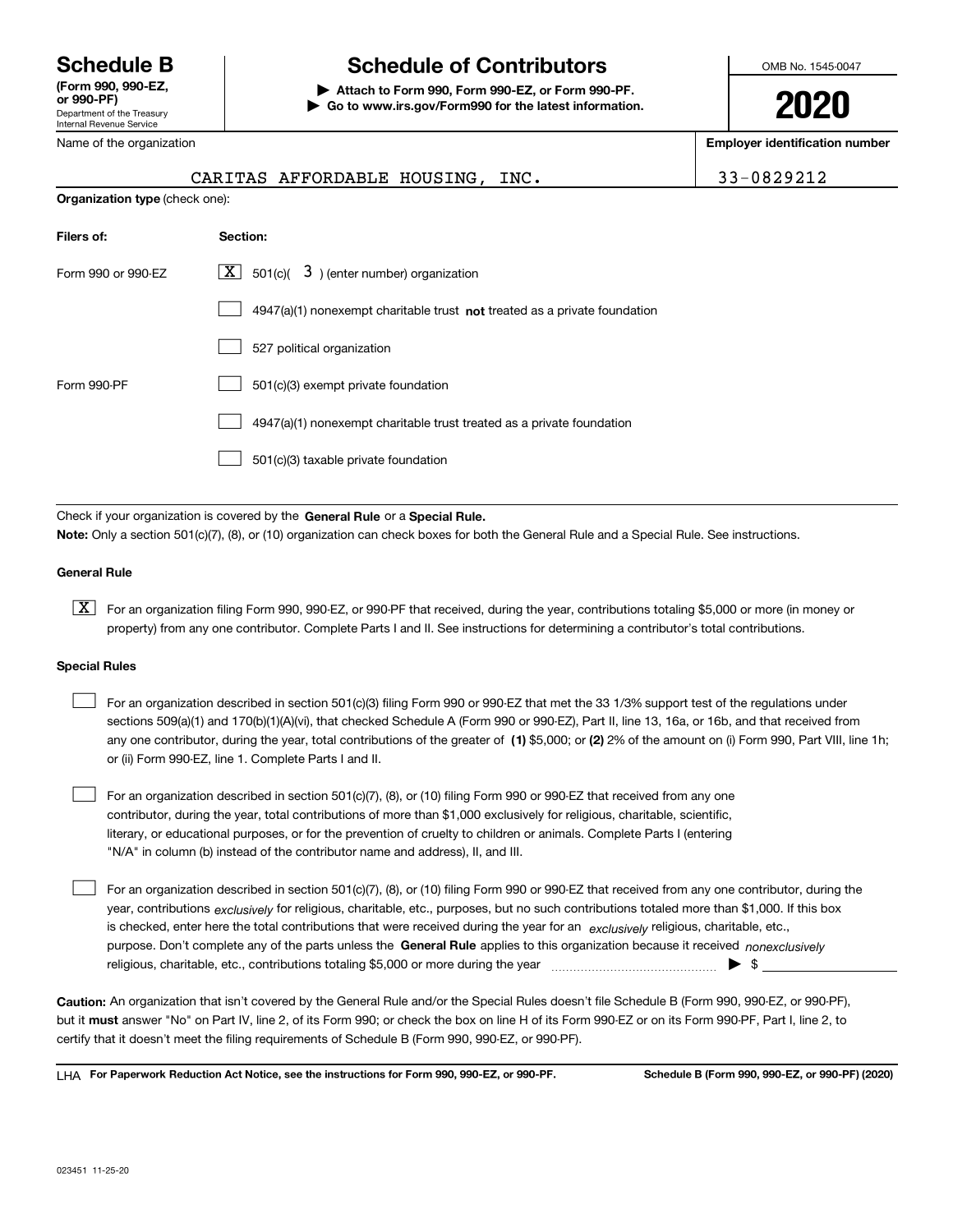| Schedule B (Form 990, 990-EZ, or 990-PF) (2020) | Page |
|-------------------------------------------------|------|
|-------------------------------------------------|------|

Name of organization

**Employer identification number**

# CARITAS AFFORDABLE HOUSING, INC. 233-0829212

Chedule B (Form 990, 990-EZ, or 990-PF) (2020)<br>
lame of organization<br> **2RRITAS AFFORDABLE HOUSING, INC.**<br> **2Part I Contributors** (see instructions). Use duplicate copies of Part I if additional space is needed.

| (a)<br>No. | (b)<br>Name, address, and ZIP + 4                                        | (c)<br><b>Total contributions</b> | (d)<br>Type of contribution                                                                               |
|------------|--------------------------------------------------------------------------|-----------------------------------|-----------------------------------------------------------------------------------------------------------|
| 1          | THE CARTIAS FOUNDATION<br>PARK PLAZA SUITE 1700<br>3<br>IRVINE, CA 92614 | 34,189.<br>\$                     | $\overline{\text{X}}$<br>Person<br>Payroll<br>Noncash<br>(Complete Part II for<br>noncash contributions.) |
| (a)<br>No. | (b)<br>Name, address, and ZIP + 4                                        | (c)<br><b>Total contributions</b> | (d)<br>Type of contribution                                                                               |
|            |                                                                          | \$                                | Person<br>Payroll<br>Noncash<br>(Complete Part II for<br>noncash contributions.)                          |
| (a)<br>No. | (b)<br>Name, address, and ZIP + 4                                        | (c)<br><b>Total contributions</b> | (d)<br>Type of contribution                                                                               |
|            |                                                                          | \$                                | Person<br>Payroll<br>Noncash<br>(Complete Part II for<br>noncash contributions.)                          |
| (a)<br>No. | (b)<br>Name, address, and ZIP + 4                                        | (c)<br><b>Total contributions</b> | (d)<br>Type of contribution                                                                               |
|            |                                                                          | \$                                | Person<br>Payroll<br>Noncash<br>(Complete Part II for<br>noncash contributions.)                          |
| (a)<br>No. | (b)<br>Name, address, and ZIP + 4                                        | (c)<br><b>Total contributions</b> | (d)<br>Type of contribution                                                                               |
|            |                                                                          | \$                                | Person<br>Payroll<br>Noncash<br>(Complete Part II for<br>noncash contributions.)                          |
| (a)<br>No. | (b)<br>Name, address, and ZIP + 4                                        | (c)<br><b>Total contributions</b> | (d)<br>Type of contribution                                                                               |
|            |                                                                          | \$                                | Person<br>Payroll<br>Noncash<br>(Complete Part II for<br>noncash contributions.)                          |

023452 11-25-20 **Schedule B (Form 990, 990-EZ, or 990-PF) (2020)**

11311115 310903 022400 2020.05020 CARITAS AFFORDABLE HOUSIN 022400\_1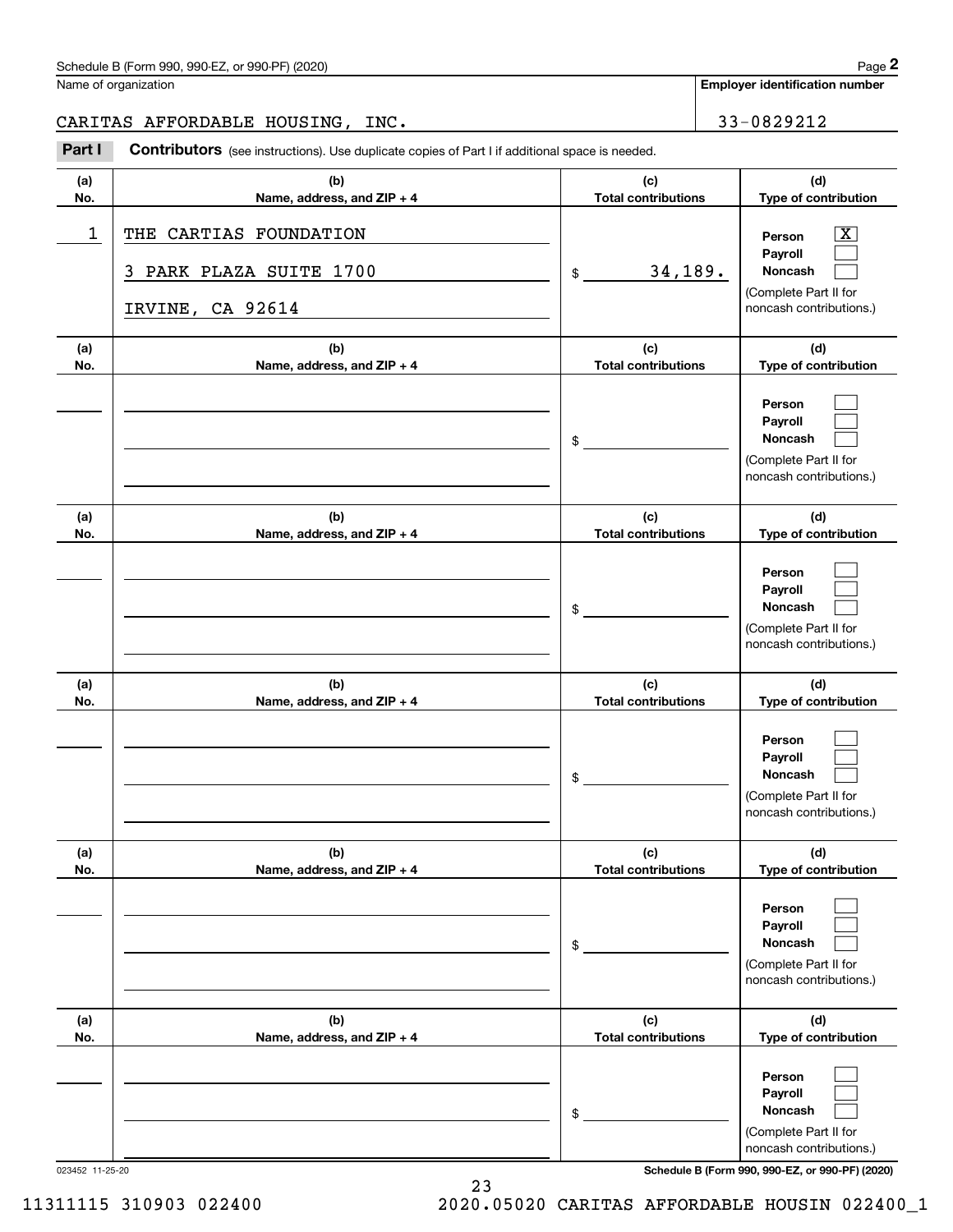**Employer identification number**

CARITAS AFFORDABLE HOUSING, INC. | 33-0829212

Chedule B (Form 990, 990-EZ, or 990-PF) (2020)<br>
lame of organization<br> **2RAITAS AFFORDABLE HOUSING, INC.**<br> **Part II Noncash Property** (see instructions). Use duplicate copies of Part II if additional space is needed.

| (a)<br>No.<br>from<br>Part I | (b)<br>Description of noncash property given | (c)<br>FMV (or estimate)<br>(See instructions.) | (d)<br>Date received |
|------------------------------|----------------------------------------------|-------------------------------------------------|----------------------|
|                              |                                              |                                                 |                      |
|                              |                                              |                                                 |                      |
|                              |                                              | $\frac{1}{2}$                                   |                      |
| (a)<br>No.<br>from<br>Part I | (b)<br>Description of noncash property given | (c)<br>FMV (or estimate)<br>(See instructions.) | (d)<br>Date received |
|                              |                                              |                                                 |                      |
|                              |                                              |                                                 |                      |
|                              |                                              | $\frac{1}{2}$                                   |                      |
| (a)<br>No.<br>from<br>Part I | (b)<br>Description of noncash property given | (c)<br>FMV (or estimate)<br>(See instructions.) | (d)<br>Date received |
|                              |                                              |                                                 |                      |
|                              |                                              |                                                 |                      |
|                              |                                              | $\frac{1}{2}$                                   |                      |
| (a)<br>No.<br>from<br>Part I | (b)<br>Description of noncash property given | (c)<br>FMV (or estimate)<br>(See instructions.) | (d)<br>Date received |
|                              |                                              |                                                 |                      |
|                              |                                              |                                                 |                      |
|                              |                                              | $\frac{1}{2}$                                   |                      |
| (a)<br>No.<br>from<br>Part I | (b)<br>Description of noncash property given | (c)<br>FMV (or estimate)<br>(See instructions.) | (d)<br>Date received |
|                              |                                              |                                                 |                      |
|                              |                                              |                                                 |                      |
|                              |                                              | $\$$                                            |                      |
| (a)<br>No.<br>from<br>Part I | (b)<br>Description of noncash property given | (c)<br>FMV (or estimate)<br>(See instructions.) | (d)<br>Date received |
|                              |                                              |                                                 |                      |
|                              |                                              |                                                 |                      |
|                              |                                              | \$                                              |                      |

24

11311115 310903 022400 2020.05020 CARITAS AFFORDABLE HOUSIN 022400\_1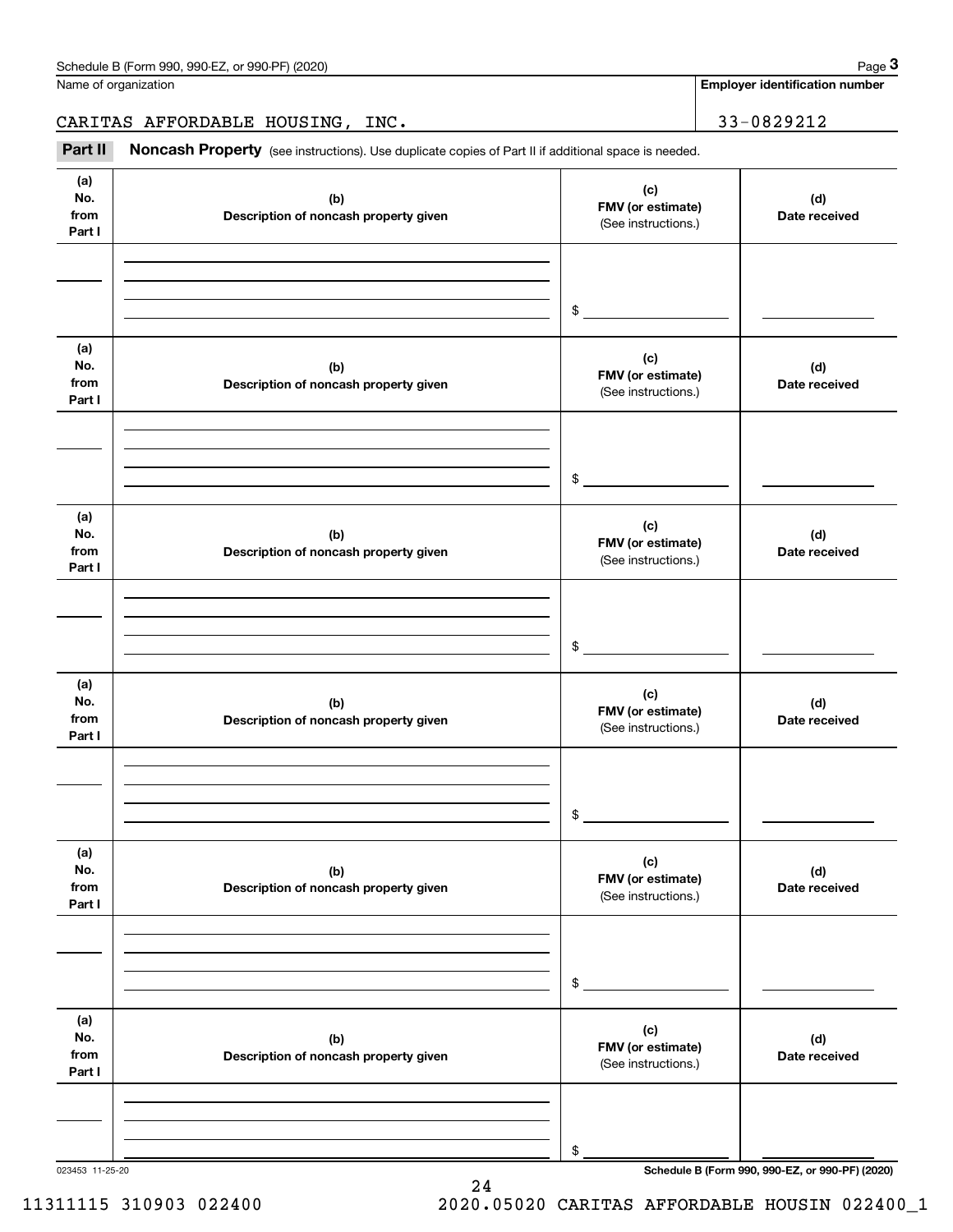| Schedule B (Form 990, 990-EZ, or 990-PF) (2020) | Page |
|-------------------------------------------------|------|
|-------------------------------------------------|------|

|--|--|--|

|                           | Schedule B (Form 990, 990-EZ, or 990-PF) (2020)                                                                                                              |                      | Page 4                                                                                                                                                         |  |  |  |
|---------------------------|--------------------------------------------------------------------------------------------------------------------------------------------------------------|----------------------|----------------------------------------------------------------------------------------------------------------------------------------------------------------|--|--|--|
| Name of organization      |                                                                                                                                                              |                      | <b>Employer identification number</b>                                                                                                                          |  |  |  |
|                           | CARITAS AFFORDABLE HOUSING, INC.                                                                                                                             |                      | 33-0829212                                                                                                                                                     |  |  |  |
| Part III                  | from any one contributor. Complete columns (a) through (e) and the following line entry. For organizations                                                   |                      | Exclusively religious, charitable, etc., contributions to organizations described in section 501(c)(7), (8), or (10) that total more than \$1,000 for the year |  |  |  |
|                           | completing Part III, enter the total of exclusively religious, charitable, etc., contributions of \$1,000 or less for the year. (Enter this info. once.) \\$ |                      |                                                                                                                                                                |  |  |  |
| (a) No.                   | Use duplicate copies of Part III if additional space is needed.                                                                                              |                      |                                                                                                                                                                |  |  |  |
| from<br>Part I            | (b) Purpose of gift                                                                                                                                          | (c) Use of gift      | (d) Description of how gift is held                                                                                                                            |  |  |  |
|                           |                                                                                                                                                              |                      |                                                                                                                                                                |  |  |  |
|                           |                                                                                                                                                              |                      |                                                                                                                                                                |  |  |  |
|                           |                                                                                                                                                              |                      |                                                                                                                                                                |  |  |  |
|                           |                                                                                                                                                              | (e) Transfer of gift |                                                                                                                                                                |  |  |  |
|                           | Transferee's name, address, and ZIP + 4                                                                                                                      |                      | Relationship of transferor to transferee                                                                                                                       |  |  |  |
|                           |                                                                                                                                                              |                      |                                                                                                                                                                |  |  |  |
|                           |                                                                                                                                                              |                      |                                                                                                                                                                |  |  |  |
| (a) No.                   |                                                                                                                                                              |                      |                                                                                                                                                                |  |  |  |
| from<br>Part I            | (b) Purpose of gift                                                                                                                                          | (c) Use of gift      | (d) Description of how gift is held                                                                                                                            |  |  |  |
|                           |                                                                                                                                                              |                      |                                                                                                                                                                |  |  |  |
|                           |                                                                                                                                                              |                      |                                                                                                                                                                |  |  |  |
|                           |                                                                                                                                                              |                      |                                                                                                                                                                |  |  |  |
|                           | (e) Transfer of gift                                                                                                                                         |                      |                                                                                                                                                                |  |  |  |
|                           |                                                                                                                                                              |                      |                                                                                                                                                                |  |  |  |
|                           | Transferee's name, address, and ZIP + 4                                                                                                                      |                      | Relationship of transferor to transferee                                                                                                                       |  |  |  |
|                           |                                                                                                                                                              |                      |                                                                                                                                                                |  |  |  |
|                           |                                                                                                                                                              |                      |                                                                                                                                                                |  |  |  |
|                           |                                                                                                                                                              |                      |                                                                                                                                                                |  |  |  |
| (a) No.<br>from           | (b) Purpose of gift                                                                                                                                          | (c) Use of gift      | (d) Description of how gift is held                                                                                                                            |  |  |  |
| Part I                    |                                                                                                                                                              |                      |                                                                                                                                                                |  |  |  |
|                           |                                                                                                                                                              |                      |                                                                                                                                                                |  |  |  |
|                           |                                                                                                                                                              |                      |                                                                                                                                                                |  |  |  |
|                           |                                                                                                                                                              | (e) Transfer of gift |                                                                                                                                                                |  |  |  |
|                           |                                                                                                                                                              |                      |                                                                                                                                                                |  |  |  |
|                           | Transferee's name, address, and $ZIP + 4$                                                                                                                    |                      | Relationship of transferor to transferee                                                                                                                       |  |  |  |
|                           |                                                                                                                                                              |                      |                                                                                                                                                                |  |  |  |
|                           |                                                                                                                                                              |                      |                                                                                                                                                                |  |  |  |
|                           |                                                                                                                                                              |                      |                                                                                                                                                                |  |  |  |
|                           | (b) Purpose of gift                                                                                                                                          | (c) Use of gift      | (d) Description of how gift is held                                                                                                                            |  |  |  |
| (a) No.<br>from<br>Part I |                                                                                                                                                              |                      |                                                                                                                                                                |  |  |  |
|                           |                                                                                                                                                              |                      |                                                                                                                                                                |  |  |  |
|                           |                                                                                                                                                              | (e) Transfer of gift |                                                                                                                                                                |  |  |  |
|                           |                                                                                                                                                              |                      |                                                                                                                                                                |  |  |  |
|                           | Transferee's name, address, and $ZIP + 4$                                                                                                                    |                      | Relationship of transferor to transferee                                                                                                                       |  |  |  |
|                           |                                                                                                                                                              |                      |                                                                                                                                                                |  |  |  |

25 11311115 310903 022400 2020.05020 CARITAS AFFORDABLE HOUSIN 022400\_1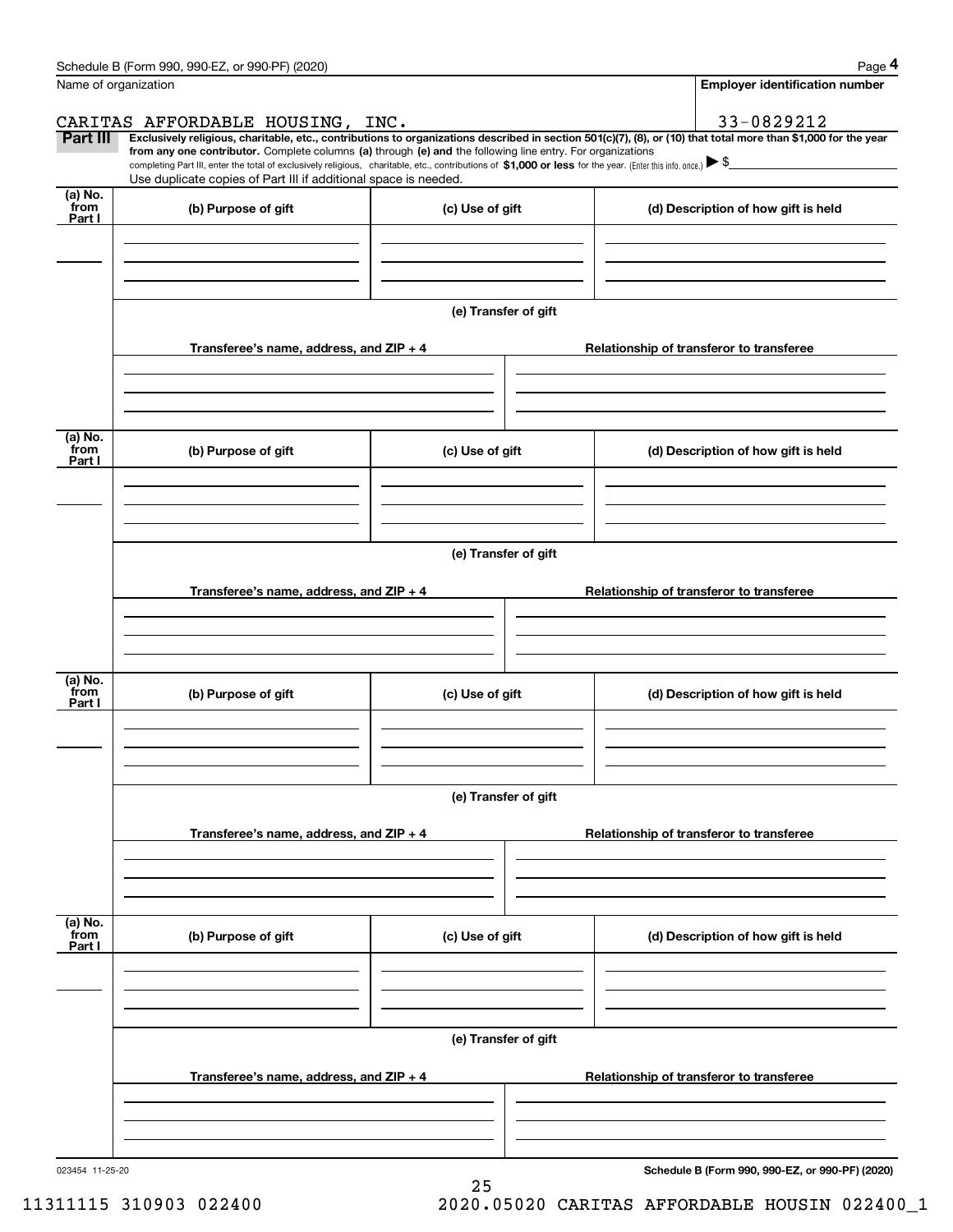| <b>SCHEDULE D</b> |  |
|-------------------|--|
|-------------------|--|

| (Form 990) |  |
|------------|--|
|------------|--|

# **SCHEDULE D Supplemental Financial Statements**

(Form 990)<br>
Pepartment of the Treasury<br>
Department of the Treasury<br>
Department of the Treasury<br>
Department of the Treasury<br> **Co to www.irs.gov/Form990 for instructions and the latest information.**<br> **Co to www.irs.gov/Form9** 



Department of the Treasury Internal Revenue Service **Name of the organization <b>Employer is a set of the organization Employer in the organization Employer is a set of the organization Employer in the organization Employer is a set of the organization Employer in t** 

|  | mployer identification number |  |
|--|-------------------------------|--|
|--|-------------------------------|--|

|         | CARITAS AFFORDABLE HOUSING, INC.                                                                                                                                                                                               | 33-0829212                                         |
|---------|--------------------------------------------------------------------------------------------------------------------------------------------------------------------------------------------------------------------------------|----------------------------------------------------|
| Part I  | Organizations Maintaining Donor Advised Funds or Other Similar Funds or Accounts. Complete if the                                                                                                                              |                                                    |
|         | organization answered "Yes" on Form 990, Part IV, line 6.                                                                                                                                                                      |                                                    |
|         | (a) Donor advised funds                                                                                                                                                                                                        | (b) Funds and other accounts                       |
| 1       |                                                                                                                                                                                                                                |                                                    |
| 2       | Aggregate value of contributions to (during year)                                                                                                                                                                              |                                                    |
| з       |                                                                                                                                                                                                                                |                                                    |
| 4       |                                                                                                                                                                                                                                |                                                    |
| 5       | Did the organization inform all donors and donor advisors in writing that the assets held in donor advised funds                                                                                                               |                                                    |
|         |                                                                                                                                                                                                                                | Yes<br>No                                          |
| 6       | Did the organization inform all grantees, donors, and donor advisors in writing that grant funds can be used only                                                                                                              |                                                    |
|         | for charitable purposes and not for the benefit of the donor or donor advisor, or for any other purpose conferring                                                                                                             |                                                    |
|         | impermissible private benefit?                                                                                                                                                                                                 | Yes<br>No                                          |
| Part II | Conservation Easements. Complete if the organization answered "Yes" on Form 990, Part IV, line 7.                                                                                                                              |                                                    |
| 1       | Purpose(s) of conservation easements held by the organization (check all that apply).                                                                                                                                          |                                                    |
|         | Preservation of land for public use (for example, recreation or education)                                                                                                                                                     | Preservation of a historically important land area |
|         | Protection of natural habitat<br>Preservation of a certified historic structure                                                                                                                                                |                                                    |
|         | Preservation of open space                                                                                                                                                                                                     |                                                    |
| 2       | Complete lines 2a through 2d if the organization held a qualified conservation contribution in the form of a conservation easement on the last                                                                                 |                                                    |
|         | day of the tax year.                                                                                                                                                                                                           | Held at the End of the Tax Year                    |
| a       | Total number of conservation easements                                                                                                                                                                                         | 2a                                                 |
| b       | Total acreage restricted by conservation easements                                                                                                                                                                             | 2 <sub>b</sub>                                     |
| c       | Number of conservation easements on a certified historic structure included in (a) manufacture included in (a)                                                                                                                 | 2c                                                 |
| d       | Number of conservation easements included in (c) acquired after 7/25/06, and not on a historic structure                                                                                                                       |                                                    |
|         | listed in the National Register [111] [12] The Mational Register [11] Matter Matter Matter Matter Matter Matter                                                                                                                | 2d                                                 |
| З       | Number of conservation easements modified, transferred, released, extinguished, or terminated by the organization during the tax                                                                                               |                                                    |
|         | year                                                                                                                                                                                                                           |                                                    |
| 4       | Number of states where property subject to conservation easement is located >                                                                                                                                                  |                                                    |
| 5       | Does the organization have a written policy regarding the periodic monitoring, inspection, handling of                                                                                                                         | Yes<br>No                                          |
|         | violations, and enforcement of the conservation easements it holds?<br>Staff and volunteer hours devoted to monitoring, inspecting, handling of violations, and enforcing conservation easements during the year               |                                                    |
| 6       |                                                                                                                                                                                                                                |                                                    |
| 7.      | Amount of expenses incurred in monitoring, inspecting, handling of violations, and enforcing conservation easements during the year                                                                                            |                                                    |
|         | $\blacktriangleright$ \$                                                                                                                                                                                                       |                                                    |
| 8       | Does each conservation easement reported on line 2(d) above satisfy the requirements of section 170(h)(4)(B)(i)                                                                                                                |                                                    |
|         |                                                                                                                                                                                                                                | Yes<br>No                                          |
| 9       | In Part XIII, describe how the organization reports conservation easements in its revenue and expense statement and                                                                                                            |                                                    |
|         | balance sheet, and include, if applicable, the text of the footnote to the organization's financial statements that describes the                                                                                              |                                                    |
|         | organization's accounting for conservation easements.                                                                                                                                                                          |                                                    |
|         | Organizations Maintaining Collections of Art, Historical Treasures, or Other Similar Assets.<br><b>Part III</b>                                                                                                                |                                                    |
|         | Complete if the organization answered "Yes" on Form 990, Part IV, line 8.                                                                                                                                                      |                                                    |
|         | 1a If the organization elected, as permitted under FASB ASC 958, not to report in its revenue statement and balance sheet works                                                                                                |                                                    |
|         | of art, historical treasures, or other similar assets held for public exhibition, education, or research in furtherance of public                                                                                              |                                                    |
|         | service, provide in Part XIII the text of the footnote to its financial statements that describes these items.                                                                                                                 |                                                    |
| b       | If the organization elected, as permitted under FASB ASC 958, to report in its revenue statement and balance sheet works of                                                                                                    |                                                    |
|         | art, historical treasures, or other similar assets held for public exhibition, education, or research in furtherance of public service,                                                                                        |                                                    |
|         | provide the following amounts relating to these items:                                                                                                                                                                         |                                                    |
|         | Revenue included on Form 990, Part VIII, line 1 manual content content content and content of the state of the                                                                                                                 |                                                    |
|         | (ii) Assets included in Form 990, Part X                                                                                                                                                                                       | $\triangleright$ \$                                |
| 2       | If the organization received or held works of art, historical treasures, or other similar assets for financial gain, provide                                                                                                   |                                                    |
|         | the following amounts required to be reported under FASB ASC 958 relating to these items:                                                                                                                                      |                                                    |
| а       |                                                                                                                                                                                                                                | $\frac{1}{2}$                                      |
| b       | Assets included in Form 990, Part X [11] matter contract the state of the state of the state of the state of the state of the state of the state of the state of the state of the state of the state of the state of the state | $\blacktriangleright$ \$                           |

| LHA For Paperwork Reduction Act Notice, see the Instructions for Form 990. |
|----------------------------------------------------------------------------|
| 032051 12-01-20                                                            |

26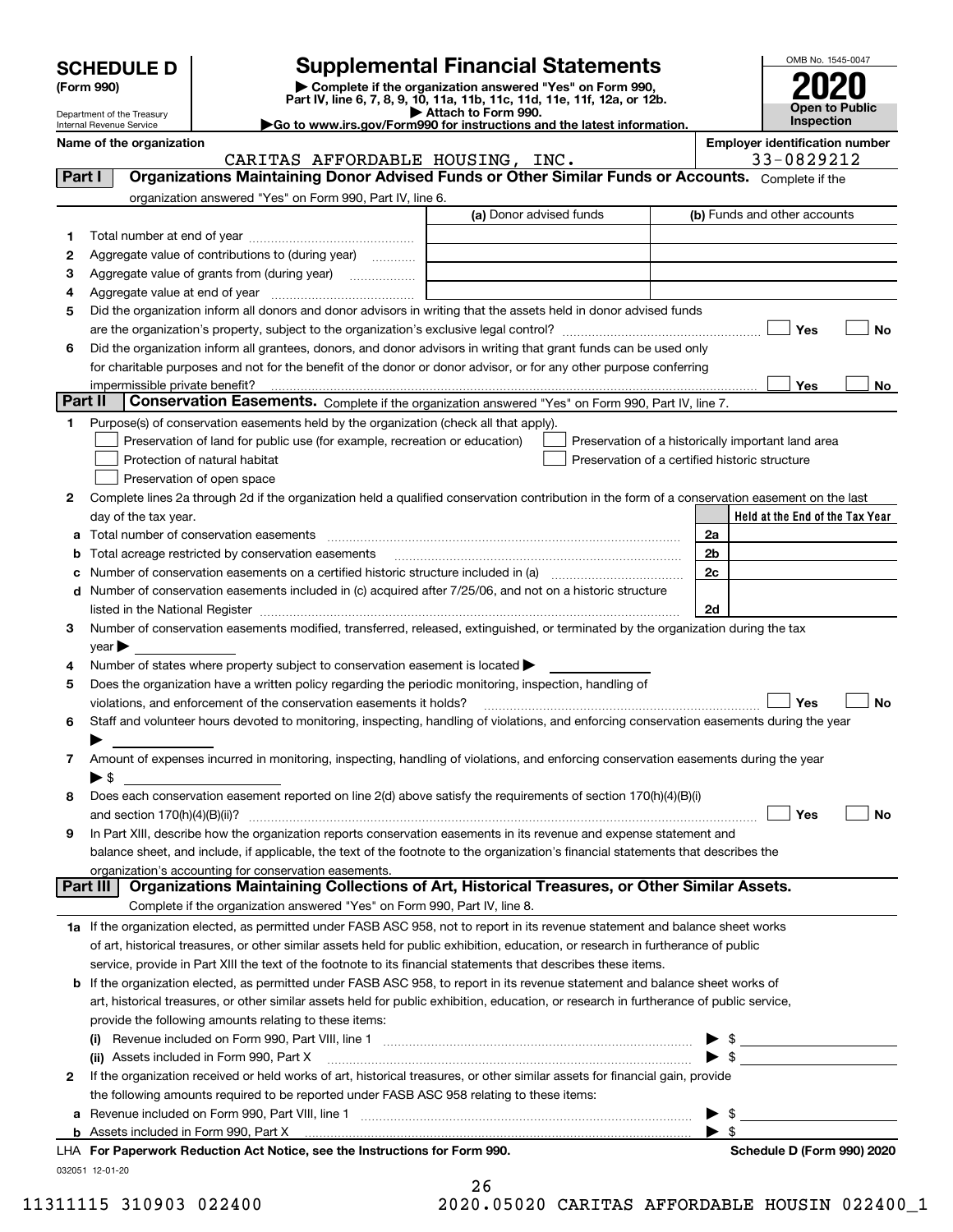|        | Schedule D (Form 990) 2020                                                                                                                                                                                                     | CARITAS AFFORDABLE HOUSING, INC. |   |                |                                                                                                                                                                                                                               |                 |   | 33-0829212 Page 2         |        |    |
|--------|--------------------------------------------------------------------------------------------------------------------------------------------------------------------------------------------------------------------------------|----------------------------------|---|----------------|-------------------------------------------------------------------------------------------------------------------------------------------------------------------------------------------------------------------------------|-----------------|---|---------------------------|--------|----|
|        | Part III<br>Organizations Maintaining Collections of Art, Historical Treasures, or Other Similar Assets (continued)                                                                                                            |                                  |   |                |                                                                                                                                                                                                                               |                 |   |                           |        |    |
| 3      | Using the organization's acquisition, accession, and other records, check any of the following that make significant use of its                                                                                                |                                  |   |                |                                                                                                                                                                                                                               |                 |   |                           |        |    |
|        | collection items (check all that apply):                                                                                                                                                                                       |                                  |   |                |                                                                                                                                                                                                                               |                 |   |                           |        |    |
| a      | Public exhibition                                                                                                                                                                                                              |                                  |   |                | Loan or exchange program                                                                                                                                                                                                      |                 |   |                           |        |    |
| b      | Scholarly research                                                                                                                                                                                                             |                                  |   |                | Other and the contract of the contract of the contract of the contract of the contract of the contract of the contract of the contract of the contract of the contract of the contract of the contract of the contract of the |                 |   |                           |        |    |
| с      | Preservation for future generations                                                                                                                                                                                            |                                  |   |                |                                                                                                                                                                                                                               |                 |   |                           |        |    |
| 4      | Provide a description of the organization's collections and explain how they further the organization's exempt purpose in Part XIII.                                                                                           |                                  |   |                |                                                                                                                                                                                                                               |                 |   |                           |        |    |
| 5      | During the year, did the organization solicit or receive donations of art, historical treasures, or other similar assets                                                                                                       |                                  |   |                |                                                                                                                                                                                                                               |                 |   |                           |        |    |
|        | to be sold to raise funds rather than to be maintained as part of the organization's collection?                                                                                                                               |                                  |   |                |                                                                                                                                                                                                                               |                 |   | Yes                       |        | No |
|        | Escrow and Custodial Arrangements. Complete if the organization answered "Yes" on Form 990, Part IV, line 9, or<br><b>Part IV</b><br>reported an amount on Form 990, Part X, line 21.                                          |                                  |   |                |                                                                                                                                                                                                                               |                 |   |                           |        |    |
|        |                                                                                                                                                                                                                                |                                  |   |                |                                                                                                                                                                                                                               |                 |   |                           |        |    |
|        | 1a Is the organization an agent, trustee, custodian or other intermediary for contributions or other assets not included                                                                                                       |                                  |   |                |                                                                                                                                                                                                                               |                 |   |                           |        |    |
|        | on Form 990, Part X? [11] matter contracts and contracts and contracts are contracted as a form 990, Part X?                                                                                                                   |                                  |   |                |                                                                                                                                                                                                                               |                 |   | Yes                       |        | No |
|        | <b>b</b> If "Yes," explain the arrangement in Part XIII and complete the following table:                                                                                                                                      |                                  |   |                |                                                                                                                                                                                                                               |                 |   |                           |        |    |
|        |                                                                                                                                                                                                                                |                                  |   |                |                                                                                                                                                                                                                               |                 |   | Amount                    |        |    |
| c      | Beginning balance <u>www.marent.com married was contracted</u> and the contracted and the contracted and the contracted                                                                                                        |                                  |   |                |                                                                                                                                                                                                                               | 1c<br>1d        |   |                           |        |    |
|        | e Distributions during the year manufactured and continuum and contained and the year manufactured and contained and the year manufactured and contained and contained and contained and contained and contained and contained |                                  |   |                |                                                                                                                                                                                                                               | 1e              |   |                           |        |    |
|        |                                                                                                                                                                                                                                |                                  |   |                |                                                                                                                                                                                                                               | 1f              |   |                           |        |    |
|        | 2a Did the organization include an amount on Form 990, Part X, line 21, for escrow or custodial account liability?                                                                                                             |                                  |   |                |                                                                                                                                                                                                                               |                 | . | Yes                       |        | No |
|        | <b>b</b> If "Yes," explain the arrangement in Part XIII. Check here if the explanation has been provided on Part XIII                                                                                                          |                                  |   |                |                                                                                                                                                                                                                               |                 |   |                           |        |    |
| Part V | Endowment Funds. Complete if the organization answered "Yes" on Form 990, Part IV, line 10.                                                                                                                                    |                                  |   |                |                                                                                                                                                                                                                               |                 |   |                           |        |    |
|        |                                                                                                                                                                                                                                | (a) Current year                 |   | (b) Prior year | (c) Two years back $\vert$ (d) Three years back $\vert$                                                                                                                                                                       |                 |   | (e) Four years back       |        |    |
|        | 1a Beginning of year balance                                                                                                                                                                                                   |                                  |   |                |                                                                                                                                                                                                                               |                 |   |                           |        |    |
| b      |                                                                                                                                                                                                                                |                                  |   |                |                                                                                                                                                                                                                               |                 |   |                           |        |    |
|        | Net investment earnings, gains, and losses                                                                                                                                                                                     |                                  |   |                |                                                                                                                                                                                                                               |                 |   |                           |        |    |
|        |                                                                                                                                                                                                                                |                                  |   |                |                                                                                                                                                                                                                               |                 |   |                           |        |    |
|        | e Other expenditures for facilities                                                                                                                                                                                            |                                  |   |                |                                                                                                                                                                                                                               |                 |   |                           |        |    |
|        |                                                                                                                                                                                                                                |                                  |   |                |                                                                                                                                                                                                                               |                 |   |                           |        |    |
|        | f Administrative expenses                                                                                                                                                                                                      |                                  |   |                |                                                                                                                                                                                                                               |                 |   |                           |        |    |
| g      | End of year balance <i>manually contained</i>                                                                                                                                                                                  |                                  |   |                |                                                                                                                                                                                                                               |                 |   |                           |        |    |
| 2      | Provide the estimated percentage of the current year end balance (line 1g, column (a)) held as:                                                                                                                                |                                  |   |                |                                                                                                                                                                                                                               |                 |   |                           |        |    |
| а      | Board designated or quasi-endowment >                                                                                                                                                                                          |                                  | % |                |                                                                                                                                                                                                                               |                 |   |                           |        |    |
| b      | Permanent endowment >                                                                                                                                                                                                          | %                                |   |                |                                                                                                                                                                                                                               |                 |   |                           |        |    |
|        | <b>c</b> Term endowment $\blacktriangleright$                                                                                                                                                                                  | %                                |   |                |                                                                                                                                                                                                                               |                 |   |                           |        |    |
|        | The percentages on lines 2a, 2b, and 2c should equal 100%.                                                                                                                                                                     |                                  |   |                |                                                                                                                                                                                                                               |                 |   |                           |        |    |
|        | 3a Are there endowment funds not in the possession of the organization that are held and administered for the organization                                                                                                     |                                  |   |                |                                                                                                                                                                                                                               |                 |   |                           |        |    |
|        | by:                                                                                                                                                                                                                            |                                  |   |                |                                                                                                                                                                                                                               |                 |   |                           | Yes    | No |
|        | (i)                                                                                                                                                                                                                            |                                  |   |                |                                                                                                                                                                                                                               |                 |   | 3a(i)                     |        |    |
|        |                                                                                                                                                                                                                                |                                  |   |                |                                                                                                                                                                                                                               |                 |   | 3a(ii)                    |        |    |
|        |                                                                                                                                                                                                                                |                                  |   |                |                                                                                                                                                                                                                               |                 |   | 3b                        |        |    |
|        | Describe in Part XIII the intended uses of the organization's endowment funds.<br>Land, Buildings, and Equipment.<br><b>Part VI</b>                                                                                            |                                  |   |                |                                                                                                                                                                                                                               |                 |   |                           |        |    |
|        | Complete if the organization answered "Yes" on Form 990, Part IV, line 11a. See Form 990, Part X, line 10.                                                                                                                     |                                  |   |                |                                                                                                                                                                                                                               |                 |   |                           |        |    |
|        | Description of property                                                                                                                                                                                                        | (a) Cost or other                |   |                | (b) Cost or other                                                                                                                                                                                                             | (c) Accumulated |   | (d) Book value            |        |    |
|        |                                                                                                                                                                                                                                | basis (investment)               |   |                | basis (other)                                                                                                                                                                                                                 | depreciation    |   |                           |        |    |
|        |                                                                                                                                                                                                                                |                                  |   |                | 37,917,430.                                                                                                                                                                                                                   |                 |   | 37,917,430.               |        |    |
| b      |                                                                                                                                                                                                                                |                                  |   |                | 38,444,466.                                                                                                                                                                                                                   | 15,525,764.     |   | $\overline{22,918,702}$ . |        |    |
|        |                                                                                                                                                                                                                                |                                  |   |                | 2,348,133.                                                                                                                                                                                                                    | 1,256,900.      |   | 1,091,233.                |        |    |
|        |                                                                                                                                                                                                                                |                                  |   |                | $\overline{1}$ , 360, 694.                                                                                                                                                                                                    | 902,952.        |   | 457,742.                  |        |    |
|        |                                                                                                                                                                                                                                |                                  |   |                | 3,461.                                                                                                                                                                                                                        |                 |   |                           | 3,461. |    |
|        |                                                                                                                                                                                                                                |                                  |   |                |                                                                                                                                                                                                                               |                 |   | 62,388,568.               |        |    |
|        |                                                                                                                                                                                                                                |                                  |   |                |                                                                                                                                                                                                                               |                 |   |                           |        |    |

**Schedule D (Form 990) 2020**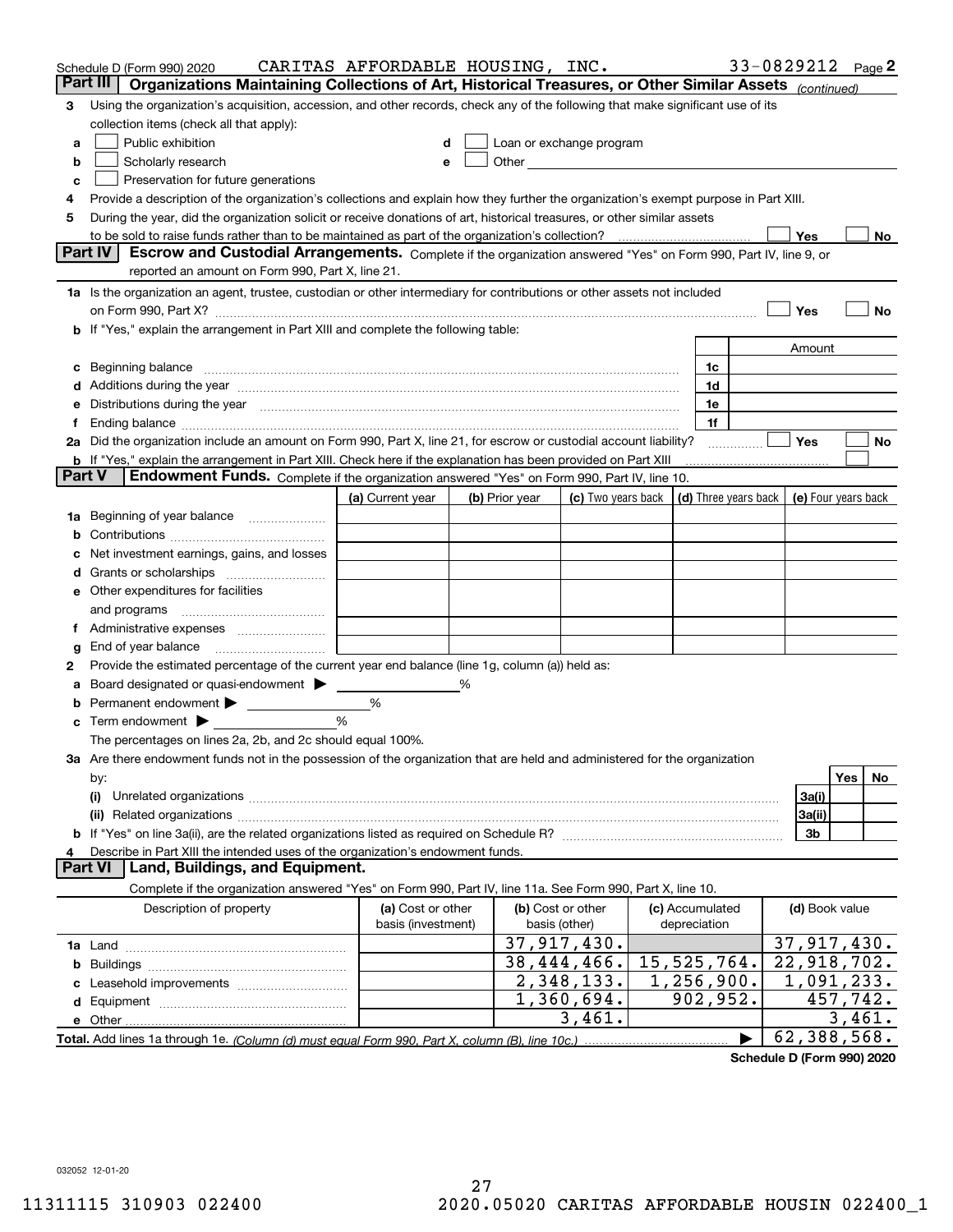| Schedule D (Form 990) 2020                                                                                                                                                         | CARITAS AFFORDABLE HOUSING, | INC. | 33-0829212<br>Page $3$                                    |
|------------------------------------------------------------------------------------------------------------------------------------------------------------------------------------|-----------------------------|------|-----------------------------------------------------------|
| Part VII Investments - Other Securities.                                                                                                                                           |                             |      |                                                           |
| Complete if the organization answered "Yes" on Form 990, Part IV, line 11b. See Form 990, Part X, line 12.<br>(a) Description of security or category (including name of security) | (b) Book value              |      | (c) Method of valuation: Cost or end-of-year market value |
|                                                                                                                                                                                    |                             |      |                                                           |
| (1) Financial derivatives                                                                                                                                                          |                             |      |                                                           |
| (2) Closely held equity interests                                                                                                                                                  |                             |      |                                                           |
| $(3)$ Other                                                                                                                                                                        |                             |      |                                                           |
| (A)                                                                                                                                                                                |                             |      |                                                           |
| (B)                                                                                                                                                                                |                             |      |                                                           |
| (C)                                                                                                                                                                                |                             |      |                                                           |
| (D)                                                                                                                                                                                |                             |      |                                                           |
| (E)                                                                                                                                                                                |                             |      |                                                           |
| (F)                                                                                                                                                                                |                             |      |                                                           |
| (G)<br>(H)                                                                                                                                                                         |                             |      |                                                           |
|                                                                                                                                                                                    |                             |      |                                                           |
| <b>Total.</b> (Col. (b) must equal Form 990, Part X, col. (B) line 12.) $\blacktriangleright$<br>Part VIII Investments - Program Related.                                          |                             |      |                                                           |
|                                                                                                                                                                                    |                             |      |                                                           |
| Complete if the organization answered "Yes" on Form 990, Part IV, line 11c. See Form 990, Part X, line 13.<br>(a) Description of investment                                        | (b) Book value              |      | (c) Method of valuation: Cost or end-of-year market value |
|                                                                                                                                                                                    |                             |      |                                                           |
| (1)<br>(2)                                                                                                                                                                         |                             |      |                                                           |
|                                                                                                                                                                                    |                             |      |                                                           |
| (3)                                                                                                                                                                                |                             |      |                                                           |
| (4)                                                                                                                                                                                |                             |      |                                                           |
| (5)                                                                                                                                                                                |                             |      |                                                           |
| (6)                                                                                                                                                                                |                             |      |                                                           |
| (7)<br>(8)                                                                                                                                                                         |                             |      |                                                           |
| (9)                                                                                                                                                                                |                             |      |                                                           |
| Total. (Col. (b) must equal Form 990, Part X, col. (B) line 13.)                                                                                                                   |                             |      |                                                           |
| <b>Other Assets.</b><br>Part IX                                                                                                                                                    |                             |      |                                                           |
| Complete if the organization answered "Yes" on Form 990, Part IV, line 11d. See Form 990, Part X, line 15.                                                                         |                             |      |                                                           |
|                                                                                                                                                                                    | (a) Description             |      | (b) Book value                                            |
| CONSTRUCTION IN PROGRESS<br>(1)                                                                                                                                                    |                             |      | 417,271.                                                  |
| RESTRICTED CASH<br>(2)                                                                                                                                                             |                             |      | 8,640,783.                                                |
| DUE FROM AFFILIATE<br>(3)                                                                                                                                                          |                             |      | 9,617,872.                                                |
| (4)                                                                                                                                                                                |                             |      |                                                           |
| (5)                                                                                                                                                                                |                             |      |                                                           |
| (6)                                                                                                                                                                                |                             |      |                                                           |
| (7)                                                                                                                                                                                |                             |      |                                                           |
| (8)                                                                                                                                                                                |                             |      |                                                           |
| (9)                                                                                                                                                                                |                             |      |                                                           |
|                                                                                                                                                                                    |                             |      | 18,675,926.                                               |
| <b>Other Liabilities.</b><br>Part X                                                                                                                                                |                             |      |                                                           |
| Complete if the organization answered "Yes" on Form 990, Part IV, line 11e or 11f. See Form 990, Part X, line 25.                                                                  |                             |      |                                                           |
| (a) Description of liability                                                                                                                                                       |                             |      | (b) Book value                                            |
| 1.<br>(1)<br>Federal income taxes                                                                                                                                                  |                             |      |                                                           |
| SECURITY DEPOSITS<br>(2)                                                                                                                                                           |                             |      | 230,056.                                                  |
| <b>BOND PREMIUMS</b><br>(3)                                                                                                                                                        |                             |      | 3,339,284.                                                |
| (4)                                                                                                                                                                                |                             |      |                                                           |
| (5)                                                                                                                                                                                |                             |      |                                                           |
| (6)                                                                                                                                                                                |                             |      |                                                           |
| (7)                                                                                                                                                                                |                             |      |                                                           |
|                                                                                                                                                                                    |                             |      |                                                           |
| (8)<br>(9)                                                                                                                                                                         |                             |      |                                                           |
|                                                                                                                                                                                    |                             |      | 3,569,340.                                                |
| 2. Liability for uncertain tax positions. In Part XIII, provide the text of the footnote to the organization's financial statements that reports the                               |                             |      |                                                           |

organization's liability for uncertain tax positions under FASB ASC 740. Check here if the text of the footnote has been provided in Part XIII.  $\boxed{\text{X}}$ 

 $33-0829212$  Page 3

032053 12-01-20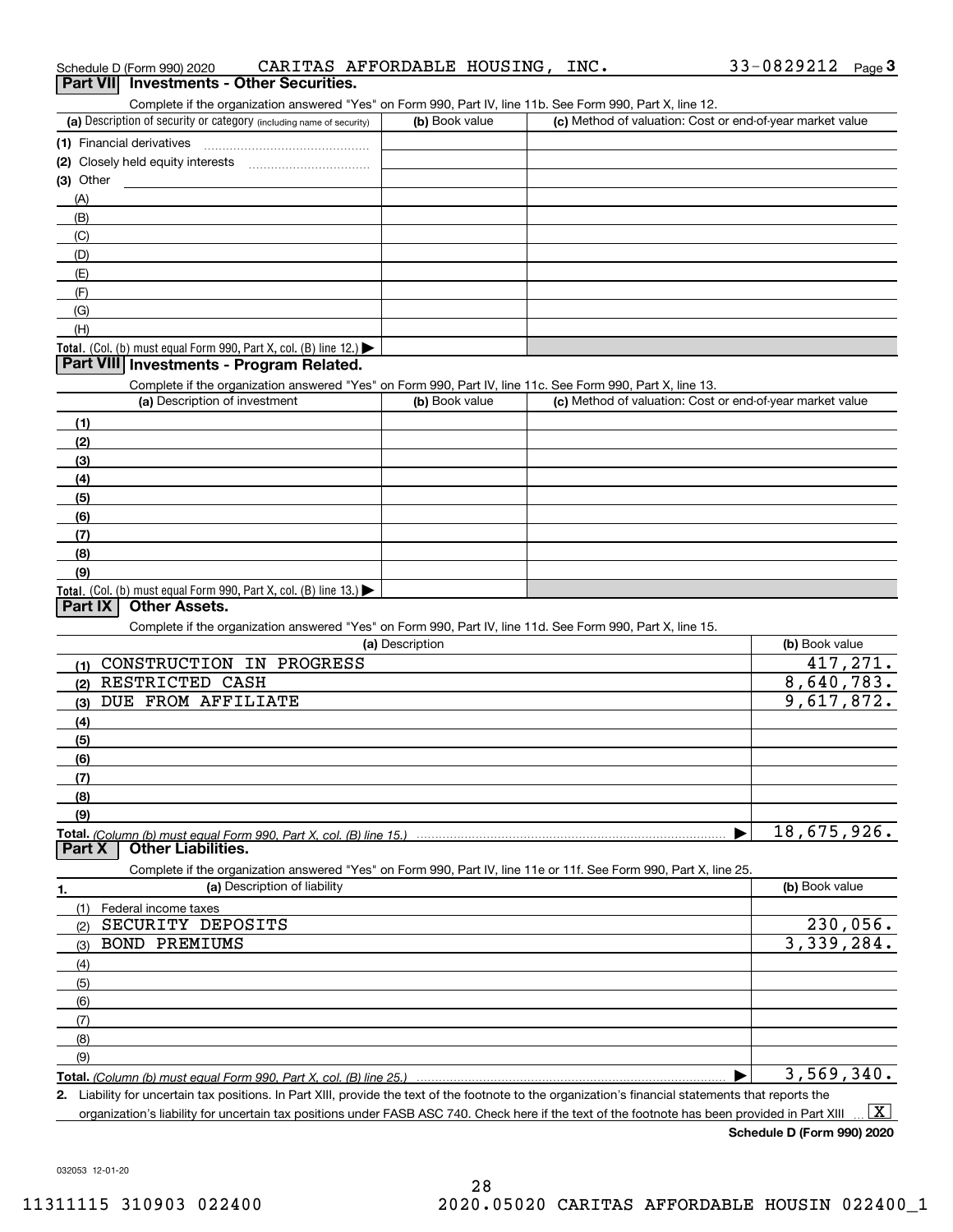|         | CARITAS AFFORDABLE HOUSING, INC.<br>Schedule D (Form 990) 2020                                                                                                                                                                      |                | 33-0829212<br>Page 4 |
|---------|-------------------------------------------------------------------------------------------------------------------------------------------------------------------------------------------------------------------------------------|----------------|----------------------|
| Part XI | Reconciliation of Revenue per Audited Financial Statements With Revenue per Return.                                                                                                                                                 |                |                      |
|         | Complete if the organization answered "Yes" on Form 990, Part IV, line 12a.                                                                                                                                                         |                |                      |
| 1       | Total revenue, gains, and other support per audited financial statements                                                                                                                                                            |                | 1.                   |
| 2       | Amounts included on line 1 but not on Form 990, Part VIII, line 12:                                                                                                                                                                 |                |                      |
| а       | Net unrealized gains (losses) on investments [11] matter contracts and the unrealized gains (losses) on investments                                                                                                                 | 2a             |                      |
| b       |                                                                                                                                                                                                                                     | 2 <sub>b</sub> |                      |
|         |                                                                                                                                                                                                                                     | 2c             |                      |
|         |                                                                                                                                                                                                                                     | 2d             |                      |
| е       | Add lines 2a through 2d                                                                                                                                                                                                             |                | 2e                   |
| 3       |                                                                                                                                                                                                                                     |                | 3                    |
| 4       | Amounts included on Form 990, Part VIII, line 12, but not on line 1:                                                                                                                                                                |                |                      |
| а       |                                                                                                                                                                                                                                     | 4a l           |                      |
| b       | Other (Describe in Part XIII.) <b>Construction Contract Construction</b> Chemistry Chemistry Chemistry Chemistry Chemistry                                                                                                          | 4b.            |                      |
|         | Add lines 4a and 4b                                                                                                                                                                                                                 |                | 4c                   |
|         |                                                                                                                                                                                                                                     |                | 5                    |
|         | Part XII   Reconciliation of Expenses per Audited Financial Statements With Expenses per Return.                                                                                                                                    |                |                      |
|         | Complete if the organization answered "Yes" on Form 990, Part IV, line 12a.                                                                                                                                                         |                |                      |
| 1       |                                                                                                                                                                                                                                     |                | $\mathbf{1}$         |
| 2       | Amounts included on line 1 but not on Form 990, Part IX, line 25:                                                                                                                                                                   |                |                      |
| a       |                                                                                                                                                                                                                                     | 2a             |                      |
| b       |                                                                                                                                                                                                                                     | 2 <sub>b</sub> |                      |
|         | Other losses                                                                                                                                                                                                                        | 2c             |                      |
|         |                                                                                                                                                                                                                                     | 2d             |                      |
| е       | Add lines 2a through 2d <b>contained a contained a contained a contained a</b> contained a contact the set of the set of the set of the set of the set of the set of the set of the set of the set of the set of the set of the set |                | 2e                   |
| 3       |                                                                                                                                                                                                                                     |                | 3                    |
| 4       | Amounts included on Form 990, Part IX, line 25, but not on line 1:                                                                                                                                                                  |                |                      |
| a       |                                                                                                                                                                                                                                     | 4a             |                      |
|         |                                                                                                                                                                                                                                     | 4b.            |                      |
|         | Add lines 4a and 4b                                                                                                                                                                                                                 |                | 4с                   |
| 5       |                                                                                                                                                                                                                                     |                | 5                    |
|         | Part XIII Supplemental Information.                                                                                                                                                                                                 |                |                      |
|         | Provide the descriptions required for Part II, lines 3, 5, and 9; Part III, lines 1a and 4; Part IV, lines 1b and 2b; Part V, line 4; Part X, line 2; Part XI,                                                                      |                |                      |

lines 2d and 4b; and Part XII, lines 2d and 4b. Also complete this part to provide any additional information.

# PART X, LINE 2:

THE FOLLOWING IS DISCLOSED IN THE FOOTNOTES TO THE AUDITED FINANCIAL

STATEMENTS:

GENERALLY ACCEPTED ACCOUNTING PRINCIPLES PROVIDE ACCOUNTING AND DISCLOSURE

GUIDANCE ABOUT POSITIONS TAKEN BY AN ORGANIZATION IN ITS TAX RETURNS THAT

MIGHT BE UNCERTAIN. MANAGEMENT HAS CONSIDERED ITS POSITIONS AND BELIEVES

29

THAT ALL OF THE POSITIONS TAKEN BY THE CORPORATION IN ITS FEDERAL AND

# STATE TAX RETURNS ARE MORE LIKELY THAN NOT TO BE SUSTAINED UPON

EXAMINATION.

032054 12-01-20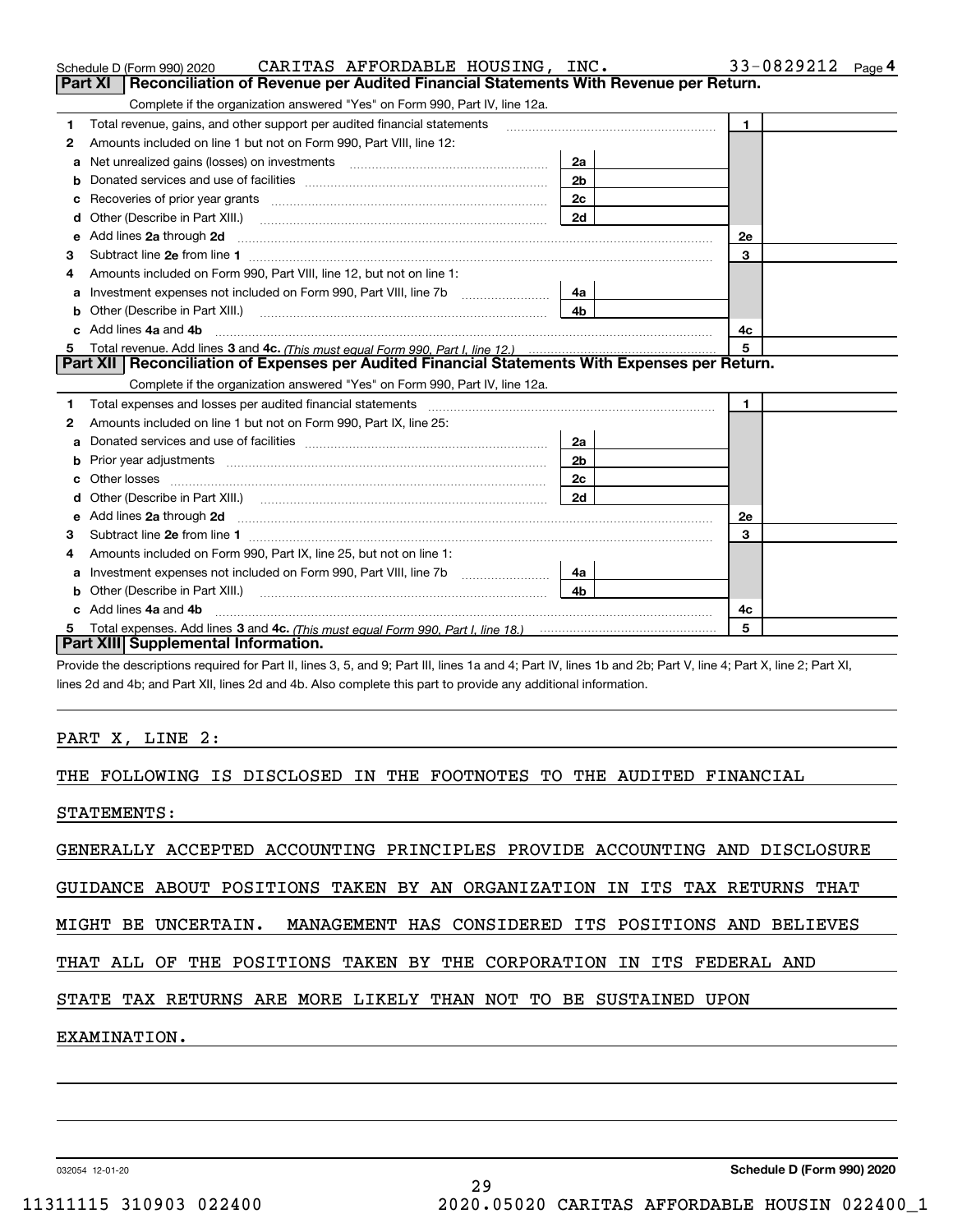| Schedule D (Form 990) 2020 |  |
|----------------------------|--|
| __________                 |  |

| <b>Part XIII Supplemental Information</b> (continued) |
|-------------------------------------------------------|
|                                                       |
|                                                       |
|                                                       |
|                                                       |
|                                                       |
|                                                       |
|                                                       |
|                                                       |
|                                                       |
|                                                       |
|                                                       |
|                                                       |
|                                                       |
|                                                       |
|                                                       |
|                                                       |
|                                                       |
|                                                       |
|                                                       |
|                                                       |
|                                                       |
|                                                       |
|                                                       |
|                                                       |
|                                                       |
|                                                       |
|                                                       |
|                                                       |
|                                                       |
|                                                       |
| Schedule D (Form 990) 2020                            |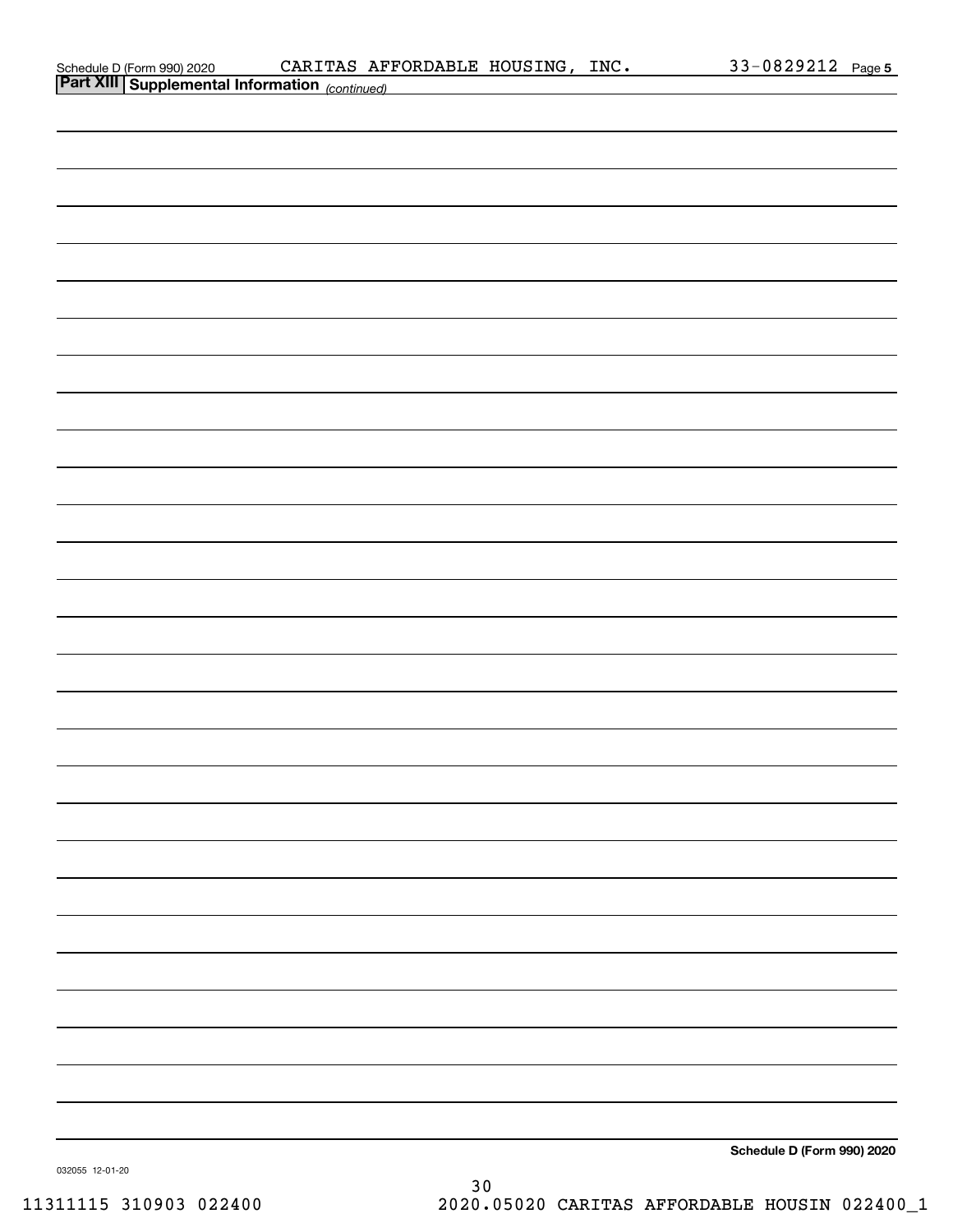|    | <b>SCHEDULE J</b>                                      | <b>Compensation Information</b>                                                                                                                                                                                                    |                                       | OMB No. 1545-0047     |            |                                     |  |  |  |
|----|--------------------------------------------------------|------------------------------------------------------------------------------------------------------------------------------------------------------------------------------------------------------------------------------------|---------------------------------------|-----------------------|------------|-------------------------------------|--|--|--|
|    | (Form 990)                                             | For certain Officers, Directors, Trustees, Key Employees, and Highest                                                                                                                                                              |                                       |                       |            |                                     |  |  |  |
|    |                                                        | <b>Compensated Employees</b>                                                                                                                                                                                                       |                                       |                       |            |                                     |  |  |  |
|    |                                                        | Complete if the organization answered "Yes" on Form 990, Part IV, line 23.<br>Attach to Form 990.                                                                                                                                  |                                       | <b>Open to Public</b> |            |                                     |  |  |  |
|    | Department of the Treasury<br>Internal Revenue Service | Go to www.irs.gov/Form990 for instructions and the latest information.                                                                                                                                                             |                                       |                       | Inspection |                                     |  |  |  |
|    | Name of the organization                               |                                                                                                                                                                                                                                    | <b>Employer identification number</b> |                       |            |                                     |  |  |  |
|    |                                                        | CARITAS AFFORDABLE HOUSING, INC.                                                                                                                                                                                                   |                                       | 33-0829212            |            |                                     |  |  |  |
|    | Part I                                                 | <b>Questions Regarding Compensation</b>                                                                                                                                                                                            |                                       |                       |            |                                     |  |  |  |
|    |                                                        |                                                                                                                                                                                                                                    |                                       |                       | <b>Yes</b> | No                                  |  |  |  |
|    |                                                        | <b>1a</b> Check the appropriate box(es) if the organization provided any of the following to or for a person listed on Form 990,                                                                                                   |                                       |                       |            |                                     |  |  |  |
|    |                                                        | Part VII, Section A, line 1a. Complete Part III to provide any relevant information regarding these items.                                                                                                                         |                                       |                       |            |                                     |  |  |  |
|    | First-class or charter travel                          | Housing allowance or residence for personal use                                                                                                                                                                                    |                                       |                       |            |                                     |  |  |  |
|    | Travel for companions                                  | Payments for business use of personal residence                                                                                                                                                                                    |                                       |                       |            |                                     |  |  |  |
|    |                                                        | Tax indemnification and gross-up payments<br>Health or social club dues or initiation fees                                                                                                                                         |                                       |                       |            |                                     |  |  |  |
|    |                                                        | Discretionary spending account<br>Personal services (such as maid, chauffeur, chef)                                                                                                                                                |                                       |                       |            |                                     |  |  |  |
|    |                                                        |                                                                                                                                                                                                                                    |                                       |                       |            |                                     |  |  |  |
|    |                                                        | <b>b</b> If any of the boxes on line 1a are checked, did the organization follow a written policy regarding payment or<br>reimbursement or provision of all of the expenses described above? If "No," complete Part III to explain |                                       |                       |            |                                     |  |  |  |
| 2  |                                                        |                                                                                                                                                                                                                                    |                                       | 1b                    |            |                                     |  |  |  |
|    |                                                        | Did the organization require substantiation prior to reimbursing or allowing expenses incurred by all directors,                                                                                                                   |                                       | $\mathbf{2}$          |            |                                     |  |  |  |
|    |                                                        |                                                                                                                                                                                                                                    |                                       |                       |            |                                     |  |  |  |
| з  |                                                        | Indicate which, if any, of the following the organization used to establish the compensation of the organization's                                                                                                                 |                                       |                       |            |                                     |  |  |  |
|    |                                                        | CEO/Executive Director. Check all that apply. Do not check any boxes for methods used by a related organization to                                                                                                                 |                                       |                       |            |                                     |  |  |  |
|    |                                                        | establish compensation of the CEO/Executive Director, but explain in Part III.                                                                                                                                                     |                                       |                       |            |                                     |  |  |  |
|    | Compensation committee                                 | Written employment contract                                                                                                                                                                                                        |                                       |                       |            |                                     |  |  |  |
|    |                                                        | Compensation survey or study<br>Independent compensation consultant                                                                                                                                                                |                                       |                       |            |                                     |  |  |  |
|    |                                                        | Form 990 of other organizations<br>Approval by the board or compensation committee                                                                                                                                                 |                                       |                       |            |                                     |  |  |  |
|    |                                                        |                                                                                                                                                                                                                                    |                                       |                       |            |                                     |  |  |  |
|    |                                                        | During the year, did any person listed on Form 990, Part VII, Section A, line 1a, with respect to the filing                                                                                                                       |                                       |                       |            |                                     |  |  |  |
|    | organization or a related organization:                |                                                                                                                                                                                                                                    |                                       |                       |            |                                     |  |  |  |
|    |                                                        | Receive a severance payment or change-of-control payment?                                                                                                                                                                          |                                       | 4a                    |            | x                                   |  |  |  |
| b  |                                                        | Participate in or receive payment from a supplemental nonqualified retirement plan?                                                                                                                                                |                                       | 4b                    |            | $\overline{\mathbf{x}}$             |  |  |  |
| c  |                                                        | Participate in or receive payment from an equity-based compensation arrangement?                                                                                                                                                   |                                       | 4c                    |            | $\overline{\mathbf{x}}$             |  |  |  |
|    |                                                        | If "Yes" to any of lines 4a-c, list the persons and provide the applicable amounts for each item in Part III.                                                                                                                      |                                       |                       |            |                                     |  |  |  |
|    |                                                        |                                                                                                                                                                                                                                    |                                       |                       |            |                                     |  |  |  |
|    |                                                        | Only section 501(c)(3), 501(c)(4), and 501(c)(29) organizations must complete lines 5-9.                                                                                                                                           |                                       |                       |            |                                     |  |  |  |
| 5. |                                                        | For persons listed on Form 990, Part VII, Section A, line 1a, did the organization pay or accrue any compensation                                                                                                                  |                                       |                       |            |                                     |  |  |  |
|    | contingent on the revenues of:                         |                                                                                                                                                                                                                                    |                                       |                       |            |                                     |  |  |  |
|    |                                                        | a The organization? <b>Manual Community Community</b> Community Community Community Community Community Community Community                                                                                                        |                                       | 5a                    |            | <u>x</u><br>$\overline{\mathbf{x}}$ |  |  |  |
|    |                                                        |                                                                                                                                                                                                                                    |                                       | 5b                    |            |                                     |  |  |  |
|    |                                                        | If "Yes" on line 5a or 5b, describe in Part III.                                                                                                                                                                                   |                                       |                       |            |                                     |  |  |  |
| 6. | contingent on the net earnings of:                     | For persons listed on Form 990, Part VII, Section A, line 1a, did the organization pay or accrue any compensation                                                                                                                  |                                       |                       |            |                                     |  |  |  |
|    |                                                        |                                                                                                                                                                                                                                    |                                       |                       |            | <u>x</u>                            |  |  |  |
|    |                                                        |                                                                                                                                                                                                                                    |                                       | 6a<br>6b              |            | $\overline{\mathbf{x}}$             |  |  |  |
|    |                                                        | If "Yes" on line 6a or 6b, describe in Part III.                                                                                                                                                                                   |                                       |                       |            |                                     |  |  |  |
|    |                                                        | 7 For persons listed on Form 990, Part VII, Section A, line 1a, did the organization provide any nonfixed payments                                                                                                                 |                                       |                       |            |                                     |  |  |  |
|    |                                                        |                                                                                                                                                                                                                                    |                                       | $\overline{7}$        |            | х                                   |  |  |  |
| 8  |                                                        | Were any amounts reported on Form 990, Part VII, paid or accrued pursuant to a contract that was subject to the                                                                                                                    |                                       |                       |            |                                     |  |  |  |
|    |                                                        |                                                                                                                                                                                                                                    |                                       | 8                     |            | х                                   |  |  |  |
| 9  |                                                        | If "Yes" on line 8, did the organization also follow the rebuttable presumption procedure described in                                                                                                                             |                                       |                       |            |                                     |  |  |  |
|    |                                                        |                                                                                                                                                                                                                                    |                                       | 9                     |            |                                     |  |  |  |
|    |                                                        | wwark Deduction Act Notice, ace the Instructions for Form 000                                                                                                                                                                      |                                       | Cahadula I (Faun      |            |                                     |  |  |  |

**For Paperwork Reduction Act Notice, see the Instructions for Form 990. Schedule J (Form 990) 2020** LHA

032111 12-07-20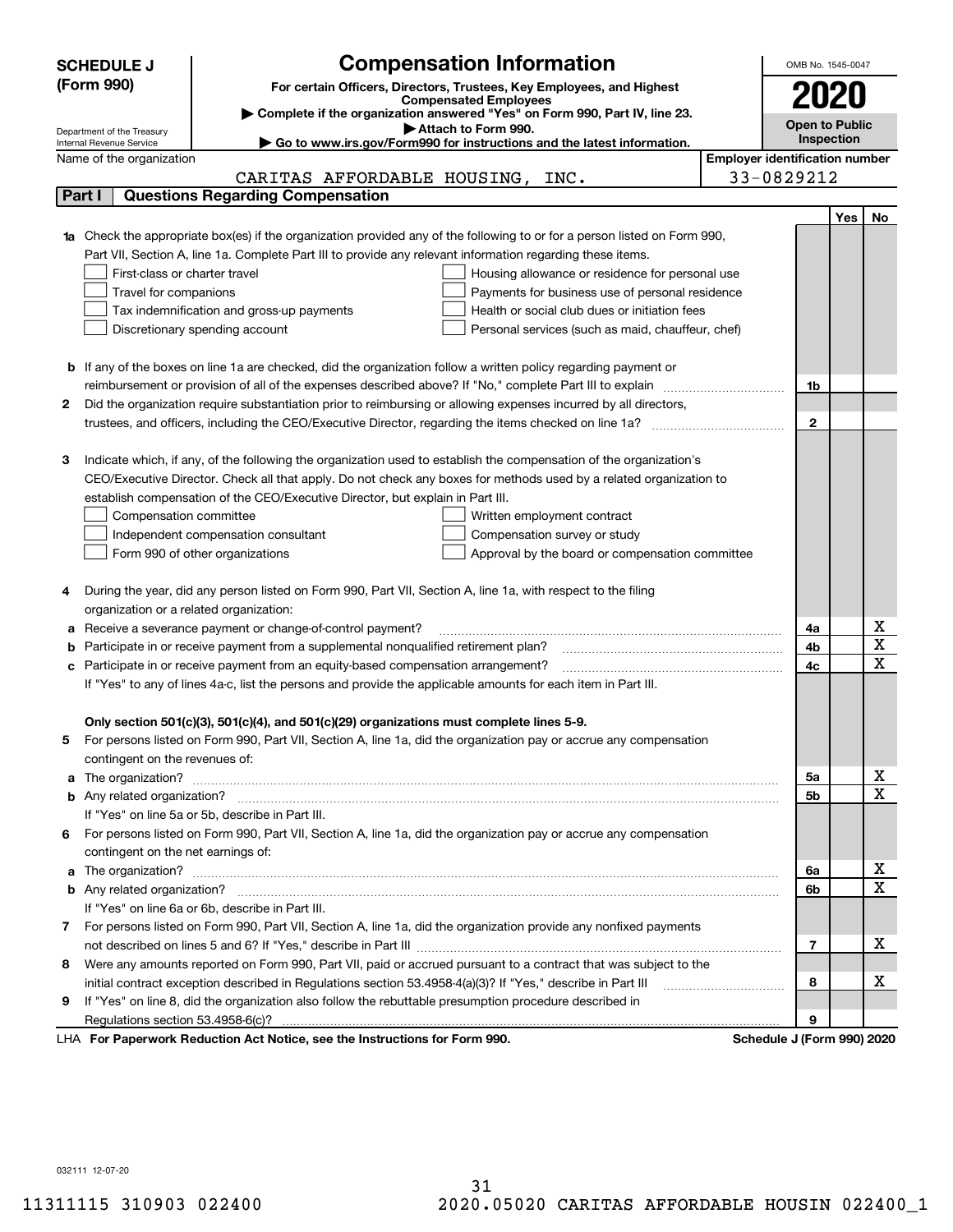33-0829212

# Schedule J (Form 990) 2020 CAR L'L'AS AF F'ORDABLE HOUS LNG , INC **. 3 3 – 0 8 2 9 2 L 2**<br>Part II Pofficers, Directors, Trustees, Key Employees, and Highest Compensated Employees. Use duplicate copies if addit

For each individual whose compensation must be reported on Schedule J, report compensation from the organization on row (i) and from related organizations, described in the instructions, on row (ii). Do not list any individuals that aren't listed on Form 990, Part VII.

**Note:**  The sum of columns (B)(i)-(iii) for each listed individual must equal the total amount of Form 990, Part VII, Section A, line 1a, applicable column (D) and (E) amounts for that individual.

|                          |       |                          | (B) Breakdown of W-2 and/or 1099-MISC compensation |                                           | (C) Retirement and<br>other deferred | (D) Nontaxable<br>benefits | (E) Total of columns<br>$(B)(i)-(D)$ | (F) Compensation<br>in column (B)         |  |  |
|--------------------------|-------|--------------------------|----------------------------------------------------|-------------------------------------------|--------------------------------------|----------------------------|--------------------------------------|-------------------------------------------|--|--|
| (A) Name and Title       |       | (i) Base<br>compensation | (ii) Bonus &<br>incentive<br>compensation          | (iii) Other<br>reportable<br>compensation | compensation                         |                            |                                      | reported as deferred<br>on prior Form 990 |  |  |
| THERESE BEJOTTE<br>(1)   | (i)   | $\overline{0}$ .         | $\overline{0}$ .                                   | $\overline{0}$ .                          | $\overline{0}$ .                     | 0.                         | $\overline{0}$ .                     | 0.                                        |  |  |
| CHIEF OPERATING OFFICER  | (ii)  | 204, 102.                | $\overline{0}$ .                                   | $\overline{0}$ .                          | $\overline{0}$ .                     | 1,448.                     | 205,550.                             | $\overline{0}$ .                          |  |  |
| JOHN WOOLLEY<br>(2)      | (i)   | $\overline{0}$ .         | $\overline{0}$ .                                   | $\overline{0}$ .                          | $\overline{0}$ .                     | 0.                         | $\overline{0}$ .                     | $\overline{0}$ .                          |  |  |
| CHIEF INVESTMENT OFFICER | (ii)  | 172,683.                 | $\overline{0}$ .                                   | $\overline{0}$ .                          | $\overline{0}$ .                     | $\overline{0}$ .           | 172, 683.                            | $\overline{0}$ .                          |  |  |
| PENNY SERNA<br>(3)       | (i)   | $\overline{0}$ .         | $\overline{0}$ .                                   | $\overline{0}$ .                          | $\overline{0}$ .                     | $\overline{0}$ .           | $\overline{0}$ .                     | $\overline{\mathbf{0}}$ .                 |  |  |
| CHIEF FINANCIAL OFFICER  | (ii)  | 148,608.                 | $\overline{0}$ .                                   | $\overline{0}$ .                          | $\overline{0}$ .                     | 1,463.                     | 150,071.                             | 0.                                        |  |  |
|                          | (i)   |                          |                                                    |                                           |                                      |                            |                                      |                                           |  |  |
|                          | (ii)  |                          |                                                    |                                           |                                      |                            |                                      |                                           |  |  |
|                          | (i)   |                          |                                                    |                                           |                                      |                            |                                      |                                           |  |  |
|                          | (ii)  |                          |                                                    |                                           |                                      |                            |                                      |                                           |  |  |
|                          | (i)   |                          |                                                    |                                           |                                      |                            |                                      |                                           |  |  |
|                          | (ii)  |                          |                                                    |                                           |                                      |                            |                                      |                                           |  |  |
|                          | (i)   |                          |                                                    |                                           |                                      |                            |                                      |                                           |  |  |
|                          | (ii)  |                          |                                                    |                                           |                                      |                            |                                      |                                           |  |  |
|                          | (i)   |                          |                                                    |                                           |                                      |                            |                                      |                                           |  |  |
|                          | (ii)  |                          |                                                    |                                           |                                      |                            |                                      |                                           |  |  |
|                          | (i)   |                          |                                                    |                                           |                                      |                            |                                      |                                           |  |  |
|                          | (ii)  |                          |                                                    |                                           |                                      |                            |                                      |                                           |  |  |
|                          | (i)   |                          |                                                    |                                           |                                      |                            |                                      |                                           |  |  |
|                          | (ii)  |                          |                                                    |                                           |                                      |                            |                                      |                                           |  |  |
|                          | (i)   |                          |                                                    |                                           |                                      |                            |                                      |                                           |  |  |
|                          | (ii)  |                          |                                                    |                                           |                                      |                            |                                      |                                           |  |  |
|                          | (i)   |                          |                                                    |                                           |                                      |                            |                                      |                                           |  |  |
|                          | (ii)  |                          |                                                    |                                           |                                      |                            |                                      |                                           |  |  |
|                          | (i)   |                          |                                                    |                                           |                                      |                            |                                      |                                           |  |  |
|                          | (ii)  |                          |                                                    |                                           |                                      |                            |                                      |                                           |  |  |
|                          | (i)   |                          |                                                    |                                           |                                      |                            |                                      |                                           |  |  |
|                          | (ii)  |                          |                                                    |                                           |                                      |                            |                                      |                                           |  |  |
|                          | (i)   |                          |                                                    |                                           |                                      |                            |                                      |                                           |  |  |
|                          | (ii)  |                          |                                                    |                                           |                                      |                            |                                      |                                           |  |  |
|                          | (i)   |                          |                                                    |                                           |                                      |                            |                                      |                                           |  |  |
|                          | (iii) |                          |                                                    |                                           |                                      |                            |                                      |                                           |  |  |

**Schedule J (Form 990) 2020**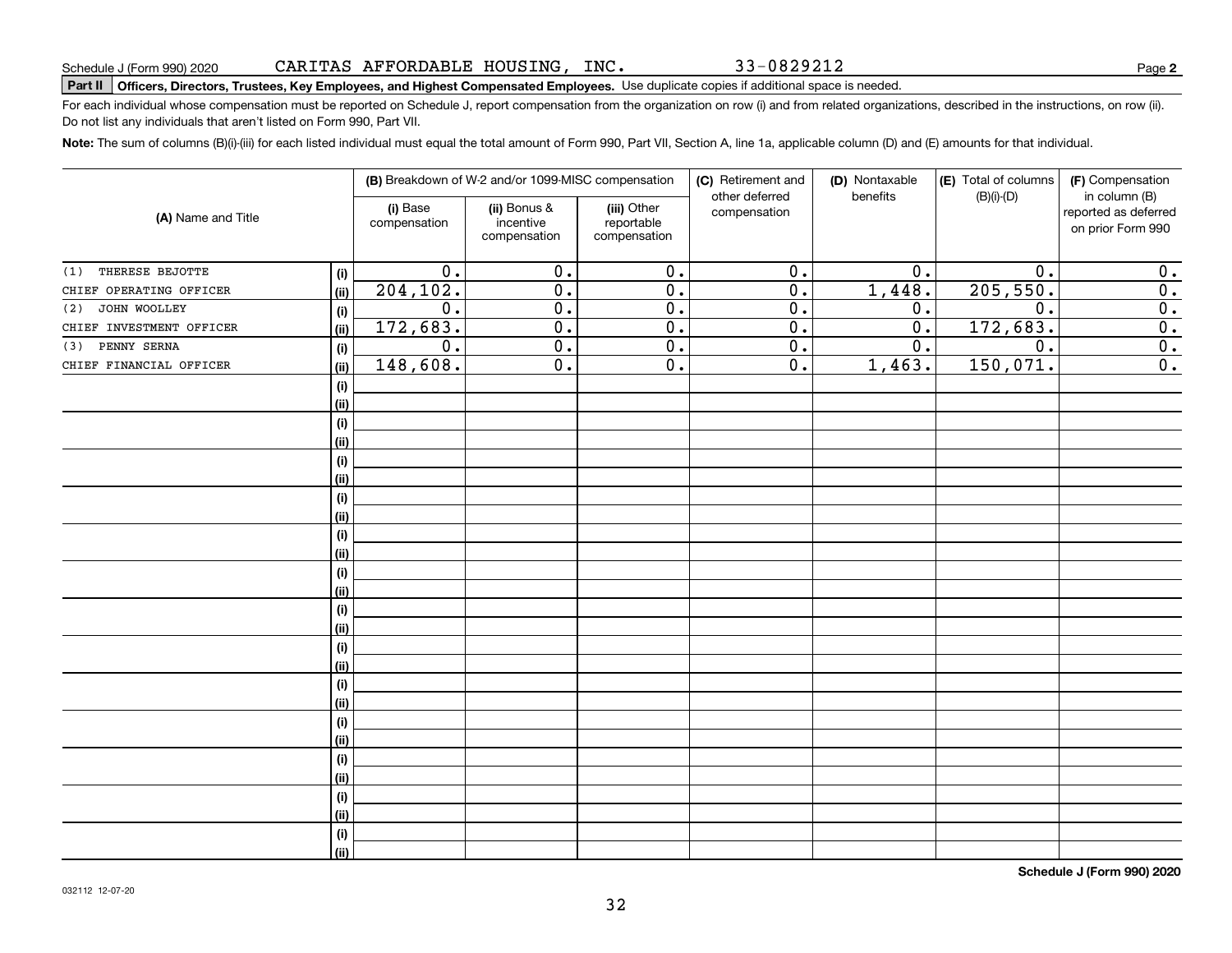# **Part III Supplemental Information**

Schedule J (Form 990) 2020 CARITAS AFFORDABLE HOUSING, INC.<br>Part III Supplemental Information<br>Provide the information, explanation, or descriptions required for Part I, lines 1a, 1b, 3, 4a, 4b, 4c, 5a, 5b, 6a, 6b, 7, and 8

**Schedule J (Form 990) 2020**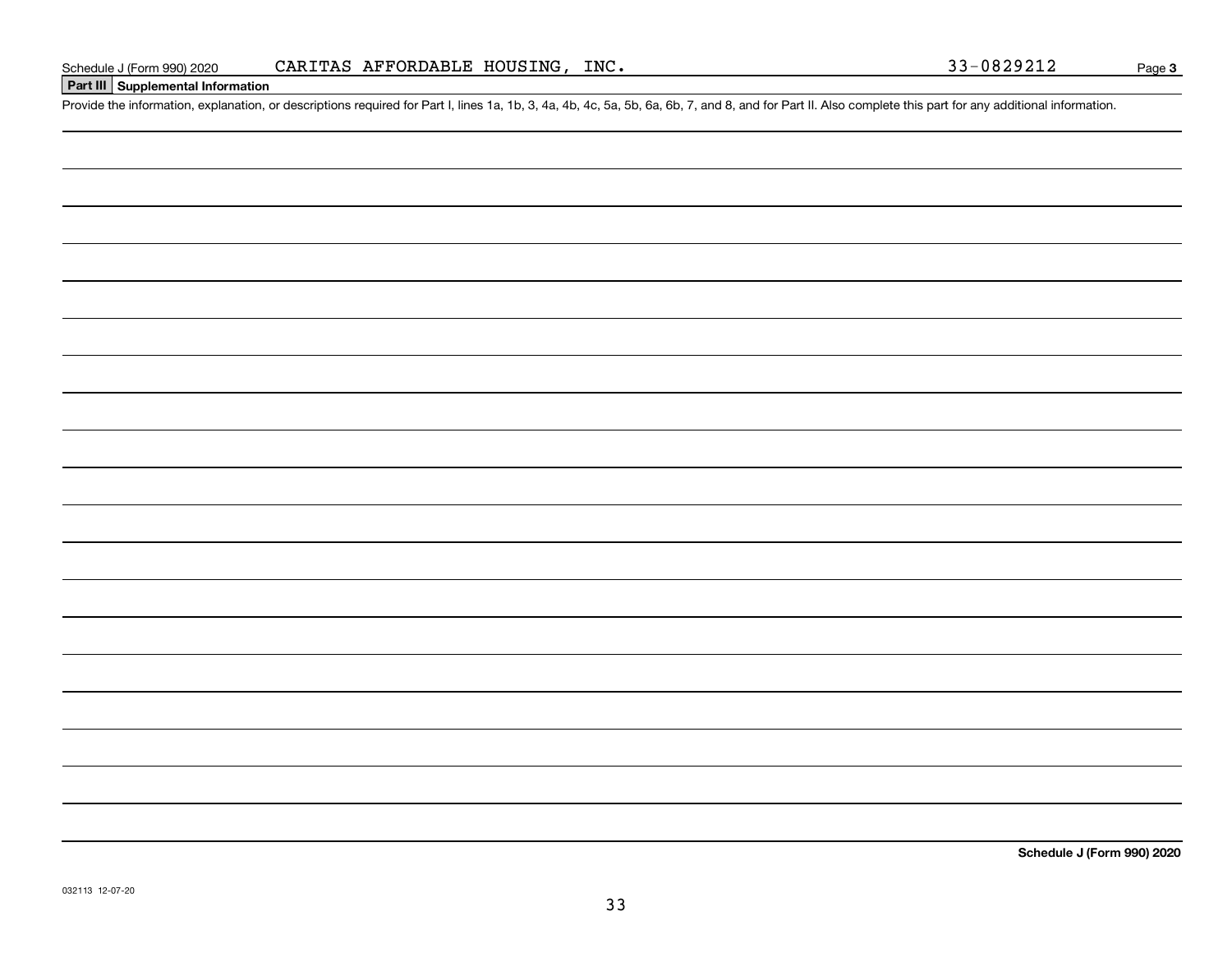|                | <b>Supplemental Information on Tax-Exempt Bonds</b><br><b>SCHEDULE K</b><br>Complete if the organization answered "Yes" on Form 990, Part IV, line 24a. Provide descriptions,<br>(Form 990)<br>explanations, and any additional information in Part VI.<br>Department of the Treasury<br>▶ Attach to Form 990. ▶ Go to www.irs.gov/Form990 for instructions and the latest information.<br>Internal Revenue Service |                              |  |               |              |            |                    |     |     |                            |                                                     | OMB No. 1545-0047<br>2020<br><b>Open to Public</b><br><b>Inspection</b> |            |    |
|----------------|---------------------------------------------------------------------------------------------------------------------------------------------------------------------------------------------------------------------------------------------------------------------------------------------------------------------------------------------------------------------------------------------------------------------|------------------------------|--|---------------|--------------|------------|--------------------|-----|-----|----------------------------|-----------------------------------------------------|-------------------------------------------------------------------------|------------|----|
|                | Name of the organization<br>CARITAS AFFORDABLE HOUSING, INC.                                                                                                                                                                                                                                                                                                                                                        |                              |  |               |              |            |                    |     |     |                            | <b>Employer identification number</b><br>33-0829212 |                                                                         |            |    |
| Part I         | <b>Bond Issues</b>                                                                                                                                                                                                                                                                                                                                                                                                  |                              |  |               |              |            |                    |     |     |                            |                                                     |                                                                         |            |    |
|                | (b) Issuer EIN<br>$(c)$ CUSIP $#$<br>(d) Date issued<br>(f) Description of purpose<br>(a) Issuer name<br>(e) Issue price                                                                                                                                                                                                                                                                                            |                              |  |               |              |            |                    |     |     | (g) Defeased (h) On behalf |                                                     |                                                                         | (i) Pooled |    |
|                |                                                                                                                                                                                                                                                                                                                                                                                                                     |                              |  |               |              |            |                    |     |     |                            | of issuer                                           |                                                                         | financing  |    |
|                |                                                                                                                                                                                                                                                                                                                                                                                                                     |                              |  |               |              |            |                    |     | Yes | <b>No</b>                  | Yes                                                 | No                                                                      | Yes        | No |
|                | CALIFORNIA MUNICIPAL                                                                                                                                                                                                                                                                                                                                                                                                |                              |  |               |              |            | MOBILE HOME PARK   |     |     |                            |                                                     |                                                                         |            |    |
|                | A FINANCE AUTHORITY                                                                                                                                                                                                                                                                                                                                                                                                 | 20-1563466NONEAVAIL 06/05/14 |  |               |              |            | 87984775. PURCHASE |     |     | X                          |                                                     | X                                                                       |            | X  |
| B              |                                                                                                                                                                                                                                                                                                                                                                                                                     |                              |  |               |              |            |                    |     |     |                            |                                                     |                                                                         |            |    |
| C              |                                                                                                                                                                                                                                                                                                                                                                                                                     |                              |  |               |              |            |                    |     |     |                            |                                                     |                                                                         |            |    |
|                |                                                                                                                                                                                                                                                                                                                                                                                                                     |                              |  |               |              |            |                    |     |     |                            |                                                     |                                                                         |            |    |
| D              |                                                                                                                                                                                                                                                                                                                                                                                                                     |                              |  |               |              |            |                    |     |     |                            |                                                     |                                                                         |            |    |
|                | Part II<br><b>Proceeds</b>                                                                                                                                                                                                                                                                                                                                                                                          |                              |  |               |              |            |                    |     |     |                            |                                                     |                                                                         |            |    |
|                |                                                                                                                                                                                                                                                                                                                                                                                                                     |                              |  |               |              |            | B                  | C   |     |                            |                                                     | D                                                                       |            |    |
|                | Amount of bonds retired                                                                                                                                                                                                                                                                                                                                                                                             |                              |  |               | 1,075,000.   |            |                    |     |     |                            |                                                     |                                                                         |            |    |
| $\mathbf{2}$   |                                                                                                                                                                                                                                                                                                                                                                                                                     |                              |  |               |              |            |                    |     |     |                            |                                                     |                                                                         |            |    |
| 3              |                                                                                                                                                                                                                                                                                                                                                                                                                     |                              |  | 89, 133, 288. |              |            |                    |     |     |                            |                                                     |                                                                         |            |    |
| 4              |                                                                                                                                                                                                                                                                                                                                                                                                                     |                              |  |               | 1,355,532.   |            |                    |     |     |                            |                                                     |                                                                         |            |    |
| 5              | Capitalized interest from proceeds                                                                                                                                                                                                                                                                                                                                                                                  |                              |  |               |              |            |                    |     |     |                            |                                                     |                                                                         |            |    |
| 6              | Proceeds in refunding escrows                                                                                                                                                                                                                                                                                                                                                                                       |                              |  | 65, 161, 272. |              |            |                    |     |     |                            |                                                     |                                                                         |            |    |
| $\overline{7}$ | Issuance costs from proceeds                                                                                                                                                                                                                                                                                                                                                                                        |                              |  |               | 744,728.     |            |                    |     |     |                            |                                                     |                                                                         |            |    |
| 8              | Credit enhancement from proceeds                                                                                                                                                                                                                                                                                                                                                                                    |                              |  |               |              |            |                    |     |     |                            |                                                     |                                                                         |            |    |
| 9              |                                                                                                                                                                                                                                                                                                                                                                                                                     |                              |  |               |              |            |                    |     |     |                            |                                                     |                                                                         |            |    |
| 10             | Capital expenditures from proceeds                                                                                                                                                                                                                                                                                                                                                                                  |                              |  | 20,833,819.   |              |            |                    |     |     |                            |                                                     |                                                                         |            |    |
| 11             | Other spent proceeds                                                                                                                                                                                                                                                                                                                                                                                                |                              |  |               |              |            |                    |     |     |                            |                                                     |                                                                         |            |    |
| 12             | Other unspent proceeds                                                                                                                                                                                                                                                                                                                                                                                              |                              |  |               |              |            |                    |     |     |                            |                                                     |                                                                         |            |    |
| 13             | Year of substantial completion                                                                                                                                                                                                                                                                                                                                                                                      |                              |  |               | 2014         |            |                    |     |     |                            |                                                     |                                                                         |            |    |
|                |                                                                                                                                                                                                                                                                                                                                                                                                                     |                              |  | Yes           | No           | <b>Yes</b> | <b>No</b>          | Yes | No  |                            | <b>Yes</b>                                          |                                                                         | No         |    |
| 14             | Were the bonds issued as part of a refunding issue of tax-exempt bonds (or,                                                                                                                                                                                                                                                                                                                                         |                              |  | X             |              |            |                    |     |     |                            |                                                     |                                                                         |            |    |
|                | Were the bonds issued as part of a refunding issue of taxable bonds (or, if                                                                                                                                                                                                                                                                                                                                         |                              |  |               |              |            |                    |     |     |                            |                                                     |                                                                         |            |    |
| 15             | issued prior to 2018, an advance refunding issue)?                                                                                                                                                                                                                                                                                                                                                                  |                              |  |               | $\mathbf{x}$ |            |                    |     |     |                            |                                                     |                                                                         |            |    |
| 16             | Has the final allocation of proceeds been made?                                                                                                                                                                                                                                                                                                                                                                     |                              |  | Χ             |              |            |                    |     |     |                            |                                                     |                                                                         |            |    |
| 17             | Does the organization maintain adequate books and records to support the                                                                                                                                                                                                                                                                                                                                            |                              |  |               |              |            |                    |     |     |                            |                                                     |                                                                         |            |    |
|                | final allocation of proceeds?                                                                                                                                                                                                                                                                                                                                                                                       |                              |  |               |              |            |                    |     |     |                            |                                                     |                                                                         |            |    |

**For Paperwork Reduction Act Notice, see the Instructions for Form 990. Schedule K (Form 990) 2020** LHA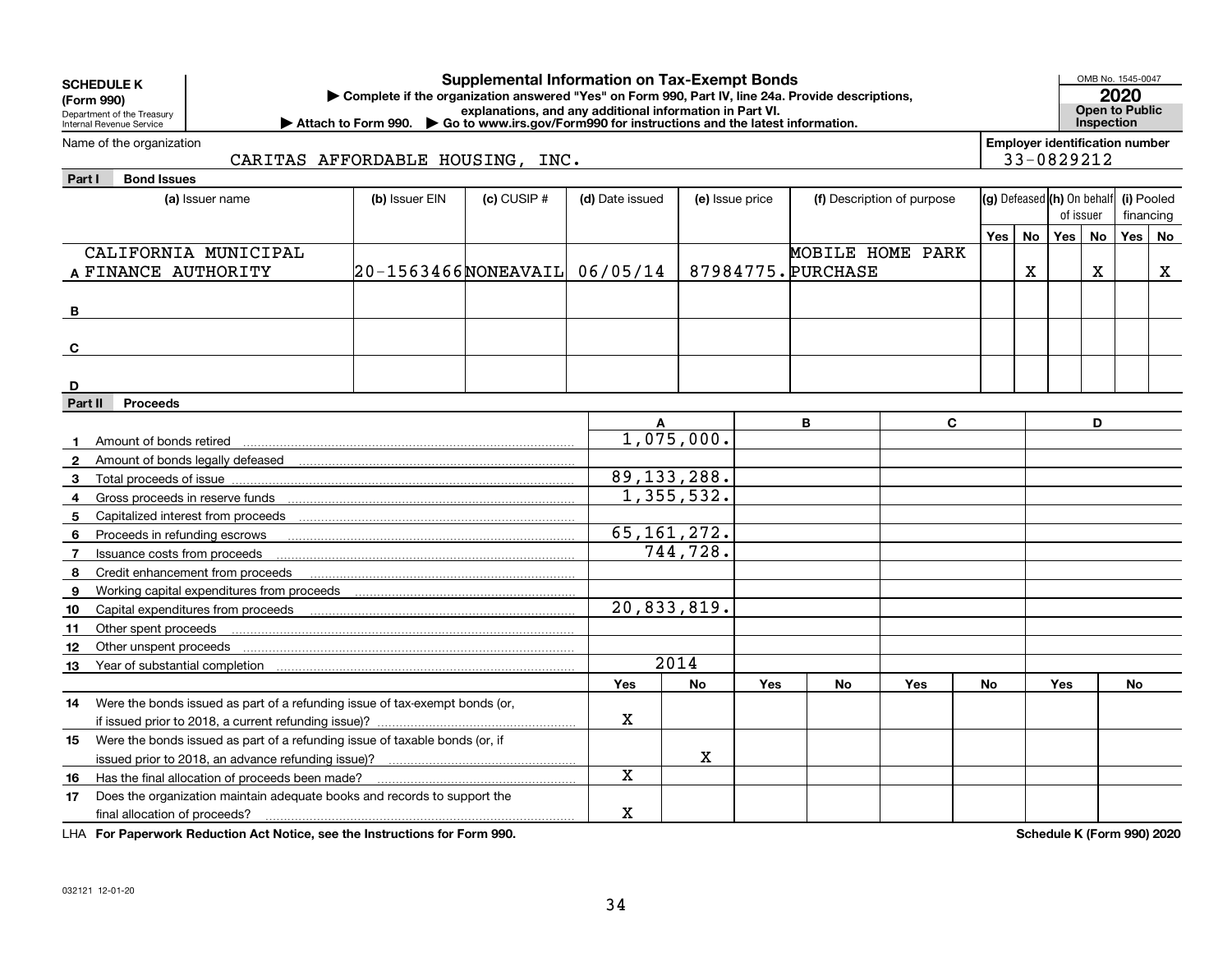### Schedule K (Form 990) 2020  $\bf{CARITAS}$   $\bf{AFFORDABLE}$   $\bf{HOUSING}$  ,  $\bf{INC.}$   $\bf{33-0829212}$   $\bf{26.}$

**2**

|                | Part III Private Business Use                                                                       |            |              |            |           |     |           |            |    |
|----------------|-----------------------------------------------------------------------------------------------------|------------|--------------|------------|-----------|-----|-----------|------------|----|
|                |                                                                                                     | Δ          |              | B          |           | C   |           | D          |    |
| 1.             | Was the organization a partner in a partnership, or a member of an LLC,                             | Yes        | <b>No</b>    | Yes        | <b>No</b> | Yes | <b>No</b> | Yes        | No |
|                | which owned property financed by tax-exempt bonds?                                                  |            | x            |            |           |     |           |            |    |
|                | 2 Are there any lease arrangements that may result in private business use of                       |            |              |            |           |     |           |            |    |
|                |                                                                                                     |            | $\mathbf{x}$ |            |           |     |           |            |    |
|                | 3a Are there any management or service contracts that may result in private                         |            |              |            |           |     |           |            |    |
|                |                                                                                                     |            | x            |            |           |     |           |            |    |
|                | <b>b</b> If "Yes" to line 3a, does the organization routinely engage bond counsel or other outside  |            |              |            |           |     |           |            |    |
|                | counsel to review any management or service contracts relating to the financed property?            |            |              |            |           |     |           |            |    |
|                | c Are there any research agreements that may result in private business use of                      |            |              |            |           |     |           |            |    |
|                |                                                                                                     |            | $\mathbf X$  |            |           |     |           |            |    |
|                | d If "Yes" to line 3c, does the organization routinely engage bond counsel or other                 |            |              |            |           |     |           |            |    |
|                | outside counsel to review any research agreements relating to the financed property?                |            |              |            |           |     |           |            |    |
|                | 4 Enter the percentage of financed property used in a private business use by entities              |            |              |            |           |     |           |            |    |
|                | other than a section 501(c)(3) organization or a state or local government<br>$\blacktriangleright$ |            | %            |            | %         |     | %         |            | %  |
| 5 <sub>5</sub> | Enter the percentage of financed property used in a private business use as a                       |            |              |            |           |     |           |            |    |
|                | result of unrelated trade or business activity carried on by your organization,                     |            |              |            |           |     |           |            |    |
|                | another section 501(c)(3) organization, or a state or local government $\ldots$ $\blacksquare$      |            | %            |            | %         |     | %         |            | %  |
| 6              |                                                                                                     |            | %            |            | %         |     | %         |            | %  |
| $\overline{7}$ |                                                                                                     | X          |              |            |           |     |           |            |    |
|                | 8a Has there been a sale or disposition of any of the bond-financed property to a non-              |            |              |            |           |     |           |            |    |
|                | governmental person other than a 501(c)(3) organization since the bonds were issued?                |            | $\mathbf X$  |            |           |     |           |            |    |
|                | <b>b</b> If "Yes" to line 8a, enter the percentage of bond-financed property sold or                |            |              |            |           |     |           |            |    |
|                | disposed of                                                                                         |            | %            |            | %         |     | %         |            |    |
|                | c If "Yes" to line 8a, was any remedial action taken pursuant to Regulations                        |            |              |            |           |     |           |            |    |
|                |                                                                                                     |            |              |            |           |     |           |            |    |
|                | 9 Has the organization established written procedures to ensure that all                            |            |              |            |           |     |           |            |    |
|                |                                                                                                     |            |              |            |           |     |           |            |    |
|                | nonqualified bonds of the issue are remediated in accordance with the                               |            | x            |            |           |     |           |            |    |
|                | Part IV Arbitrage                                                                                   |            |              |            |           |     |           |            |    |
|                |                                                                                                     |            | A            |            | B         |     | C         |            | D  |
| 1              | Has the issuer filed Form 8038-T, Arbitrage Rebate, Yield Reduction and                             | <b>Yes</b> | No           | <b>Yes</b> | No        | Yes | No        | <b>Yes</b> | No |
|                |                                                                                                     |            | $\mathbf{x}$ |            |           |     |           |            |    |
|                | Penalty in Lieu of Arbitrage Rebate?                                                                |            |              |            |           |     |           |            |    |
|                | 2 If "No" to line 1, did the following apply?                                                       |            | $\mathbf X$  |            |           |     |           |            |    |
|                |                                                                                                     |            | X            |            |           |     |           |            |    |
|                |                                                                                                     | X          |              |            |           |     |           |            |    |
|                |                                                                                                     |            |              |            |           |     |           |            |    |
|                | If "Yes" to line 2c, provide in Part VI the date the rebate computation was                         |            |              |            |           |     |           |            |    |
|                | performed                                                                                           |            | $\mathbf{x}$ |            |           |     |           |            |    |
| 3.             | Is the bond issue a variable rate issue?                                                            |            |              |            |           |     |           |            |    |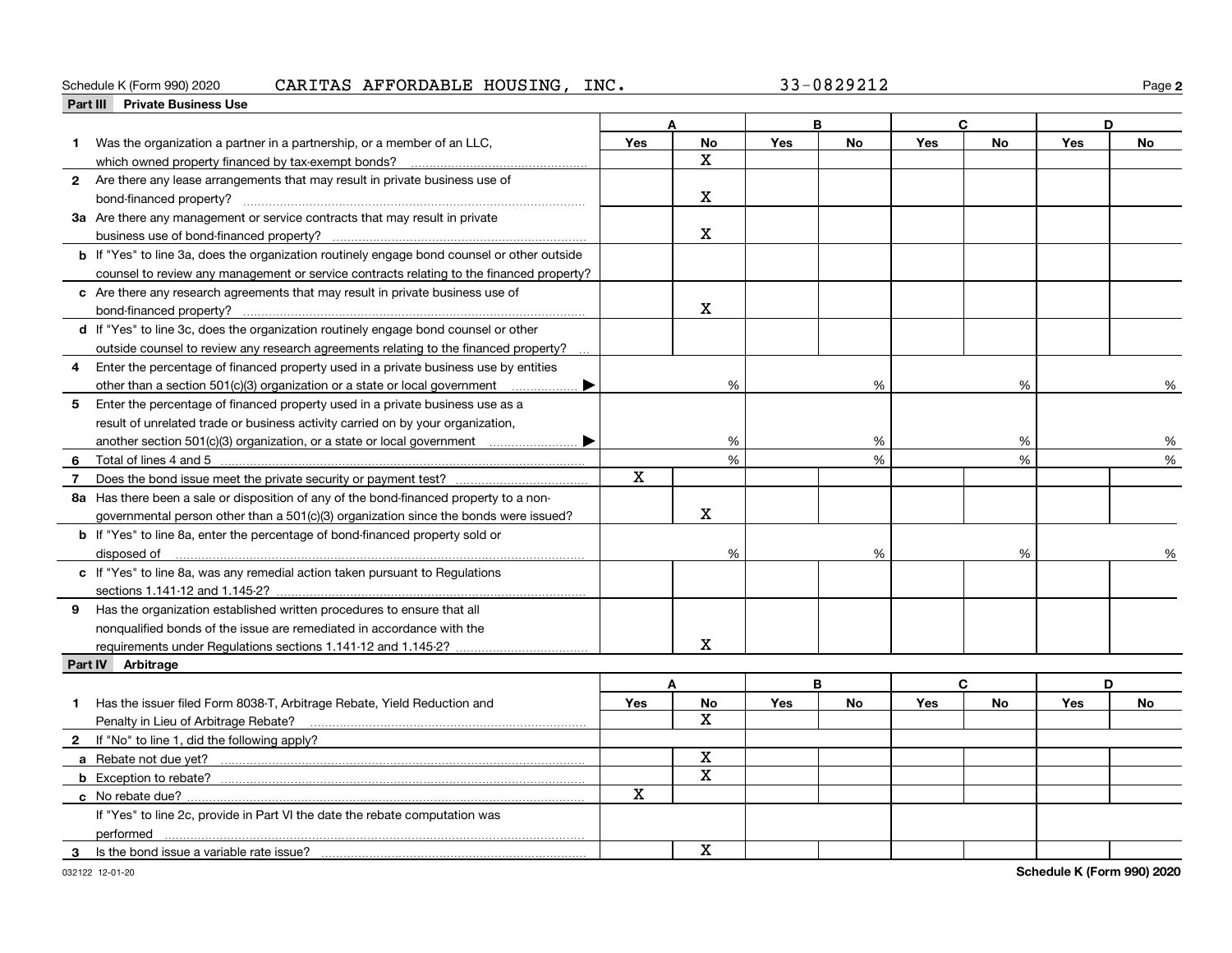## Schedule K (Form 990) 2020  $\bf{CARITAS}$   $\bf{AFFORDABLE}$   $\bf{HOUSING}$  ,  $\bf{INC.}$   $\bf{33-0829212}$   $\bf{26.}$

| Part IV Arbitrage (continued)                                                                                                |     |                     |            |           |     |           |            |           |
|------------------------------------------------------------------------------------------------------------------------------|-----|---------------------|------------|-----------|-----|-----------|------------|-----------|
|                                                                                                                              |     |                     |            | B         |     | C         | D          |           |
| 4a Has the organization or the governmental issuer entered into a qualified                                                  | Yes | No                  | Yes        | No        | Yes | No        | Yes        | No        |
|                                                                                                                              |     | X                   |            |           |     |           |            |           |
|                                                                                                                              | N/A |                     |            |           |     |           |            |           |
|                                                                                                                              |     |                     |            |           |     |           |            |           |
|                                                                                                                              |     | x                   |            |           |     |           |            |           |
|                                                                                                                              |     | х                   |            |           |     |           |            |           |
| 5a Were gross proceeds invested in a guaranteed investment contract (GIC)?                                                   | X   |                     |            |           |     |           |            |           |
|                                                                                                                              |     | NATIXIS FUNDING COR |            |           |     |           |            |           |
|                                                                                                                              |     | 30.0000000          |            |           |     |           |            |           |
| d Was the regulatory safe harbor for establishing the fair market value of the GIC satisfied?                                | х   |                     |            |           |     |           |            |           |
| Were any gross proceeds invested beyond an available temporary period?<br>- 6                                                |     | x                   |            |           |     |           |            |           |
| Has the organization established written procedures to monitor the                                                           |     |                     |            |           |     |           |            |           |
|                                                                                                                              | X   |                     |            |           |     |           |            |           |
| <b>Procedures To Undertake Corrective Action</b><br>Part V                                                                   |     |                     |            |           |     |           |            |           |
|                                                                                                                              | A   |                     | B          |           | C   |           | D          |           |
| Has the organization established written procedures to ensure that violations                                                | Yes | <b>No</b>           | <b>Yes</b> | <b>No</b> | Yes | <b>No</b> | <b>Yes</b> | <b>No</b> |
| of federal tax requirements are timely identified and corrected through the                                                  |     |                     |            |           |     |           |            |           |
| voluntary closing agreement program if self-remediation isn't available under                                                |     |                     |            |           |     |           |            |           |
|                                                                                                                              | X   |                     |            |           |     |           |            |           |
| Part VI Supplemental Information. Provide additional information for responses to questions on Schedule K. See instructions. |     |                     |            |           |     |           |            |           |
| SCHEDULE K, PART IV, ARBITRAGE, LINE 2C:                                                                                     |     |                     |            |           |     |           |            |           |
| ISSUER NAME: CALIFORNIA MUNICIPAL FINANCE AUTHORITY<br>(A)                                                                   |     |                     |            |           |     |           |            |           |
| DATE THE REBATE COMPUTATION WAS PERFORMED: 06/05/2019                                                                        |     |                     |            |           |     |           |            |           |
|                                                                                                                              |     |                     |            |           |     |           |            |           |
|                                                                                                                              |     |                     |            |           |     |           |            |           |

**3**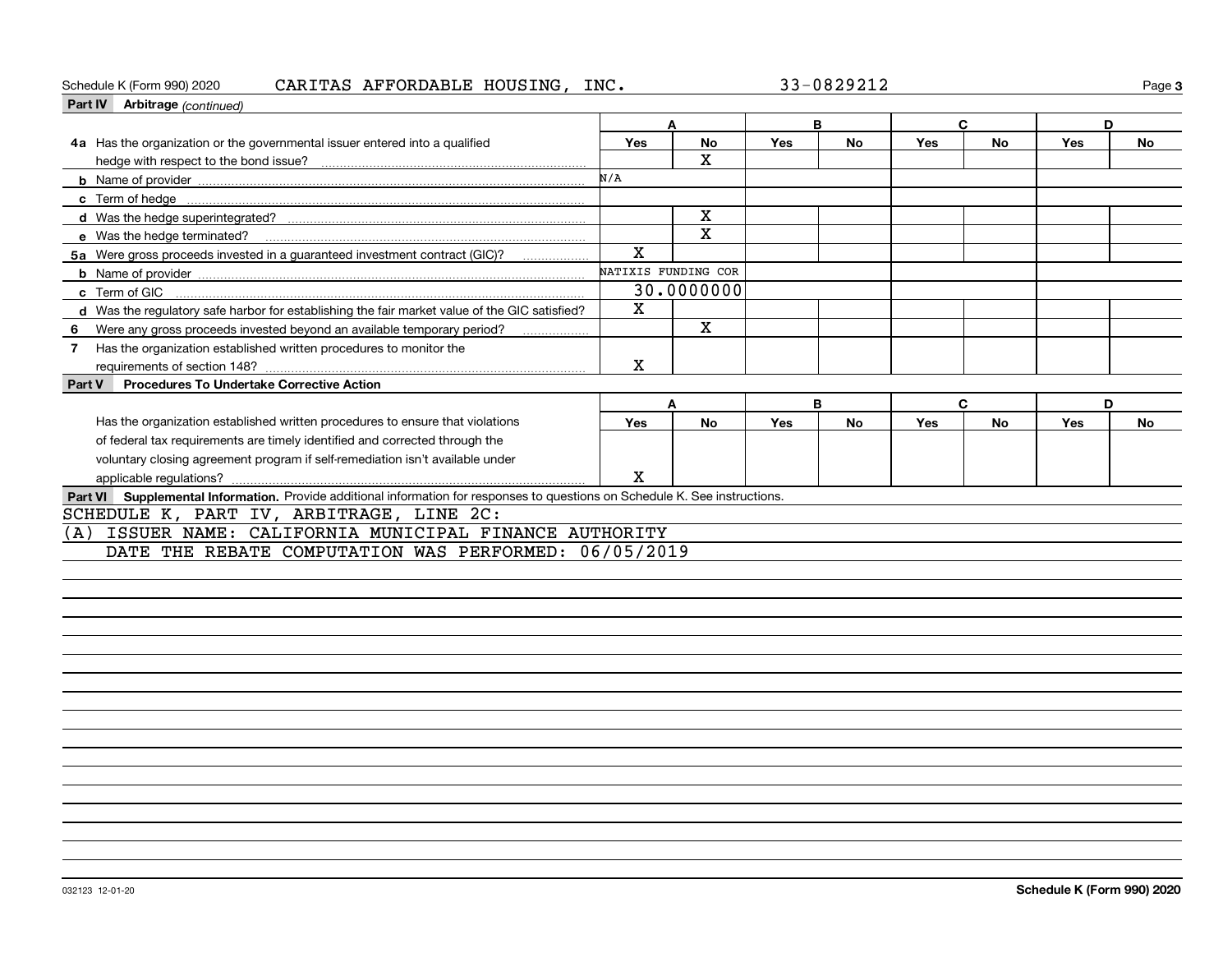| <b>SCHEDULE L</b>                                                                                             |                                                                                                                                    | <b>Transactions With Interested Persons</b>                                                                                       |  |                            |  |                                                       |                              |                                                                                               |                                                     |     |                          | OMB No. 1545-0047     |                             |                                      |             |            |  |  |            |
|---------------------------------------------------------------------------------------------------------------|------------------------------------------------------------------------------------------------------------------------------------|-----------------------------------------------------------------------------------------------------------------------------------|--|----------------------------|--|-------------------------------------------------------|------------------------------|-----------------------------------------------------------------------------------------------|-----------------------------------------------------|-----|--------------------------|-----------------------|-----------------------------|--------------------------------------|-------------|------------|--|--|------------|
| (Form 990 or 990-EZ)                                                                                          |                                                                                                                                    |                                                                                                                                   |  |                            |  | 28b, or 28c, or Form 990-EZ, Part V, line 38a or 40b. |                              | Complete if the organization answered "Yes" on Form 990, Part IV, line 25a, 25b, 26, 27, 28a, |                                                     |     |                          |                       | 2021                        |                                      |             |            |  |  |            |
| Department of the Treasury                                                                                    |                                                                                                                                    |                                                                                                                                   |  |                            |  | Attach to Form 990 or Form 990-EZ.                    |                              |                                                                                               |                                                     |     |                          | <b>Open To Public</b> |                             |                                      |             |            |  |  |            |
| Internal Revenue Service                                                                                      |                                                                                                                                    |                                                                                                                                   |  |                            |  |                                                       |                              | Go to www.irs.gov/Form990 for instructions and the latest information.                        |                                                     |     |                          | Inspection            |                             |                                      |             |            |  |  |            |
| Name of the organization                                                                                      |                                                                                                                                    | CARITAS AFFORDABLE HOUSING, INC.                                                                                                  |  |                            |  |                                                       |                              |                                                                                               | <b>Employer identification number</b><br>33-0829212 |     |                          |                       |                             |                                      |             |            |  |  |            |
| Part I                                                                                                        | Excess Benefit Transactions (section 501(c)(3), section 501(c)(4), and section 501(c)(29) organizations only).                     |                                                                                                                                   |  |                            |  |                                                       |                              |                                                                                               |                                                     |     |                          |                       |                             |                                      |             |            |  |  |            |
|                                                                                                               | Complete if the organization answered "Yes" on Form 990, Part IV, line 25a or 25b, or Form 990-EZ, Part V, line 40b.               |                                                                                                                                   |  |                            |  |                                                       |                              |                                                                                               |                                                     |     |                          |                       |                             |                                      |             |            |  |  |            |
| 1<br>(a) Name of disqualified person                                                                          |                                                                                                                                    | (b) Relationship between disqualified                                                                                             |  |                            |  |                                                       |                              |                                                                                               |                                                     |     |                          |                       |                             | (d) Corrected?                       |             |            |  |  |            |
|                                                                                                               |                                                                                                                                    | person and organization                                                                                                           |  |                            |  |                                                       |                              | (c) Description of transaction                                                                |                                                     |     |                          |                       | Yes                         | No.                                  |             |            |  |  |            |
|                                                                                                               |                                                                                                                                    |                                                                                                                                   |  |                            |  |                                                       |                              |                                                                                               |                                                     |     |                          |                       |                             |                                      |             |            |  |  |            |
|                                                                                                               |                                                                                                                                    |                                                                                                                                   |  |                            |  |                                                       |                              |                                                                                               |                                                     |     |                          |                       |                             |                                      |             |            |  |  |            |
|                                                                                                               |                                                                                                                                    |                                                                                                                                   |  |                            |  |                                                       |                              |                                                                                               |                                                     |     |                          |                       |                             |                                      |             |            |  |  |            |
|                                                                                                               |                                                                                                                                    |                                                                                                                                   |  |                            |  |                                                       |                              |                                                                                               |                                                     |     |                          |                       |                             |                                      |             |            |  |  |            |
|                                                                                                               |                                                                                                                                    |                                                                                                                                   |  |                            |  |                                                       |                              |                                                                                               |                                                     |     |                          |                       |                             |                                      |             |            |  |  |            |
| 2 Enter the amount of tax incurred by the organization managers or disqualified persons during the year under |                                                                                                                                    |                                                                                                                                   |  |                            |  |                                                       |                              |                                                                                               |                                                     |     |                          |                       |                             |                                      |             |            |  |  |            |
| section 4958                                                                                                  |                                                                                                                                    |                                                                                                                                   |  |                            |  |                                                       |                              |                                                                                               |                                                     |     | $\triangleright$ \$      |                       |                             |                                      |             |            |  |  |            |
| 3 Enter the amount of tax, if any, on line 2, above, reimbursed by the organization                           |                                                                                                                                    |                                                                                                                                   |  |                            |  |                                                       |                              |                                                                                               |                                                     |     | $\blacktriangleright$ \$ |                       |                             |                                      |             |            |  |  |            |
| Part II                                                                                                       | Loans to and/or From Interested Persons.                                                                                           |                                                                                                                                   |  |                            |  |                                                       |                              |                                                                                               |                                                     |     |                          |                       |                             |                                      |             |            |  |  |            |
|                                                                                                               | Complete if the organization answered "Yes" on Form 990-EZ, Part V, line 38a or Form 990, Part IV, line 26; or if the organization |                                                                                                                                   |  |                            |  |                                                       |                              |                                                                                               |                                                     |     |                          |                       |                             |                                      |             |            |  |  |            |
|                                                                                                               | reported an amount on Form 990, Part X, line 5, 6, or 22.                                                                          |                                                                                                                                   |  |                            |  |                                                       |                              |                                                                                               |                                                     |     |                          |                       |                             |                                      |             |            |  |  |            |
| (a) Name of                                                                                                   | (b) Relationship                                                                                                                   | (c) Purpose                                                                                                                       |  | (d) Loan to or<br>from the |  | (e) Original                                          | $(g)$ In<br>(f) Balance due  |                                                                                               |                                                     |     |                          |                       | (h) Approved<br>by board or |                                      | (i) Written |            |  |  |            |
| interested person                                                                                             | with organization                                                                                                                  | of loan                                                                                                                           |  | organization?              |  | principal amount                                      |                              |                                                                                               |                                                     |     |                          |                       |                             |                                      | default?    | committee? |  |  | agreement? |
|                                                                                                               |                                                                                                                                    |                                                                                                                                   |  | To From                    |  |                                                       |                              |                                                                                               | Yes                                                 | No. | Yes                      | No.                   | Yes                         | No.                                  |             |            |  |  |            |
|                                                                                                               |                                                                                                                                    |                                                                                                                                   |  |                            |  |                                                       |                              |                                                                                               |                                                     |     |                          |                       |                             |                                      |             |            |  |  |            |
|                                                                                                               |                                                                                                                                    |                                                                                                                                   |  |                            |  |                                                       |                              |                                                                                               |                                                     |     |                          |                       |                             |                                      |             |            |  |  |            |
|                                                                                                               |                                                                                                                                    |                                                                                                                                   |  |                            |  |                                                       |                              |                                                                                               |                                                     |     |                          |                       |                             |                                      |             |            |  |  |            |
|                                                                                                               |                                                                                                                                    |                                                                                                                                   |  |                            |  |                                                       |                              |                                                                                               |                                                     |     |                          |                       |                             |                                      |             |            |  |  |            |
|                                                                                                               |                                                                                                                                    |                                                                                                                                   |  |                            |  |                                                       |                              |                                                                                               |                                                     |     |                          |                       |                             |                                      |             |            |  |  |            |
|                                                                                                               |                                                                                                                                    |                                                                                                                                   |  |                            |  |                                                       |                              |                                                                                               |                                                     |     |                          |                       |                             |                                      |             |            |  |  |            |
|                                                                                                               |                                                                                                                                    |                                                                                                                                   |  |                            |  |                                                       |                              |                                                                                               |                                                     |     |                          |                       |                             |                                      |             |            |  |  |            |
|                                                                                                               |                                                                                                                                    |                                                                                                                                   |  |                            |  |                                                       |                              |                                                                                               |                                                     |     |                          |                       |                             |                                      |             |            |  |  |            |
| Total                                                                                                         |                                                                                                                                    |                                                                                                                                   |  |                            |  | - \$<br>▶                                             |                              |                                                                                               |                                                     |     |                          |                       |                             |                                      |             |            |  |  |            |
| Part III                                                                                                      | <b>Grants or Assistance Benefiting Interested Persons.</b>                                                                         |                                                                                                                                   |  |                            |  |                                                       |                              |                                                                                               |                                                     |     |                          |                       |                             |                                      |             |            |  |  |            |
|                                                                                                               | Complete if the organization answered "Yes" on Form 990, Part IV, line 27.                                                         |                                                                                                                                   |  |                            |  |                                                       |                              |                                                                                               |                                                     |     |                          |                       |                             |                                      |             |            |  |  |            |
| (a) Name of interested person                                                                                 |                                                                                                                                    | (d) Type of<br>(c) Amount of<br>(b) Relationship between<br>assistance<br>assistance<br>interested person and<br>the organization |  |                            |  |                                                       | (e) Purpose of<br>assistance |                                                                                               |                                                     |     |                          |                       |                             |                                      |             |            |  |  |            |
|                                                                                                               |                                                                                                                                    |                                                                                                                                   |  |                            |  |                                                       |                              |                                                                                               |                                                     |     |                          |                       |                             |                                      |             |            |  |  |            |
|                                                                                                               |                                                                                                                                    |                                                                                                                                   |  |                            |  |                                                       |                              |                                                                                               |                                                     |     |                          |                       |                             |                                      |             |            |  |  |            |
|                                                                                                               |                                                                                                                                    |                                                                                                                                   |  |                            |  |                                                       |                              |                                                                                               |                                                     |     |                          |                       |                             |                                      |             |            |  |  |            |
|                                                                                                               |                                                                                                                                    |                                                                                                                                   |  |                            |  |                                                       |                              |                                                                                               |                                                     |     |                          |                       |                             |                                      |             |            |  |  |            |
|                                                                                                               |                                                                                                                                    |                                                                                                                                   |  |                            |  |                                                       |                              |                                                                                               |                                                     |     |                          |                       |                             |                                      |             |            |  |  |            |
|                                                                                                               |                                                                                                                                    |                                                                                                                                   |  |                            |  |                                                       |                              |                                                                                               |                                                     |     |                          |                       |                             |                                      |             |            |  |  |            |
|                                                                                                               |                                                                                                                                    |                                                                                                                                   |  |                            |  |                                                       |                              |                                                                                               |                                                     |     |                          |                       |                             |                                      |             |            |  |  |            |
|                                                                                                               |                                                                                                                                    |                                                                                                                                   |  |                            |  |                                                       |                              |                                                                                               |                                                     |     |                          |                       |                             |                                      |             |            |  |  |            |
|                                                                                                               |                                                                                                                                    |                                                                                                                                   |  |                            |  |                                                       |                              |                                                                                               |                                                     |     |                          |                       |                             |                                      |             |            |  |  |            |
| LHA For Paperwork Reduction Act Notice, see the Instructions for Form 990 or 990-EZ.                          |                                                                                                                                    |                                                                                                                                   |  |                            |  |                                                       |                              |                                                                                               |                                                     |     |                          |                       |                             | Schedule L (Form 990 or 990-EZ) 2020 |             |            |  |  |            |

032131 12-09-20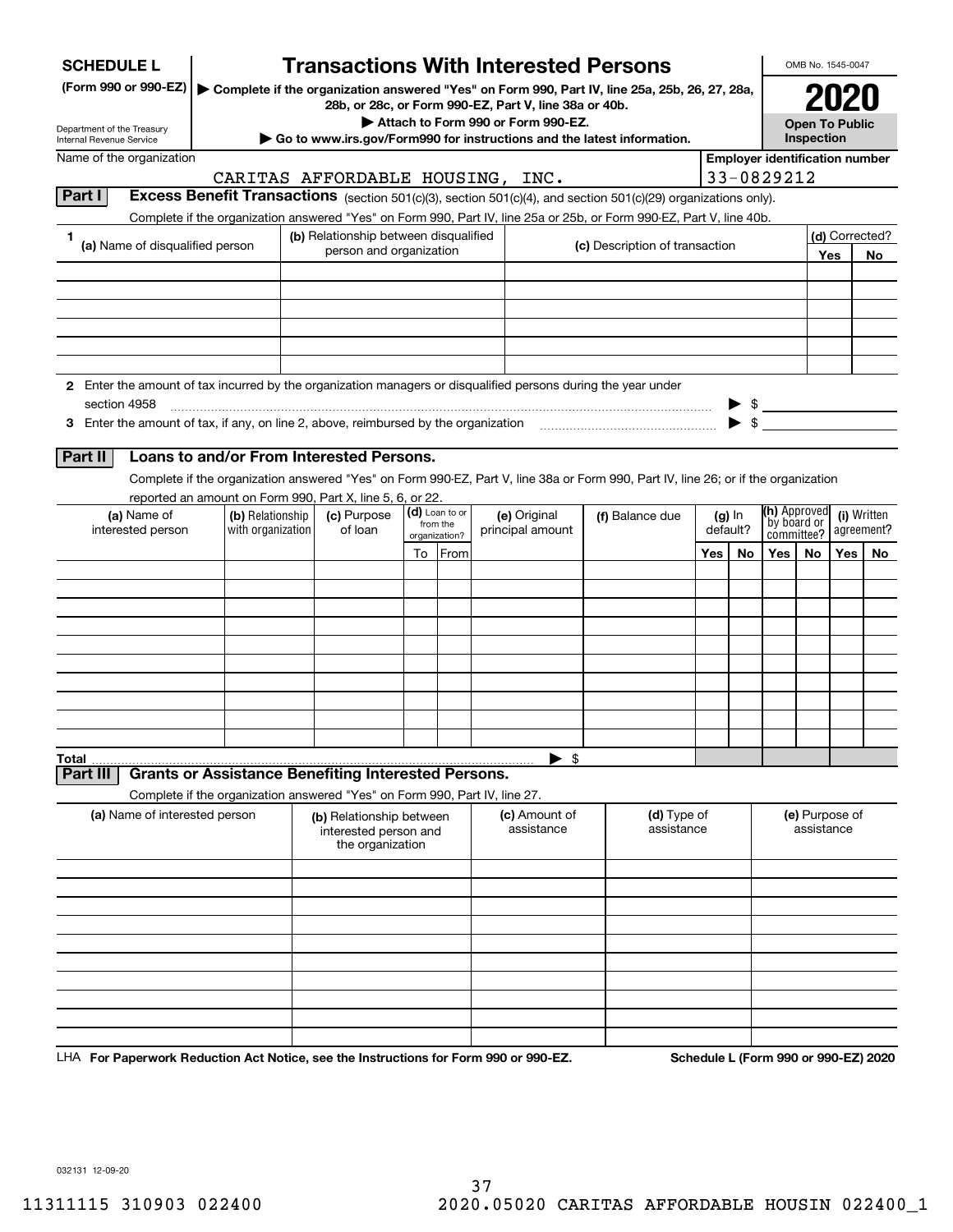Complete if the organization answered "Yes" on Form 990, Part IV, line 28a, 28b, or 28c.

| (a) Name of interested person | (b) Relationship between interested<br>person and the organization | (c) Amount of<br>transaction | (d) Description of<br>transaction | revenues? | (e) Sharing of<br>organization's |
|-------------------------------|--------------------------------------------------------------------|------------------------------|-----------------------------------|-----------|----------------------------------|
|                               |                                                                    |                              |                                   | Yes       | No                               |
| REDWITZ,<br>INC.              | <b>SERVICES</b><br><b>ACCOUNTING</b>                               |                              | 23, 127. ACCOUNTING               |           | x                                |
| THE GDR<br>GROUP,<br>INC.     | TECHNOLOGY<br>SERVICES                                             |                              | 20,050. TECHNOLOGY                |           | X                                |
| ROBERT R.<br>REDWITZ          | CEO/BOARD CHAIRMAN                                                 | 0.                           | IN ADDITION                       |           | X                                |
| <b>JENNIFER</b><br>E. RIVA    | FINANACE<br>OF                                                     |                              | 0.MS.<br>ISI<br>RIVA              |           | X                                |
| <b>PARTNERS</b><br>BANK       | <b>SERVICES</b><br><b>BANKING</b>                                  | 230.                         | <b>FEE</b><br>BANKING             |           | X                                |
| <b>BIRTCHER</b><br>ANDERSON   | PROPERTY<br><b>MANAGEMENT</b>                                      |                              | $465, 450.$ BIRTCHER<br>ANI       |           | X                                |
|                               |                                                                    |                              |                                   |           |                                  |
|                               |                                                                    |                              |                                   |           |                                  |
|                               |                                                                    |                              |                                   |           |                                  |
|                               |                                                                    |                              |                                   |           |                                  |

#### **Part V Supplemental Information.**

Provide additional information for responses to questions on Schedule L (see instructions).

SCH L, PART IV, BUSINESS TRANSACTIONS INVOLVING INTERESTED PERSONS:

(A) NAME OF PERSON: REDWITZ, INC.

(B) RELATIONSHIP BETWEEN INTERESTED PERSON AND ORGANIZATION:

#### ACCOUNTING SERVICES

(C) AMOUNT OF TRANSACTION \$ 23,127.

(D) DESCRIPTION OF TRANSACTION: ACCOUNTING AND MANAGEMENT SERVICES ARE

PROVIDED BY REDWITZ INC. TWO OF THE OWNERS OF REDWITZ, INC. ARE OFFICERS

OF CARITAS; MR. ROBERT REDWITZ IS CEO/CHAIRMAN OF THE BOARD, AND MS.

JENNIFER RIVA IS VP OF FINANCE.

(E) SHARING OF ORGANIZATION REVENUES? = NO

(A) NAME OF PERSON: THE GDR GROUP, INC.

(B) RELATIONSHIP BETWEEN INTERESTED PERSON AND ORGANIZATION:

#### TECHNOLOGY SERVICES

(C) AMOUNT OF TRANSACTION \$ 20,050.

(D) DESCRIPTION OF TRANSACTION: TECHNOLOGY SERVICES ARE PROVIDED TO

CARITAS BY THE GDR GROUP, INC. ("GDR"). THE GDR GROUP, INC. IS A WHOLLY

38

OWNED SUBSIDIARY OF REDWITZ, INC.

(E) SHARING OF ORGANIZATION REVENUES? = NO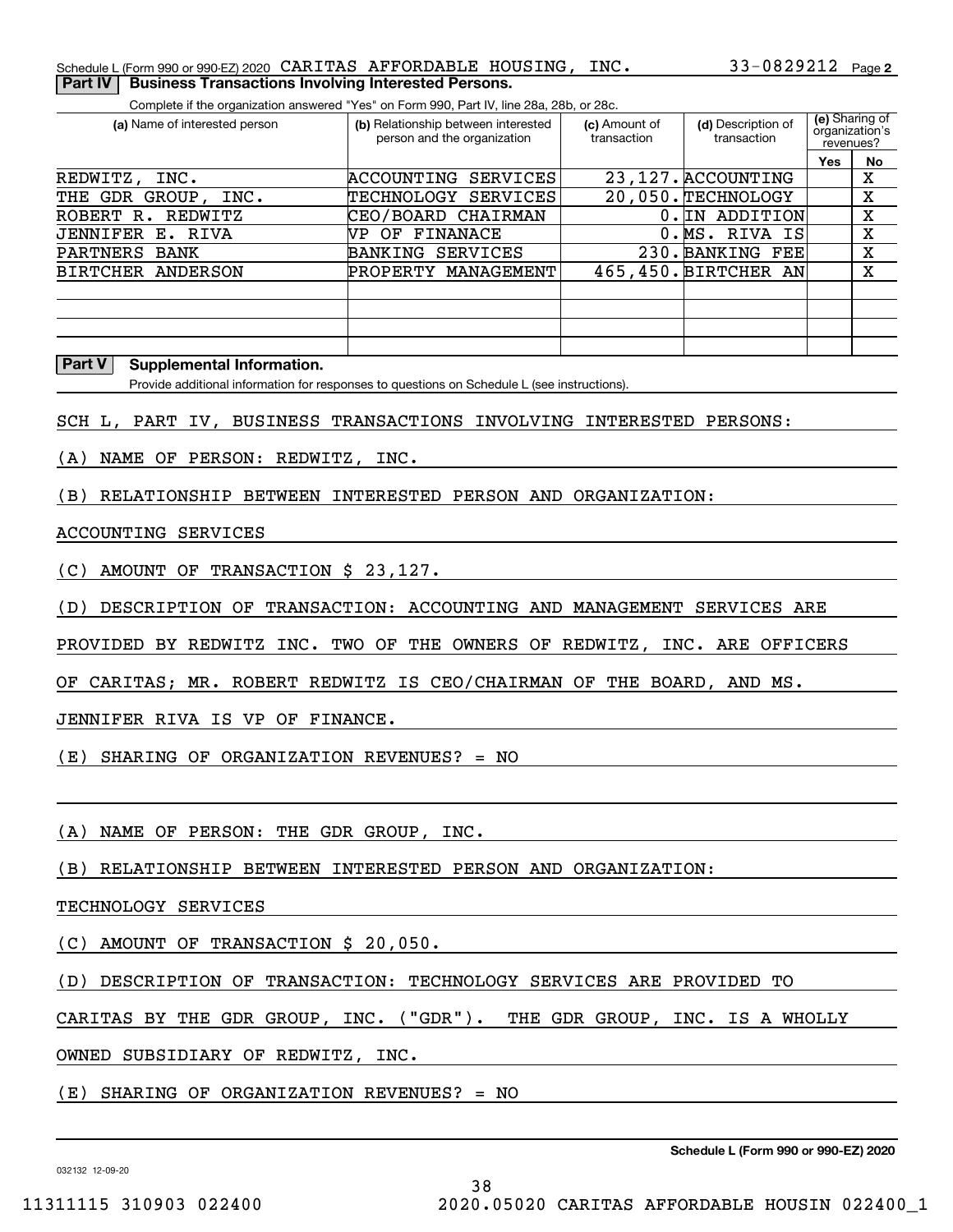Complete this part to provide additional information for responses to questions on Schedule L (see instructions).

### (A) NAME OF PERSON: ROBERT R. REDWITZ

# (B) RELATIONSHIP BETWEEN INTERESTED PERSON AND ORGANIZATION:

#### CEO/BOARD CHAIRMAN

(C) AMOUNT OF TRANSACTION \$ -0-

(D) DESCRIPTION OF TRANSACTION: IN ADDITION TO BEING CEO AND CHAIRMAN OF

THE BOARD, MR. REDWITZ IS AN OWNER OF REDWITZ, INC., THE FIRM PROVIDING

ACCOUNTING AND MANAGEMENT SERVICES TO CARITAS.

(E) SHARING OF ORGANIZATION REVENUES? = NO

(A) NAME OF PERSON: JENNIFER E. RIVA

(B) RELATIONSHIP BETWEEN INTERESTED PERSON AND ORGANIZATION:

VP OF FINANACE

(C) AMOUNT OF TRANSACTION \$ -0-

(D) DESCRIPTION OF TRANSACTION: MS. RIVA IS AN OWNER OF REDWITZ, INC.,

THE FIRM PROVIDING ACCOUNTING AND MANAGEMENT SERVICES TO CARITAS.

(E) SHARING OF ORGANIZATION REVENUES? = NO

(A) NAME OF PERSON: PARTNERS BANK

(B) RELATIONSHIP BETWEEN INTERESTED PERSON AND ORGANIZATION:

BANKING SERVICES

(C) AMOUNT OF TRANSACTION \$ 230.

(D) DESCRIPTION OF TRANSACTION: BANKING FEES PAID BY CARITAS' MOBILE

HOME PARKS; ONE OF THE SHAREHOLDERS OF PARTNERS BANK IS MR. ROBERT

REDWITZ, THE CEO/CHAIRMAN OF THE BOARD OF CARITAS.

(E) SHARING OF ORGANIZATION REVENUES? = NO

### (A) NAME OF PERSON: BIRTCHER ANDERSON

(B) RELATIONSHIP BETWEEN INTERESTED PERSON AND ORGANIZATION:

39

032461 04-01-20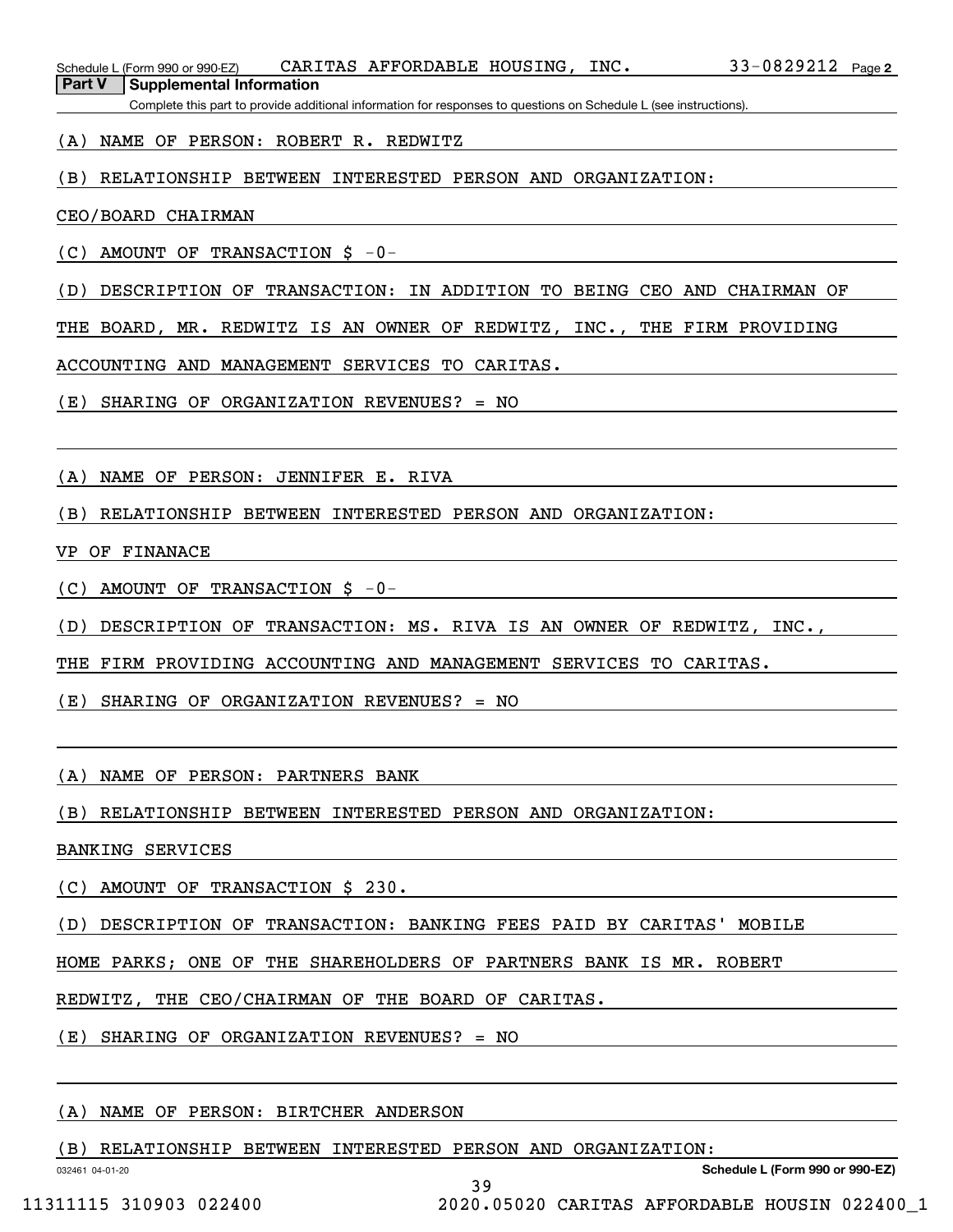Complete this part to provide additional information for responses to questions on Schedule L (see instructions).

### PROPERTY MANAGEMENT SERVICES

(C) AMOUNT OF TRANSACTION \$ 465,450.

(D) DESCRIPTION OF TRANSACTION: BIRTCHER ANDERSON PROVIDES PROPERTY

MANAGEMENT SERVICES; ONE OF THE OWNERS OF BIRTCHER ANDERSON, BOB

THIERGARTNER, IS A BOARD MEMBER OF CARITAS.

(E) SHARING OF ORGANIZATION REVENUES? = NO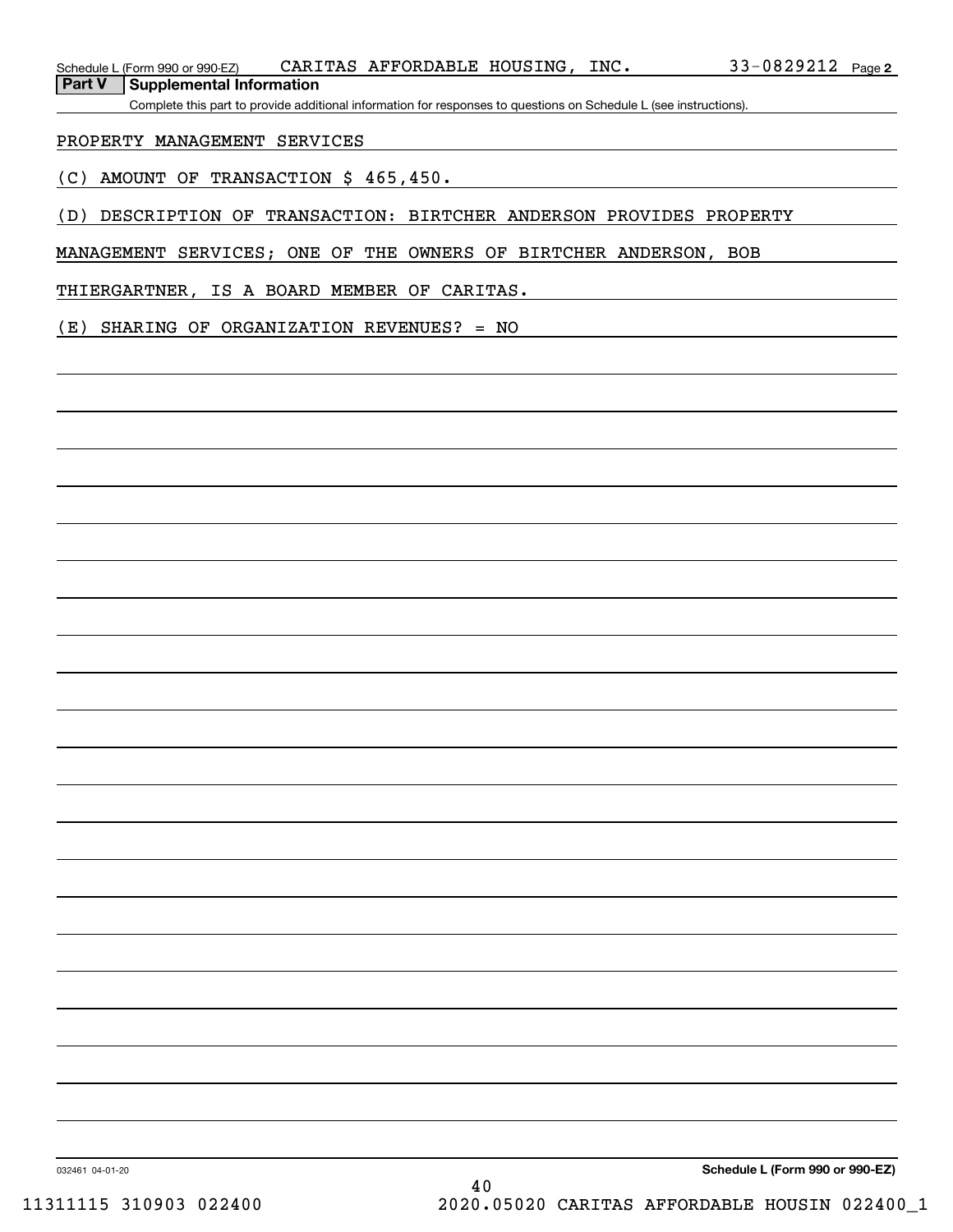**(Form 990 or 990-EZ)**

Department of the Treasury Internal Revenue Service Name of the organization

**Complete to provide information for responses to specific questions on Form 990 or 990-EZ or to provide any additional information. | Attach to Form 990 or 990-EZ. | Go to www.irs.gov/Form990 for the latest information. SCHEDULE O Supplemental Information to Form 990 or 990-EZ**



CARITAS AFFORDABLE HOUSING, INC. 33-0829212

**Employer identification number**

FORM 990, PART III, LINE 1, DESCRIPTION OF ORGANIZATION MISSION:

RELIABLE, LONG-TERM, REASONABLY PRICED HOUSING, CARITAS ENDEAVORS TO

CREATE VIBRANT COMMUNITIES WHERE QUALITY OF LIFE, RESIDENT INVOLVEMENT,

AND CARING ARE PRIORITIES.

FORM 990, PART VI, SECTION A, LINE 2:

ROBERT R. REDWITZ (CEO & CHAIRMAN OF THE BOARD) AND TOM REDWITZ (BOARD

MEMBER) ARE BROTHERS, BUT THEY DO NOT OTHERWISE TRANSACT BUSINESS TOGETHER.

ROBERT R. REDWITZ (CEO & CHAIRMAN OF THE BOARD) AND JENNIFER E. RIVA (CFO) ARE BOTH OWNERS OF THE ACCOUNTING FIRM (REDWITZ, INC.) THAT MANAGES THE OPERATIONS AND FINANCES OF THE ORGANIZATION.

FORM 990, PART VI, SECTION A, LINE 3:

BIRTCHER ANDERSON REALTY MANAGEMENT, INC. HAS TAKEN OVER THE

RESPONSIBILITIES OF PROPERTY MANAGEMENT AS OF NOVEMBER 2009. THEIR

RESPONSIBILITIES ARE MANAGING ON-SITE MOBILE HOME PARK EMPLOYEES,

RESPONDING TO RESIDENT QUESTIONS/CONCERNS, MANAGING REPAIR AND MAINTENANCE

PROJECTS, COLLECTION OF RENTS, RECORDING ACCOUNTING TRANSACTIONS, AND

MONITORING COMPLIANCE WITH MOBILE HOME PARK RULES AND REGULATIONS.

FORM 990, PART VI, SECTION B, LINE 11B:

A DRAFT WAS PROVIDED TO THE BOARD OF DIRECTORS BY EMAIL. ONCE THE BOARD

41

HAD REVIEWED AND APPROVED THE FORM 990, A FINAL COPY WAS FILED WITH THE

APPROPRIATE AGENCIES.

032211 11-20-20 LHA For Paperwork Reduction Act Notice, see the Instructions for Form 990 or 990-EZ. Schedule O (Form 990 or 990-EZ) 2020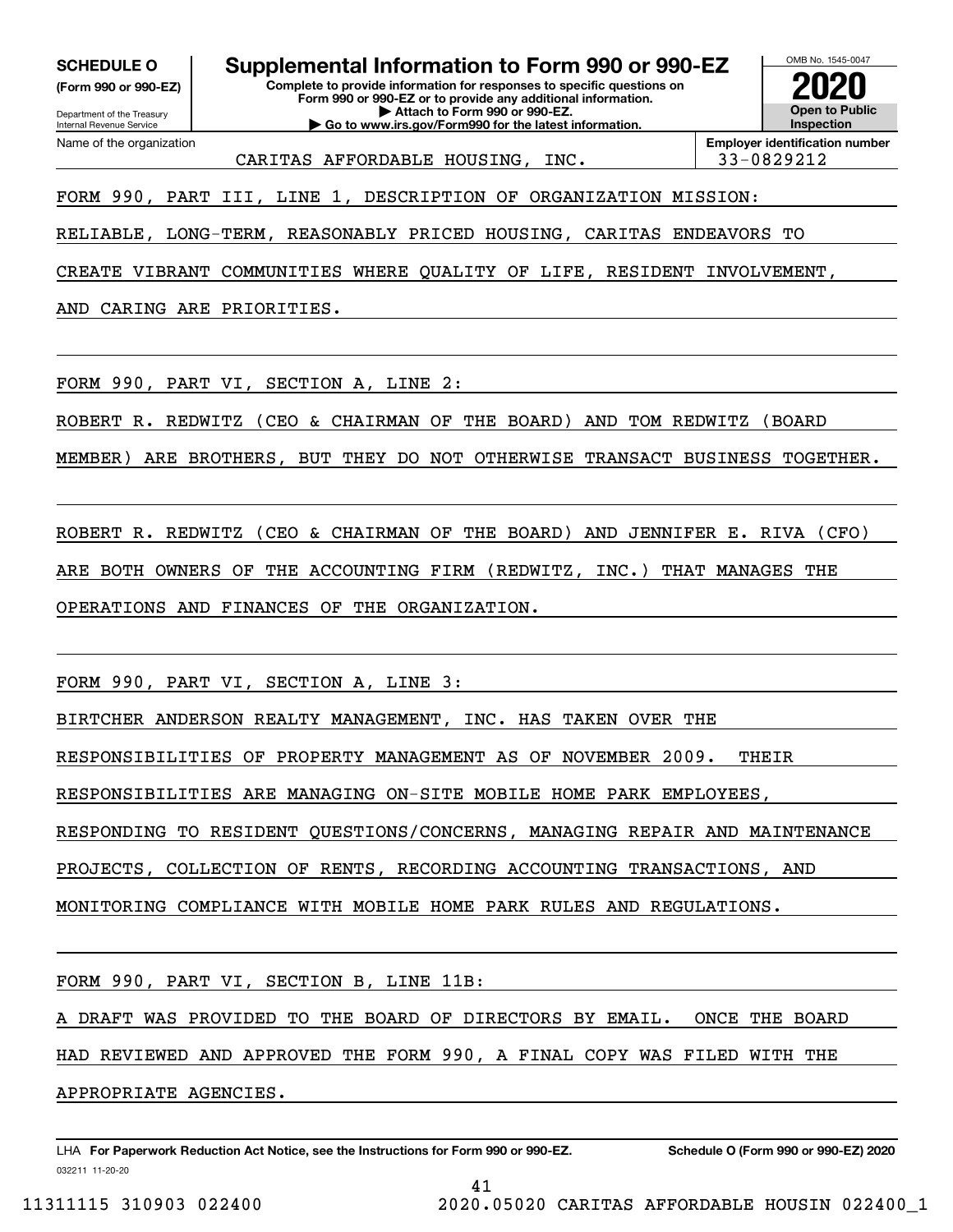| Schedule O (Form 990 or 990-EZ) 2020                                    | Page 2                                              |
|-------------------------------------------------------------------------|-----------------------------------------------------|
| Name of the organization<br>CARITAS AFFORDABLE HOUSING, INC.            | <b>Employer identification number</b><br>33-0829212 |
| FORM 990, PART VI, SECTION B, LINE 12C:                                 |                                                     |
| INTEREST POLICY IS REVIEWED AND MONITORED<br>CONFLICT OF                | AT BOARD MEETINGS                                   |
|                                                                         |                                                     |
| FORM 990, PART VI, SECTION B, LINE 15A:                                 |                                                     |
| DURING 2009, THE BOARD OF DIRECTORS INITIATED, IN COMPLIANCE WITH ITS   |                                                     |
| INTEREST POLICY, A FORMAL MARKET COMPETITIVE STUDY TO<br>CONFLICT OF    | DETERMINE                                           |
| REASONABLE COMPENSATION FOR ITS OFFICERS WHO<br>THE                     | WERE ALSO A DIRECTOR.                               |
| STUDY WAS<br>DONE BY OUTSIDE LEGAL<br>COUNSEL AND<br>RESULTED<br>THIS   | IN A                                                |
| COMPREHENSIVE COMPENSATION AGREEMENT THAT WAS DEEMED                    | INDEPENDENT,                                        |
| COMPETITIVE AND MARKET-DRIVEN BY THE<br>INDEPENDENT<br><b>DIRECTORS</b> | ON<br>THE BOARD.                                    |
| COMPENSATION AGREEMENT WAS FORMALLY APPROVED AND EXECUTED<br>THE        | BY THE                                              |
| IN SEPTEMBER 2010 AND<br>INDEPENDENT DIRECTORS<br>IS<br>EFFECT<br>IN    | UNTIL<br>TERMINATED                                 |
| THE BOARD OF DIRECTORS.<br>BY.                                          |                                                     |

FORM 990, PART VI, SECTION C, LINE 19:

THE ORGANIZATION WILL MAKE ITS GOVERNING DOCUMENTS AND CONFLICT OF INTEREST POLICY AVAILABLE UPON REQUEST. THE ANNUAL AUDITED FINANCIAL STATEMENTS ARE POSTED ON THE ORGANIZATION'S WEBSITE.

| FORM 990, PART VII CONTACT ADDRESSES FOR OFFICERS, DIRECTORS, ETC:         |
|----------------------------------------------------------------------------|
| THERESE BEJOTTE - 3 PARK PLAZA, SUITE 1700, IRVINE, CA 92614               |
| JOHN WOOLLEY - 3 PARK PLAZA, SUITE 1700, IRVINE, CA 92614                  |
| THOMAS MAURO - 3 PARK PLAZA, SUITE 1700, IRVINE, CA 92614                  |
| PENNY SERNA - 3 PARK PLAZA, SUITE 1700, IRVINE, CA 92614                   |
| CAROL MCDERMOTT - 26465 W. COVEY LN., BUCKEYE, AZ 85396                    |
| ROBERT THIERGARTNER - 1420 BRISTOL ST. NORTH #100, NEWPORT BEACH, CA 92660 |
| TOM REDWITZ - 95 ENTERPRISE, SUITE 325, ALISO VIEJO, CA 92656              |
| CHRISTINE DUNFEY - 3 PARK PLAZA, SUITE 750, IRVINE, CA 92614               |
| Schedule O (Form 990 or 990-EZ) 2020<br>032212 11-20-20<br>42              |

11311115 310903 022400 2020.05020 CARITAS AFFORDABLE HOUSIN 022400\_1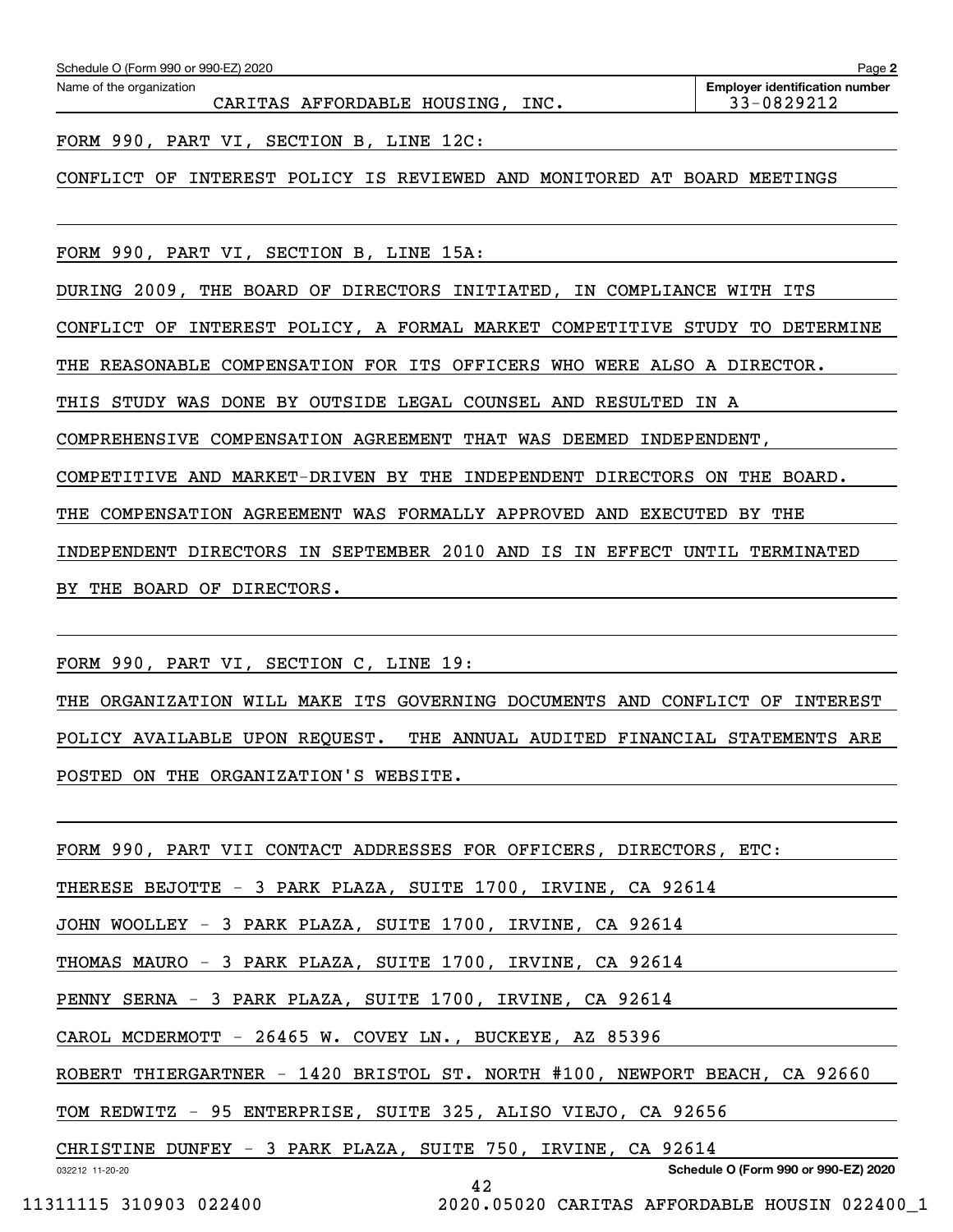| Schedule O (Form 990 or 990-EZ) 2020                          | Page 2                                              |
|---------------------------------------------------------------|-----------------------------------------------------|
| Name of the organization<br>CARITAS AFFORDABLE HOUSING, INC.  | <b>Employer identification number</b><br>33-0829212 |
| CHARLES E. PACKARD - 25 CENTAURUS, IRVINE, CA 92603           |                                                     |
| TIM CANNON - 1861 E. MIRALOMA AVE, PLACENTIA, CA 92870        |                                                     |
| ROBERT R REDWITZ - 3 PARK PLAZA, SUITE 1700, IRVINE, CA 92614 |                                                     |
| JENNIFER E RIVA - 1 ALMADEN BLVD #620, SAN JOSE, CA 95113     |                                                     |
|                                                               |                                                     |
|                                                               |                                                     |
|                                                               |                                                     |
|                                                               |                                                     |
|                                                               |                                                     |
|                                                               |                                                     |
|                                                               |                                                     |
|                                                               |                                                     |
|                                                               |                                                     |
|                                                               |                                                     |
|                                                               |                                                     |
|                                                               |                                                     |
|                                                               |                                                     |
|                                                               |                                                     |
|                                                               |                                                     |
|                                                               |                                                     |
|                                                               |                                                     |
|                                                               |                                                     |
|                                                               |                                                     |
|                                                               |                                                     |
|                                                               |                                                     |
|                                                               |                                                     |
|                                                               |                                                     |
|                                                               |                                                     |
| 032212 11-20-20<br>ר ו                                        | Schedule O (Form 990 or 990-EZ) 2020                |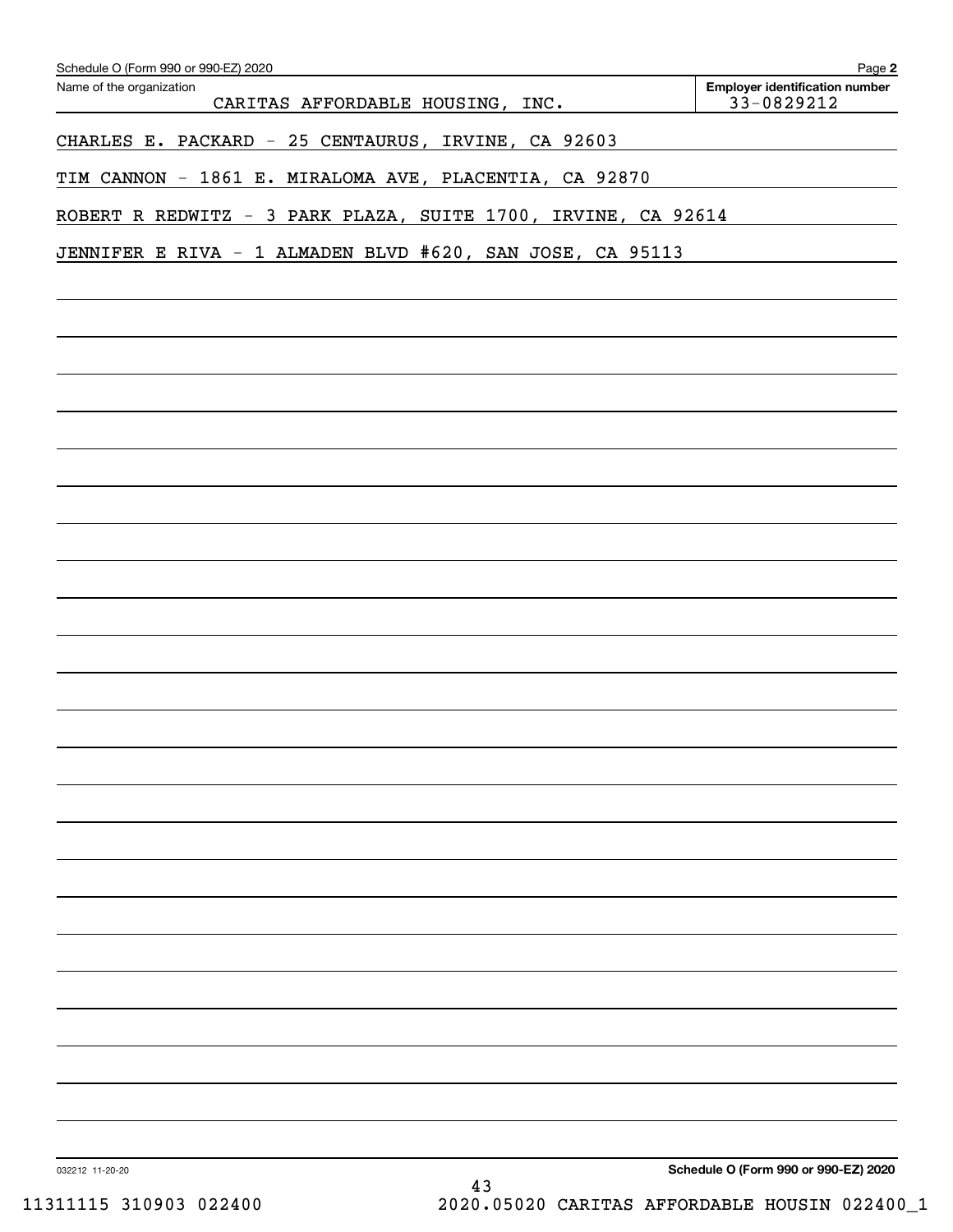| <b>SCHEDULE R</b> |  |
|-------------------|--|
| (Form 990)        |  |

#### **(Form 990)**

# **Related Organizations and Unrelated Partnerships**

**Complete if the organization answered "Yes" on Form 990, Part IV, line 33, 34, 35b, 36, or 37.** |

**Attach to Form 990.**  |

OMB No. 1545-0047 **2020**

**Open to Public | Go to www.irs.gov/Form990 for instructions and the latest information. Inspection**

**Employer identification number**

33-0829212

Department of the Treasury Internal Revenue Service Name of the organization

CARITAS AFFORDABLE HOUSING, INC.

**Part I Identification of Disregarded Entities.**  Complete if the organization answered "Yes" on Form 990, Part IV, line 33.

| (a)<br>Name, address, and EIN (if applicable)<br>of disregarded entity | (b)<br>Primary activity | (c)<br>Legal domicile (state or<br>foreign country) | (d)<br>Total income | (e)<br>End-of-year assets | (f)<br>Direct controlling<br>entity |
|------------------------------------------------------------------------|-------------------------|-----------------------------------------------------|---------------------|---------------------------|-------------------------------------|
|                                                                        |                         |                                                     |                     |                           |                                     |
|                                                                        |                         |                                                     |                     |                           |                                     |
|                                                                        |                         |                                                     |                     |                           |                                     |
|                                                                        |                         |                                                     |                     |                           |                                     |

#### **Identification of Related Tax-Exempt Organizations.** Complete if the organization answered "Yes" on Form 990, Part IV, line 34, because it had one or more related tax-exempt **Part II** organizations during the tax year.

| (a)<br>Name, address, and EIN<br>of related organization | (b)<br>Primary activity   | (c)<br>Legal domicile (state or<br>foreign country) | (d)<br><b>Exempt Code</b><br>section | (e)<br>Public charity<br>status (if section | (f)<br>Direct controlling<br>entity | $(g)$<br>Section 512(b)(13) | controlled<br>entity? |
|----------------------------------------------------------|---------------------------|-----------------------------------------------------|--------------------------------------|---------------------------------------------|-------------------------------------|-----------------------------|-----------------------|
|                                                          |                           |                                                     |                                      | 501(c)(3))                                  |                                     | Yes                         | No                    |
| THE CARITAS CORPORATION - 33-0694603                     |                           |                                                     |                                      |                                             |                                     |                             |                       |
| 3 PARK PLAZA, SUITE 1700                                 | SUPPORT ORG & PROVIDE     |                                                     |                                      | SCH A, LINE                                 |                                     |                             |                       |
| IRVINE, CA 92614                                         | <b>AFFORDABLE HOUSING</b> | CALIFORNIA                                          | 501(C)(3)                            | 10                                          | N/A                                 |                             | X                     |
| CARITAS FOUNDATION - 47-4047515                          | SUPPORT UNDERSERVED       |                                                     |                                      |                                             |                                     |                             |                       |
| 3 PARK PLAZA, SUITE 1700                                 | COMMUNITY THROUGH RENT    |                                                     |                                      | SCH A, LINE                                 |                                     |                             |                       |
| IRVINE, CA 92614                                         | ASSISTANCE AND EDUCATION  | CALIFORNIA                                          | 501(C)(3)                            | 10                                          | N/A                                 |                             | x                     |
|                                                          |                           |                                                     |                                      |                                             |                                     |                             |                       |
|                                                          |                           |                                                     |                                      |                                             |                                     |                             |                       |
|                                                          |                           |                                                     |                                      |                                             |                                     |                             |                       |
|                                                          |                           |                                                     |                                      |                                             |                                     |                             |                       |

**For Paperwork Reduction Act Notice, see the Instructions for Form 990. Schedule R (Form 990) 2020**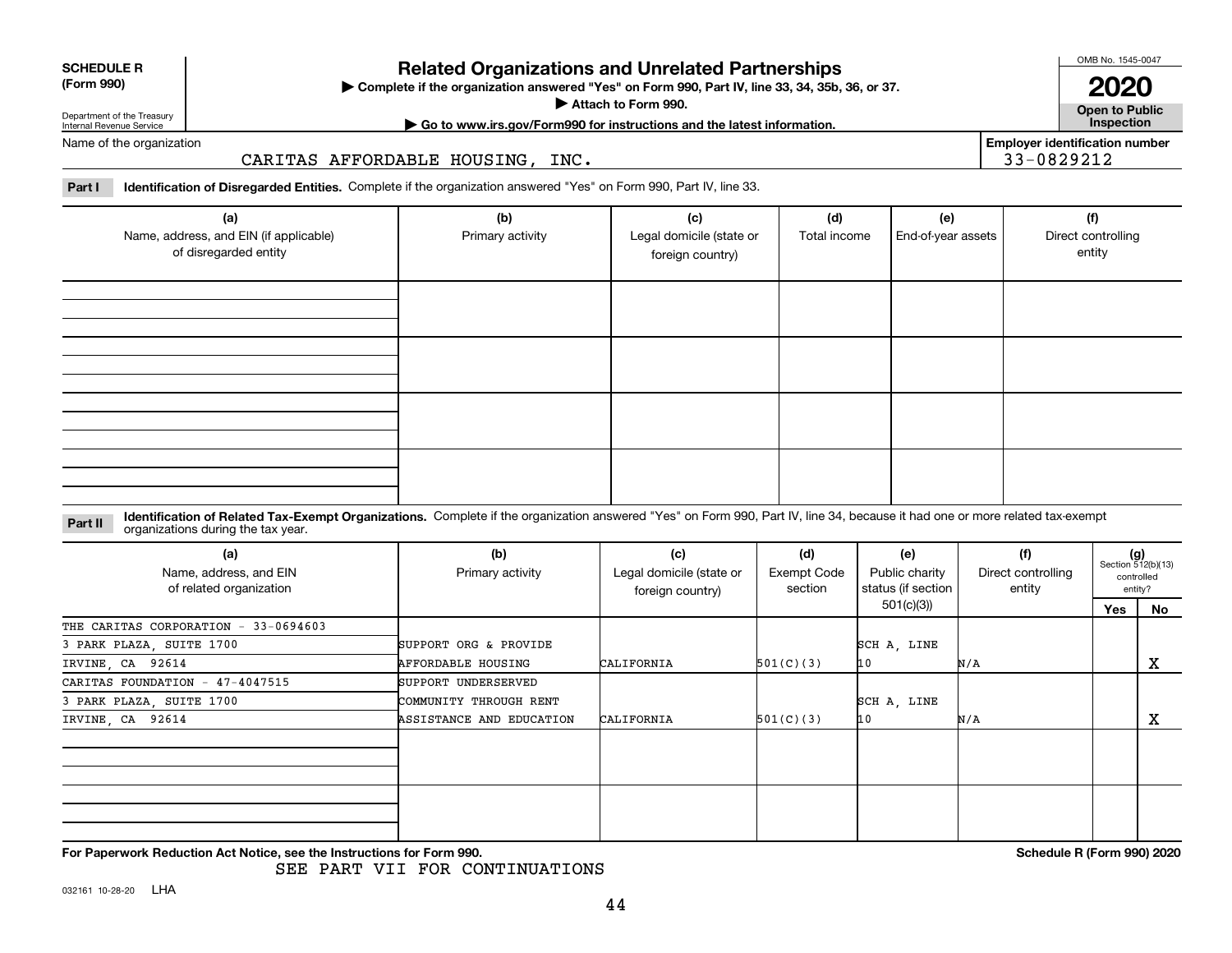#### Schedule R (Form 990) 2020 Page CARITAS AFFORDABLE HOUSING, INC. 33-0829212

**2**

**Identification of Related Organizations Taxable as a Partnership.** Complete if the organization answered "Yes" on Form 990, Part IV, line 34, because it had one or more related **Part III** organizations treated as a partnership during the tax year.

| (a)                     | (b)              | (c)                  | (d)                | (e)                                                                 | (f)            | (g)              |              | (h)                                      | (i)           | (i) | (k)                                                       |  |  |  |  |  |  |  |  |  |  |  |  |  |  |  |  |  |  |  |
|-------------------------|------------------|----------------------|--------------------|---------------------------------------------------------------------|----------------|------------------|--------------|------------------------------------------|---------------|-----|-----------------------------------------------------------|--|--|--|--|--|--|--|--|--|--|--|--|--|--|--|--|--|--|--|
| Name, address, and EIN  | Primary activity | Legal<br>domicile    | Direct controlling | Predominant income                                                  | Share of total | Share of         |              | Disproportionate                         | Code V-UBI    |     |                                                           |  |  |  |  |  |  |  |  |  |  |  |  |  |  |  |  |  |  |  |
| of related organization |                  | (state or<br>foreign | entity             | related, unrelated,<br>excluded from tax under<br>sections 512-514) | income         | end-of-year      | allocations? |                                          | amount in box |     | General or Percentage<br>managing<br>partner?<br>partner? |  |  |  |  |  |  |  |  |  |  |  |  |  |  |  |  |  |  |  |
|                         |                  |                      |                    |                                                                     | assets         | $Yes \mid$<br>No |              | 20 of Schedule<br>K-1 (Form 1065) Yes No |               |     |                                                           |  |  |  |  |  |  |  |  |  |  |  |  |  |  |  |  |  |  |  |
|                         |                  | country)             |                    |                                                                     |                |                  |              |                                          |               |     |                                                           |  |  |  |  |  |  |  |  |  |  |  |  |  |  |  |  |  |  |  |
|                         |                  |                      |                    |                                                                     |                |                  |              |                                          |               |     |                                                           |  |  |  |  |  |  |  |  |  |  |  |  |  |  |  |  |  |  |  |
|                         |                  |                      |                    |                                                                     |                |                  |              |                                          |               |     |                                                           |  |  |  |  |  |  |  |  |  |  |  |  |  |  |  |  |  |  |  |
|                         |                  |                      |                    |                                                                     |                |                  |              |                                          |               |     |                                                           |  |  |  |  |  |  |  |  |  |  |  |  |  |  |  |  |  |  |  |
|                         |                  |                      |                    |                                                                     |                |                  |              |                                          |               |     |                                                           |  |  |  |  |  |  |  |  |  |  |  |  |  |  |  |  |  |  |  |
|                         |                  |                      |                    |                                                                     |                |                  |              |                                          |               |     |                                                           |  |  |  |  |  |  |  |  |  |  |  |  |  |  |  |  |  |  |  |
|                         |                  |                      |                    |                                                                     |                |                  |              |                                          |               |     |                                                           |  |  |  |  |  |  |  |  |  |  |  |  |  |  |  |  |  |  |  |
|                         |                  |                      |                    |                                                                     |                |                  |              |                                          |               |     |                                                           |  |  |  |  |  |  |  |  |  |  |  |  |  |  |  |  |  |  |  |
|                         |                  |                      |                    |                                                                     |                |                  |              |                                          |               |     |                                                           |  |  |  |  |  |  |  |  |  |  |  |  |  |  |  |  |  |  |  |
|                         |                  |                      |                    |                                                                     |                |                  |              |                                          |               |     |                                                           |  |  |  |  |  |  |  |  |  |  |  |  |  |  |  |  |  |  |  |
|                         |                  |                      |                    |                                                                     |                |                  |              |                                          |               |     |                                                           |  |  |  |  |  |  |  |  |  |  |  |  |  |  |  |  |  |  |  |
|                         |                  |                      |                    |                                                                     |                |                  |              |                                          |               |     |                                                           |  |  |  |  |  |  |  |  |  |  |  |  |  |  |  |  |  |  |  |
|                         |                  |                      |                    |                                                                     |                |                  |              |                                          |               |     |                                                           |  |  |  |  |  |  |  |  |  |  |  |  |  |  |  |  |  |  |  |
|                         |                  |                      |                    |                                                                     |                |                  |              |                                          |               |     |                                                           |  |  |  |  |  |  |  |  |  |  |  |  |  |  |  |  |  |  |  |
|                         |                  |                      |                    |                                                                     |                |                  |              |                                          |               |     |                                                           |  |  |  |  |  |  |  |  |  |  |  |  |  |  |  |  |  |  |  |
|                         |                  |                      |                    |                                                                     |                |                  |              |                                          |               |     |                                                           |  |  |  |  |  |  |  |  |  |  |  |  |  |  |  |  |  |  |  |
|                         |                  |                      |                    |                                                                     |                |                  |              |                                          |               |     |                                                           |  |  |  |  |  |  |  |  |  |  |  |  |  |  |  |  |  |  |  |
|                         |                  |                      |                    |                                                                     |                |                  |              |                                          |               |     |                                                           |  |  |  |  |  |  |  |  |  |  |  |  |  |  |  |  |  |  |  |
|                         |                  |                      |                    |                                                                     |                |                  |              |                                          |               |     |                                                           |  |  |  |  |  |  |  |  |  |  |  |  |  |  |  |  |  |  |  |
|                         |                  |                      |                    |                                                                     |                |                  |              |                                          |               |     |                                                           |  |  |  |  |  |  |  |  |  |  |  |  |  |  |  |  |  |  |  |
|                         |                  |                      |                    |                                                                     |                |                  |              |                                          |               |     |                                                           |  |  |  |  |  |  |  |  |  |  |  |  |  |  |  |  |  |  |  |

**Identification of Related Organizations Taxable as a Corporation or Trust.** Complete if the organization answered "Yes" on Form 990, Part IV, line 34, because it had one or more related **Part IV** organizations treated as a corporation or trust during the tax year.

| (a)<br>Name, address, and EIN<br>of related organization | (b)<br>Primary activity | (c)<br>Legal domicile<br>(state or<br>foreign | (d)<br>Direct controlling<br>entity | (e)<br>Type of entity<br>(C corp, S corp,<br>or trust) | (f)<br>Share of total<br>income | (g)<br>Share of<br>end-of-year<br>assets | (h)<br>Percentage<br>ownership | $\begin{array}{c} \textbf{(i)}\\ \text{Section}\\ 512 \text{(b)} \text{(13)}\\ \text{controlled} \\ \text{entity?} \end{array}$ |  |  |
|----------------------------------------------------------|-------------------------|-----------------------------------------------|-------------------------------------|--------------------------------------------------------|---------------------------------|------------------------------------------|--------------------------------|---------------------------------------------------------------------------------------------------------------------------------|--|--|
|                                                          |                         | country)                                      |                                     |                                                        |                                 |                                          |                                | Yes No                                                                                                                          |  |  |
|                                                          |                         |                                               |                                     |                                                        |                                 |                                          |                                |                                                                                                                                 |  |  |
|                                                          |                         |                                               |                                     |                                                        |                                 |                                          |                                |                                                                                                                                 |  |  |
|                                                          |                         |                                               |                                     |                                                        |                                 |                                          |                                |                                                                                                                                 |  |  |
|                                                          |                         |                                               |                                     |                                                        |                                 |                                          |                                |                                                                                                                                 |  |  |
|                                                          |                         |                                               |                                     |                                                        |                                 |                                          |                                |                                                                                                                                 |  |  |
|                                                          |                         |                                               |                                     |                                                        |                                 |                                          |                                |                                                                                                                                 |  |  |
|                                                          |                         |                                               |                                     |                                                        |                                 |                                          |                                |                                                                                                                                 |  |  |
|                                                          |                         |                                               |                                     |                                                        |                                 |                                          |                                |                                                                                                                                 |  |  |
|                                                          |                         |                                               |                                     |                                                        |                                 |                                          |                                |                                                                                                                                 |  |  |
|                                                          |                         |                                               |                                     |                                                        |                                 |                                          |                                |                                                                                                                                 |  |  |
|                                                          |                         |                                               |                                     |                                                        |                                 |                                          |                                |                                                                                                                                 |  |  |
|                                                          |                         |                                               |                                     |                                                        |                                 |                                          |                                |                                                                                                                                 |  |  |
|                                                          |                         |                                               |                                     |                                                        |                                 |                                          |                                |                                                                                                                                 |  |  |
|                                                          |                         |                                               |                                     |                                                        |                                 |                                          |                                |                                                                                                                                 |  |  |
|                                                          |                         |                                               |                                     |                                                        |                                 |                                          |                                |                                                                                                                                 |  |  |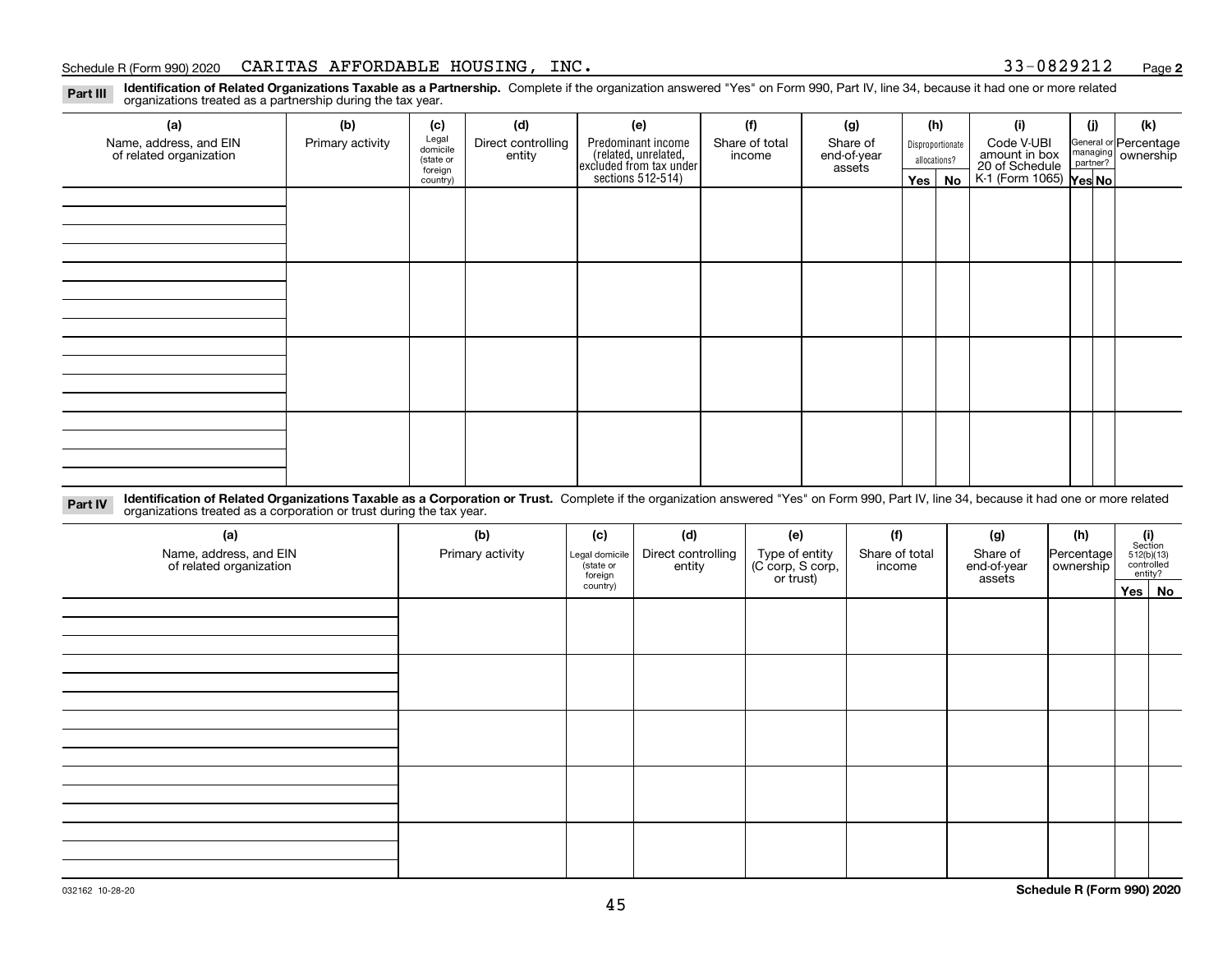#### Schedule R (Form 990) 2020 Page CARITAS AFFORDABLE HOUSING, INC. 33-0829212

**Part V** T**ransactions With Related Organizations.** Complete if the organization answered "Yes" on Form 990, Part IV, line 34, 35b, or 36.

| Note: Complete line 1 if any entity is listed in Parts II, III, or IV of this schedule.                                                                                                                                        |                | Yes         | No                      |
|--------------------------------------------------------------------------------------------------------------------------------------------------------------------------------------------------------------------------------|----------------|-------------|-------------------------|
| During the tax year, did the organization engage in any of the following transactions with one or more related organizations listed in Parts II-IV?                                                                            |                |             |                         |
|                                                                                                                                                                                                                                | 1a             |             | $\mathbf X$             |
| b Gift, grant, or capital contribution to related organization(s) manufaction contracts and contribution to related organization(s)                                                                                            | 1b             |             | $\overline{\mathbf{x}}$ |
| c Gift, grant, or capital contribution from related organization(s) manufaction(s) and contribution from related organization(s) manufaction contribution from related organization(s) manufaction contribution contribution c | 1c             | $\mathbf X$ |                         |
| d Loans or loan guarantees to or for related organization(s) material contents and content to content the content of the content of the content of the content of the content of the content of the content of the content of  | 1d             |             | X                       |
|                                                                                                                                                                                                                                | 1e             |             | $\mathbf X$             |
|                                                                                                                                                                                                                                |                |             |                         |
|                                                                                                                                                                                                                                | 1f             |             | х                       |
| g Sale of assets to related organization(s) www.assettion.com/www.assettion.com/www.assettion.com/www.assettion.com/www.assettion.com/www.assettion.com/www.assettion.com/www.assettion.com/www.assettion.com/www.assettion.co | 1a             |             | $\mathbf X$             |
|                                                                                                                                                                                                                                | 1h             |             | X                       |
| Exchange of assets with related organization(s) www.wallen.com/www.wallen.com/www.wallen.com/www.wallen.com/www.wallen.com/www.wallen.com/www.wallen.com/www.wallen.com/www.wallen.com/www.wallen.com/www.wallen.com/www.walle | 1i.            |             | X                       |
| Lease of facilities, equipment, or other assets to related organization(s) The manufaction content to the manufacture of facilities, equipment, or other assets to related organization(s)                                     | 11             |             | $\mathbf x$             |
|                                                                                                                                                                                                                                |                |             |                         |
|                                                                                                                                                                                                                                | 1k             |             | X                       |
| Performance of services or membership or fundraising solicitations for related organization(s) manufaction manufactured manufactured manufactured manufactured manufactured manufactured manufactured manufactured manufacture | 11.            |             | X                       |
| m Performance of services or membership or fundraising solicitations by related organization(s)                                                                                                                                | 1 <sub>m</sub> | X           |                         |
|                                                                                                                                                                                                                                | 1n             |             | x                       |
| <b>o</b> Sharing of paid employees with related organization(s)                                                                                                                                                                | 10             |             | x                       |
|                                                                                                                                                                                                                                |                |             |                         |
|                                                                                                                                                                                                                                | 1p.            | Х           |                         |
|                                                                                                                                                                                                                                | 1q             |             | X                       |
|                                                                                                                                                                                                                                |                |             |                         |
| r Other transfer of cash or property to related organization(s)                                                                                                                                                                | 1r             | X           |                         |
|                                                                                                                                                                                                                                | 1s             |             | X                       |
| 2 If the answer to any of the above is "Yes." see the instructions for information on who must complete this line, including covered relationships and transaction thresholds.                                                 |                |             |                         |

| (a)<br>Name of related organization | (b)<br>Transaction<br>type (a-s) | (c)<br>Amount involved | (d)<br>Method of determining amount involved |
|-------------------------------------|----------------------------------|------------------------|----------------------------------------------|
| (1) THE CARITAS CORPORATION         | М                                | 278, 521. ACTUAL       |                                              |
| (2) THE CARITAS CORPORATION         | P                                |                        | 114,967. REIMBURSEMENT                       |
| (3) THE CARITAS FOUNDATION          | C                                | 34, 189. ACTUAL        |                                              |
| (4) THE CARITAS CORPORATION         | R                                |                        | 800,000. EXCESS CASH FLOWS PER INDENTURE     |
| (5)                                 |                                  |                        |                                              |
| (6)                                 |                                  |                        |                                              |

 $\overline{\phantom{a}}$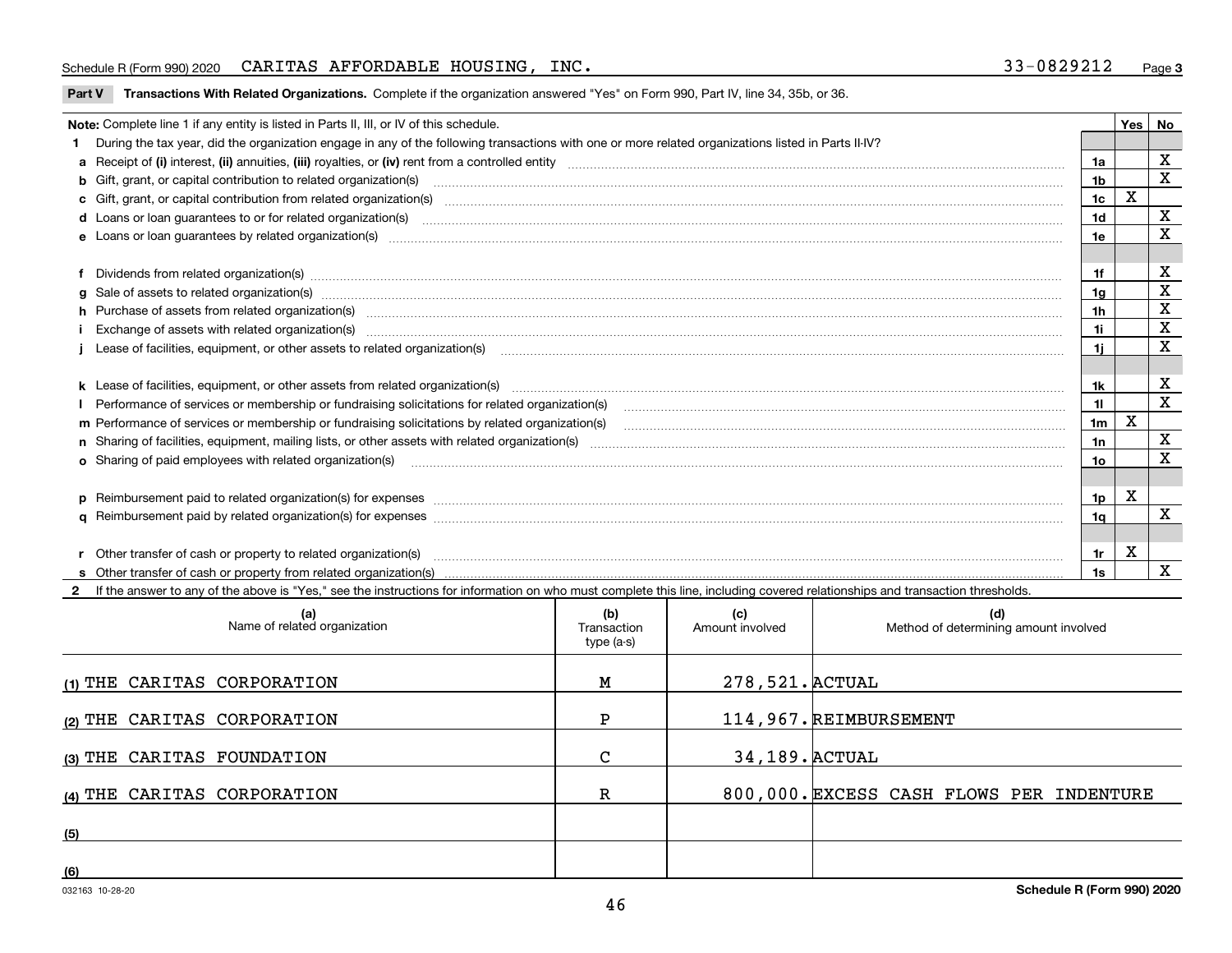#### Schedule R (Form 990) 2020  $\rm{CARTIAS}$   $\rm{AFFORDABLE}$   $\rm{HOUSING}$  ,  $\rm{INC}$  .  $\rm{33-0829212}$   $\rm{24.3-0.33-0.329212}$   $\rm{Page}$

**Part VI Unrelated Organizations Taxable as a Partnership. Complete if the organization answered "Yes" on Form 990, Part IV, line 37.** 

Provide the following information for each entity taxed as a partnership through which the organization conducted more than five percent of its activities (measured by total assets or gross revenue) that was not a related organization. See instructions regarding exclusion for certain investment partnerships.

| ັ<br>(a)               | ັ<br>ັ<br>(b)    | (c)               | . .<br>(d)                                                                                 |                                                                                                                  | (f)      | (g)         | (h)                              | (i)                                                                                                    | (i)    | (k) |
|------------------------|------------------|-------------------|--------------------------------------------------------------------------------------------|------------------------------------------------------------------------------------------------------------------|----------|-------------|----------------------------------|--------------------------------------------------------------------------------------------------------|--------|-----|
| Name, address, and EIN | Primary activity | Legal domicile    |                                                                                            | $\begin{array}{c} \textbf{(e)}\\ \text{Are all} \\ \text{partners sec.}\\ 501(c)(3)\\ \text{orgs.?} \end{array}$ | Share of | Share of    |                                  |                                                                                                        |        |     |
| of entity              |                  | (state or foreign | Predominant income<br>(related, unrelated,<br>excluded from tax under<br>sections 512-514) |                                                                                                                  | total    | end-of-year | Disproportionate<br>allocations? | Code V-UBI<br>amount in box 20 managing<br>of Schedule K-1 partner? ownership<br>(Form 1065)<br>ves No |        |     |
|                        |                  | country)          |                                                                                            | Yes No                                                                                                           | income   | assets      | Yes No                           |                                                                                                        | Yes No |     |
|                        |                  |                   |                                                                                            |                                                                                                                  |          |             |                                  |                                                                                                        |        |     |
|                        |                  |                   |                                                                                            |                                                                                                                  |          |             |                                  |                                                                                                        |        |     |
|                        |                  |                   |                                                                                            |                                                                                                                  |          |             |                                  |                                                                                                        |        |     |
|                        |                  |                   |                                                                                            |                                                                                                                  |          |             |                                  |                                                                                                        |        |     |
|                        |                  |                   |                                                                                            |                                                                                                                  |          |             |                                  |                                                                                                        |        |     |
|                        |                  |                   |                                                                                            |                                                                                                                  |          |             |                                  |                                                                                                        |        |     |
|                        |                  |                   |                                                                                            |                                                                                                                  |          |             |                                  |                                                                                                        |        |     |
|                        |                  |                   |                                                                                            |                                                                                                                  |          |             |                                  |                                                                                                        |        |     |
|                        |                  |                   |                                                                                            |                                                                                                                  |          |             |                                  |                                                                                                        |        |     |
|                        |                  |                   |                                                                                            |                                                                                                                  |          |             |                                  |                                                                                                        |        |     |
|                        |                  |                   |                                                                                            |                                                                                                                  |          |             |                                  |                                                                                                        |        |     |
|                        |                  |                   |                                                                                            |                                                                                                                  |          |             |                                  |                                                                                                        |        |     |
|                        |                  |                   |                                                                                            |                                                                                                                  |          |             |                                  |                                                                                                        |        |     |
|                        |                  |                   |                                                                                            |                                                                                                                  |          |             |                                  |                                                                                                        |        |     |
|                        |                  |                   |                                                                                            |                                                                                                                  |          |             |                                  |                                                                                                        |        |     |
|                        |                  |                   |                                                                                            |                                                                                                                  |          |             |                                  |                                                                                                        |        |     |
|                        |                  |                   |                                                                                            |                                                                                                                  |          |             |                                  |                                                                                                        |        |     |
|                        |                  |                   |                                                                                            |                                                                                                                  |          |             |                                  |                                                                                                        |        |     |
|                        |                  |                   |                                                                                            |                                                                                                                  |          |             |                                  |                                                                                                        |        |     |
|                        |                  |                   |                                                                                            |                                                                                                                  |          |             |                                  |                                                                                                        |        |     |
|                        |                  |                   |                                                                                            |                                                                                                                  |          |             |                                  |                                                                                                        |        |     |
|                        |                  |                   |                                                                                            |                                                                                                                  |          |             |                                  |                                                                                                        |        |     |
|                        |                  |                   |                                                                                            |                                                                                                                  |          |             |                                  |                                                                                                        |        |     |
|                        |                  |                   |                                                                                            |                                                                                                                  |          |             |                                  |                                                                                                        |        |     |
|                        |                  |                   |                                                                                            |                                                                                                                  |          |             |                                  |                                                                                                        |        |     |
|                        |                  |                   |                                                                                            |                                                                                                                  |          |             |                                  |                                                                                                        |        |     |
|                        |                  |                   |                                                                                            |                                                                                                                  |          |             |                                  |                                                                                                        |        |     |
|                        |                  |                   |                                                                                            |                                                                                                                  |          |             |                                  |                                                                                                        |        |     |
|                        |                  |                   |                                                                                            |                                                                                                                  |          |             |                                  |                                                                                                        |        |     |
|                        |                  |                   |                                                                                            |                                                                                                                  |          |             |                                  |                                                                                                        |        |     |
|                        |                  |                   |                                                                                            |                                                                                                                  |          |             |                                  |                                                                                                        |        |     |
|                        |                  |                   |                                                                                            |                                                                                                                  |          |             |                                  |                                                                                                        |        |     |

**Schedule R (Form 990) 2020**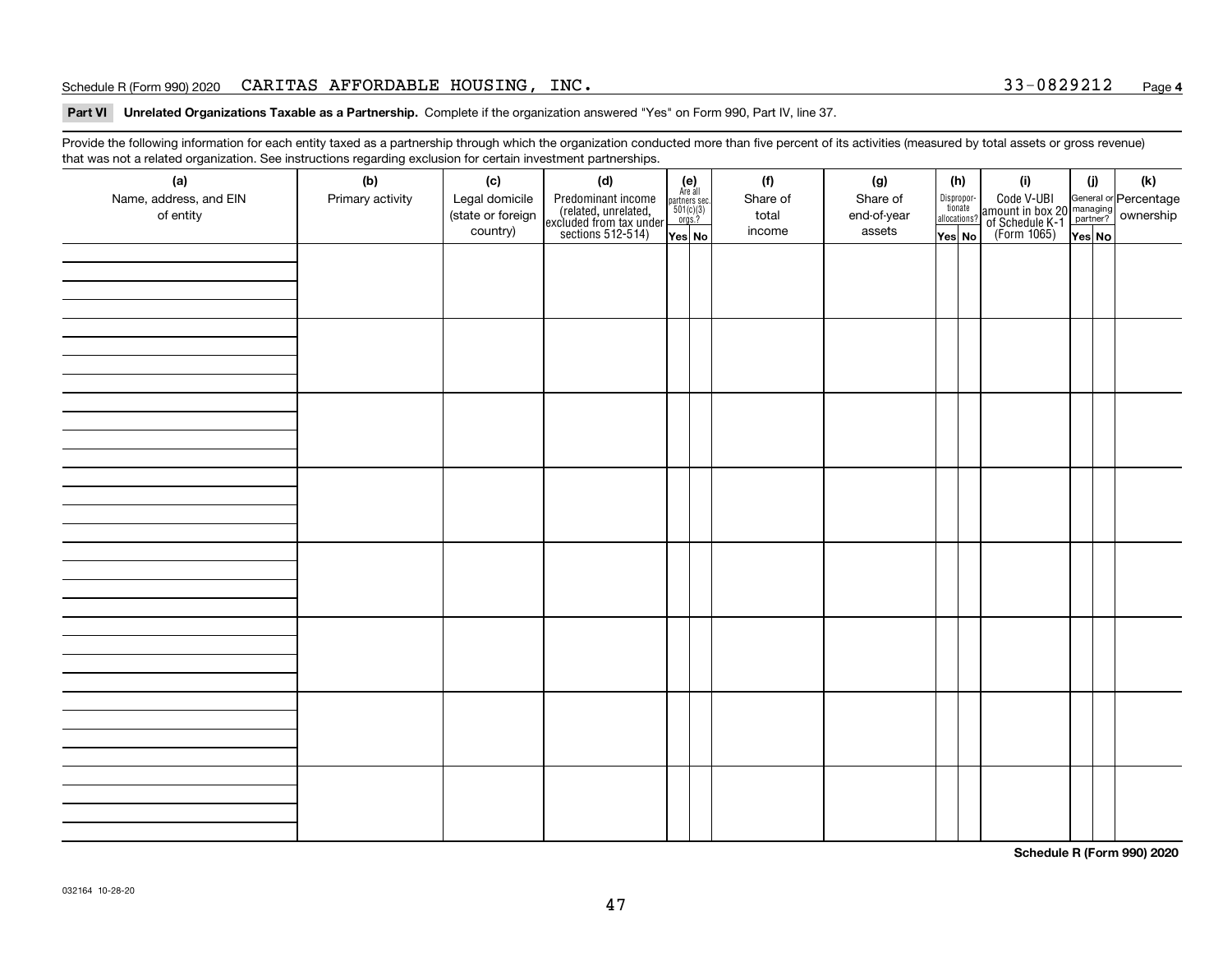**Part VII Supplemental Information**

Provide additional information for responses to questions on Schedule R. See instructions.

### PART II, IDENTIFICATION OF RELATED TAX-EXEMPT ORGANIZATIONS:

#### NAME OF RELATED ORGANIZATION:

#### CARITAS FOUNDATION

### PRIMARY ACTIVITY: SUPPORT UNDERSERVED COMMUNITY THROUGH RENT ASSISTANCE

#### AND EDUCATION PROGRAMS

**Schedule R (Form 990) 2020**

032165 10-28-20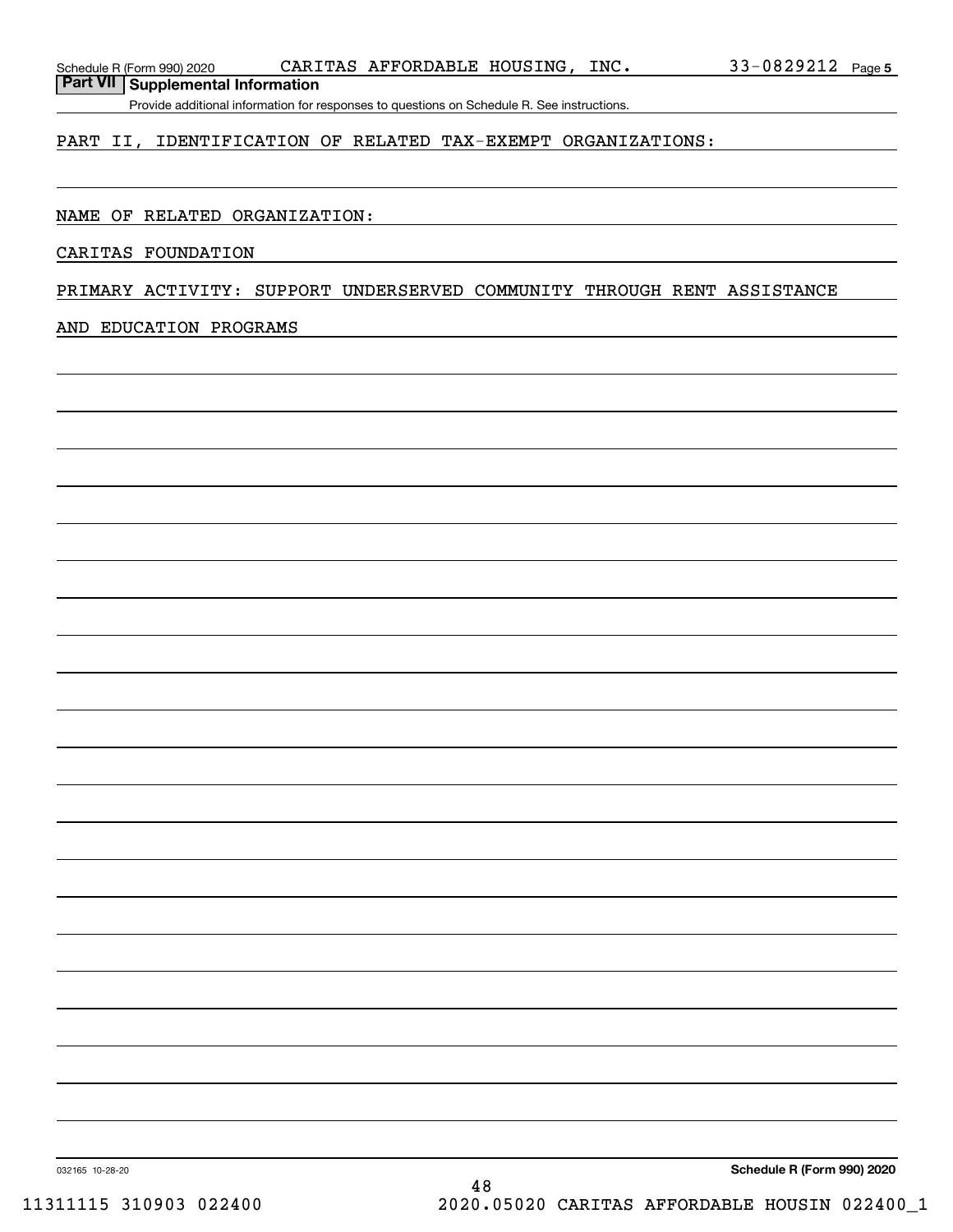# **TAX RETURN FILING INSTRUCTIONS**

CALIFORNIA FORM 199

# **FOR THE YEAR ENDING**

DECEMBER 31, 2020

## **PREPARED FOR:**

CARITAS AFFORDABLE HOUSING, INC. 3 PARK PLAZA NO. 1700 IRVINE, CA 92614

## **PREPARED BY:**

REDWITZ, INC 3 PARK PLAZA, SUITE 1700 IRVINE, CA 92614

# **TO BE SIGNED AND DATED BY:**

NOT APPLICABLE

# **AMOUNT OF TAX:**

| TOTAI TAX                    |  |
|------------------------------|--|
| LESS: PAYMENTS AND CREDITS   |  |
| PLUS: OTHER AMOUNT           |  |
| PLUS: INTEREST AND PENALTIES |  |
| NO PAYMENT IS REQUIRED       |  |

# **OVERPAYMENT:**

| CREDITED TO YOUR ESTIMATED.<br>TAX |  |
|------------------------------------|--|
| OTHER AMOUNT                       |  |
| REFUNDED TO YOU                    |  |

# **MAKE CHECK PAYABLE TO:**

NOT APPLICABLE

# **MAIL TAX RETURN AND CHECK (IF APPLICABLE) TO:**

THIS RETURN HAS BEEN PREPARED FOR ELECTRONIC FILING. IF YOU WISH TO HAVE IT TRANSMITTED ELECTRONICALLY TO THE FTB, PLEASE CONTACT OUR OFFICE. WE WILL THEN SUBMIT THE ELECTRONIC RETURN TO THE FTB. DO NOT MAIL THE PAPER COPY OF THE RETURN TO THE FTB.

## **RETURN MUST BE MAILED ON OR BEFORE:**

NOT APPLICABLE

# **SPECIAL INSTRUCTIONS:**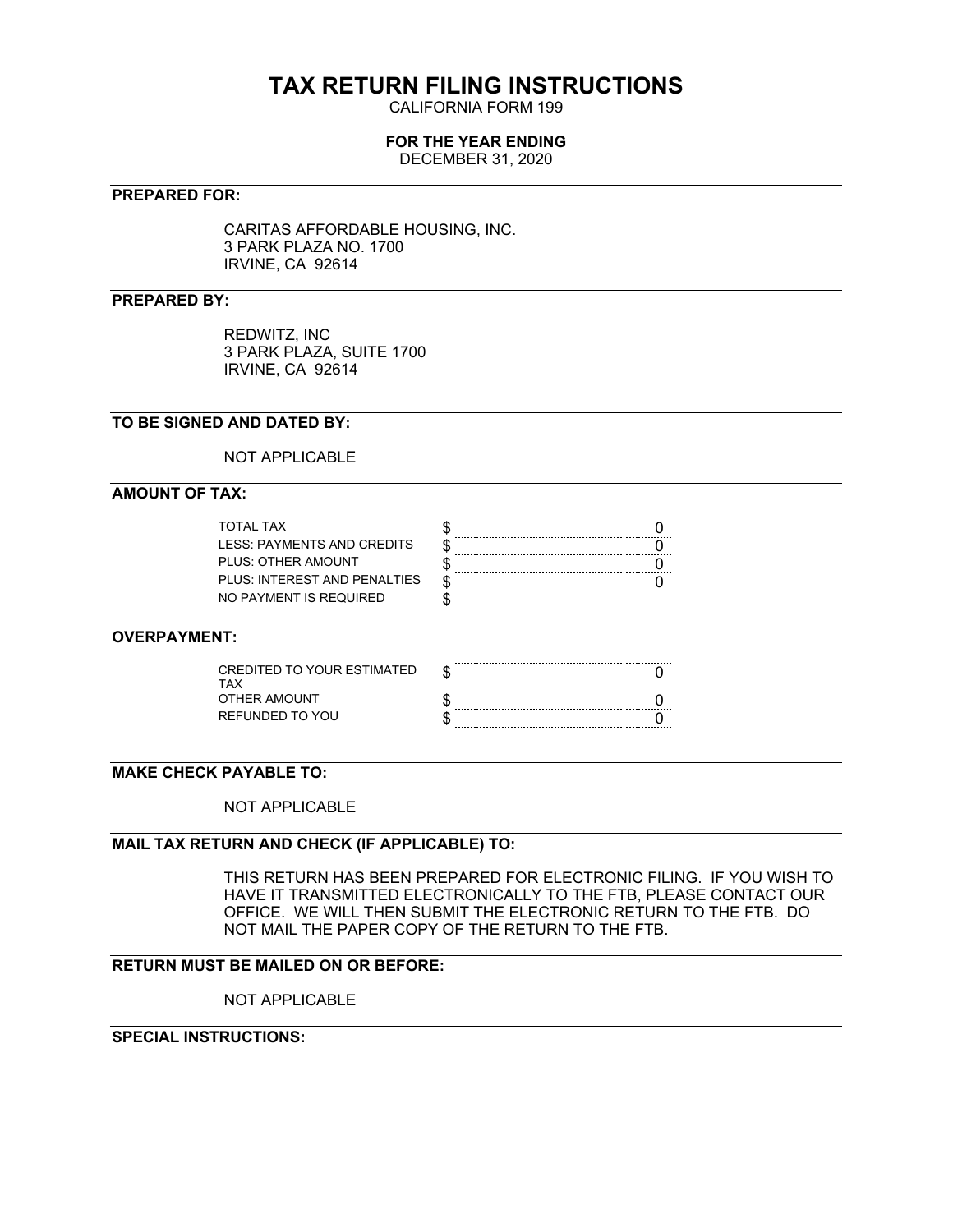# **TAX RETURN FILING INSTRUCTIONS**

CALIFORNIA FORM RRF-1

# **FOR THE YEAR ENDING**

DECEMBER 31, 2020

# **PREPARED FOR:**

CARITAS AFFORDABLE HOUSING, INC. 3 PARK PLAZA NO. 1700 IRVINE, CA 92614

# **PREPARED BY:**

REDWITZ, INC 3 PARK PLAZA, SUITE 1700 IRVINE, CA 92614

# **AMOUNT OF TAX:**

BALANCE DUE OF \$225

### **MAKE CHECK PAYABLE TO:**

DEPARTMENT OF JUSTICE

# **MAIL TAX RETURN TO:**

REGISTRY OF CHARITABLE TRUSTS P.O. BOX 903447 SACRAMENTO, CA 94203-4470

# **RETURN MUST BE MAILED ON OR BEFORE:**

PLEASE MAIL AS SOON AS POSSIBLE.

# **SPECIAL INSTRUCTIONS:**

THE REPORT SHOULD BE SIGNED AND DATED BY AN AUTHORIZED INDIVIDUAL(S).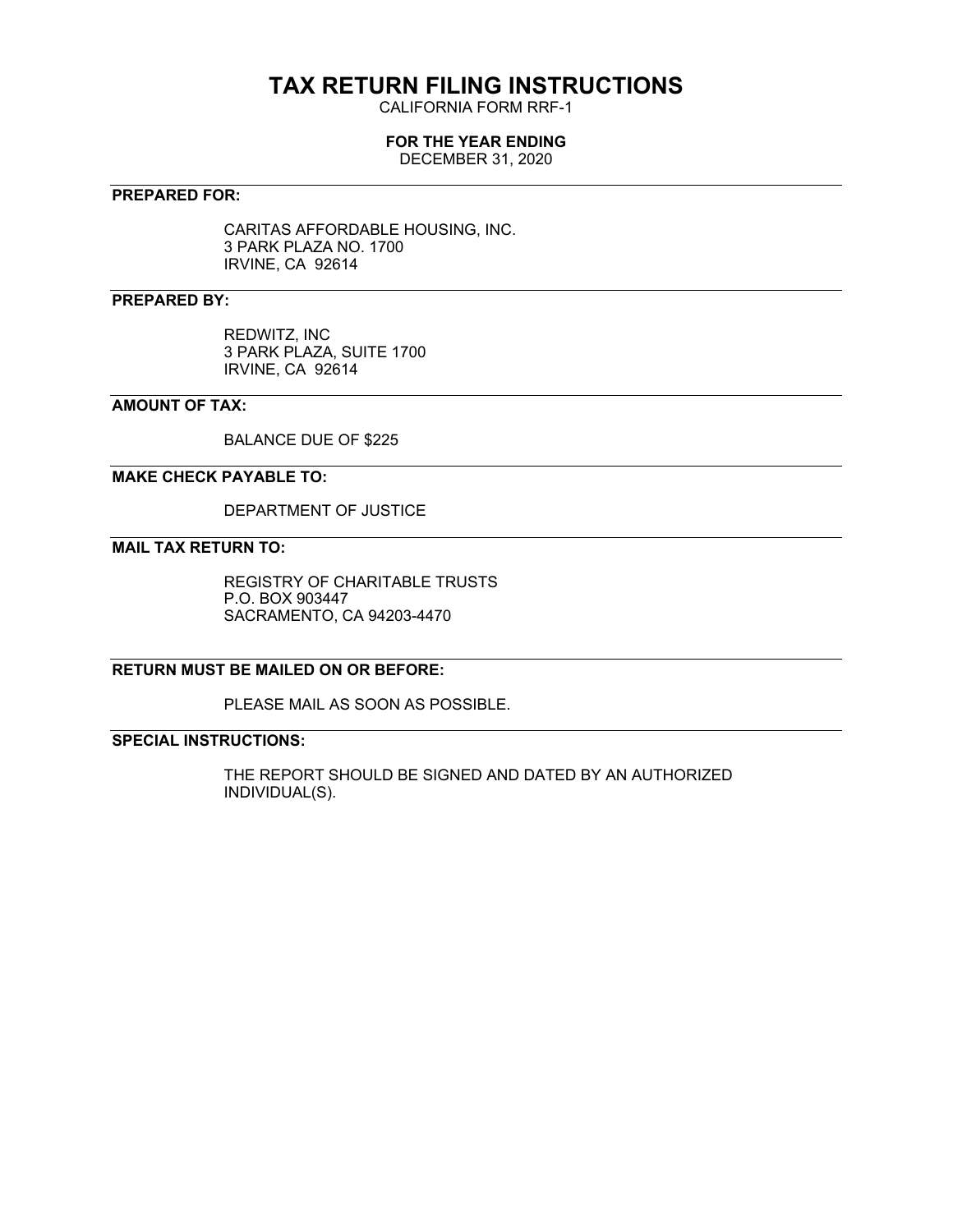## TAXABLE YEAR FORM **California Exempt Organization 2020Annual Information Return <sup>199</sup>**

|                      | Calendar Year 2020 or fiscal year beginning (mm/dd/yyyy)                                                                                                                                                                                                                                                                                                                              | , and ending (mm/dd/yyyy) |                               |                                             |                                                                                                 |
|----------------------|---------------------------------------------------------------------------------------------------------------------------------------------------------------------------------------------------------------------------------------------------------------------------------------------------------------------------------------------------------------------------------------|---------------------------|-------------------------------|---------------------------------------------|-------------------------------------------------------------------------------------------------|
|                      | Corporation/Organization name                                                                                                                                                                                                                                                                                                                                                         |                           | California corporation number |                                             |                                                                                                 |
|                      |                                                                                                                                                                                                                                                                                                                                                                                       |                           |                               |                                             |                                                                                                 |
|                      | CARITAS AFFORDABLE HOUSING, INC.                                                                                                                                                                                                                                                                                                                                                      |                           | 2083653                       |                                             |                                                                                                 |
|                      | Additional information. See instructions.                                                                                                                                                                                                                                                                                                                                             |                           | <b>FEIN</b>                   |                                             |                                                                                                 |
|                      |                                                                                                                                                                                                                                                                                                                                                                                       |                           | 33-0829212                    |                                             |                                                                                                 |
|                      | Street address (suite or room)                                                                                                                                                                                                                                                                                                                                                        |                           | PMB no.                       |                                             |                                                                                                 |
|                      | 3 PARK PLAZA, NO. 1700                                                                                                                                                                                                                                                                                                                                                                |                           |                               |                                             |                                                                                                 |
|                      |                                                                                                                                                                                                                                                                                                                                                                                       | State                     | ZIP code                      |                                             |                                                                                                 |
| City                 |                                                                                                                                                                                                                                                                                                                                                                                       |                           |                               |                                             |                                                                                                 |
| <b>IRVINE</b>        |                                                                                                                                                                                                                                                                                                                                                                                       | <b>CA</b>                 | 92614                         |                                             |                                                                                                 |
| Foreign country name | Foreign province/state/county                                                                                                                                                                                                                                                                                                                                                         |                           | Foreign postal code           |                                             |                                                                                                 |
|                      |                                                                                                                                                                                                                                                                                                                                                                                       |                           |                               |                                             |                                                                                                 |
| First return         | $\sqrt{2}$ Yes $\sqrt{X}$ No $\sqrt{1}$<br>Did the organization have any changes to its guidelines                                                                                                                                                                                                                                                                                    |                           |                               |                                             |                                                                                                 |
| в                    | Yes $\boxed{\mathbf{X}}$ No<br>not reported to the FTB? See instructions $\Box$                                                                                                                                                                                                                                                                                                       |                           |                               |                                             | Yes $\boxed{\mathbf{X}}$ No                                                                     |
| C                    | Yes $X$ No J If exempt under R&TC Section 23701d, has the organization                                                                                                                                                                                                                                                                                                                |                           |                               |                                             |                                                                                                 |
| D                    | Final information return?<br>engaged in political activities? See instructions.  ● [                                                                                                                                                                                                                                                                                                  |                           |                               |                                             | Yes $X$ No                                                                                      |
|                      | Dissolved<br>Surrendered (Withdrawn)<br>Merged/Reorganized                                                                                                                                                                                                                                                                                                                            |                           |                               |                                             | K Is the organization exempt under R&TC Section 23701g? $\bullet$   Yes $\boxed{\mathbf{X}}$ No |
|                      | If "Yes," enter the gross receipts from nonmember sources \$<br>Enter date: ( $mm/dd/yyy$ ) $\bullet$                                                                                                                                                                                                                                                                                 |                           |                               |                                             |                                                                                                 |
| Е                    | Check accounting method: (1) $\Box$ Cash (2) $\boxed{\mathbf{X}}$ Accrual (3)<br>L Is the organization a limited liability company? $\Box$<br>Other                                                                                                                                                                                                                                   |                           |                               |                                             | Yes $X$ No                                                                                      |
| F                    | Federal return filed? (1) $\bullet$ $\bullet$ 990T (2) $\bullet$ 990PF (3) $\bullet$ $\bullet$ Sch H (990)<br>M Did the organization file Form 100 or Form 109 to                                                                                                                                                                                                                     |                           |                               |                                             |                                                                                                 |
|                      | $(4)$ X Other 990 series                                                                                                                                                                                                                                                                                                                                                              |                           |                               |                                             | Yes $X$ No                                                                                      |
| G                    | Is this a group filing? See instructions $\Box$ $\bullet$ $\Box$ Yes $\boxed{\mathbf{X}}$ No   N Is the organization under audit by the IRS or has the                                                                                                                                                                                                                                |                           |                               |                                             |                                                                                                 |
| H                    | Yes $X$ No                                                                                                                                                                                                                                                                                                                                                                            |                           |                               |                                             | Yes $X$ No                                                                                      |
|                      | If "Yes," what is the parent's name?                                                                                                                                                                                                                                                                                                                                                  |                           |                               |                                             | Yes $X$ No                                                                                      |
|                      | Date filed with IRS ____________________                                                                                                                                                                                                                                                                                                                                              |                           |                               |                                             |                                                                                                 |
|                      |                                                                                                                                                                                                                                                                                                                                                                                       |                           |                               |                                             |                                                                                                 |
| Part I               | Complete Part I unless not required to file this form. See General Information B and C.                                                                                                                                                                                                                                                                                               |                           |                               |                                             |                                                                                                 |
|                      | Gross sales or receipts from other sources. From Side 2, Part II, line 8 [11, 1110] (11, 111, 111, 111, 111, 1<br>1.                                                                                                                                                                                                                                                                  |                           |                               | $\mathbf{1}$                                | $13,478,620$ 00                                                                                 |
|                      | Gross dues and assessments from members and affiliates<br>$\overline{2}$                                                                                                                                                                                                                                                                                                              |                           |                               | $2^{\circ}$                                 | 00                                                                                              |
|                      | Gross contributions, gifts, grants, and similar amounts received examination states and STMT 1<br>3                                                                                                                                                                                                                                                                                   |                           |                               | $\overline{3}$                              | $34,189$ 00                                                                                     |
|                      | Total gross receipts for filing requirement test. Add line 1 through line 3.<br>4                                                                                                                                                                                                                                                                                                     |                           |                               |                                             |                                                                                                 |
| Receipts             | This line must be completed. If the result is less than \$50,000, see General Information B                                                                                                                                                                                                                                                                                           |                           |                               | $\vert$                                     | $13,512,809$ 00                                                                                 |
| and                  | Cost of goods sold<br>5                                                                                                                                                                                                                                                                                                                                                               |                           | 00                            |                                             |                                                                                                 |
| Revenues             | $6\phantom{a}$<br>6                                                                                                                                                                                                                                                                                                                                                                   |                           | 00                            |                                             |                                                                                                 |
|                      | Total costs. Add line 5 and line 6<br>7                                                                                                                                                                                                                                                                                                                                               |                           |                               | $\overline{7}$                              | 00                                                                                              |
|                      | 8                                                                                                                                                                                                                                                                                                                                                                                     |                           |                               | 8                                           | 13,512,809<br>00                                                                                |
|                      | Total expenses and disbursements. From Side 2, Part II, line 18<br>9                                                                                                                                                                                                                                                                                                                  |                           | $\bullet$                     | 9                                           | $12,384,416 _{00}$                                                                              |
| Expenses             | Excess of receipts over expenses and disbursements. Subtract line 9 from line 8<br>10                                                                                                                                                                                                                                                                                                 |                           |                               | 10                                          | $1,128,393$ 00                                                                                  |
|                      | 11<br>Total payments                                                                                                                                                                                                                                                                                                                                                                  |                           |                               | 11                                          | 00                                                                                              |
|                      | Use tax. See General Information K<br>12                                                                                                                                                                                                                                                                                                                                              |                           |                               | 12                                          | 00                                                                                              |
|                      | 13                                                                                                                                                                                                                                                                                                                                                                                    |                           |                               | 13                                          | 00                                                                                              |
| <b>Filing Fee</b>    | Use tax balance. If line 12 is more than line 11, subtract line 11 from line 12<br>14                                                                                                                                                                                                                                                                                                 |                           |                               | 14                                          | 00                                                                                              |
|                      | Penalties and Interest. See General Information J<br>15                                                                                                                                                                                                                                                                                                                               |                           |                               | 15                                          | 00                                                                                              |
|                      |                                                                                                                                                                                                                                                                                                                                                                                       |                           |                               |                                             | 00                                                                                              |
|                      | 16 Balance due. Add line 12 and line 15. Then subtract line 11 from the result<br>Under penalties of perjury, I declare that I have examined this return, including accompanying schedules and statements, and to the best of my<br>it is true, correct, and complete. Declaration of preparer (other than taxpayer) is based on all information of which preparer has any knowledge. |                           |                               |                                             |                                                                                                 |
| Sign                 | Title                                                                                                                                                                                                                                                                                                                                                                                 | Date                      |                               |                                             | • Telephone                                                                                     |
| Here                 | Signature<br>of officer<br>C.E.O.                                                                                                                                                                                                                                                                                                                                                     |                           |                               |                                             | 949-753-1514                                                                                    |
|                      | Date                                                                                                                                                                                                                                                                                                                                                                                  | Check if                  |                               |                                             | $\bullet$ PTIN                                                                                  |
|                      | Preparer's<br>$F_{\text{signature}}$ $\triangleright$ ROBERT R. REDWITZ, CPA<br>11/15/21                                                                                                                                                                                                                                                                                              |                           | self-employed                 |                                             | P01447663                                                                                       |
|                      |                                                                                                                                                                                                                                                                                                                                                                                       |                           |                               |                                             | <b>•</b> Firm's FEIN                                                                            |
| Paid                 | Firm's name<br>(or yours,<br>REDWITZ, INC                                                                                                                                                                                                                                                                                                                                             |                           |                               |                                             | 33-0850406                                                                                      |
| Preparer's           | if self-<br>3 PARK PLAZA, SUITE 1700<br>employed)                                                                                                                                                                                                                                                                                                                                     |                           |                               |                                             | <b>• Telephone</b>                                                                              |
| Use Only             | and address                                                                                                                                                                                                                                                                                                                                                                           |                           |                               |                                             | $949 - 753 - 1514$                                                                              |
|                      | IRVINE, CA 92614                                                                                                                                                                                                                                                                                                                                                                      |                           |                               |                                             |                                                                                                 |
|                      | May the FTB discuss this return with the preparer shown above? See instructions                                                                                                                                                                                                                                                                                                       |                           |                               | $\bullet$ $\boxed{\mathbf{X}}$ $\forall$ es | No                                                                                              |

 $\mathbf I$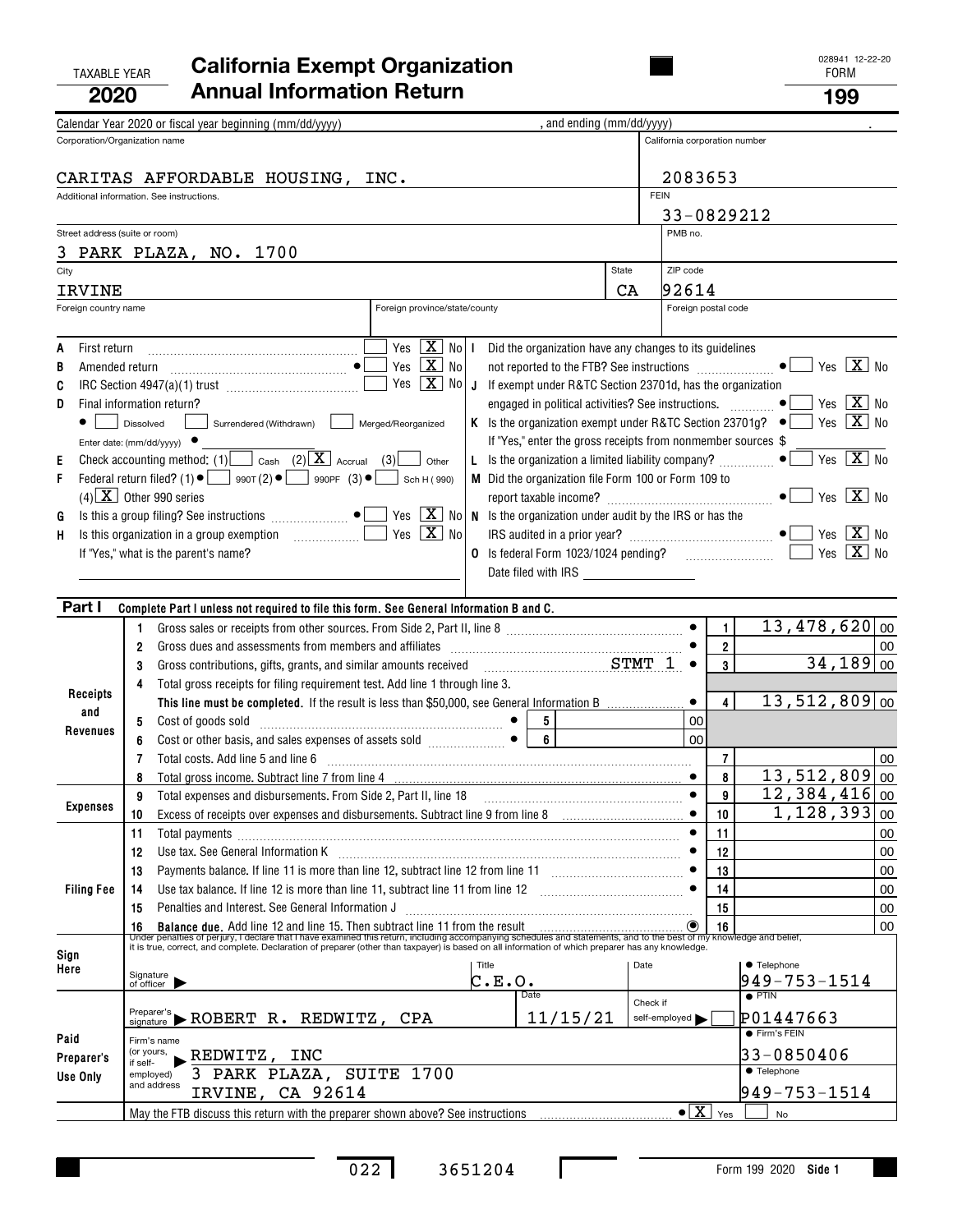# CARITAS AFFORDABLE HOUSING, INC. 33-0829212

028951 12-22-20

|                           | 1.             |                                                                                                                                                                                                                                                                                                                                                          |  |                           |  |                                                  |                                                                                    | 1.                      |                     |                               | 00                |
|---------------------------|----------------|----------------------------------------------------------------------------------------------------------------------------------------------------------------------------------------------------------------------------------------------------------------------------------------------------------------------------------------------------------|--|---------------------------|--|--------------------------------------------------|------------------------------------------------------------------------------------|-------------------------|---------------------|-------------------------------|-------------------|
|                           | $\overline{2}$ |                                                                                                                                                                                                                                                                                                                                                          |  |                           |  |                                                  |                                                                                    | $\overline{\mathbf{2}}$ |                     | 173,999                       | 00                |
|                           | 3              |                                                                                                                                                                                                                                                                                                                                                          |  |                           |  |                                                  |                                                                                    | 3                       |                     |                               | 00                |
| Receipts                  | 4              |                                                                                                                                                                                                                                                                                                                                                          |  |                           |  |                                                  |                                                                                    | 4                       |                     |                               | 00                |
| from                      | 5              |                                                                                                                                                                                                                                                                                                                                                          |  |                           |  |                                                  |                                                                                    | 5                       |                     |                               | 00                |
| Other                     | 6              |                                                                                                                                                                                                                                                                                                                                                          |  |                           |  |                                                  |                                                                                    | 6                       |                     |                               | 00                |
| <b>Sources</b>            | 7              | Other income                                                                                                                                                                                                                                                                                                                                             |  |                           |  |                                                  | ${\bf SEE} {\bf \hspace{1mm} STATEMENT} {\bf \hspace{1mm} 2} \hspace{1mm} \bullet$ | $\overline{7}$          |                     | $13,304,621$ 00               |                   |
|                           | 8              | Total gross sales or receipts from other sources. Add line 1 through line 7. Enter here and on Side 1, Part I, line 1                                                                                                                                                                                                                                    |  |                           |  |                                                  |                                                                                    | 8                       |                     | $13,478,620$ 00               |                   |
|                           | 9              | Contributions, gifts, grants, and similar amounts paid manufactured contract and contributions, gifts, grants,                                                                                                                                                                                                                                           |  |                           |  |                                                  |                                                                                    | 9                       |                     |                               | 00                |
|                           | 10             |                                                                                                                                                                                                                                                                                                                                                          |  |                           |  |                                                  |                                                                                    | 10                      |                     |                               | 00                |
|                           | 11.            |                                                                                                                                                                                                                                                                                                                                                          |  |                           |  |                                                  | $\bullet$                                                                          | 11                      |                     |                               | $\overline{0}$ 00 |
|                           | 12             |                                                                                                                                                                                                                                                                                                                                                          |  |                           |  |                                                  |                                                                                    | 12                      |                     | $787,688$ 00                  |                   |
| <b>Expenses</b>           | 13             | $Interest \begin{array}{c} \rule{2.5cm}{0.15cm} \rule{2.5cm}{0.15cm} \rule{2.5cm}{0.15cm} \rule{2.5cm}{0.15cm} \rule{2.5cm}{0.15cm} \rule{2.5cm}{0.15cm} \rule{2.5cm}{0.15cm} \rule{2.5cm}{0.15cm} \rule{2.5cm}{0.15cm} \rule{2.5cm}{0.15cm} \rule{2.5cm}{0.15cm} \rule{2.5cm}{0.15cm} \rule{2.5cm}{0.15cm} \rule{2.5cm}{0.15cm} \rule{2.5cm}{0.15cm} \$ |  |                           |  |                                                  |                                                                                    | 13                      |                     |                               | 00                |
| and                       | 14             |                                                                                                                                                                                                                                                                                                                                                          |  |                           |  |                                                  |                                                                                    | 14                      |                     | 134, 294   00                 |                   |
| Disburse-                 | 15             |                                                                                                                                                                                                                                                                                                                                                          |  |                           |  |                                                  |                                                                                    | 15                      |                     | $8,142,541$ 00                |                   |
| ments                     | 16             |                                                                                                                                                                                                                                                                                                                                                          |  |                           |  |                                                  |                                                                                    | 16                      |                     | $\overline{1,}$ 485, 166 00   |                   |
|                           | 17             |                                                                                                                                                                                                                                                                                                                                                          |  |                           |  |                                                  |                                                                                    |                         |                     | $1,834,727$ 00                |                   |
|                           | 18             | Total expenses and disbursements. Add line 9 through line 17. Enter here and on Side 1, Part I, line 9                                                                                                                                                                                                                                                   |  |                           |  |                                                  |                                                                                    | 18                      |                     | $\overline{12}$ , 384, 416 00 |                   |
| <b>Schedule L</b>         |                | <b>Balance Sheet</b>                                                                                                                                                                                                                                                                                                                                     |  | Beginning of taxable year |  |                                                  |                                                                                    |                         | End of taxable year |                               |                   |
| Assets                    |                |                                                                                                                                                                                                                                                                                                                                                          |  | (a)                       |  | (b)                                              | (c)                                                                                |                         |                     | (d)                           |                   |
|                           |                |                                                                                                                                                                                                                                                                                                                                                          |  |                           |  | 427,172                                          |                                                                                    |                         | $\bullet$           | 291,285                       |                   |
|                           |                |                                                                                                                                                                                                                                                                                                                                                          |  |                           |  | 17,104                                           |                                                                                    |                         | $\bullet$           | 57,112                        |                   |
|                           |                | 3 Net notes receivable  STMT 5                                                                                                                                                                                                                                                                                                                           |  |                           |  | 238,809                                          |                                                                                    |                         | $\bullet$           | 150,662                       |                   |
| 4                         |                |                                                                                                                                                                                                                                                                                                                                                          |  |                           |  | 118,502                                          |                                                                                    |                         | $\bullet$           | 145,074                       |                   |
|                           |                | 5 Federal and state government obligations                                                                                                                                                                                                                                                                                                               |  |                           |  |                                                  |                                                                                    |                         | $\bullet$           |                               |                   |
| 6                         |                | Investments in other bonds                                                                                                                                                                                                                                                                                                                               |  |                           |  |                                                  |                                                                                    |                         | $\bullet$           |                               |                   |
| 7                         |                |                                                                                                                                                                                                                                                                                                                                                          |  |                           |  |                                                  |                                                                                    |                         | $\bullet$           |                               |                   |
|                           |                |                                                                                                                                                                                                                                                                                                                                                          |  |                           |  |                                                  |                                                                                    |                         | $\bullet$           |                               |                   |
| 9.                        |                |                                                                                                                                                                                                                                                                                                                                                          |  |                           |  |                                                  |                                                                                    |                         | $\bullet$           |                               |                   |
|                           |                |                                                                                                                                                                                                                                                                                                                                                          |  | 41, 102, 449              |  |                                                  | 42, 156, 754                                                                       |                         |                     |                               |                   |
|                           |                | <b>b</b> Less accumulated depreciation <i></i>                                                                                                                                                                                                                                                                                                           |  | 16,200,450                |  |                                                  | 24, 901, 999 (17, 685, 616                                                         |                         |                     | 24, 471, 138                  |                   |
| 11 Land                   |                |                                                                                                                                                                                                                                                                                                                                                          |  |                           |  | 37,917,430                                       |                                                                                    |                         | $\bullet$           | 37,917,430                    |                   |
|                           |                | 12 Other assets STMT 6                                                                                                                                                                                                                                                                                                                                   |  |                           |  | 20,380,280                                       |                                                                                    |                         | $\bullet$           | 20,415,656                    |                   |
|                           |                |                                                                                                                                                                                                                                                                                                                                                          |  |                           |  | 84,001,296                                       |                                                                                    |                         |                     | 83,448,357                    |                   |
| Liabilities and net worth |                |                                                                                                                                                                                                                                                                                                                                                          |  |                           |  |                                                  |                                                                                    |                         |                     |                               |                   |
|                           |                |                                                                                                                                                                                                                                                                                                                                                          |  |                           |  | 2,086,514                                        |                                                                                    |                         | $\bullet$           | 1,836,807                     |                   |
|                           |                | 15 Contributions, gifts, or grants payable                                                                                                                                                                                                                                                                                                               |  |                           |  |                                                  |                                                                                    |                         | $\bullet$           |                               |                   |
|                           |                | 16 Bonds and notes payable STMT 7                                                                                                                                                                                                                                                                                                                        |  |                           |  | 84, 301, 467                                     |                                                                                    |                         | $\bullet$           | 82,975,000                    |                   |
|                           |                |                                                                                                                                                                                                                                                                                                                                                          |  |                           |  |                                                  |                                                                                    |                         | $\bullet$           |                               |                   |
|                           |                | 18 Other liabilities STMT 8                                                                                                                                                                                                                                                                                                                              |  |                           |  | 3,674,498                                        |                                                                                    |                         |                     | 3,569,340                     |                   |
|                           |                | 19 Capital stock or principal fund                                                                                                                                                                                                                                                                                                                       |  |                           |  |                                                  |                                                                                    |                         | $\bullet$           |                               |                   |
|                           |                | 20 Paid-in or capital surplus. Attach reconciliation                                                                                                                                                                                                                                                                                                     |  |                           |  |                                                  |                                                                                    |                         | $\bullet$           |                               |                   |
|                           |                | 21 Retained earnings or income fund                                                                                                                                                                                                                                                                                                                      |  |                           |  | $-6,061,183$                                     |                                                                                    |                         | $\bullet$           | $-4,932,790$                  |                   |
|                           |                | 22 Total liabilities and net worth                                                                                                                                                                                                                                                                                                                       |  |                           |  | 84,001,296                                       |                                                                                    |                         |                     | 83, 448, 357                  |                   |
| <b>Schedule M-1</b>       |                | Reconciliation of income per books with income per return<br>Do not complete this schedule if the amount on Schedule L, line 13, column (d), is less than \$50,000.                                                                                                                                                                                      |  |                           |  |                                                  |                                                                                    |                         |                     |                               |                   |
|                           |                |                                                                                                                                                                                                                                                                                                                                                          |  | $\bullet$                 |  | 1, 128, 393 7 Income recorded on books this year |                                                                                    |                         |                     |                               |                   |
|                           |                |                                                                                                                                                                                                                                                                                                                                                          |  |                           |  | not included in this return                      |                                                                                    |                         | $\bullet$           |                               |                   |
|                           |                |                                                                                                                                                                                                                                                                                                                                                          |  | $\bullet$                 |  |                                                  |                                                                                    |                         |                     |                               |                   |
|                           |                | 3 Excess of capital losses over capital gains<br>8 Deductions in this return not charged<br>$\bullet$<br>$\bullet$<br>4 Income not recorded on books this year<br>against book income this year                                                                                                                                                          |  |                           |  |                                                  |                                                                                    |                         |                     |                               |                   |
|                           |                | 5 Expenses recorded on books this year not                                                                                                                                                                                                                                                                                                               |  |                           |  |                                                  |                                                                                    |                         |                     |                               |                   |
|                           |                | deducted in this return [11] [11] [11] contact the set of the set of the set of the set of the set of the set o                                                                                                                                                                                                                                          |  | $\bullet$                 |  | 10 Net income per return.                        |                                                                                    |                         |                     |                               |                   |
|                           |                |                                                                                                                                                                                                                                                                                                                                                          |  |                           |  |                                                  |                                                                                    |                         |                     |                               |                   |

**Side 2** Form 199 2020

**6** Total. Add line 1 through line 5

022 3652204

 $1$  ,  $128$  ,  $393|\phantom{.}$  Subtract line 9 from line 6  $\phantom{.} \ldots \ldots \ldots \ldots \ldots |\phantom{.} 1$  ,  $128$  ,  $393$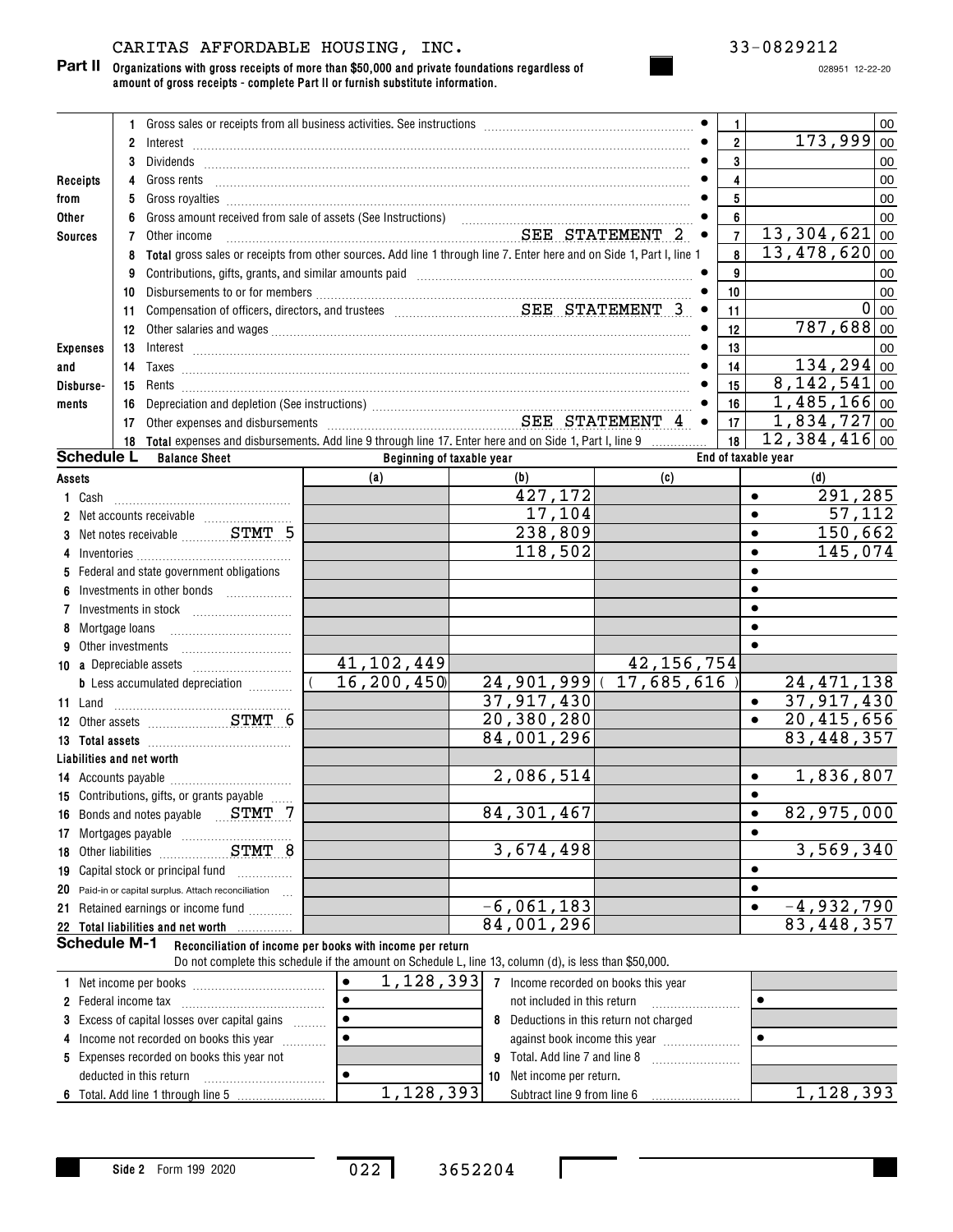| CA 199                          | CASH CONTRIBUTIONS<br>INCLUDED ON PART I, LINE 3 |                        | STATEMENT 1   |  |  |
|---------------------------------|--------------------------------------------------|------------------------|---------------|--|--|
| CONTRIBUTOR'S NAME              | CONTRIBUTOR'S ADDRESS                            | DATE OF<br><b>GIFT</b> | <b>AMOUNT</b> |  |  |
| THE CARTIAS FOUNDATION          | 3 PARK PLAZA SUITE 1700<br>IRVINE, CA 92614      |                        | 34,189.       |  |  |
| <b>TOTAL INCLUDED ON LINE 3</b> |                                                  |                        | 34,189.       |  |  |

}}}}}}}}}}}}}}}}}}}}}}}}}}}}}}}} }}}}}}}}}}

~~~~~~~~~~~~~~~~~~~~~~~~~~~~~~~~~~~~~~~~~~~~~~~~~~~~~~~~~~~~~~~~~~~~~~~~~~~~~~

| CA 199                                                      | STATEMENT 2<br>OTHER INCOME         |  |
|-------------------------------------------------------------|-------------------------------------|--|
| DESCRIPTION                                                 | AMOUNT                              |  |
| <b>RENTS</b><br>UTILITIES, LAUNDRY ETC<br>MOBILE HOME SALES | 10,779,016.<br>2,517,813.<br>7,792. |  |
| TOTAL TO FORM 199, PART II, LINE 7                          | 13,304,621.                         |  |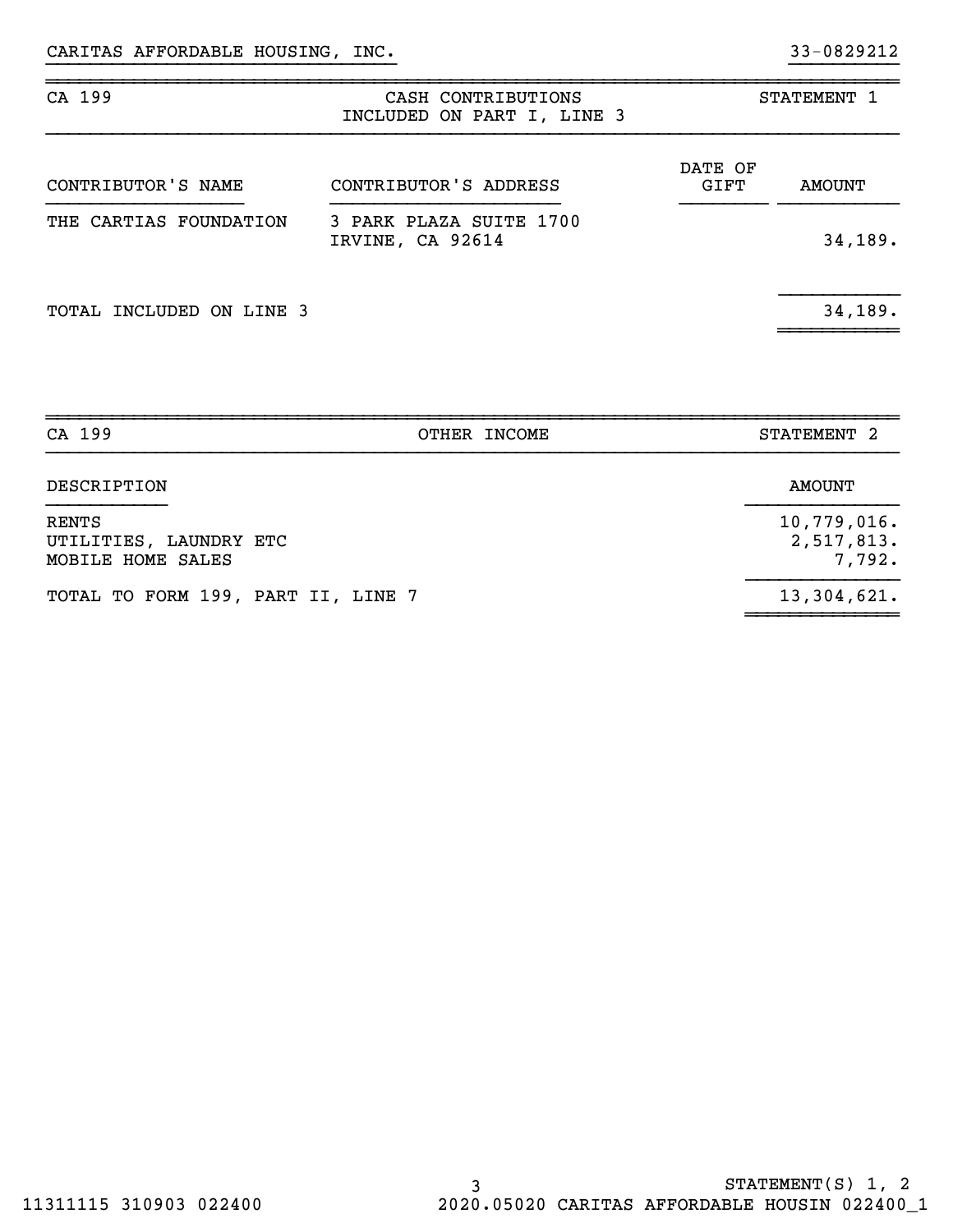|                                                            |                                                        | CA 199 COMPENSATION OF OFFICERS, DIRECTORS AND TRUSTEES | STATEMENT 3 |
|------------------------------------------------------------|--------------------------------------------------------|---------------------------------------------------------|-------------|
| NAME AND ADDRESS                                           |                                                        | TITLE AND<br>AVERAGE HRS WORKED/WK COMPENSATION         |             |
| THERESE BEJOTTE<br>IRVINE, CA 92614                        | 3 PARK PLAZA, SUITE 1700                               | CHIEF OPERATING OFFICER<br>40.00                        | $0$ .       |
| JOHN WOOLLEY<br>IRVINE, CA 92614                           | 3 PARK PLAZA, SUITE 1700                               | CHIEF INVESTMENT OFFICER<br>40.00                       | 0.          |
| PENNY SERNA<br>IRVINE, CA 92614                            | 3 PARK PLAZA, SUITE 1700                               | CHIEF FINANCIAL OFFICER<br>40.00                        | 0.          |
| THOMAS MAURO<br>IRVINE, CA 92614                           | 3 PARK PLAZA, SUITE 1700                               | CHIEF MISSION OFFICER<br>40.00                          | 0.          |
| CAROL MCDERMOTT<br>26465 W. COVEY LN.<br>BUCKEYE, AZ 85396 |                                                        | <b>BOARD MEMBER</b><br>0.00                             | 0.          |
| ROBERT THIERGARTNER                                        | 1420 BRISTOL ST. NORTH #100<br>NEWPORT BEACH, CA 92660 | <b>BOARD MEMBER</b><br>0.00                             | 0.          |
| TOM REDWITZ                                                | 95 ENTERPRISE, SUITE 325<br>ALISO VIEJO, CA 92656      | <b>BOARD MEMBER</b><br>0.00                             | 0.          |
| CHRISTINE DUNFEY<br>IRVINE, CA 92614                       | 3 PARK PLAZA, SUITE 750                                | <b>BOARD MEMBER</b><br>0.00                             | 0.          |

}}}}}}}}}}}}}}}}}}}}}}}}}}}}}}}} }}}}}}}}}}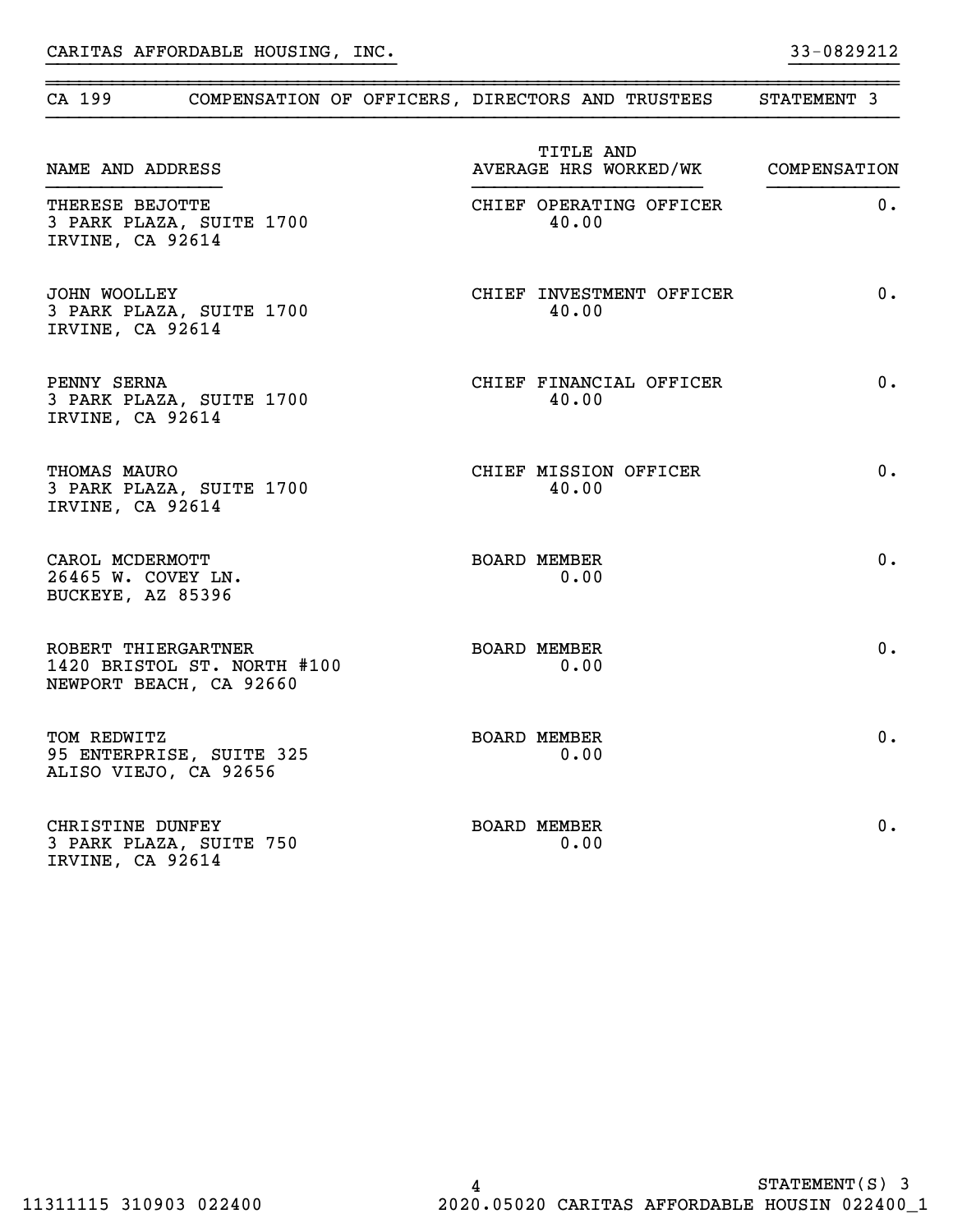| CARITAS AFFORDABLE HOUSING, INC.                                    |                                 | 33-0829212 |
|---------------------------------------------------------------------|---------------------------------|------------|
| CHARLES E. PACKARD<br>25 CENTAURUS<br>IRVINE, CA 92603              | <b>BOARD MEMBER</b><br>0.00     | 0.         |
| <b>TIM CANNON</b><br>1861 E. MIRALOMA AVE<br>PLACENTIA, CA 92870    | <b>BOARD MEMBER</b><br>0.00     | 0.         |
| ROBERT R REDWITZ<br>3 PARK PLAZA, SUITE 1700<br>IRVINE, CA 92614    | CEO & CHAIRMAN OF BOARD<br>8.00 | 0.         |
| <b>JENNIFER E RIVA</b><br>1 ALMADEN BLVD #620<br>SAN JOSE, CA 95113 | VP OF FINANCE<br>2.00           | 0.         |

}}}}}}}}}}}}

~~~~~~~~~~~~

TOTAL TO FORM 199, PART II, LINE 11 0.

~~~~~~~~~~~~~~~~~~~~~~~~~~~~~~~~~~~~~~~~~~~~~~~~~~~~~~~~~~~~~~~~~~~~~~~~~~~~~~CA 199 OTHER EXPENSES STATEMENT 4 DESCRIPTION AMOUNT }}}}}}}}}}} }}}}}}}}}}}}}} OUTSIDE SERVICES 153,076. BOND SERVICE FEES 100,725. LICENSES & FEES 99,291. DISPOSAL OF ASSETS 41,653. OTHER EMPLOYEE BENEFITS 267, 200. MANAGEMENT FEES 715,450. LEGAL FEES 36,386. ACCOUNTING FEES 223,906. ADVERTISING AND PROMOTION 39,472. OFFICE EXPENSES 57,496. INFORMATION TECHNOLOGY 39,050.  $\lq$   $\lq$   $\lq$   $\lq$   $\lq$   $\lq$   $\lq$   $\lq$   $\lq$   $\lq$   $\lq$   $\lq$   $\lq$   $\lq$   $\lq$   $\lq$   $\lq$   $\lq$   $\lq$   $\lq$   $\lq$   $\lq$   $\lq$   $\lq$   $\lq$   $\lq$   $\lq$   $\lq$   $\lq$   $\lq$   $\lq$   $\lq$   $\lq$   $\lq$   $\lq$   $\lq$   $\lq$ CONFERENCES AND CONVENTIONS 4,685. ALL OTHER EXPENSES 53,197. TOTAL TO FORM 199, PART II, LINE 17 1,834,727.

~~~~~~~~~~~~~~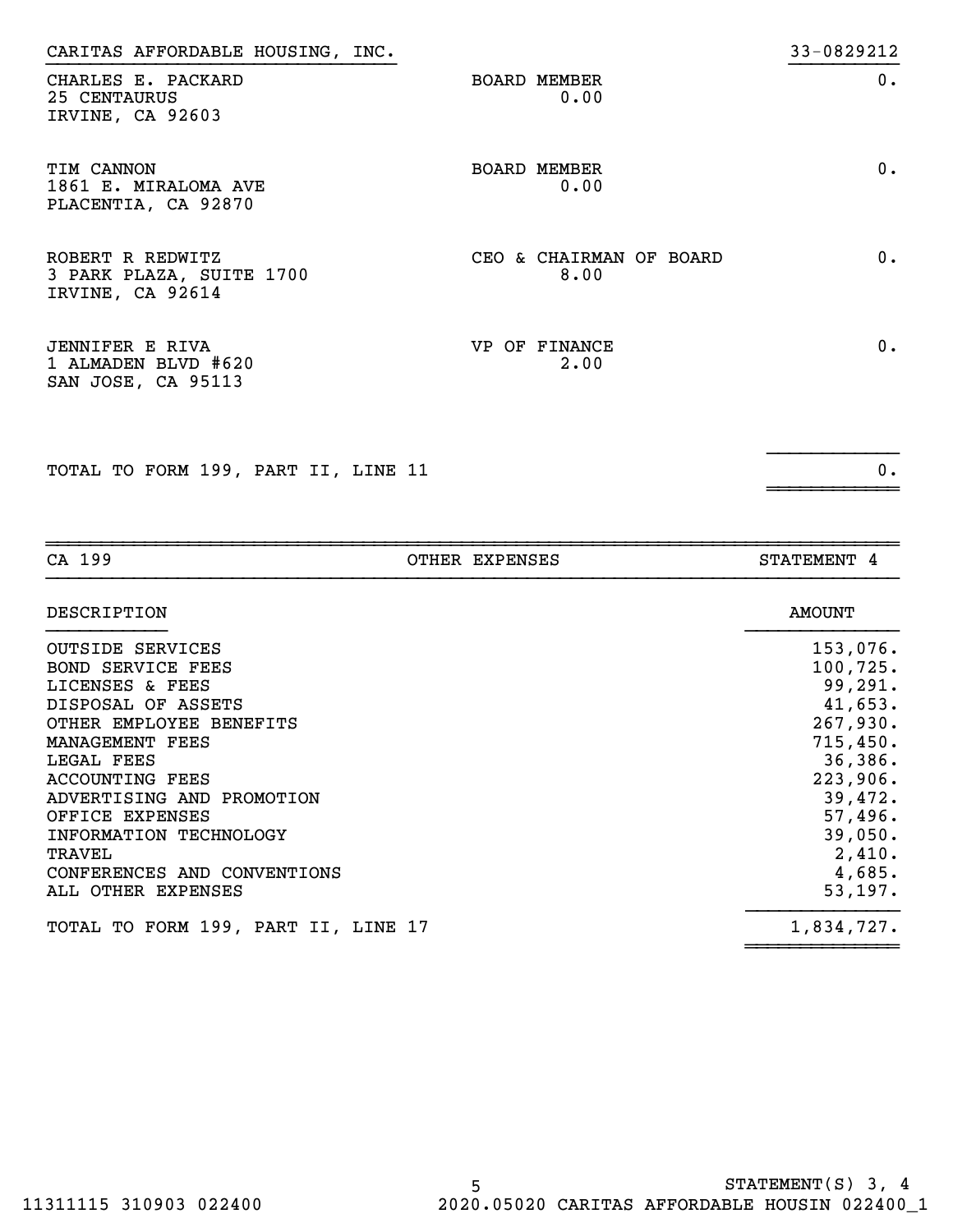| CA 199                                | NET NOTES RECEIVABLE |              | STATEMENT 5 |
|---------------------------------------|----------------------|--------------|-------------|
| DESCRIPTION                           |                      | BEG. OF YEAR | END OF YEAR |
| NOTES AND LOANS RECEIVABLE, NET       |                      | 238,809.     | 150,662.    |
| TOTAL TO FORM 199, SCHEDULE L, LINE 3 |                      | 238,809.     | 150,662.    |
| CA 199                                | OTHER ASSETS         |              | STATEMENT 6 |

}}}}}}}}}}}}}}}}}}}}}}}}}}}}}}}} }}}}}}}}}}

~~~~~~~~~~~~~~~~~~~~~~~~~~~~~~~~~~~~~~~~~~~~~~~~~~~~~~~~~~~~~~~~~~~~~~~~~~~~~~

| ັດ <i>ຕັ້</i> ນ ການ                                                                                                             | UIHIN ADDIID |                                                               |                                                               |  |
|---------------------------------------------------------------------------------------------------------------------------------|--------------|---------------------------------------------------------------|---------------------------------------------------------------|--|
| DESCRIPTION                                                                                                                     |              | BEG. OF YEAR                                                  | END OF YEAR                                                   |  |
| PREPAID EXPENSES AND DEFERRED CHARGES<br>INTANGIBLE ASSETS<br>CONSTRUCTION IN PROGRESS<br>RESTRICTED CASH<br>DUE FROM AFFILIATE |              | 42,371.<br>1,760,582.<br>579,648.<br>9,138,207.<br>8,859,472. | 41,894.<br>1,697,836.<br>417,271.<br>8,640,783.<br>9,617,872. |  |
| TOTAL TO FORM 199, SCHEDULE L, LINE 12                                                                                          |              | 20, 380, 280.                                                 | 20,415,656.                                                   |  |

~~~~~~~~~~~~~~ ~~~~~~~~~~~~~~

| CA 199                                 |  |  |  | BONDS AND NOTES PAYABLE     |                             | STATEMENT 7 |             |
|----------------------------------------|--|--|--|-----------------------------|-----------------------------|-------------|-------------|
| DESCRIPTION                            |  |  |  |                             | BEG. OF YEAR                |             | END OF YEAR |
| TAX-EXEMPT BONDS LIABILITIES           |  |  |  | $84,301,467$ , $82,975,000$ |                             |             |             |
| TOTAL TO FORM 199, SCHEDULE L, LINE 16 |  |  |  |                             | $84,301,467$ , $82,975,000$ |             |             |

| CA 199<br>OTHER LIABILITIES               |                        | STATEMENT 8            |
|-------------------------------------------|------------------------|------------------------|
| DESCRIPTION                               | BEG. OF YEAR           | END OF YEAR            |
| SECURITY DEPOSITS<br><b>BOND PREMIUMS</b> | 218,387.<br>3,456,111. | 230,056.<br>3,339,284. |
| TOTAL TO FORM 199, SCHEDULE L, LINE 18    | 3,674,498.             | 3,569,340.             |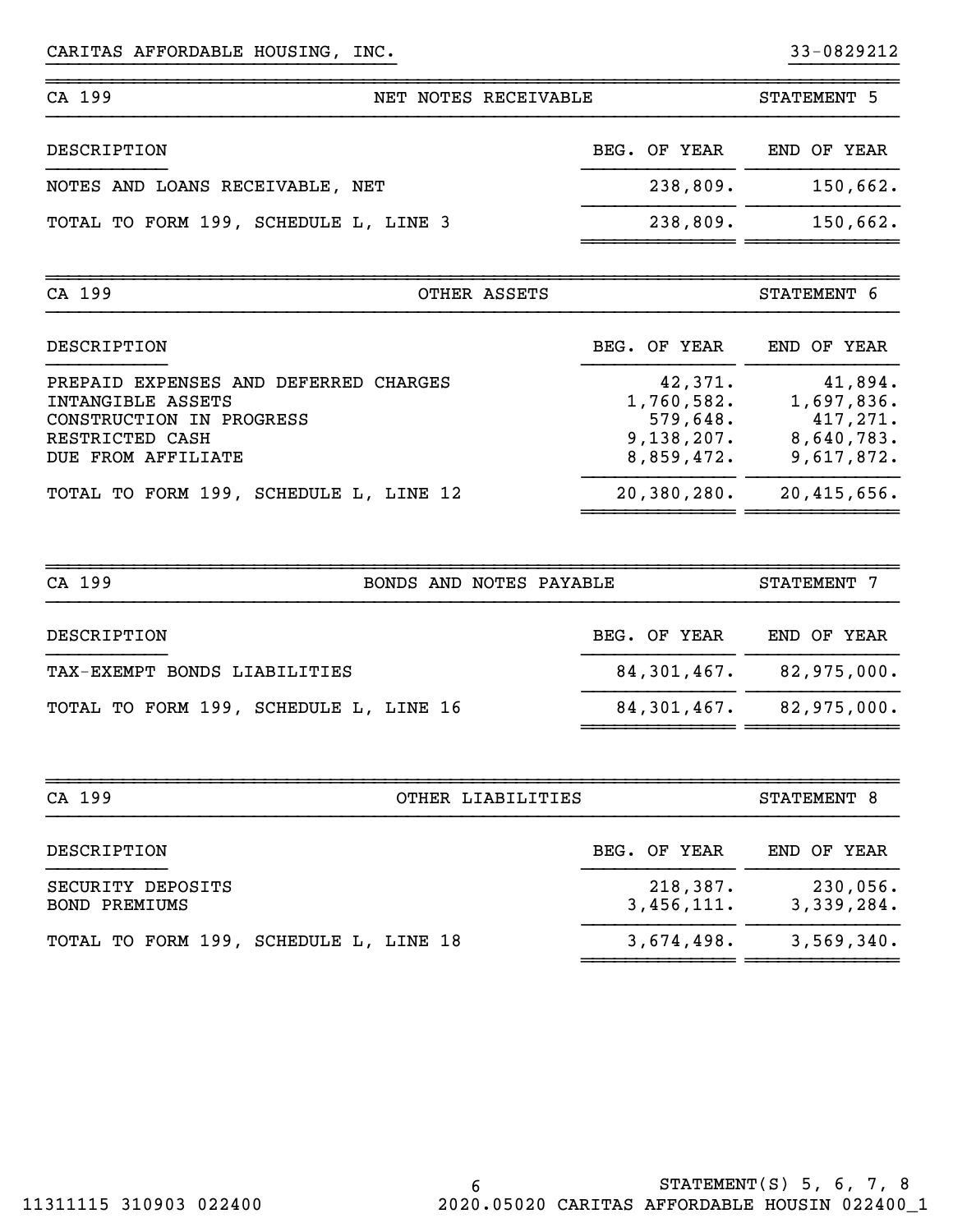| <b>TAXABLE YEAR</b><br>2020       |                                          | <b>California e-file Return Authorization for</b><br><b>Exempt Organizations</b>                                                                                                                                                                                                                                                                                                                                                                                                                                                                                                                                                                                                                                                                                                                                                                                                                                                                                                                                                                                                                                                                                                                                                                                                                                                                                      |            |                    |                                   |                                                              |                    | <b>FORM</b><br>8453-EO         |
|-----------------------------------|------------------------------------------|-----------------------------------------------------------------------------------------------------------------------------------------------------------------------------------------------------------------------------------------------------------------------------------------------------------------------------------------------------------------------------------------------------------------------------------------------------------------------------------------------------------------------------------------------------------------------------------------------------------------------------------------------------------------------------------------------------------------------------------------------------------------------------------------------------------------------------------------------------------------------------------------------------------------------------------------------------------------------------------------------------------------------------------------------------------------------------------------------------------------------------------------------------------------------------------------------------------------------------------------------------------------------------------------------------------------------------------------------------------------------|------------|--------------------|-----------------------------------|--------------------------------------------------------------|--------------------|--------------------------------|
| Exempt Organization name          |                                          |                                                                                                                                                                                                                                                                                                                                                                                                                                                                                                                                                                                                                                                                                                                                                                                                                                                                                                                                                                                                                                                                                                                                                                                                                                                                                                                                                                       |            |                    |                                   |                                                              | Identifying number |                                |
|                                   |                                          | CARITAS AFFORDABLE HOUSING, INC.                                                                                                                                                                                                                                                                                                                                                                                                                                                                                                                                                                                                                                                                                                                                                                                                                                                                                                                                                                                                                                                                                                                                                                                                                                                                                                                                      |            |                    |                                   |                                                              |                    | 33-0829212                     |
| Part I                            |                                          | Electronic Return Information (whole dollars only)                                                                                                                                                                                                                                                                                                                                                                                                                                                                                                                                                                                                                                                                                                                                                                                                                                                                                                                                                                                                                                                                                                                                                                                                                                                                                                                    |            |                    |                                   |                                                              |                    |                                |
| 1                                 | Total gross receipts (Form 199, line 4)  |                                                                                                                                                                                                                                                                                                                                                                                                                                                                                                                                                                                                                                                                                                                                                                                                                                                                                                                                                                                                                                                                                                                                                                                                                                                                                                                                                                       |            |                    |                                   |                                                              | $\mathbf{1}$       | 13,512,809                     |
| 2                                 | Total gross income (Form 199, line 8)    |                                                                                                                                                                                                                                                                                                                                                                                                                                                                                                                                                                                                                                                                                                                                                                                                                                                                                                                                                                                                                                                                                                                                                                                                                                                                                                                                                                       |            |                    |                                   |                                                              | $2\overline{)}$    | 13,512,809                     |
| з                                 |                                          | Total expenses and disbursements (Form 199, line 9)                                                                                                                                                                                                                                                                                                                                                                                                                                                                                                                                                                                                                                                                                                                                                                                                                                                                                                                                                                                                                                                                                                                                                                                                                                                                                                                   |            |                    |                                   |                                                              | $3_{-}$            | 12,384,416                     |
| Part II                           |                                          | Settle Your Account Electronically for Taxable Year 2020                                                                                                                                                                                                                                                                                                                                                                                                                                                                                                                                                                                                                                                                                                                                                                                                                                                                                                                                                                                                                                                                                                                                                                                                                                                                                                              |            |                    |                                   |                                                              |                    |                                |
| 4                                 | Electronic funds withdrawal              | 4a Amount                                                                                                                                                                                                                                                                                                                                                                                                                                                                                                                                                                                                                                                                                                                                                                                                                                                                                                                                                                                                                                                                                                                                                                                                                                                                                                                                                             |            |                    |                                   | 4b Withdrawal date (mm/dd/yyyy)                              |                    |                                |
| Part III                          |                                          | Banking Information (Have you verified the exempt organization's banking information?)                                                                                                                                                                                                                                                                                                                                                                                                                                                                                                                                                                                                                                                                                                                                                                                                                                                                                                                                                                                                                                                                                                                                                                                                                                                                                |            |                    |                                   |                                                              |                    |                                |
| 5 Routing number                  |                                          |                                                                                                                                                                                                                                                                                                                                                                                                                                                                                                                                                                                                                                                                                                                                                                                                                                                                                                                                                                                                                                                                                                                                                                                                                                                                                                                                                                       |            |                    |                                   |                                                              |                    |                                |
| 6 Account number                  |                                          |                                                                                                                                                                                                                                                                                                                                                                                                                                                                                                                                                                                                                                                                                                                                                                                                                                                                                                                                                                                                                                                                                                                                                                                                                                                                                                                                                                       |            | 7 Type of account: |                                   | Checking                                                     |                    | Savings                        |
| <b>Part IV</b>                    | <b>Declaration of Officer</b>            |                                                                                                                                                                                                                                                                                                                                                                                                                                                                                                                                                                                                                                                                                                                                                                                                                                                                                                                                                                                                                                                                                                                                                                                                                                                                                                                                                                       |            |                    |                                   |                                                              |                    |                                |
| on line 4a.                       |                                          | I authorize the exempt organization's account to be settled as designated in Part II. If I check Part II, Box 4, I authorize an electronic funds withdrawal for the amount listed                                                                                                                                                                                                                                                                                                                                                                                                                                                                                                                                                                                                                                                                                                                                                                                                                                                                                                                                                                                                                                                                                                                                                                                     |            |                    |                                   |                                                              |                    |                                |
|                                   |                                          | Under penalties of perjury, I declare that I am an officer of the above exempt organization and that the information I provided to my electronic return originator (ERO),<br>transmitter, or intermediate service provider and the amounts in Part I above agree with the amounts on the corresponding lines of the exempt organization's 2020<br>California electronic return. To the best of my knowledge and belief, the exempt organization's return is true, correct, and complete. If the exempt organization is filing<br>a balance due return, I understand that if the Franchise Tax Board (FTB) does not receive full and timely payment of the exempt organization's fee liability, the exempt<br>organization will remain liable for the fee liability and all applicable interest and penalties. I authorize the exempt organization return and accompanying schedules and<br>statements be transmitted to the FTB by the ERO, transmitter, or intermediate service provider. If the processing of the exempt organization's return or refund is<br>delayed, I authorize the FTB to disclose to the ERO or intermediate service provider the reason(s) for the delay.                                                                                                                                                                                    |            |                    |                                   |                                                              |                    |                                |
| Sign<br><b>Here</b>               | Signature of officer                     |                                                                                                                                                                                                                                                                                                                                                                                                                                                                                                                                                                                                                                                                                                                                                                                                                                                                                                                                                                                                                                                                                                                                                                                                                                                                                                                                                                       | Date       | C.E.O.             |                                   |                                                              |                    |                                |
|                                   |                                          |                                                                                                                                                                                                                                                                                                                                                                                                                                                                                                                                                                                                                                                                                                                                                                                                                                                                                                                                                                                                                                                                                                                                                                                                                                                                                                                                                                       |            |                    |                                   |                                                              |                    |                                |
| Part V                            |                                          | Declaration of Electronic Return Originator (ERO) and Paid Preparer.                                                                                                                                                                                                                                                                                                                                                                                                                                                                                                                                                                                                                                                                                                                                                                                                                                                                                                                                                                                                                                                                                                                                                                                                                                                                                                  |            |                    |                                   |                                                              |                    |                                |
|                                   |                                          | I declare that I have reviewed the above exempt organization's return and that the entries on form FTB 8453-EO are complete and correct to the best of my knowledge. (If I<br>am only an intermediate service provider, I understand that I am not responsible for reviewing the exempt organization's return. I declare, however, that form FTB 8453-EO<br>accurately reflects the data on the return.) I have obtained the organization officer's signature on form FTB 8453-EO before transmitting this return to the FTB; I have<br>provided the organization officer with a copy of all forms and information that I will file with the FTB, and I have followed all other requirements described in FTB Pub.<br>1345, 2020 Handbook for Authorized e-file Providers. I will keep form FTB 8453-EO on file for four years from the due date of the return or four years from the date<br>the exempt organization return is filed, whichever is later, and I will make a copy available to the FTB upon request. If I am also the paid preparer, under penalties of perjury,<br>I declare that I have examined the above exempt organization's return and accompanying schedules and statements, and to the best of my knowledge and belief, they are<br>true, correct, and complete. I make this declaration based on all information of which I have knowledge. |            |                    |                                   |                                                              |                    |                                |
| ERO's-<br>signature<br><b>ERO</b> |                                          |                                                                                                                                                                                                                                                                                                                                                                                                                                                                                                                                                                                                                                                                                                                                                                                                                                                                                                                                                                                                                                                                                                                                                                                                                                                                                                                                                                       |            | Date               | Check if<br>also paid<br>preparer | Check<br>if self-<br>$\overline{\textnormal{x}}$<br>employed |                    | <b>ERO's PTIN</b><br>P01447663 |
| Must                              | Firm's name (or yours                    | REDWITZ,<br><b>INC</b>                                                                                                                                                                                                                                                                                                                                                                                                                                                                                                                                                                                                                                                                                                                                                                                                                                                                                                                                                                                                                                                                                                                                                                                                                                                                                                                                                |            |                    |                                   |                                                              |                    | Firm's FEIN 33-0850406         |
| Sign<br>and address               | if self-employed)<br>3.                  | PARK PLAZA,                                                                                                                                                                                                                                                                                                                                                                                                                                                                                                                                                                                                                                                                                                                                                                                                                                                                                                                                                                                                                                                                                                                                                                                                                                                                                                                                                           | SUITE 1700 |                    |                                   |                                                              | ZIP code $92614$   |                                |
|                                   |                                          | IRVINE, CA<br>Under penalties of perjury, I declare that I have examined the above organization's return and accompanying schedules and statements, and to the best of my knowledge                                                                                                                                                                                                                                                                                                                                                                                                                                                                                                                                                                                                                                                                                                                                                                                                                                                                                                                                                                                                                                                                                                                                                                                   |            |                    |                                   |                                                              |                    |                                |
|                                   |                                          | and belief, they are true, correct, and complete. I make this declaration based on all information of which I have knowledge.                                                                                                                                                                                                                                                                                                                                                                                                                                                                                                                                                                                                                                                                                                                                                                                                                                                                                                                                                                                                                                                                                                                                                                                                                                         |            |                    |                                   |                                                              |                    |                                |
| Paid<br>Preparer                  | Paid<br>preparer's                       |                                                                                                                                                                                                                                                                                                                                                                                                                                                                                                                                                                                                                                                                                                                                                                                                                                                                                                                                                                                                                                                                                                                                                                                                                                                                                                                                                                       |            | Date               |                                   | Check<br>if self-                                            |                    | Paid preparer's PTIN           |
| Must                              | signature<br>Firm's name (or yours       |                                                                                                                                                                                                                                                                                                                                                                                                                                                                                                                                                                                                                                                                                                                                                                                                                                                                                                                                                                                                                                                                                                                                                                                                                                                                                                                                                                       |            |                    |                                   | employed                                                     | Firm's FEIN        |                                |
| Sign                              | if self-employed)<br>and address         |                                                                                                                                                                                                                                                                                                                                                                                                                                                                                                                                                                                                                                                                                                                                                                                                                                                                                                                                                                                                                                                                                                                                                                                                                                                                                                                                                                       |            |                    |                                   |                                                              |                    |                                |
|                                   |                                          |                                                                                                                                                                                                                                                                                                                                                                                                                                                                                                                                                                                                                                                                                                                                                                                                                                                                                                                                                                                                                                                                                                                                                                                                                                                                                                                                                                       |            |                    |                                   |                                                              | ZIP code           |                                |
|                                   |                                          |                                                                                                                                                                                                                                                                                                                                                                                                                                                                                                                                                                                                                                                                                                                                                                                                                                                                                                                                                                                                                                                                                                                                                                                                                                                                                                                                                                       |            |                    |                                   |                                                              |                    |                                |
|                                   | For Privacy Notice, get FTB 1131 ENG/SP. |                                                                                                                                                                                                                                                                                                                                                                                                                                                                                                                                                                                                                                                                                                                                                                                                                                                                                                                                                                                                                                                                                                                                                                                                                                                                                                                                                                       |            |                    |                                   |                                                              |                    | FTB 8453-EO 2020               |

029021 11-19-20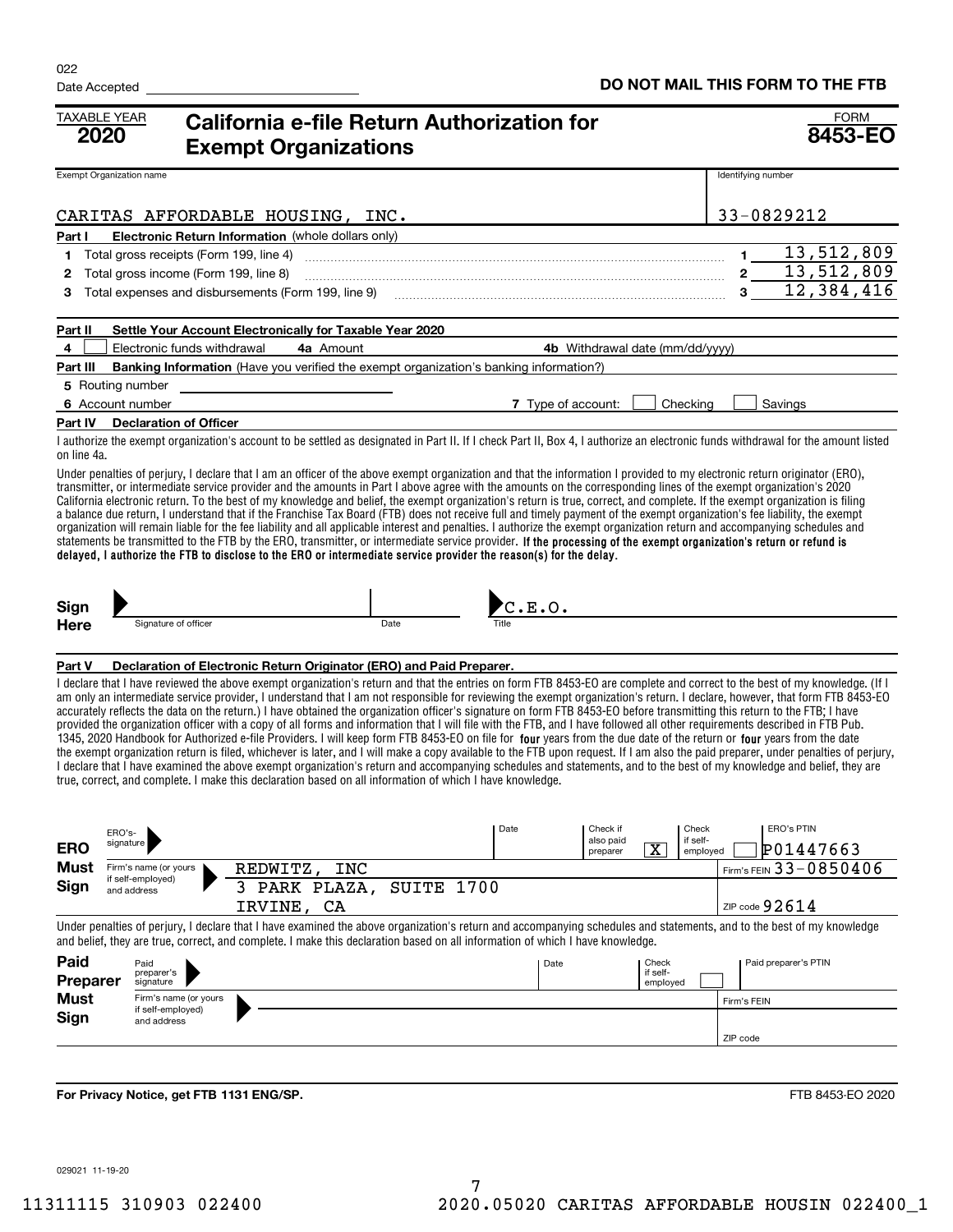| STATE OF CALIFORNIA                                                                                                                     |                  |                                                                                                                                                                                                                                                                                                                                                                                                 |                     |                                                          | DEPARTMENT OF JUSTICE                                                         |                                | PAGE 1 of 5 |
|-----------------------------------------------------------------------------------------------------------------------------------------|------------------|-------------------------------------------------------------------------------------------------------------------------------------------------------------------------------------------------------------------------------------------------------------------------------------------------------------------------------------------------------------------------------------------------|---------------------|----------------------------------------------------------|-------------------------------------------------------------------------------|--------------------------------|-------------|
| RRF-1<br>(Rev. 09/2017)<br>MAIL TO:<br>Registry of Charitable Trusts<br>P.O. Box 903447<br>Sacramento, CA 94203-4470<br>STREET ADDRESS: |                  | <b>ANNUAL REGISTRATION RENEWAL FEE REPORT</b><br>TO ATTORNEY GENERAL OF CALIFORNIA<br>Sections 12586 and 12587, California Government Code<br>11 Cal. Code Regs. sections 301-306, 309, 311, and 312                                                                                                                                                                                            |                     |                                                          | (For Registry Use Only)                                                       |                                |             |
| 1300   Street<br>Sacramento, CA 95814<br>(916)210-6400<br><b>WEBSITE ADDRESS:</b><br>www.oag.ca.gov/charities                           |                  | Failure to submit this report annually no later than four months and fifteen days after the end of the<br>organization's accounting period may result in the loss of tax exemption and the assessment of a<br>minimum tax of \$800, plus interest, and/or fines or filing penalties. Revenue & Taxation Code section<br>23703; Government Code section 12586.1. IRS extensions will be honored. |                     |                                                          |                                                                               |                                |             |
| CARITAS AFFORDABLE HOUSING, INC.<br>Name of Organization                                                                                |                  |                                                                                                                                                                                                                                                                                                                                                                                                 | Check if:           | Change of address<br>Amended report                      |                                                                               |                                |             |
| List all DBAs and names the organization uses or has used                                                                               |                  |                                                                                                                                                                                                                                                                                                                                                                                                 |                     |                                                          |                                                                               |                                |             |
| 3 PARK PLAZA, NO. 1700<br>Address (Number and Street)<br><b>IRVINE, CA 92614</b><br>City or Town, State, and ZIP Code                   |                  |                                                                                                                                                                                                                                                                                                                                                                                                 |                     | Corporation or Organization No. 2083653                  | State Charity Registration Number $c$ T $112702$                              |                                |             |
| $949 - 727 - 0568$<br><b>Telephone Number</b>                                                                                           | E-mail Address   |                                                                                                                                                                                                                                                                                                                                                                                                 |                     | Federal Employer ID No. 33-0829212                       |                                                                               |                                |             |
|                                                                                                                                         |                  | ANNUAL REGISTRATION RENEWAL FEE SCHEDULE (11 Cal. Code Regs. sections 301-307, 311, and 312)<br>Make Check Payable to Department of Justice                                                                                                                                                                                                                                                     |                     |                                                          |                                                                               |                                |             |
| <b>Gross Annual Revenue</b><br><b>Less than \$25,000</b><br>Between \$25,000 and \$100,000                                              | Fee<br>0<br>\$25 | <b>Gross Annual Revenue</b><br>Between \$100,001 and \$250,000<br>Between \$250,001 and \$1 million                                                                                                                                                                                                                                                                                             | Fee<br>\$50<br>\$75 | <b>Gross Annual Revenue</b><br>Greater than \$50 million | Between \$1,000,001 and \$10 million<br>Between \$10,000,001 and \$50 million | Fee<br>\$150<br>\$225<br>\$300 |             |
| <b>PART A - ACTIVITIES</b>                                                                                                              |                  |                                                                                                                                                                                                                                                                                                                                                                                                 |                     |                                                          |                                                                               |                                |             |
|                                                                                                                                         |                  | For your most recent full accounting period (beginning $01/01/2020$<br>Gross Annual Revenue $\frac{13,512,809}{\,}$ Noncash Contributions $\frac{2}{\,}$<br>Program Expenses \$12,105,895 Total Expenses \$12,384,416                                                                                                                                                                           |                     | ending 12/31/2020                                        | ) list:<br>0 Total Assets \$ _______ 83,448,357                               |                                |             |
|                                                                                                                                         |                  | <b>PART B - STATEMENTS REGARDING ORGANIZATION DURING THE PERIOD OF THIS REPORT</b>                                                                                                                                                                                                                                                                                                              |                     |                                                          |                                                                               |                                |             |
|                                                                                                                                         |                  | Note: All questions must be answered. If you answer "yes" to any of the questions below, you must attach a separate page<br>providing an explanation and details for each "yes" response. Please review RRF-1 instructions for information required.                                                                                                                                            |                     |                                                          |                                                                               | Yes                            | No          |
| 1.<br>any financial interest?                                                                                                           |                  | During this reporting period, were there any contracts, loans, leases or other financial transactions between the organization<br>and any officer, director or trustee thereof, either directly or with an entity in which any such officer, director or trustee had                                                                                                                            |                     |                                                          | SEE STATEMENT<br>9                                                            | X                              |             |
| 2.<br>or funds?                                                                                                                         |                  | During this reporting period, was there any theft, embezzlement, diversion or misuse of the organization's charitable property                                                                                                                                                                                                                                                                  |                     |                                                          |                                                                               |                                | х           |
| З.                                                                                                                                      |                  | During this reporting period, were any organization funds used to pay any penalty, fine or judgment?                                                                                                                                                                                                                                                                                            |                     |                                                          |                                                                               |                                | х           |
| 4.<br>commercial coventurer used?                                                                                                       |                  | During this reporting period, were the services of a commercial fundraiser, fundraising counsel for charitable purposes, or                                                                                                                                                                                                                                                                     |                     |                                                          |                                                                               |                                | х           |
| 5.                                                                                                                                      |                  | During this reporting period, did the organization receive any governmental funding?                                                                                                                                                                                                                                                                                                            |                     |                                                          |                                                                               |                                | х           |
| 6.                                                                                                                                      |                  | During this reporting period, did the organization hold a raffle for charitable purposes?                                                                                                                                                                                                                                                                                                       |                     |                                                          |                                                                               |                                | х           |
| 7.<br>Does the organization conduct a vehicle donation program?                                                                         |                  |                                                                                                                                                                                                                                                                                                                                                                                                 |                     |                                                          |                                                                               |                                | х           |
| 8.<br>generally accepted accounting principles for this reporting period?                                                               |                  | Did the organization conduct an independent audit and prepare audited financial statements in accordance with                                                                                                                                                                                                                                                                                   |                     |                                                          |                                                                               | х                              |             |
| 9.                                                                                                                                      |                  | At the end of this reporting period, did the organization hold restricted net assets, while reporting negative unrestricted net assets?                                                                                                                                                                                                                                                         |                     |                                                          |                                                                               | X                              |             |
|                                                                                                                                         |                  | I declare under penalty of perjury that I have examined this report, including accompanying documents, and to the best of my knowledge<br>and belief, the content is true, correct and complete, and I am authorized to sign.                                                                                                                                                                   |                     |                                                          |                                                                               |                                |             |
|                                                                                                                                         |                  |                                                                                                                                                                                                                                                                                                                                                                                                 |                     |                                                          |                                                                               |                                |             |